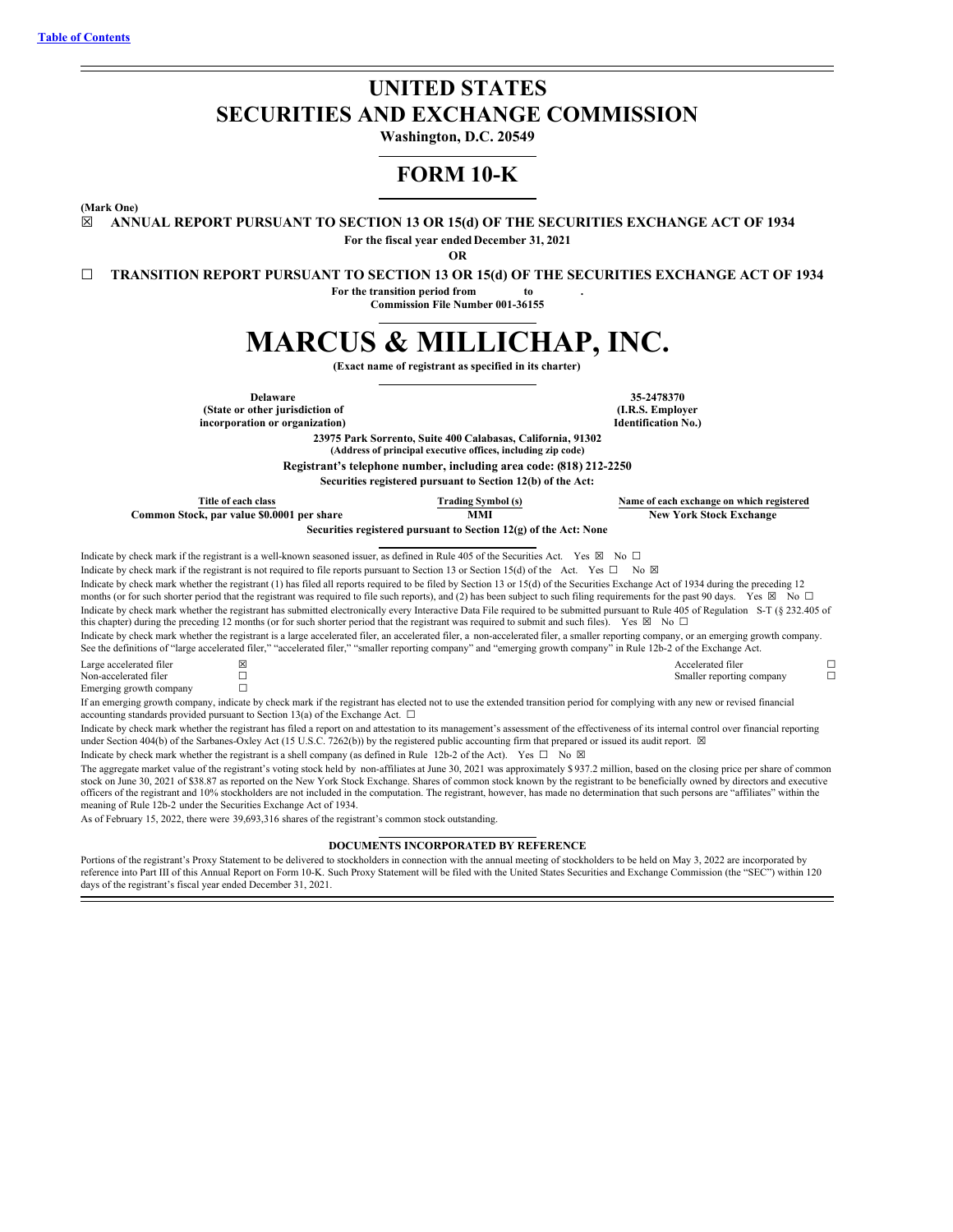# **TABLE OF CONTENTS**

<span id="page-1-0"></span>

|                   | <b>PART I</b>                                                                                                | Page |
|-------------------|--------------------------------------------------------------------------------------------------------------|------|
|                   |                                                                                                              |      |
| Item 1.           | <b>Business</b>                                                                                              | 4    |
| Item 1A.          | <b>Risk Factors</b>                                                                                          | 19   |
| Item 1B.          | <b>Unresolved Staff Comments</b>                                                                             | 34   |
| Item 2.           | Properties                                                                                                   | 34   |
| Item 3.           | <b>Legal Proceedings</b>                                                                                     | 34   |
| Item 4.           | <b>Mine Safety Disclosures</b>                                                                               | 35   |
|                   | <b>PART II</b>                                                                                               |      |
| Item 5.           | Market for Registrant's Common Equity, Related Stockholder Matters and Issuer Purchases of Equity Securities | 36   |
| Item 6.           | <b>IRESERVED1</b>                                                                                            | 37   |
| Item 7.           | Management's Discussion and Analysis of Financial Condition and Results of Operations                        | 38   |
| Item 7A.          | <b>Ouantitative and Qualitative Disclosures About Market Risk</b>                                            | 54   |
| Item 8.           | <b>Financial Statements and Supplementary Data</b>                                                           | 54   |
| Item 9.           | Changes in and Disagreements With Accountants on Accounting and Financial Disclosure                         | 54   |
| Item 9A.          | <b>Controls and Procedures</b>                                                                               | 55   |
| Item 9B.          | <b>Other Information</b>                                                                                     | 56   |
| Item 9C.          | Disclosure Regarding Foreign Jurisdictions that Prevent Inspections                                          | 56   |
|                   | <b>PART III</b>                                                                                              |      |
| Item 10.          | Directors, Executive Officers and Corporate Governance                                                       | 57   |
| Item 11.          | <b>Executive Compensation</b>                                                                                | 58   |
| Item 12.          | Security Ownership of Certain Beneficial Owners and Management and Related Stockholder Matters               | 59   |
| Item 13.          | Certain Relationships and Related Transactions, and Director Independence                                    | 59   |
| Item 14.          | <b>Principal Accounting Fees and Services</b>                                                                | 59   |
|                   |                                                                                                              |      |
|                   | <b>PART IV</b>                                                                                               |      |
| Item 15.          | <b>Exhibits, Financial Statement Schedules</b>                                                               | 60   |
| Item $16$ .       | Form 10-K Summary                                                                                            | 62   |
|                   |                                                                                                              |      |
| <b>SIGNATURES</b> |                                                                                                              | 63   |
|                   |                                                                                                              |      |

# **MARKET, INDUSTRY AND OTHER DATA**

Unless otherwise indicated, information contained in this Annual Report on Form10-K concerning the commercial real estate industry and the markets in which we operate, including our general expectations and market position, market opportunity and market size, is based on (i) information gathered from various sources, (ii) certain assumptions that we have made, and (iii) on our knowledge of the commercial real estate market. While we believe that the market position, market opportunity and market size information that is included in this Annual Report on Form 10-K is generally reliable, such information is inherently imprecise. Unless indicated otherwise, the industry data included herein is generally based on information available through the nine months ended September 30, 2021 since full year 2021 information may not yet have been published. We use market data from Costar Group, Inc. and Real Capital Analytics that consists of list side information of sales transactions of multifamily, retail, office and industrial buildings, with a value of \$1 million or more.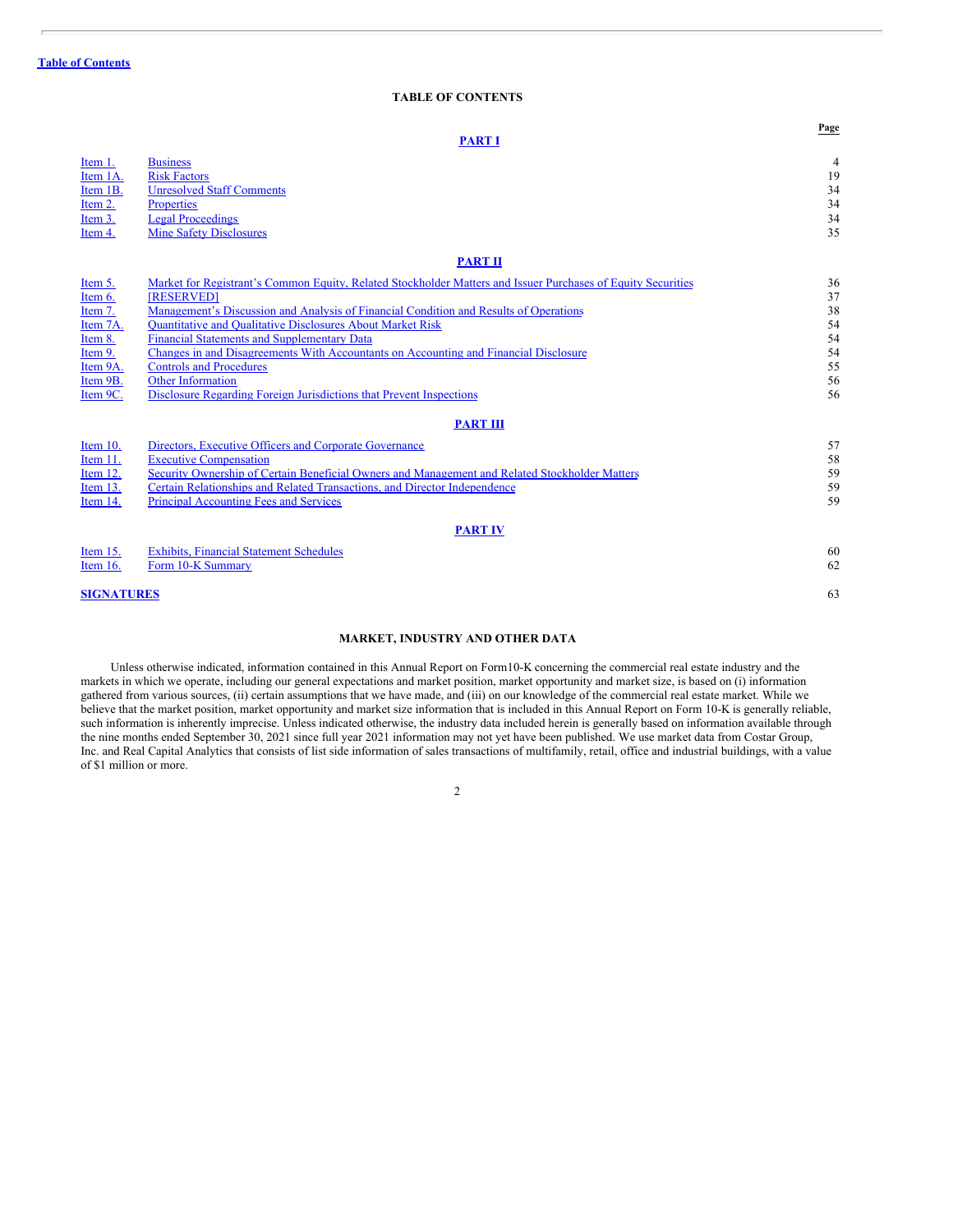# **SPECIAL NOTE REGARDING FORWARD-LOOKING STATEMENTS**

This Annual Report on Form10-K includes forward-looking statements, including the Company's business outlook for 2022, the potential continuing impact of the COVID-19 pandemic, the execution of our capital return program, including the initiation of a semi-annual dividend policy, and expectations for market share growth. We have based these forward-looking statements largely on our current expectations and projections about future events and financial trends affecting the financial condition of our business. Forward-looking statements should not be read as a guarantee of future performance or results and will not necessarily be accurate indications of the times at, or by, which such performance or results may be achieved. Forward-looking statements are based on information available at the time those statements are made and/or management's good faith belief as of that time with respect to future events and are subject to risks and uncertainties that could cause actual performance or results to differ materially from those expressed in or suggested by the forward-looking statements. Important factors that could cause such differences include, but are not limited to:

- uncertainties relating to the economic, operational and financial impact of the ongoingCOVID-19 pandemic, including uncertainties regarding the potential impact of new variants, vaccination rates and vaccine mandates on our workforce;
- general uncertainty in the capital markets and a worsening of economic conditions and the rate and pace of economic recovery following an economic downturn;
- changes in our business operations;
- market trends in the commercial real estate market or the general economy, including the impact of inflation;
- our ability to attract and retain qualified senior executives, managers and investment sales and financing professionals;
- the effects of increased competition on our business;
- our ability to successfully enter new markets or increase our market share;
- our ability to successfully expand our services and businesses and to manage any such expansions;
- our ability to retain existing clients and develop new clients;
- our ability to keep pace with changes in technology;
- any business interruption or technology failure, including cyber and ransomware attacks, and any related impact on our reputation;
- changes in interest rates, availability of capital, tax laws, employment laws or other government regulation affecting our business;
- our ability to successfully identify, negotiate, execute and integrate accretive acquisitions; and
- other risk factors included under "Risk Factors" in this Annual Report on Form10-K.

In addition, in this Annual Report, the words "believe," "may," "will," "estimate," "continue," "anticipate," "intend," "expect," "predict," "potential," "should" and similar expressions, as they relate to our company, our business and our management, are intended to identify forward-looking statements. In light of these risks and uncertainties, the forward-looking events and circumstances discussed in this Annual Report on Form 10-K may not occur and actual results could differ materially from those anticipated or implied in the forward-looking statements.

Forward-looking statements speak only as of the date of this Annual Report on Form10-K. You should not put undue reliance on any forwardlooking statements. We assume no obligation to update forward-looking statements to reflect actual results, changes in assumptions or changes in other factors affecting forward-looking information, except to the extent required by applicable laws. If we update one or more forward-looking statements, no inference should be drawn that we will make additional updates with respect to those or other forward-looking statements.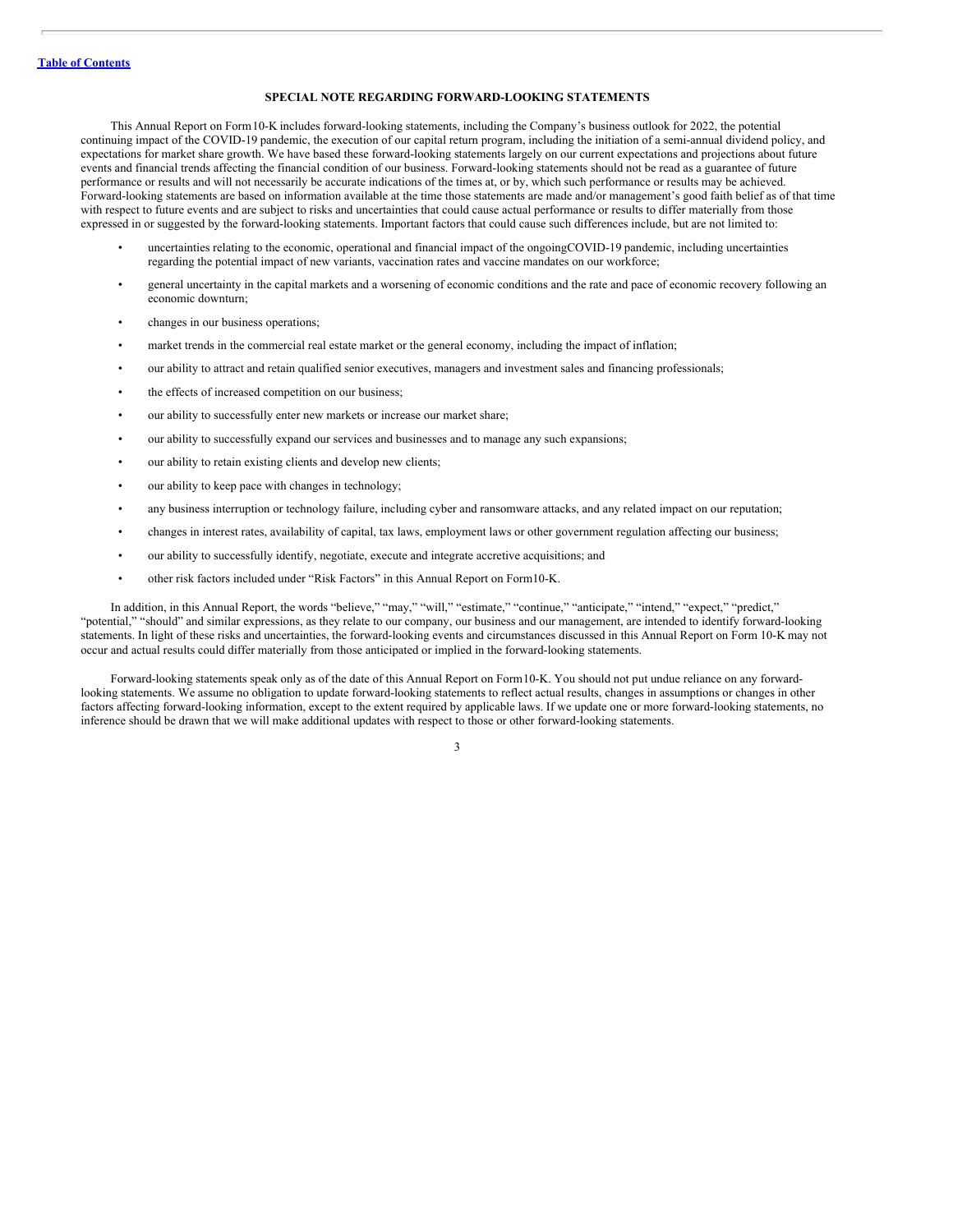### **PART I**

<span id="page-3-0"></span>Unless the context requires otherwise, the words "Marcus & Millichap," "MMI," "we," the "Company," "us" and "our" refer to Marcus & Millichap, *Inc., and its consolidated subsidiaries.*

# <span id="page-3-1"></span>**Item 1. Business**

# **Company Overview**

Marcus & Millichap, Inc. ("MMI") is a leading national real estate services firm specializing in commercial real estate investment sales, financing, research and advisory services. We are the leading national investment brokerage company in the \$1-\$10 million private client market segment. This is the largest and most active market segment and comprised approximately 84% of total U.S. commercial property transactions greater than \$1 million in the marketplace in 2021. As of December 31, 2021, we had 1,994 investment sales and financing professionals that are primarily exclusive commission-based independent contractors who provide real estate investment brokerage and financing services to sellers and buyers of commercial real estate in 82 offices in the United States and Canada. In 2021, we closed 13,255 sales, financing and other transactions with total sales volume of approximately \$84.4 billion.

We service clients by underwriting, marketing, selling and financing commercial real estate properties in a manner that maximizes value for sellers, provides buyers with the largest and most diverse inventory of commercial properties and secures the most competitive financing from lenders for borrowers. Our business model is based on several key attributes:

- a 51-year history of providing investment brokerage and financing services through proprietary inventory and marketing systems, policies and culture of information sharing and in-depth investment brokerage training. These services are executed by our salesforce under the supervision of a dedicated sales management team focused on client service and growing the firm;
- market leading share and brand within the\$1-\$10 million private client market segment, which consistently represents more than 80% of total U.S. commercial property transactions greater than \$1 million in the marketplace;
- investment sales and financing professionals providing exclusive client representation across multiple property types;
- a broad geographic platform in the United States and Canada powered by information sharing and proprietary real estate marketing technologies;
- an ability to scale with our private clients as they grow and connect private capital with larger assets through our Institutional Property Advisors ("IPA") division;
- a financing team integrated with our brokerage sales force providing independent mortgage brokerage services by accessing a wide range of lenders on behalf of our clients;
- a sales management team, who serves in a support and leadership role as company executives and who does not compete with or participate in investment sales or financing professionals' commissions; and
- industry-leading research and advisory services tailored to the needs of our clients and supporting our investment sales and financing professionals.

# **Corporate Information**

We were formed as a sole proprietorship in 1971, incorporated in California on August 26, 1976 as G. M. Marcus & Company, and we were renamed as Marcus & Millichap, Inc. in August 1978, Marcus & Millichap Real Estate Investment Brokerage Company in September 1985, and Marcus & Millichap Real Estate Investment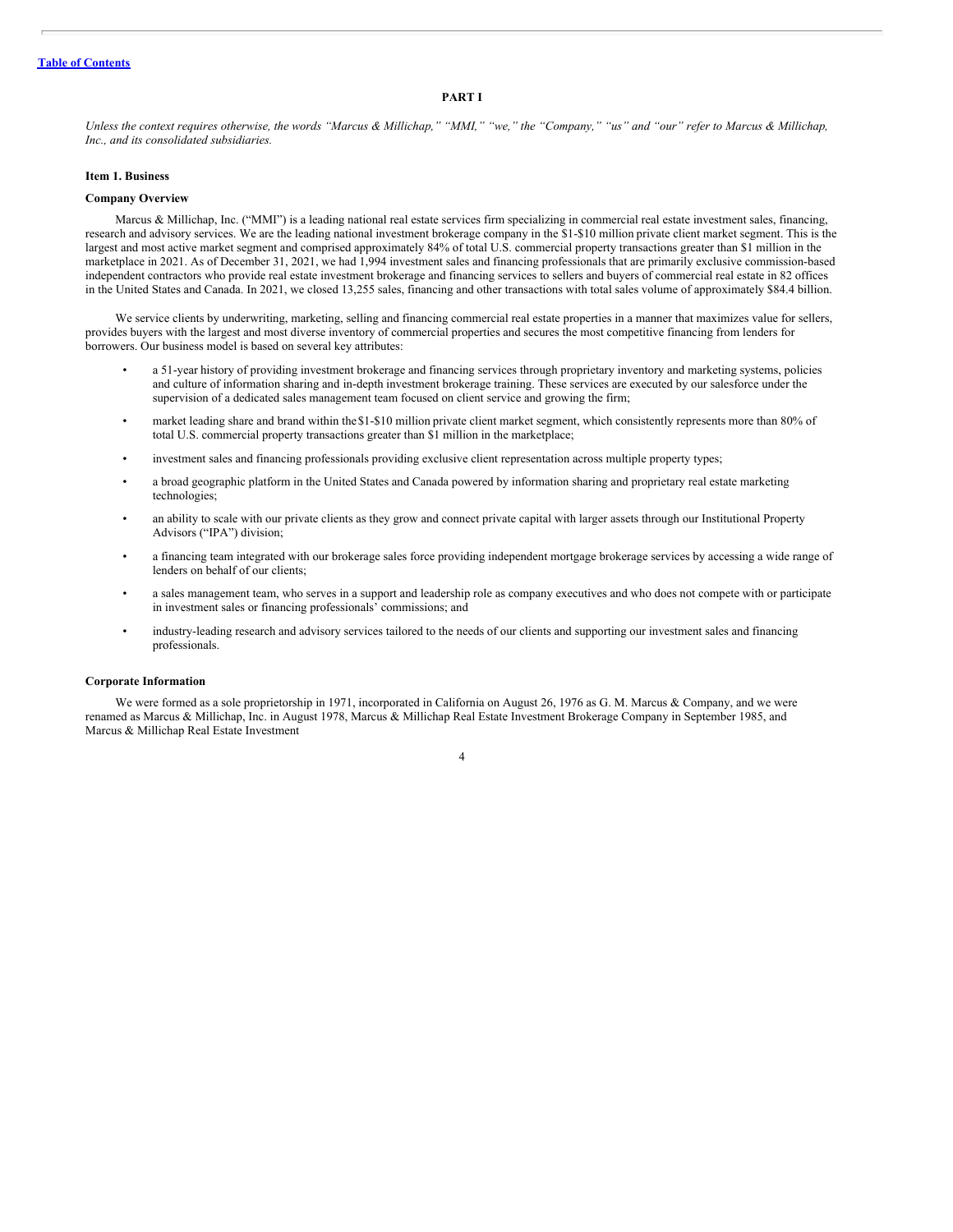Services, Inc., ("MMREIS"), in February 2007. Prior to the completion of our initial public offering ("IPO"), MMREIS was majority-owned by Marcus & Millichap Company ("MMC") and all of MMREIS' preferred and common stock outstanding was held by MMC and its affiliates or officers and employees of MMREIS. In June 2013, in preparation for the spin-off of its real estate investment services business, MMC formed a Delaware holding company called Marcus & Millichap, Inc., or MMI. Prior to the completion of our IPO in November 2013, the shareholders of MMREIS contributed the shares of MMREIS to MMI in exchange for common stock of MMI, and MMREIS became a wholly-owned subsidiary of MMI.

# **Our Services**

We generate revenues by collecting real estate brokerage commissions upon the sale, and fees upon the financing, of commercial properties, and by providing equity advisory services, loan sales and consulting and advisory services. Real estate brokerage commissions are typically based upon the value of the property and financing fees are typically based upon the size of the loan. In 2021, approximately 90% of our revenues were generated from real estate brokerage commissions, 9% from financing fees and 1% from other revenues, including consulting and advisory services.

We divide commercial real estate into four major market segments, characterized by price in order to understand trends in our revenue from period to period:

- Properties priced less than \$1 million;
- *Private client market:* properties priced from \$1 million to up to but less than \$10 million;
- *Middle market:* properties priced from \$10 million to up to but less than \$20 million; and
- *Larger transaction market:* properties priced from \$20 million and above.

We serve clients with one property, multiple properties and large investment portfolios. The largest group of investors we serve typically transacts in the \$1-\$10 million private client market segment. The investment brokerage and financing professionals serving private clients within the private client market segment represent the largest part of our business, which differentiates us from our competitors. In 2021, approximately 59% of our brokerage commissions came from this market segment. Properties in this market segment are characterized by higher asset turnover rates due to the type of investor as compared to other market segments. Private clients are often motivated to buy, sell and/or refinance properties not only for business reasons but also due to personal circumstances, such as death, divorce, taxes, changes in partnership structures and other personal or financial circumstances. Therefore, private client investors are influenced less by the macroeconomic trends than other large-scale investors, making the private client market segment less volatile over the long-term than other market segments. Accordingly, our business model distinguishes us from our national competitors, who may focus primarily on the more volatile larger transaction and middle market segments, or on other business activities such as leasing or property management, and from our local and regional competitors, who lack a broad national platform.

# *Geographic Locations*

We were founded in 1971 in the western United States, and we continue to increase our presence throughout North America through execution of our growth strategies by targeting markets based on population, employment, level of commercial real estate sales, inventory and competitive landscape opportunities where we believe the markets will benefit from our business model. We have grown to have offices in 36 states across the United States and in four provinces in Canada.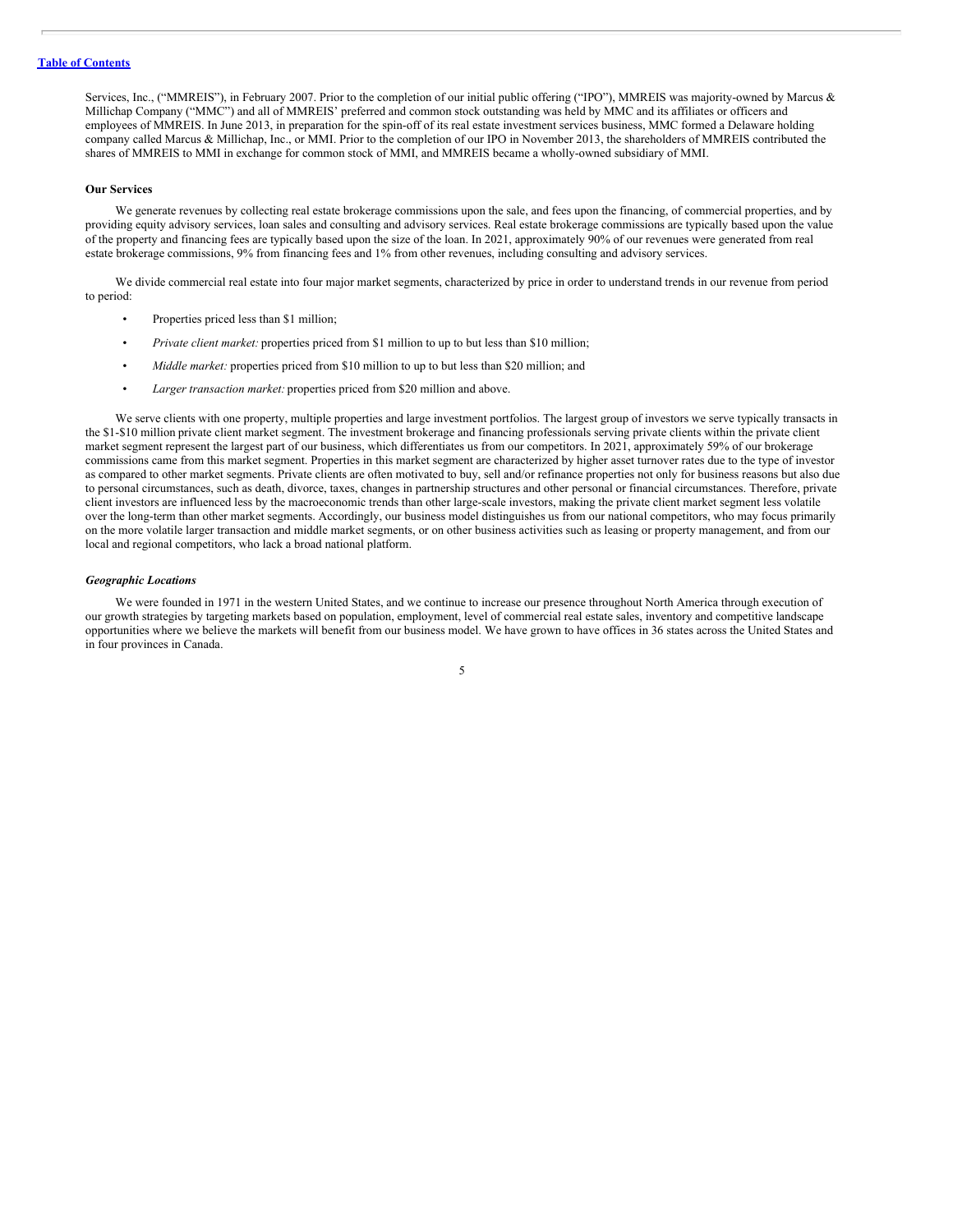Below is a map reflecting the geographic location of our 82 offices as of December 31, 2021.



# *Commercial Real Estate Investment Brokerage*

Our primary business and source of revenue is the representation of commercial property owners as their exclusive investment broker in the sale of their properties. Our investment sales professionals also represent buyers in fulfilling their investment real estate acquisition needs. Commissions from real estate investment brokerage sales accounted for approximately 90% of our revenues in 2021. Sales are generated by maintaining relationships with property owners, providing market information and trends to them during their investment or "hold" period and being selected as their representative when they decide to sell, buy additional property or exchange their property for another property. We collect commissions upon the sale of each property based on a percentage of sales price. These commission percentages are typically inversely correlated with sales price and thus are generally higher for smaller transactions.

We underwrite, value and market properties to reach the largest and most qualified pool of buyers. We offer our clients the industry's largest team of investment sales professionals, who operate with a culture and policy of information sharing powered by our proprietary system, MNet, which enables real-time buyer-seller matching. We use a proactive marketing campaign that leverages the investor relationships of our entire sales force, direct marketing and a suite of proprietary web-based tools that connects each asset with the right buyer pool. We strive to maximize value for the seller by generating high demand for each property. Our approach also provides a diverse, consistently underwritten inventory of investment real estate for buyers. When a client engages one of our investment sales professionals, they are engaging an entire system, structure and organization committed to maximizing value for them.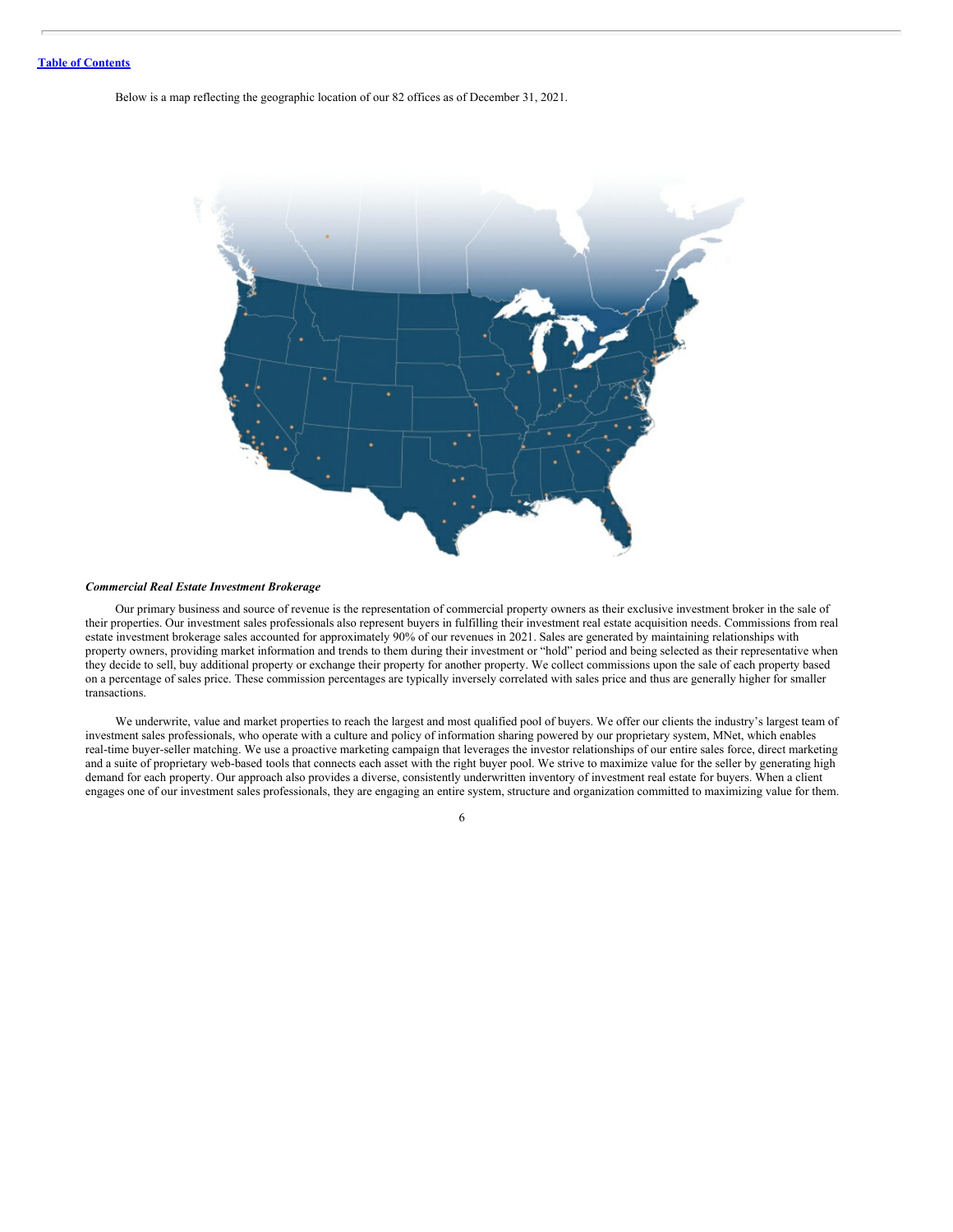In 2021, we closed 9,652 real estate brokerage transactions in a broad range of commercial property types, with a total sales volume of approximately \$67.5 billion. For more than 15 years, we have closed more transactions than any other firm.

We are building on our track record of strength in multifamily, retail, office and industrial properties by expanding our coverage of additional property types. These include hospitality, self-storage, seniors housing, land and manufactured housing properties, where we are already a leading broker but have significant room for additional growth due to market size, fragmentation and specific geographic market opportunities. We are also expanding our specialty group management and support infrastructure, specialized branding and business development customized for each property type. In addition, we are continuously focusing on our recruitment efforts for new and experienced investment sales and financing professionals. We expect that these efforts will expand our presence and result in increased business in these property types.

We service clients in all market segments by underwriting, marketing, selling and financing commercial real estate properties in a manner that maximizes value for sellers and provides buyers with the largest and most diverse inventory of commercial properties. In addition, we achieved growth by leveraging the strength of our relationships in the private client market segment to increase our share of the middle and larger transaction market segments. Because commission rates earned on commercial properties are typically inversely correlated with sales price, our expansion into the middle and larger transaction market segments, has led to our average commission rates fluctuating from period-to-period as a result of changes in the relative mix of transactions closed in the middle and larger transaction market segments as compared to the private client market segment.

The following table sets forth the number of investment sales transactions, sales volume and revenue by commercial real estate market segment for real estate brokerage in 2021 compared to 2020:

|                                               | 2021  |               |                 | 2020   |               |                 | Change |               |  |                 |
|-----------------------------------------------|-------|---------------|-----------------|--------|---------------|-----------------|--------|---------------|--|-----------------|
| <b>Real Estate Brokerage:</b>                 |       | Volume        | <b>Revenues</b> | Number | Volume        | <b>Revenues</b> | Number | Volume        |  | <b>Revenues</b> |
|                                               |       | (in millions) | (in thousands)  |        | (in millions) | (in thousands)  |        | (in millions) |  | (in thousands)  |
| $\leq$ 1 million                              | 1,087 | 732           | 30.681          | 944    | 600           | 24.456          | 143    | 132           |  | 6,225           |
| Private client market (\$1 - < \$10 million)  |       | 24.339        | 693.996         | 4.773  | 15.115        | 421,767         | 2.527  | 9,224         |  | 272,229         |
| Middle market $(\$10 - \$20$ million)         |       | 8.874         | 170,230         | 316    | 4.311         | 81.621          | 327    | 4,563         |  | 88,609          |
| Larger transaction market $(\geq 20$ million) |       | 33.562        | 276,062         | 255    | 12.026        | 105.320         | 367    | 21,536        |  | 170,742         |
|                                               | 9.652 | 67.507        | 1.170.969       | 6.288  | 32,052        | 633.164         | 3.364  | 35.455        |  | 537,805         |

#### *Financing*

Marcus & Millichap Capital Corporation ("MMCC") is a financial intermediary that provides commercial real estate capital markets solutions, including senior debt, mezzanine debt, joint venture and preferred equity, as well as loan sales and consultative/due diligence services to commercial real estate owners, developers, investors and capital providers. Our advisors assist clients to secure capital for both acquisitions and the refinancing of single assets and portfolios. MMCC generates revenue from advisory fees collected from capital placement with an assortment of capital providers including national and regional banks, credit unions, private equity funds, insurance companies, government agencies, including the Federal National Mortgage Association ("Fannie Mae"), the Federal Home Loan Mortgage Corporation ("Freddie Mac") and the Federal Housing Administration ("FHA"), conduit lenders, debt funds, hard money lenders, and structured debt facilitators (including preferred equity and mezzanine providers). MMCC additionally receives on-going servicing fees from certain lenders and other incentive-based fees based on achieving certain production thresholds. MMCC's financing fees vary by loan amount, transactional complexity and loan type. In 2021, MMCC completed 2,474 financing transactions representing total financing volume of approximately \$11.6 billion, resulting in \$109.7 million in financing fees, accounting for approximately 9% of MMI's total revenue. The combination of MMCC's size, market reach and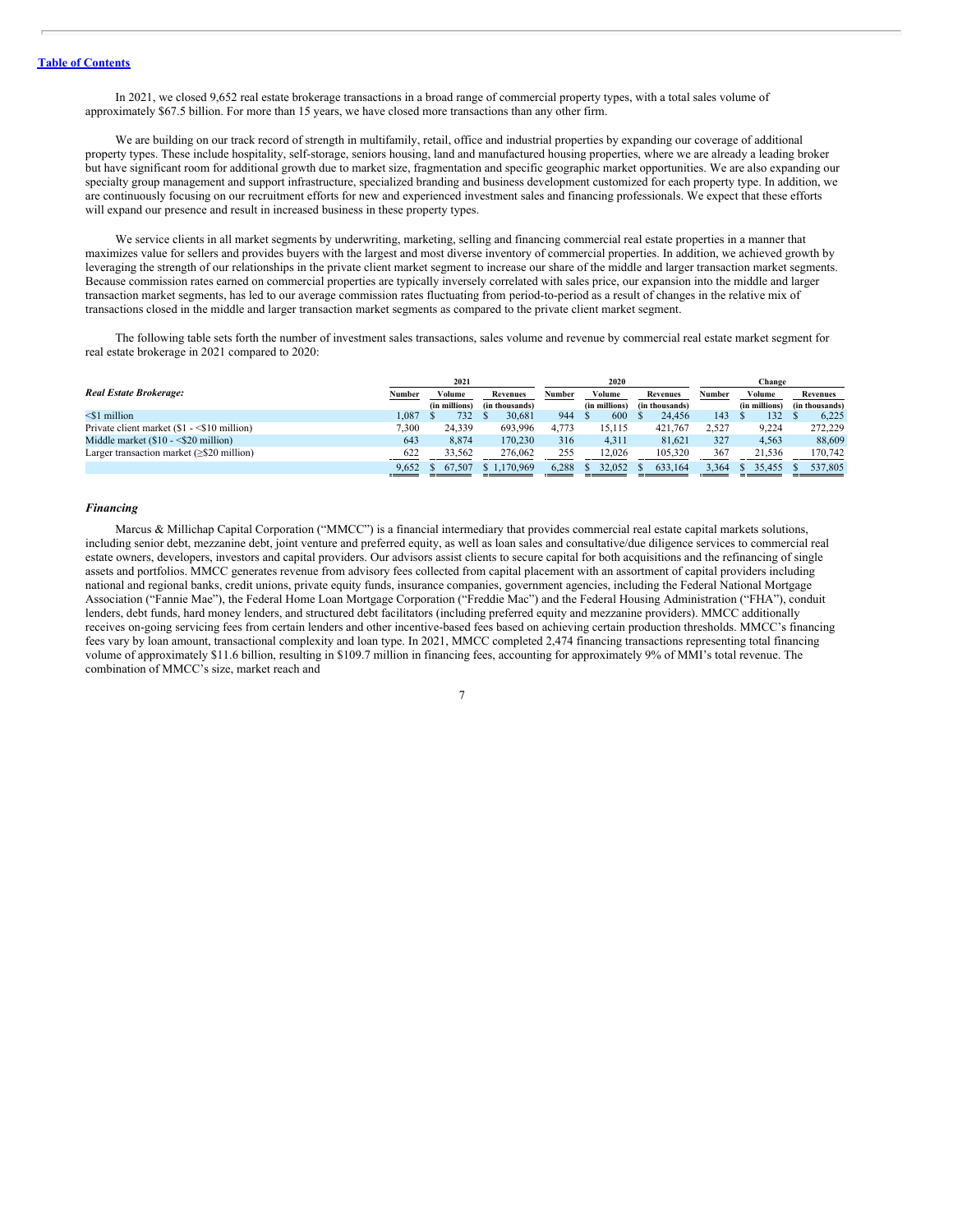financing volume enables us to establish long-term relationships with various capital sources. This, in turn, improves MMCC's value proposition to borrowers who are seeking competitive rates and terms. MMCC seeks to secure the most competitive financing solutions for each client's specific needs and requirements. During 2021, approximately 36% of MMCC's revenues came from placing acquisition financing, 42% from refinancing activities and 22% from other financing activities.

MMCC is fully integrated with the investment sales force in our brokerage offices. MMCC financing professionals are supervised by our MMCC management team and regional managers, who promote cross-selling, information sharing, business referrals and high-quality customer service within the offices. The MMCC national network of financing professionals is also supported by a dedicated, nationally focused management team coordinating access to a broad range of national and regional capital sources. By combining these resources with the latest property and capital markets data and information, we can differentiate ourselves in the marketplace and deliver tailored financial solutions that meet our clients' financial objectives. During 2021, MMCC entered into a strategic alliance with M&T Realty Capital Corporation ("M&T Realty Capital") enabling MMCC to provide clients with increased access to M&T Realty Capital's affordable and conventional multifamily agency financing through a highly streamlined process with dedicated resources. M&T Realty Capital has a Delegated Underwriting and Servicing Agreement ("DUS Agreement") with Fannie Mae and is an approved lender for Freddie Mac's Conventional and Targeted Affordable Housing loans.

# *Ancillary Services: Research, Advisory and Consulting*

Our research, advisory and consulting services are designed to assist clients in forming their investment strategy and making transaction decisions. Our advisory and consulting services are coordinated with both our investment sales and financing professionals and are designed to provide market and property focused market research, publications and customized analysis that increase customer loyalty and long-term relationships.

We provide a wide range of advisory and consulting services to developers, lenders, owners, real estate investment trusts, high net worth individuals, pension fund advisors and other institutions. Our advisory services include opinions of value, operating and financial performance benchmarking analysis, specific asset buy-sell strategies, market and submarket analysis and ranking, portfolio strategies by property type, market strategy, development and redevelopment feasibility studies and other services.

# **Competitive Strengths**

We believe the following strengths provide us with a competitive advantage and opportunities for success:

#### *National Platform Built on Investment Brokerage and Financing Services*

We have built a leading national platform serving our clients' needs of investment brokerage and financing services. We continue to be focused on investment brokerage, financing and other services complementary to our business. Our commitment to specialization is reflected in how we generally organize our investment sales and financing professionals by market area and property type, which enhances our investment sales and financing professionals' skills, relationships and market knowledge required for achieving the best results for our clients. As a result of these founding principles, we offer an efficient system of matching every property with the largest pool of qualified buyers and therefore maximizing value in the process.

#### *Market Leader in the Private Client Market Segment*

Since our founding, we have focused on being the leading service provider to the\$1-\$10 million private client market segment. This segment is the largest by ownership and transaction count and consistently accounts for over 80% of total U.S. commercial property transactions and over 60% of the commission pool. It is comprised of high-net-worth individuals, partnerships and small private fund managers with both passive,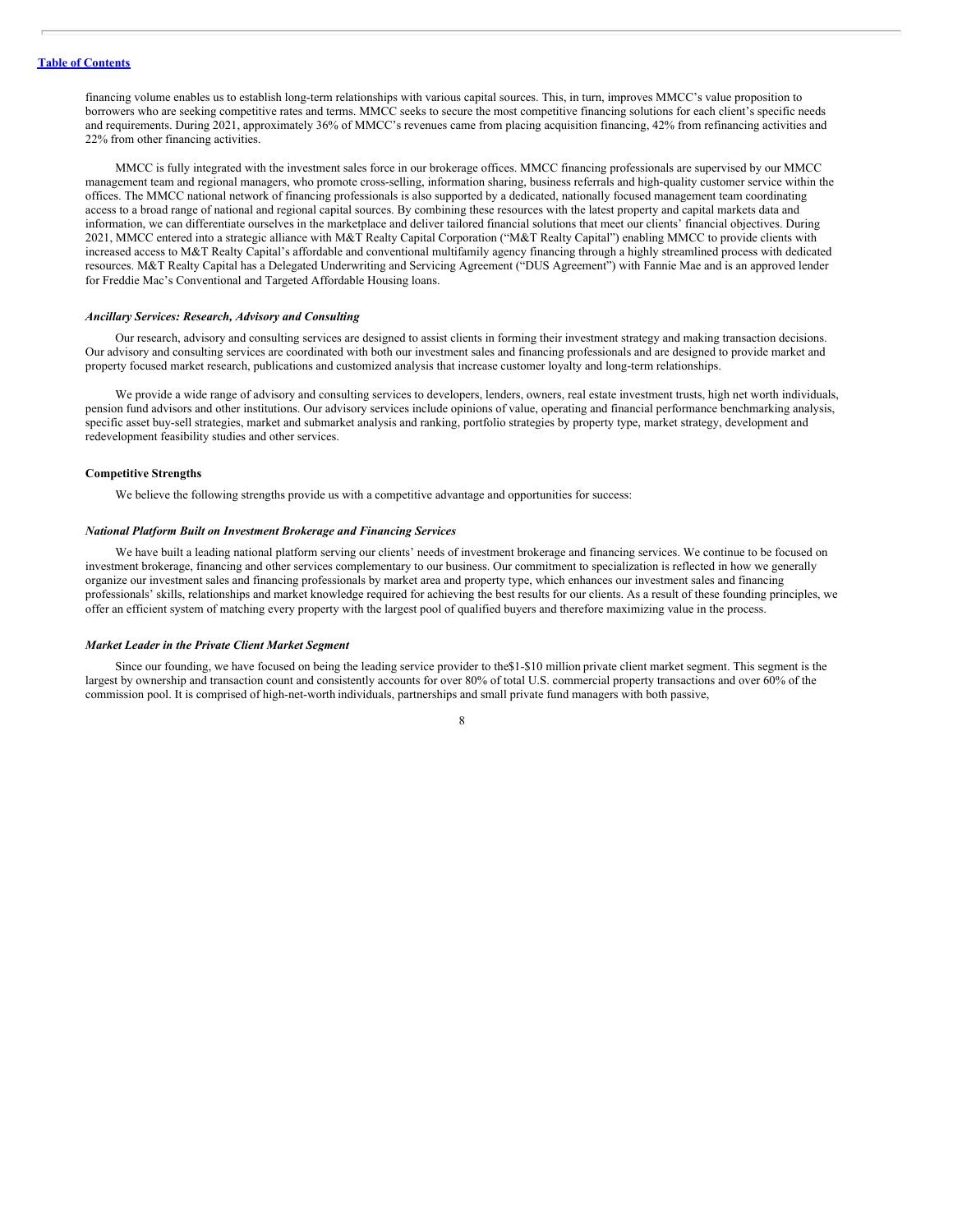long-term investments, as well as those with opportunistic and short-term investment horizons. Private clients are often motivated to buy, sell and/or refinance properties not only for business reasons but also due to personal and financial circumstances. The vast size and personal transaction drivers of private clients make this market segment the most active in terms of sales velocity. In addition, this market segment is highly fragmented with the top 10 brokerage firms accounting for approximately 23% of transactions in 2021. We are the leading broker in the \$1-\$10 million private client market segment based on transaction count in 2021. With our established market leadership and brand name, we have significant room for market share expansion by further consolidating our leadership position in this market segment.

In addition, the private client market segment is characterized by high barriers to entry. These barriers include the need for a large, specialized sales force prospecting private clients, the difficulties in identifying, establishing, and maintaining relationships with such investors, capabilities of exposing properties to a large pool of potential buyers and the challenge of serving their needs locally, regionally and nationally. We believe this private client market segment is the least covered market segment by other national firms and is significantly underserved by local and regional firms that lack a national platform.

# *Platform Built for Maximizing Investor Value*

We have built our business to maximize value for real estate investors through an integrated set of services geared toward our clients' needs. We are committed to an investment brokerage specialization and providing one of the largest sales force in the industry, promoting a culture and policy of information sharing on each property we represent, and equipping our investment sales professionals with exclusive real estate inventory and marketing technologies that enhance the marketability of the properties we represent. Our system generates real-time buyer-seller matching and maximizes value one property at a time. Our investment sales organization can therefore underwrite and market investment real estate to the largest pool of qualified buyers. We coordinate proactive marketing campaigns across investor relationships and resources of the entire firm, far beyond the capabilities of an individual listing agent. These efforts produce wide exposure to investors whom we identify as high-probability bidders for each property. To grow with our clients, we established the IPA division to serve the needs of our private client investors that are now seeking higher valued properties as well as larger institutional investors. Our ability to bridge private capital with larger, institutional assets creates value for private and larger transaction clients while offering growth opportunities and strengthening the retention of our investment sales and financing professionals.

We have one of the largest teams of financing professionals in the investment brokerage industry through MMCC. MMCC provides financing expertise and access to debt and capital sources by identifying and securing competitive loan pricing and terms for our clients across a broad range of potential lenders and financing alternatives. Based on the most recent data, we are a leading mortgage broker in the industry based on the number of financing transactions closed in 2020. Our dedicated market research teams analyze the latest local and national economic and real estate trends and produce proprietary analyses for our clients enabling them to make informed investment and financing decisions. Integrating all these services into one national platform increases opportunities to maximize value for our clients across multiple property types, market segments and geographies.

# *Local Management with Significant Investment Brokerage Experience*

Our local management team members, as executives of the Company, are dedicated to recruiting, training, developing and supporting our investment sales and financing professionals. The majority of our local management team are former senior investment sales professionals of our Company who now focus on management, do not compete with our sales force and have an average of 13 years of real estate investment brokerage experience with our Company. Our training, development and mentoring programs rely greatly on the regional managers' personal involvement. Their past experience as senior investment sales professionals plays a key role in developing new and experienced investment sales and financing professionals. They help our junior professionals to establish technical and client service skills as well as set up, develop and grow relationships with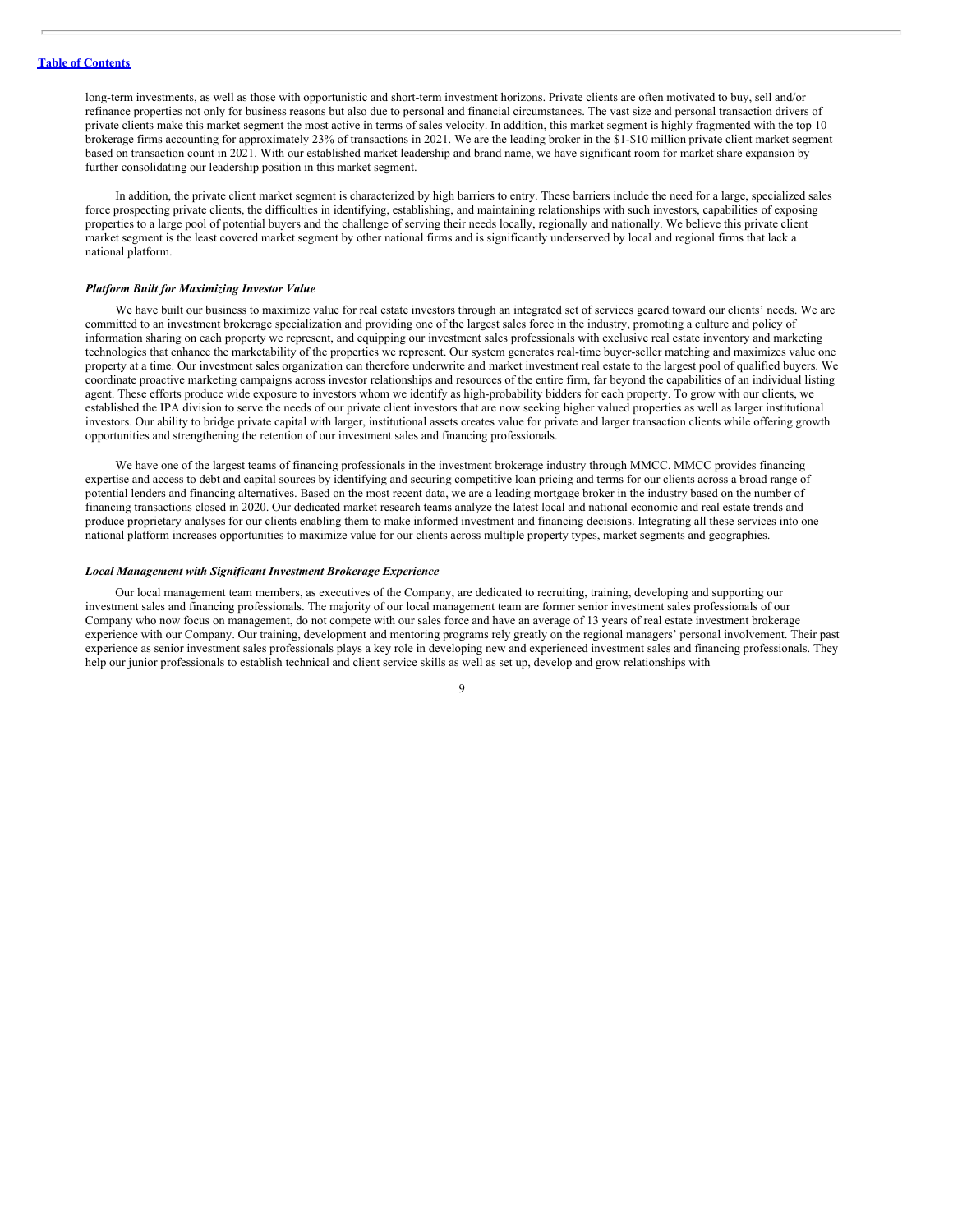clients. We believe this management structure has helped differentiate the firm from our competitors and ultimately achieves better results for our clients.

#### **Growth Strategy**

We have demonstrated the ability, over the long-term, to manage through the cyclical market and continue to be a leader in th\$1-10 million private client market segment. The following graph shows the number of transactions and sales volume of investment sales, financing and other transactions from 2012 to 2021:



We have a long track record of growing our business model driven by opening new offices, recruiting, training and developing new investment sales and financing professionals as well as deploying our client-focused business model to increase coverage of specialty property types and the middle and larger transaction market segments. Our long-term growth plan has focused on investing in our current business model through organic growth and acquisitions to provide our unique business model to a wider client base. Since 2012, our revenue has increased more than threefold, and we have grown from slightly over 1,000 investment sales and financing professionals to nearly 2,000 in the United States and Canada. Our future growth will depend on continually expanding our national footprint and optimizing the size, product segmentation and specialization of our team of investment sales and financing professionals. The key strategies of our growth plan include:

#### *Increase Market Share in the Private Client Market Segment*

Our leading position in the private client market segment and inherent fragmentation continues to provide significant opportunity for us to expand and bring our client service offerings to a larger portion of this expansive market segment. We can continue to leverage our existing platform, relationships and brand recognition among private clients to grow through expanded marketing and coverage.

# *Focused Of ice Expansion*

Since we currently have offices in most major-market andmid-market metropolitan cities, our growth is expected to come from focused expansion of existing offices and new offices from acquisitions, targeted hiring and increased coverage of specialty property types. We have targeted markets based on population, employment, level of commercial real estate sales, inventory and competitive landscape. Our optimal office plans are used to capitalize on these factors by tailoring sales force size, coverage and composition by office and business activity to direct efforts to offices with the most opportunity where we believe we can leverage our national footprint and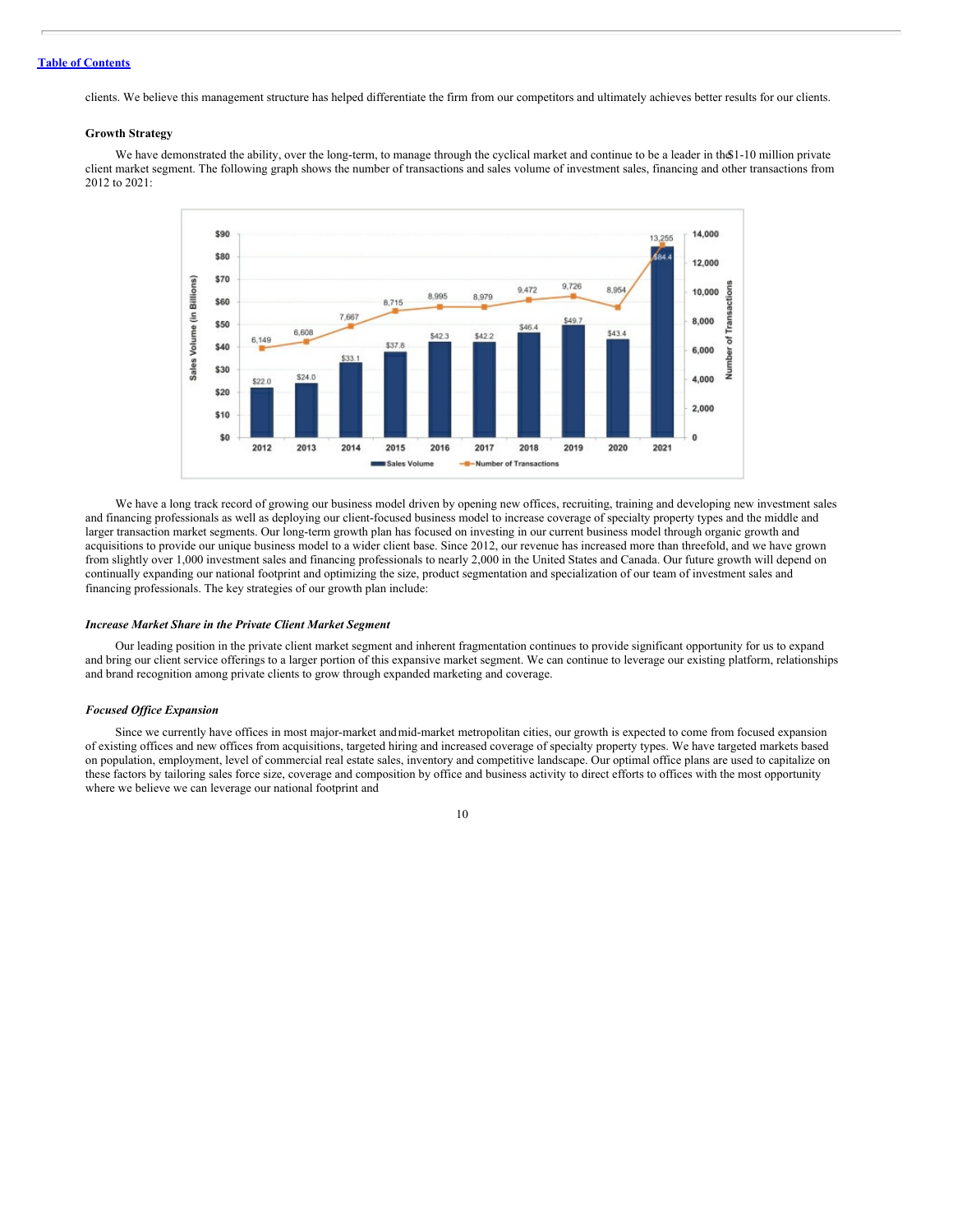proprietary real estate marketing technologies. These initiatives do not require significant increases in the number of offices or in the size of our offices, which allows us to leverage our current office locations without significant incremental investment.

# *Expand and Develop Our Team of Investment Sales Professionals*

A key to growing our business is hiring, training and developing investment sales professionals. We are always focused on hiring experienced investment sales professionals through our recruiting department, specialty directors and regional managers in support of our optimal office plans. Our new investment sales professionals are trained in all aspects of real estate fundamentals, client service and proprietary marketing technologies through formal training, apprenticeship programs, the Millichap Fellowship Program (discussed below) and mentorship by our dedicated regional, district and division managers, as well as our senior investment sales and financing professionals. As these investment sales professionals mature, we continue to provide them with identified best practices and training in specialty property types. We believe this model creates a high level of teamwork, as well as operational and client service consistency. Please see "Human Capital Management" for more information.

#### *Pursue Selective Acquisitions*

Acquisitions have become a strategy to supplement the growth of our salesforce and the services that we provide to our clients. We continually explore acquisition opportunities to augment our investment brokerage and financing services businesses. We primarily look for acquisitions of small-to-medium size investment brokerage and financing services businesses with teams of professionals with consistent revenue and earnings trends, which will expand our geographic or property type coverage.

#### *Grow in Specialty Property Types and Middle and Larger Transaction Market Segment Presence*

Leveraging our current business model into specialty property types and to the middle and larger transaction market segments opens up significant opportunities for growth.

#### *Specialty Property Types*

We believe that specialty property types, including hospitality, self-storage, seniors housing, land and manufactured housing offer significant opportunities for our clients. By deploying our unique business model to increase coverage of these property types, we can create growth for us as well as enhance value for our clients through diversification. To create these opportunities, we are increasing our property type expertise by continuing to strategically add specialty directors who can bring added management capacity, business development and investment sales professional support. These executives will work with our sales management team to increase investment sales professional hiring, training, development and redeployment and to execute various branding and marketing campaigns to expand our presence in these targeted property types.

# *Middle and Larger Transaction Market Segments Presence*

Our extensive relationships with private client investors who typically invest in the\$1-\$10 million private client market segment have enabled us to capture a greater portion of commercial real estate transactions in excess of \$10 million and bridge the private client market investor to the middle market and larger transaction market segments in recent years. As property values increase and investors grow and expand, they require larger properties. We are organized to provide our unique investment brokerage and financing services to investors in those market segments. Our ability to connect private client capital with middle and larger transaction market segment properties allows us to continue to serve our clients as they grow and plays a major role in differentiating our services. The IPA division is a group dedicated to service larger investors. This strategy has had market acceptance and provides a vehicle for growth by delivering our unique service platform within the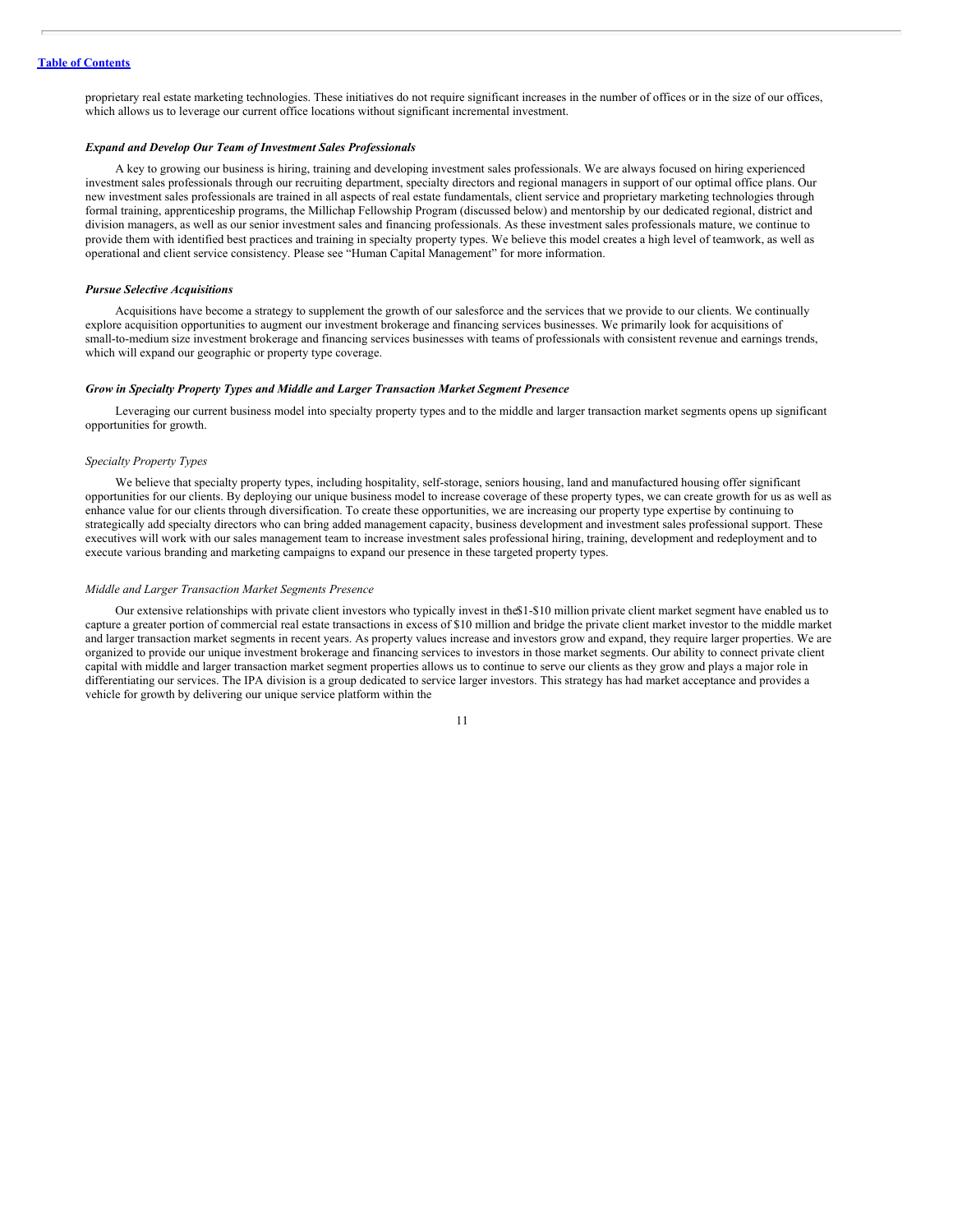#### **Table of [Contents](#page-1-0)**

middle and larger transaction market segments for the multifamily, retail and office property types. The growth of our investors and introduction of IPA has driven incremental growth for us. During 2021, we continued to take steps to achieve our growth plan by hiring multiple investment sales teams into our IPA division.

# *Expand Marcus & Millichap Capital Corporation Financing Business*

Our growth plan for MMCC continues to focus on expanding our capital markets services in markets currently served by our investment sales brokerage offices and other strategic markets. This includes increasing the capacity of the existing professionals in offices we currently serve and integrating financing professionals and related services in offices that do not have an MMCC presence. We will also continue to expand our service platform by increasing access to a broad array of new capital resources and pursuing selective acquisitions. We have and continue to expand MMCC's capital markets advisory services and added complementary services in loan sales, consultative/due diligence, and debt and equity advising through acquisitions, as well as expanded service offerings. While maintaining a core focus on our private client segment, MMCC, through the IPA division, has commenced a focus on institutional clients. These specialized financing professionals work closely with IPA investment sales professionals across the country, supporting them and their clients in their financing needs as well as working directly with institutional clients.

We have established alliances with national capital sources that provide access to an assortment of highly competitive products including Fannie Mae, Freddie Mac and FHA. These alliances serve to expand the distribution network for each of our capital partners, while affording our financing professionals and clients with more favorable pricing and terms. We will continue to hire and acquire experienced financing professionals and companies to further grow our MMCC business, support the growth of our service platform and establish relationships with various capital sources. Further, our internally developed training programs are directed at enhancing the skill sets for our professionals, promoting the MMCC value proposition and increasing our internal capture rate with our investment sales brokerage clients and increasing activity with non-brokerage clients. As of December 31, 2021, we had 37 offices with financing professionals. We continue to capitalize on the synergies our financing professionals provide to our client-focused service platform with financing fees increasing 55.5% from \$70.5 million in 2020 to \$109.7 million in 2021.

# **Seasonality**

There is seasonality in our real estate brokerage commissions and financing fees, which has generally caused our revenues, operating income, net income and cash flows from operating activities to be lower in the first half of the year and higher in the second half of the year, particularly in the fourth quarter. This historical trend could be disrupted either positively or negatively by major economic events, political events, natural disasters or pandemics such as the COVID-19 pandemic, which may impact, among other things, investor sentiment for a particular property type or location, volatility in financial markets, current and future projections of interest rates, attractiveness of other asset classes, market liquidity and the extent of limitations or availability of capital allocations for larger property buyers. For a more detailed description of our seasonality, refer to Item 1A – "Risk Factors – External Business Risks - Seasonal fluctuations and other market data in the investment real estate industry could adversely affect our business and make *comparisons of our quarterly results difficult"* and Item 7 – "Management's Discussion and Analysis of Financial Condition and Results of Operations – Overview – *Seasonality"* of this Annual Report on Form10-K.

#### **Competition**

We compete in real estate brokerage and financing within the commercial real estate industry on a national, regional and local basis. Competition is based on a number of critical factors, including the quality and expertise of our investment sales and financing professionals, our execution skills, sales support, brand recognition and our business reputation. We primarily compete with other brokerage and financing firms that seek investment brokerage and financing business from real estate owners and investors. To a lesser extent, we compete with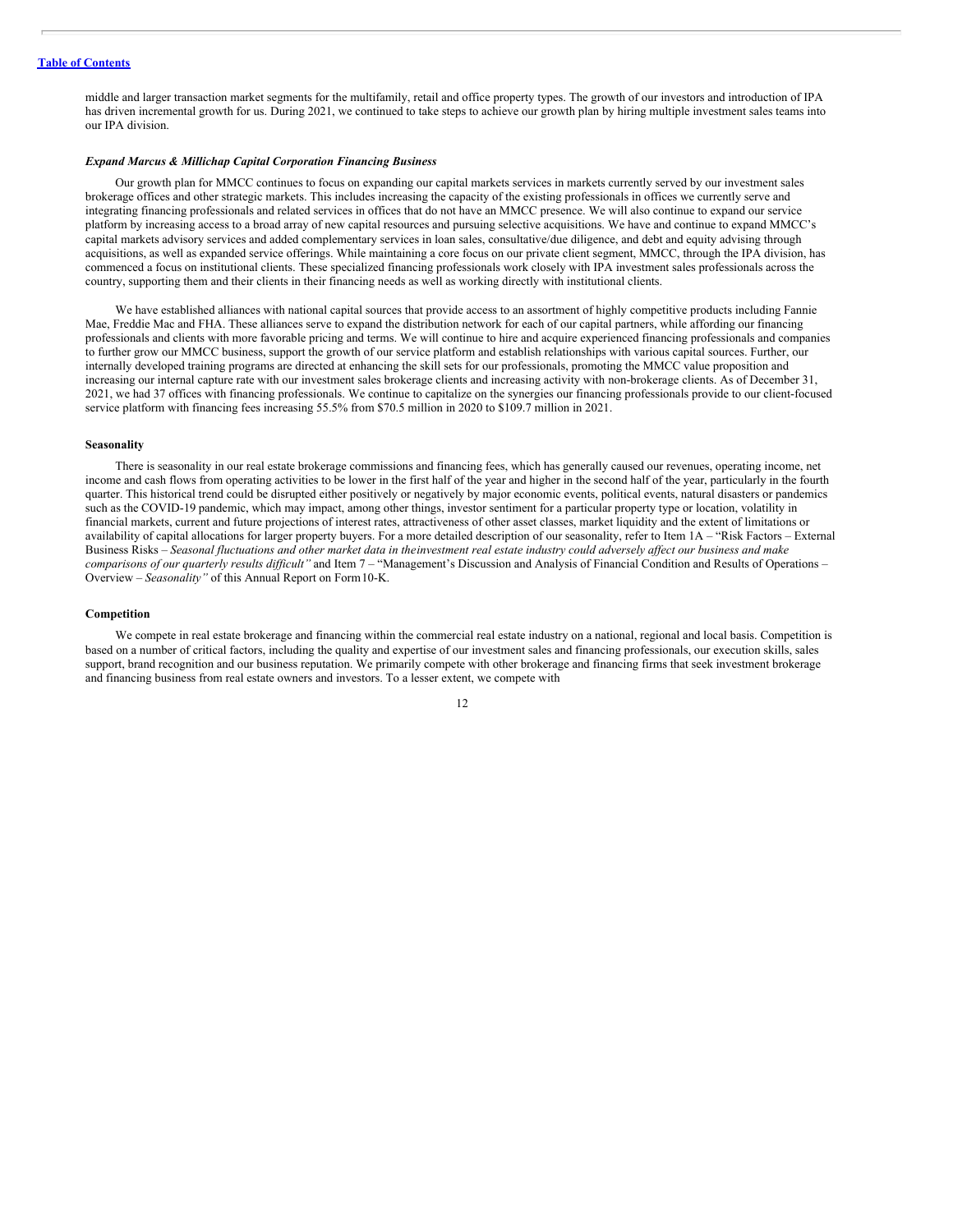in-house real estate departments, owners who may transact without using a brokerage firm, direct lenders, consulting firms and investment managers. Our relative competitive position also varies across geographies, property types and services. In investment brokerage, our competitors on a national level include CBRE Group Inc., Cushman & Wakefield plc, Colliers International Group, Inc., Jones Lang LaSalle Incorporated ("JLL"), Newmark Group Inc. and NAI Global. Competitors in financing services include institutional firms such as CBRE Group Inc., JLL, Cushman & Wakefield plc, Walker & Dunlop, NorthMarq Capital and a large group of local and regional mortgage banking firms. These investment brokerage firms mainly focus on larger sales and institutional investors and are not heavily concentrated in our largest market segment, which is the \$1-\$10 million private client market segment. However, there is crossover and competition between us and these firms. As a result of the fragmentation in the market, there are also numerous local and regional competitors in our markets, as well as competitors specializing in certain property types. Despite recent consolidation, the commercial real estate services industry remains highly fragmented and competitive.

Competition to attract and retain qualified professionals is also intense in each of our geographic regions and across all property types. We offer what we believe to be competitive compensation and support programs to our professionals. Our ability to continue to compete effectively will depend on retaining, motivating and appropriately compensating our professionals.

#### **Technology and Security**

# *Investments in Technology*

We have a long-standing tradition of technological orientation, innovation and advancement. Our efforts include the development of proprietary applications designed to make the process of matching buyers and sellers faster and more efficient as well as state-of-the-art communication technology, infrastructure, internet presence and electronic marketing.

We have a proprietary internal marketing system, MNet, which allows our investment sales professionals to share listing information with investors across United States and Canada. MNet is an integrated tool that contains our entire property inventory, which allows our investment sales professionals to find listings with targeted criteria, such as searching by demographic data surrounding a target property, and to search for properties based on investors' acquisition criteria. This system is an essential part of connecting buyers and sellers through our platform. Our policies require information sharing among our sales force, and the MNet system automates the process of matching each property we represent to the largest pool of qualified buyers tracked by our investment sales professionals. A part of MNet, called Buyer Needs, enables our sales force to register the investment needs of various buyers, which are then matched to our available inventory on a real-time basis.

A related application, MNet-Launch, is a system for automating the production of property marketing materials and launching marketing campaigns. MNet-Launch allows our investment sales professionals to create a listing proposal or marketing package, which automatically imports property information, data on comparable properties and other information, and then dynamically populates our e-marketing, print and internet media. This system allows our investment sales professionals to rapidly create professionally branded and designed materials for marketing properties on behalf of our clients in an efficient and timely manner. This web-based application improves efficiency by tightly integrating MNet data for transaction history, sales and rent comparables, and market insights that differentiate us in the marketplace. The proposals and marketing packages produced by MNet-Launch also deliver updated content and expanded demographic and financial analysis to better market those properties for our clients.

In 2020, we relaunched the Marcus & Millichap external website, bringing improved search capabilities and enhanced features for our investment sales professionals as well as our clients, via integrated deal room functionality. The website is designed not only to bring in new clients for our investment sales and financing professionals, but also to make our inventory of properties available for maximum exposure for our sellers, and to provide buyers with an opportunity to engage with our investment sales and financing professionals. We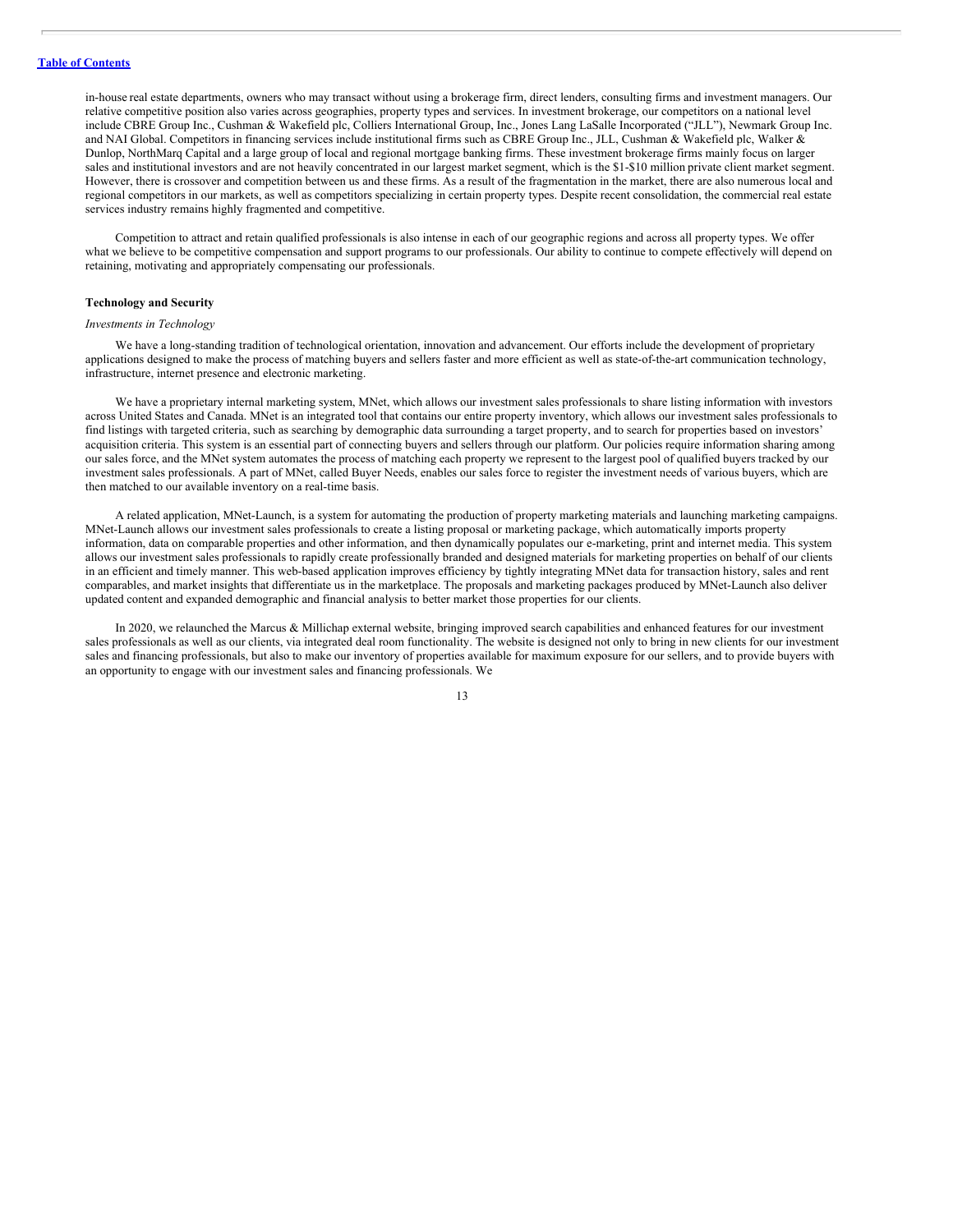actively qualify leads generated from the contact forms and pass those leads to our agents via our customer relationship management platform. During 2021, our websites averaged approximately 158,000 new visitors per month and approximately 580,000 page views per month and also serve as a portal for delivery of online marketing materials and for deal collaboration.

# *Information Security and Risk Oversight*

We maintain a comprehensive technology and information security program to ensure our technology platforms and systems are effective and prepared for information security risks, including regular oversight of our programs for security monitoring for internal and external threats to ensure the confidentiality and integrity of our information assets. We regularly perform evaluations of our information security program and continue to invest in our capabilities to keep the Company's, our employees', our independent contractors' and our clients' critical assets safe. Our Chief Information Officer is ultimately responsible for our information security program, which includes identifying threats, detecting potential attacks, and protecting all of our information assets. We have implemented information security monitoring capabilities designed to alert us to suspicious activity and developed an incident response program that includes periodic testing and is designed to restore business operations as quickly and as orderly as possible in the event of a breach. In addition, employees participate in ongoing mandatory trainings and receive communications regarding the cybersecurity environment to increase awareness throughout the firm. We also conduct enhanced information security trainings for specific specialized employee populations.

The Audit Committee of our Board of Directors, which is comprised entirely of independent directors, has oversight of the Company's information security and other risks relevant to the Company's information technology controls and security. Our Chief Information Officer will report security instances to the Audit Committee as they occur, if material, and provides an information technology and cybersecurity update to the Audit Committee on a quarterly basis.

# **Marketing and Branding**

We were founded 51 years ago on the idea that when investment sales and financing professionals collaborate, we can optimize outcomes for our clients. Today, we are known for (i) providing investment brokerage and financing services through our proprietary marketing system, (ii) our policies and culture of information sharing and (iii) our in-depth investment brokerage training. All of this is executed under the supervision of a dedicated local, regional and national management team focused on client service and growing the firm.

In recent years we have also garnered recognition among institutions and larger private investors due to our integrated platform and ability to link private and institutional capital. We continue to strengthen and broaden our name recognition and credibility by executing a variety of marketing and branding strategies. Locally, our offices and investment sales and financing professionals engage in numerous events, direct mail campaigns and investor symposiums as well as participate in real estate conferences and organizations for various market segments and property types. Our regional managers and investment sales and financing professionals develop long-term client relationships and promote our brand through these activities.

Our research division produces nearly 1,700 publications and client presentations per year and is a leading source of information for the industry as well as the general business media. We provide research on 10 commercial property types covering: multifamily, retail, office, industrial, single-tenant net lease, seniors housing, self-storage, hospitality, medical office and manufactured housing, as well as capital markets/financing. This research includes analysis and forecasting of the economy, capital markets, real estate fundamentals, investment, pricing and yield trends. It is designed to assist investors in their strategy formation and decisions relating to specific assets and to help our investment sales and financing professionals develop and maintain relationships with clients.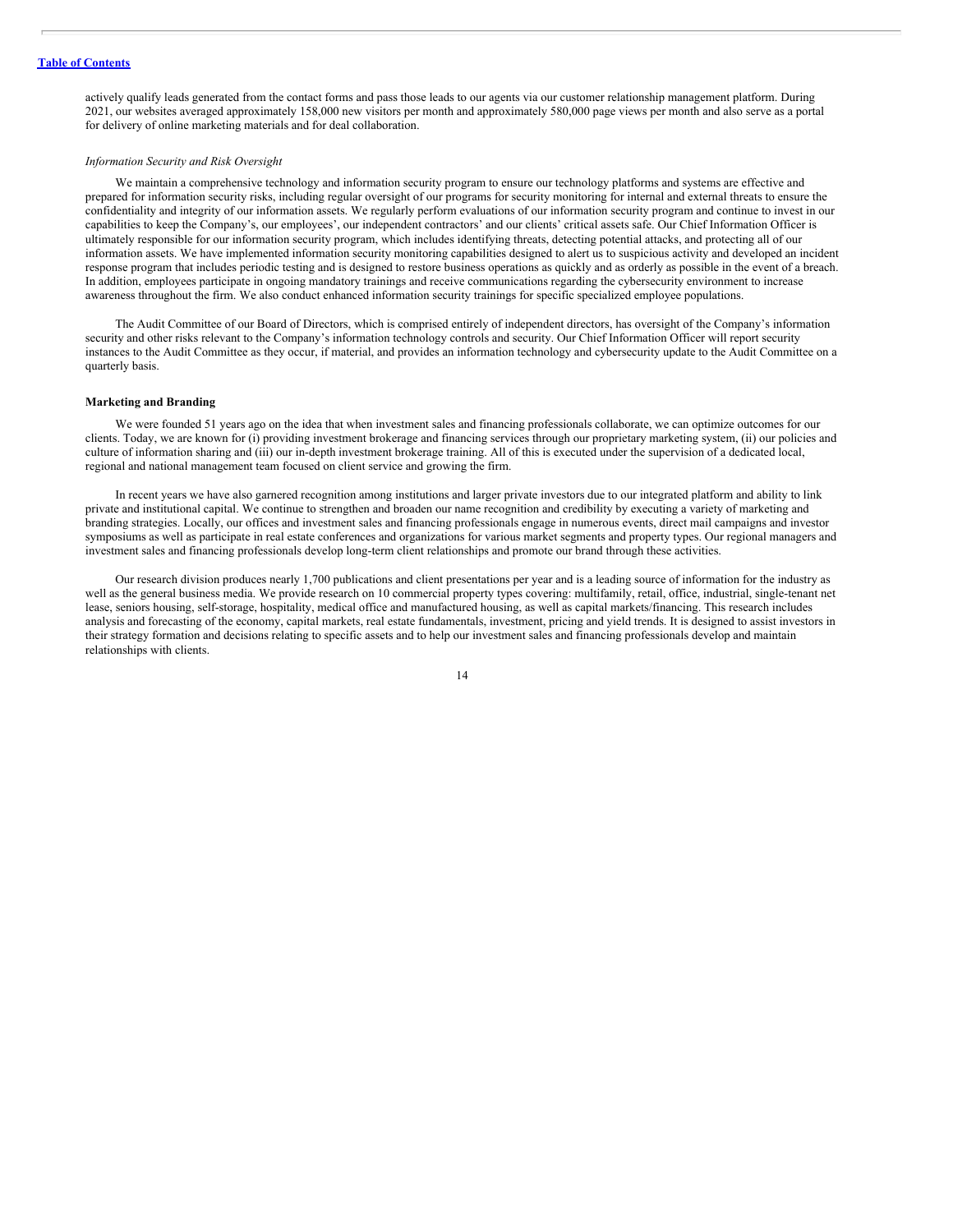Our transactional and market research expertise result in significant print, radio, television and online media coverage including major national real estate publications such as Real Estate Forum, Multi-Housing News, Commercial Property Executive, Connect CRE, Wealth Management Real Estate as well as local market business journals and major national news outlets such as CNBC, The Wall Street Journal, Los Angeles Times, The New York Times, Fox Business, Bloomberg Businessweek, Forbes and numerous newspapers and trade publications in major metropolitan cities. Our CEO is frequently interviewed on national business channels, such as CNBC, Yahoo! Finance, TD Ameritrade, Fox Business, and Bloomberg, to discuss the commercial real estate market. We frequently have featured speaking roles in key regional and national industry events, we are regularly quoted in regional and national publications and media, and we deliver content directly to the real estate investment community through print, electronic publications and video. Nationally, our specialty groups and capital markets executives actively participate in various trade organizations, many of which focus on specific property types and provide an effective vehicle for branding and client relationship development.

We believe all of these activities create significant exposure and name recognition for our firm, which helps to build and foster strong, long-term client relationships.

### **Intellectual Property**

We hold various trademarks and trade names, which include the "Marcus & Millichap" name. Although we believe our intellectual property plays a role in maintaining our competitive position in a number of the markets that we serve, we do not believe we would be materially, adversely affected by the expiration or termination of our trademarks or trade names or the loss of any of our other intellectual property rights other than the Marcus & Millichap name. With respect to the Marcus & Millichap name, we maintain trademark registrations for these service marks.

In addition to trade names, we have developed proprietary technologies for the provision of real estate investment services, such as MNet and MNet-Launch. We also offer proprietary research to clients through our research division. While we seek to secure our rights under applicable intellectual property protection laws in these and any other proprietary assets that we use in our business, we do not believe any of these other items of intellectual property are material to our business in the aggregate.

# **Government Regulation**

We are subject to various real estate regulations, and we maintain real estate and other broker licenses in 47 states in the United States and four provinces in Canada. We are a licensed broker in each state in which we have an office, as well as those states where we frequently do business. We are also subject to numerous other federal, state and local laws and regulations that contain general standards for, and prohibitions on, the conduct of real estate brokers and sales associates, including agency duties, collection of commissions, telemarketing, advertising and consumer disclosures. One of our wholly owned subsidiaries is subject to certain human resource, data security, information technology and other compliance requirements due to its loan sale and consulting contracts with certain U.S. government agencies.

# **Employees and Investment Sales and Financing Professionals**

Most of our investment sales professionals are classified as independent contractors under state and IRS guidelines. As such, we generally do not pay for the professionals' expenses or benefits or withhold payroll taxes; rather they are paid from the commissions earned by us upon the closing of a transaction, and these individuals do not earn a salary from which taxes are withheld. Our investment sales and financing professionals hold applicable real estate sales licenses for their function and execute a "Salespersons Agreement" setting out the relationship between the professional and us. Each professional is obligated to provide brokerage services exclusively to us, and is provided access to our information technology, research and other support and business forms. Each professional generally reports on their activities to either the local regional manager, or in some cases, to product specialty managers.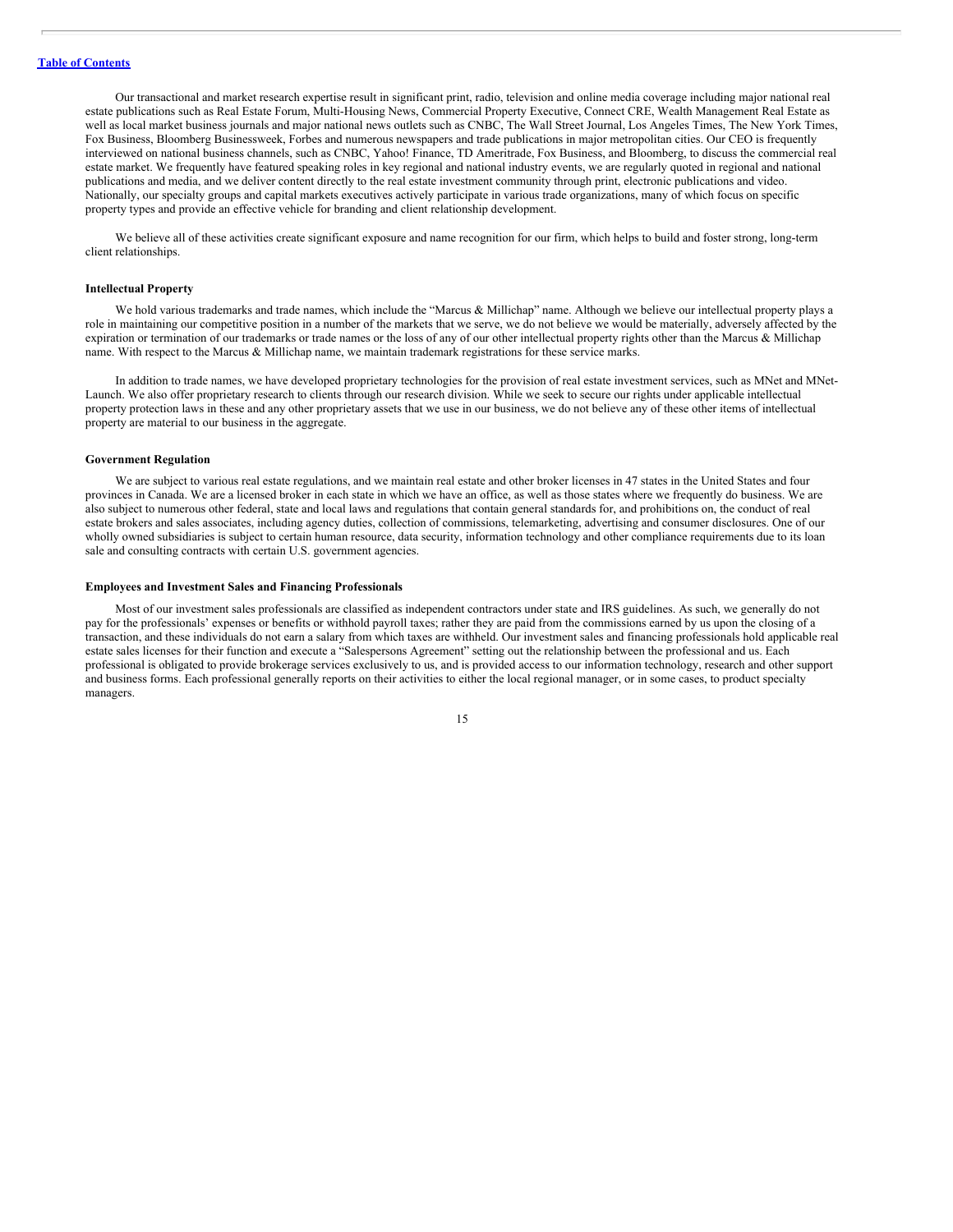#### **Environmental Sustainability**

We recognize that operating our business in an environmentally sustainable manner is important to our success. For this reason, we are exploring ways to address the impact our business has on climate change, reduce carbon emissions, increase energy efficiency, reduce waste and limit our consumption of natural resources.

#### *Climate Measures*

As an organization, we have made a commitment to identifying, mitigating and managing risks associated with climate change. In addition, although we do not own or manage real property, we recognize the impact our activities, as well as those of our clients and vendors, may have on the planet and seek to reduce these impacts. We have enacted policies designed to manage our environmental impact and support our clients in their effort to achieve their own sustainability initiatives.

#### *Resource Consumption*

We are similarly focused on reducing our waste and energy usage. In addition to the use of reusable materials, the reduction of waste, and the smarter use of energy, we have pivoted to the use of technology such as online deal rooms and e-signing vendors to reduce paper waste and have partnered with e-waste recycling vendors to recycle our physical technology equipment or dispose of it in an environmentally sound manner.

We are committed to leasing office space in LEED Certified, Energy Star Rated and BOMA Best Gold buildings where practicable and are working with our current landlords to make environmentally sustainable improvements. Thirty-three of our current offices are located in such buildings, and we expect this percentage to increase as leases expire and new space is acquired. Additionally, we allow some remote work and have invested in best of class tools to enable our team to work at the highest levels outside the office, thereby helping to reduce the carbon footprint associated with a regular commute.

We plan to regularly evaluate our sustainability policies and practices to identify potential opportunities for further sustainability improvements and promote the sustainability initiatives of our team and vendors.

To learn more about our policies and practices regarding environmental sustainability, corporate social responsibility and human rights, please visit our website at *ir.MarcusMillichap.com/corporate-governance/governance-documents*. The content of the websites referred to in this Annual Report on Form 10-K are not incorporated by reference into this document.

#### **Human Capital**

We consider our relationship with our employees and independent contractors to be good, and we endeavor to offer reasonable and equitable employment opportunities to create a workplace that is welcoming, diverse, inclusive, equitable, safe, engaged and respectful of all people. We take recruiting, development, training, and the retention of talent very seriously to help drive long-term value. Our local management team members, as executives of the Company, are dedicated to recruiting, training, developing and supporting our investment sales and financing professionals. The majority of our local management teams are former senior investment sales professionals of the Company, who now focus on management, do not compete with our sales force and have an average of 13 years of real estate investment brokerage experience with our Company.

#### *Recruiting*

We seek to attract talent by offeringin-depth training to our employees and independent investment sales and financing professionals, as well as competitive salaries and benefit programs for our employees and competitive commissions and business support for our independent investment sales and financing professionals, and through our reputation as the top broker within the \$1-\$10 million private client market segment.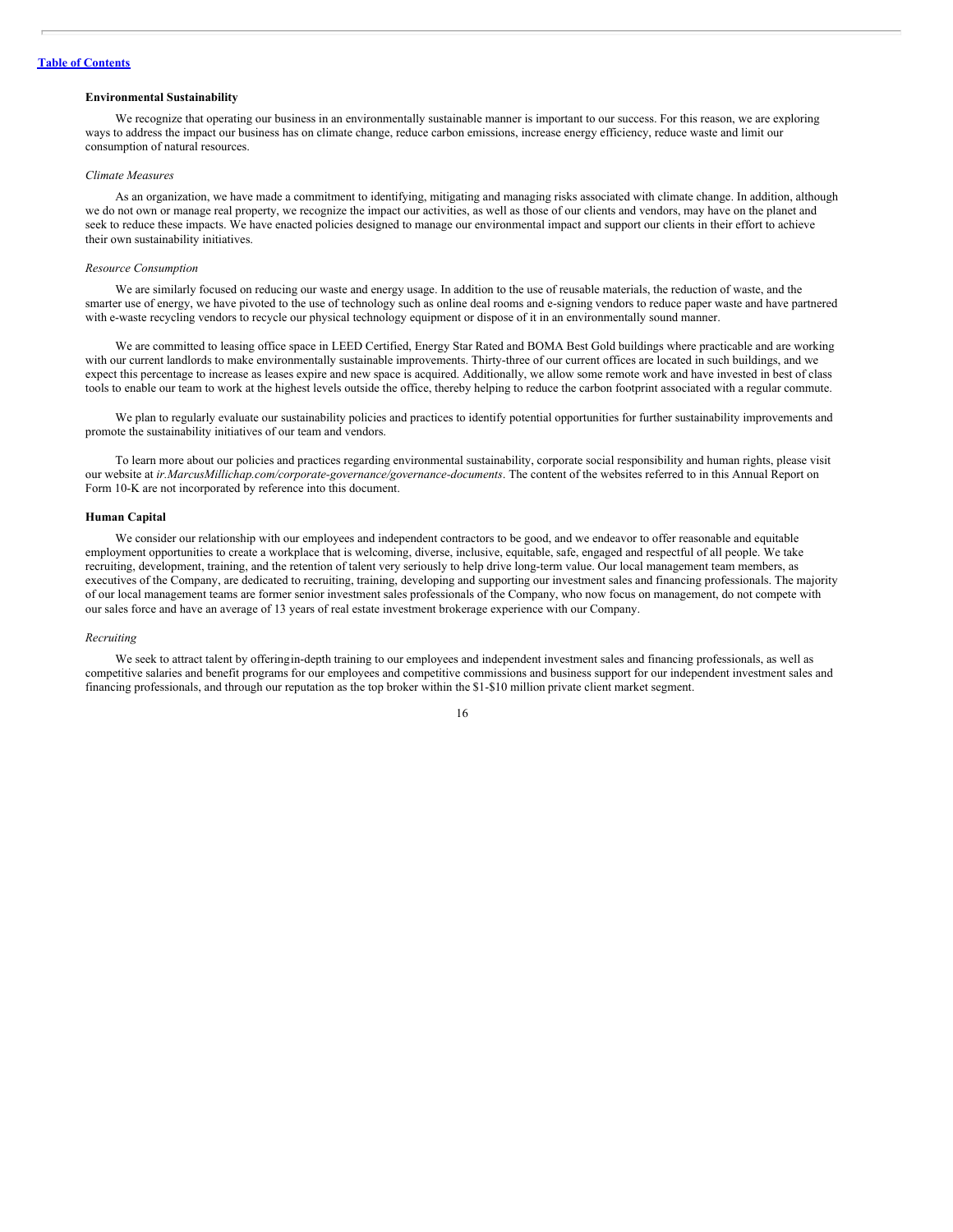#### *Development and Training*

On the development and training front, our National Director of Development and Training was appointed in October 2021 to provide an even greater focus on the training and development of our investment sales and financing professionals. In addition, our regional managers provide extensive training/development to our salesforce, including classroom training, coaching, mentoring, workshops and working with and supporting our professionals. Their past experience as senior investment sales professionals plays a key role in developing new and experienced investment sales and financing professionals. They help our junior professionals to establish technical and client service skills as well as set up, develop and grow relationships with clients. Our training programs are further facilitated and supported by our learning management system and other professional development opportunities.

In 2021, we launched the William A. Millichap Fellowship Program, a comprehensive two-year training and development program designed to prepare participants for rewarding careers in commercial real estate. The Fellowship Program was launched in partnership with the Commercial Real Estate Women Network ("CREW Network"), a premier business network dedicated to transforming the commercial real estate industry by advancing women globally and Project Destined, a leading social impact platform that provides training in financial literacy, entrepreneurship, and real estate, and sponsors real estate internships in HBCUs and Public Universities. The Fellowship Program will initially be offered in 15 major cities within the U.S. and Canada. The first fellowship group commenced in February 2022. We believe our training, development and mentoring programs have helped differentiate us from our competitors and have helped us achieve better results for our clients.

In July 2021 and continuing into 2022, we have partnered with a leading analytics and advisory company to implement a robust leadership training program for our senior leadership including our regional managers. This program includes a leadership strengths assessment, a leadership development program, and an employee engagement survey. We also have a variety of training programs available to our employees through LinkedIn Learning, as well as other training resources.

# *Retaining Talent*

We address retention by offering a sales awards program to recognize, retain and motivate our top investment sales and financing professionals; through our affiliation with International Council of Shopping Centers, National Association for Industrial and Office Parks and National Multifamily Housing Council; providing business support from our various functional groups; providing the opportunity to earn additional commissions after meeting certain annual financial thresholds for more senior investment sales and financing professionals; and providing competitive base salaries and incentive opportunities for employees.

#### *Diversity, Equity and Inclusion*

We strive to create a company culture that embraces, supports and promotes a diverse and inclusive workforce across all levels of the organization where people feel respected, valued, and heard. We are committed to and value an environment which recognizes and upholds the human rights of both our employees and our independent investment sales and financing professionals. To lead this effort, we have created the role of Head of Diversity, Equity and Inclusion, a Senior Director level position, reporting directly to our C-Suite. We continue to implement internal initiatives to increase diversity in our workforce and strengthen an inclusive culture. Among these initiatives are our sponsorships of CREW Network and Project Destined. We are currently a National Platinum Sponsor of CREW Network, as well as a local sponsor in Southern California with local board participation. An employee resource group, MMWomen, holds various networking and virtual events designed for female agents and originators who are interested in making connections across the firm, in addition to internal company events such as Fireside Chats with female leaders inside and outside the company.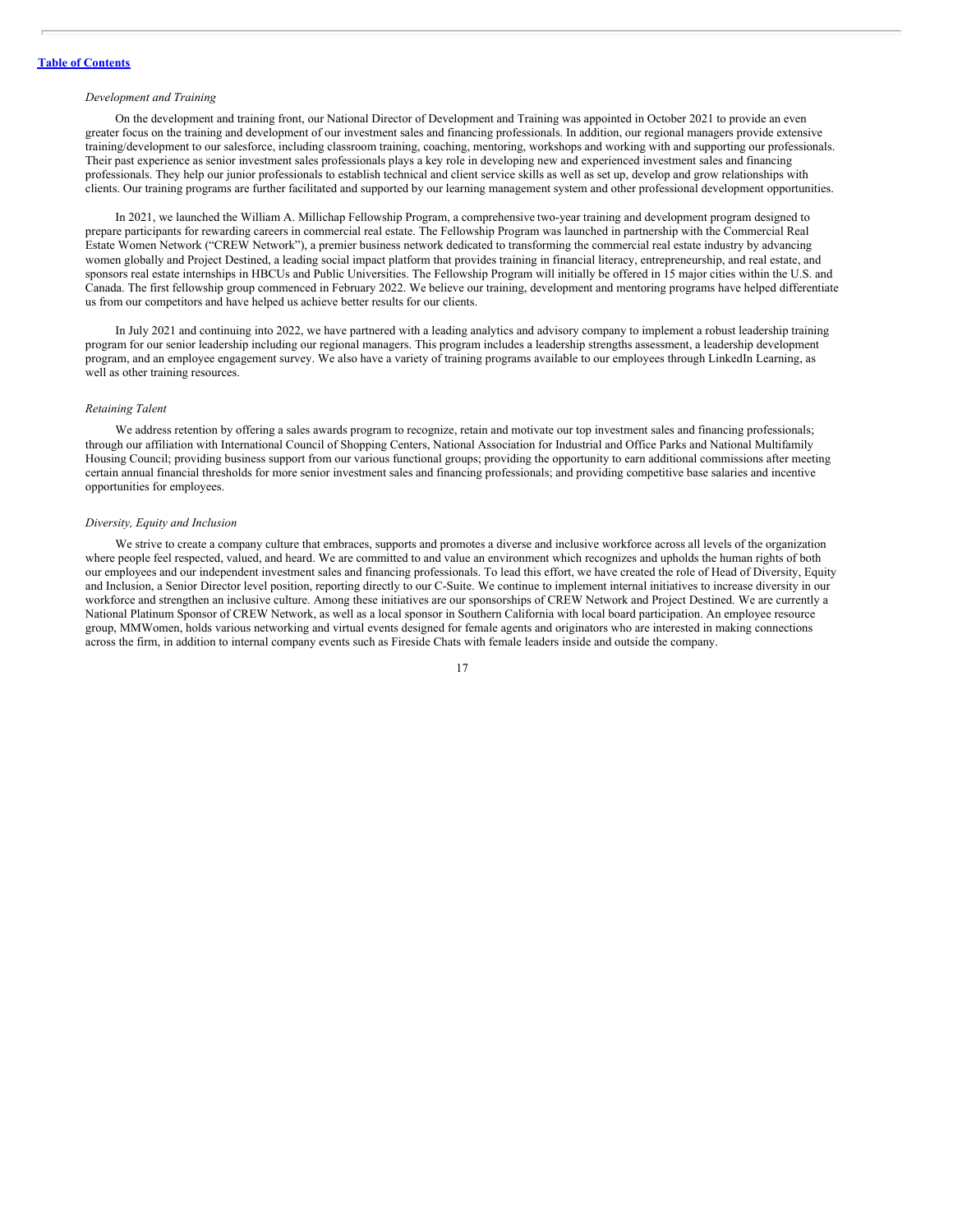#### *Communication and Engagement with Our Workforce*

We also monitor and measure employee satisfaction and engagement through embedded management, human resource and legal departments. The Company is committed to maintaining an environment where open, honest communications are the expectation, not the exception, and where employees feel comfortable in approaching supervisors or management with questions and concerns including instances in which potential violations of standards or policies may have occurred. Employees have the ability to communicate directly with Human Resources representatives regularly. In addition, we offer employees several methods to advise the Company of any workplace or compliance issues, including a confidential reporting hotline monitored by the Company's Compliance Officer. In 2022, we will be rolling out an Employee Engagement Committee as an additional communication resource and a method of supporting employee satisfaction. In addition, we have relied on an industry leading employee engagement survey as an additional resource for employee feedback and communication.

#### *Adaptation and Resilience*

The Company's structure and technology investments allow for rapid adaptation to market and societal conditions. We believe our nimble and resilient workforce coupled with cutting edge technology minimizes the likelihood of any significant impact of business disruptions and system outages. When the pandemic required the immediate closure of offices, the Company's workforce pivoted to remote work and continued without disruption or delay. Similarly, when the Company identified a cyber-attack on its systems in August 2021, we were able to continue to provide unfettered access to critical business tools and resources and resolved the cyber-attack without material impact to our business. As a result of the cyber-attack, we made significant upgrades to our security infrastructure, including deploying active security monitoring and response tools. As cybersecurity tools and security threats continue to evolve, the Company will remain vigilant and will continue to assess and upgrade its security measures to protect its technology and information.

# *Promoting Health, Wellbeing and Employee Safety*

We are committed to protecting the health and safety of our employees, investment sales and financing professionals, clients and their families, while at the same time focusing on our clients' success. In connection with the COVID-19 pandemic, we have implemented measures such as increased sanitizing, physical distancing and remote work arrangements, with the goal of protecting our employees, investment sales and financing professionals and clients. We continue to follow the local guidelines in cities where our offices are located. We have taken multiple measures to support our investment sales and financing professionals' ability to generate and execute business remotely. Such measures include multiple technological solutions, intensified internal training and education, as well as a significant increase in client outreach and investor education webcasts.

To support employee wellbeing, we have rolled out the Learn to Live program. These digital tools are available anywhere, anytime to help employees identify thoughts and behavior patterns that affect their emotional well-being and work through them. It provides tools and instruction to manage stress, depression, anxiety, substance use, and sleep issues. The program includes one-on one coaching, a support team to work through individual programs, and live and on demand webinars. We also provide "Wellness Resource Monthly Articles" to all employees, which are available on our intranet. Topics have included: healthy habits, burnout and resilience, financial wellness, COVID-19 vaccine information, breast cancer awareness, suicide prevention, and alcohol and substance abuse. We also hold an annual fitness challenge in which all employees can participate.

#### *Community Engagement and Empowerment*

We have participated in and continue to be involved in ongoing community and charity events to promote community and employee engagement. Some of these events have included Marcus & Millichap's ongoing partnership with Team Feed Corporate/Feeding America on the Million Meals Initiative with the goal of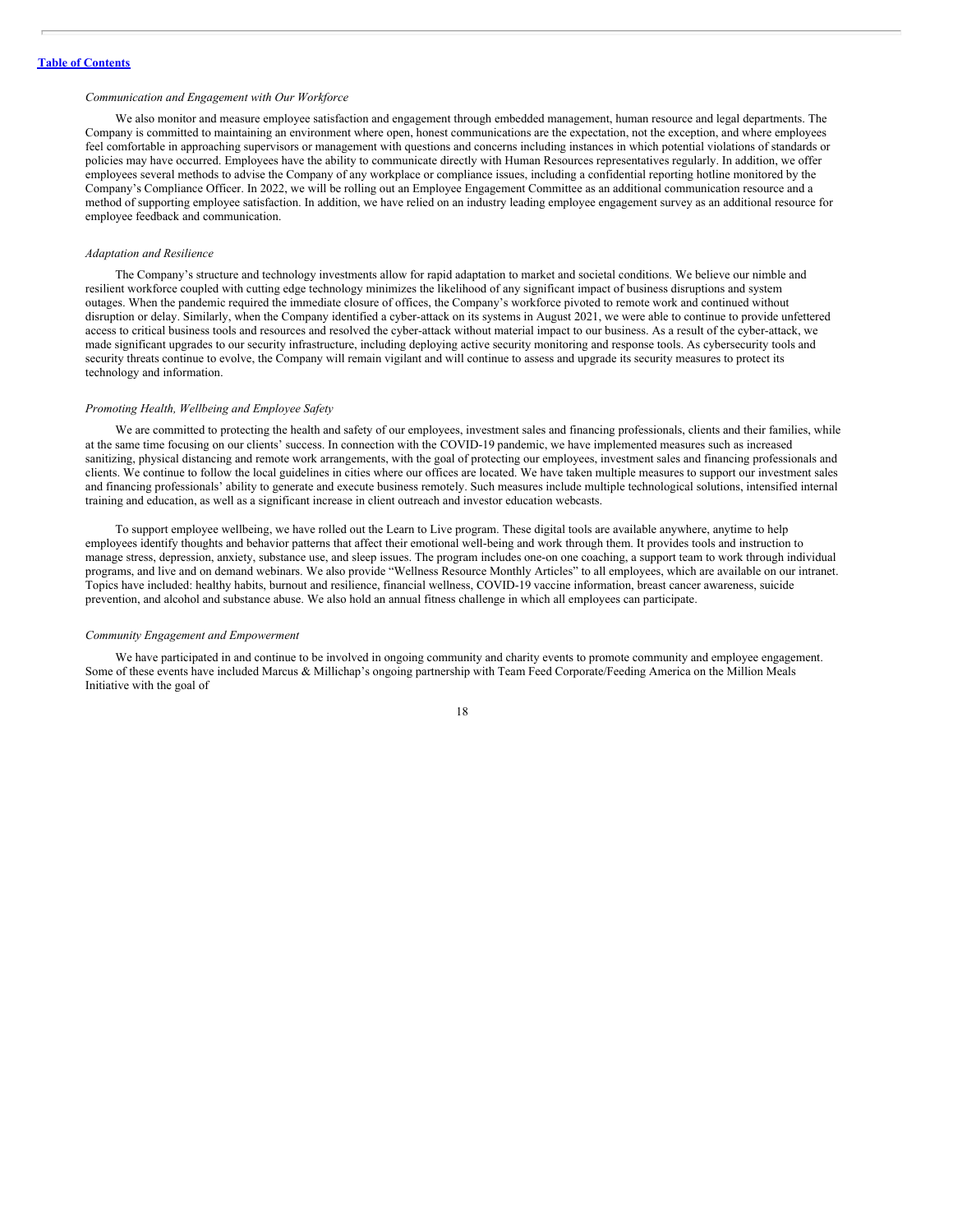providing one million meals per year to people in need, employee participation in community volunteer events such as Habitat for Humanity and food banks, monetary donations to various veterans' groups, and company matching of individual donations in times of natural disasters.

# *Key Metrics*

As of December 31, 2021, we had 801 employees, consisting of 78 employees who serve as financing professionals, 39 employees in communications and marketing, 10 employees in research and 674 employees in management, support and general and administrative functions. As we noted above in "Growth Strategy," a key factor to growing our business is hiring, training and developing investment sales and financing professionals.

As of December 31, 2021, we had 1,994 investment sales and financing professionals, a 4.9% decrease compared to December 31, 2020. The decline in the headcount of investment sales and financing professionals is attributable to a reduction of unproductive investment sales and financing professionals during the pandemic and a shift toward more experienced investment sales and financing professionals due to the challenging market environment brought on by the COVID-19 pandemic.

# **Available Information**

Our website address is *www.MarcusMillichap.com*. Information on our website does not constitute part of this report and inclusions of our internet address in this Annual Report on Form 10-K are inactive textual references only. We are required to file current, annual and quarterly reports, proxy statements and other information required by the Exchange Act, with the SEC. We make available free of charge through a link provided on our website, our annual reports on Form 10-K, quarterly reports on Form10-Q, current reports on Form 8-K, proxy statements, Forms 3, 4 and 5 filed by or on behalf of directors, executive officers and certain large stockholders, and any amendments to those documents filed or furnished pursuant to the Exchange Act. Such reports are available as soon as reasonably practicable after they are filed with the SEC.

The SEC also maintains a website that contains reports, proxy and information statements and other information about us that we file electronically with the SEC at *www.sec.gov*.

We also make available on our website and will provide print copies to stockholders upon request, (i) our corporate governance guidelines, (ii) our code of ethics, and (iii) charters of the audit, compensation, nominating and corporate governance and executive committees of our board of directors.

From time to time, we may announce key information in compliance with Regulation FD by disclosing that information on our website.

# <span id="page-18-0"></span>**Item 1A. Risk Factors**

Investing in our securities involves a high degree of risk. You should consider carefully the following risk factors and the other information in this Annual Report on Form 10-K, including our consolidated financial statements and related notes, before making any investment decisions regarding our securities. If any of the following risks actually occur, our business, financial condition and operating results could be adversely affected. As a result, the *trading price of our securities could decline, and you may lose part or all of your investment.*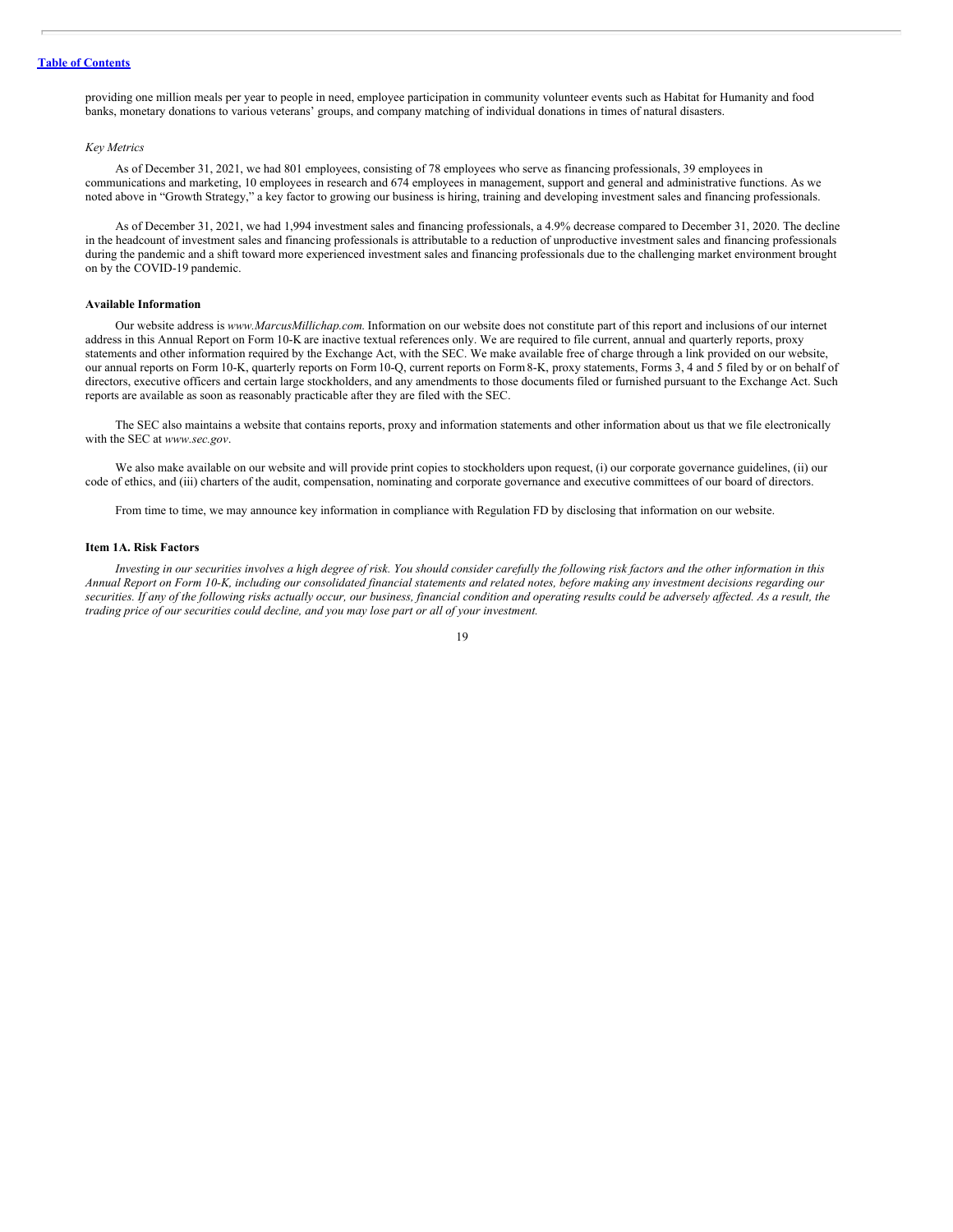#### **Overview**

We are impacted by and manage many risk factors detailed below affecting our business including External Business Risks, Human Resource and Personnel Risks, Internal Business Risks, Technology and Cybersecurity Risks, Investment Risks, Risks Related to Our Founder and General Risks as well as the risks discussed in "Management's Discussion and Analysis of Financial Position and Results of Operations" and "Quantitative and Qualitative Disclosures About Market Risk." Many of these factors described below in External Business Risks are outside of our control. In addition, we are a personnel and relationship intensive business rather than a capital-intensive business. While all the risk factors discussed below have the potential to negatively impact our business, the most significant risks facing us are the risks associated with general economic conditions and commercial real estate market conditions and our ability to attract and retain qualified and experienced managers and investment sales and financing professionals.

# **External Business Risks**

#### The COVID-19 pandemic has affected and could continue to adversely affect how we operate our business, and the duration and extent to which it will *impact our future results of operations and overall financial performance is unknown.*

The COVID-19 pandemic has been and continues to be a prolonged widespread global health crisis that has adversely affected and could continue to adversely affect the broader economies, the capital markets, how we operate our business and the overall demand for our services.

Government imposed restrictions, including the state, county and local level restrictions on certain types of businesses that may not allow them to operate normally, intended to slow the community spread of COVID-19 have, and may continue to affect our clients or potential clients' ability or willingness to purchase properties; delay the closing of real estate sales and financing transactions; increase the borrowing cost and reduce the availability of debt financing; impact our ability to provide or deliver services to our clients or potential clients; and/or temporarily delay our expansion efforts. In addition, uncertainties regarding the potential impact of new COVID-19 variants, general population vaccination rates and vaccine mandates on our workforce, and the resumption of any new state, county or local level restrictions, could materially affect our future sales, operating results, liquidity and overall financial performance due to, among other factors:

- Any impairment in value of our investments in marketable debt securities,available-for-sale and tangible or intangible assets, which could be recorded as a result of weaker economic conditions.
- A potential negative impact on the health of our employees and investment sales and financing professionals, particularly if a significant number of them are impacted, could result in a deterioration in our ability to ensure business continuity during a disruption.
- If significant portions of our workforce are unable to work effectively, including because of government restrictions, office closures, ineffective remote work arrangements or technology failures or limitations, our operations would be adversely impacted.

The long-term potential economic impact of a pandemic may be difficult to assess or predict. A long-term recession or long-term market correction could have a long-term impact on the flow of capital to the commercial real estate market and/or the willingness of investors to invest in or sell commercial real estate. This may adversely impact the demand for our services as well as the value of our common stock and our access to capital.

Please see Part II, Item 7 – "Management's Discussion and Analysis of Financial Condition and Results of Operations" for a more detailed discussion of the potential impact of the COVID-19 pandemic and associated economic disruptions.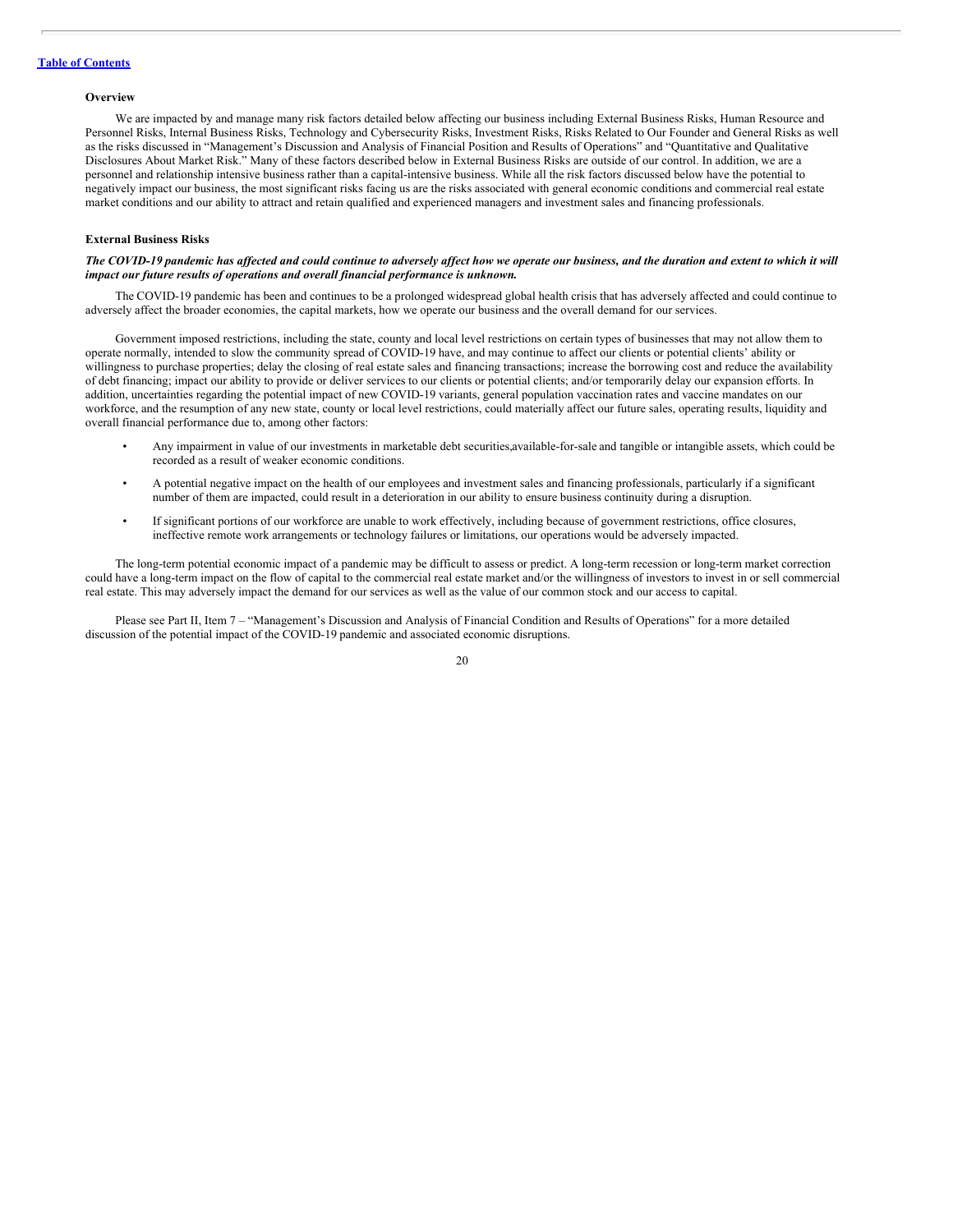#### General economic conditions and commercial real estate market conditions have had and may in the future have a negative impact on our business.

We may be negatively impacted by periods of economic downturns, recessions and disruptions in the capital markets; credit and liquidity issues in the capital markets, including international, national, regional and local markets; tax and regulatory changes and corresponding declines in the demand for commercial real estate investment and related services. Historically, commercial real estate markets and, in particular, the U.S. commercial real estate market, have tended to be cyclical and related to the flow of capital to the sector, the condition of the economy as a whole and to the perceptions and confidence of market participants to the economic outlook. Cycles in the real estate markets may lead to similar cycles in our earnings and significant volatility in our stock price. Further real estate markets may "lag" behind the broader economy such that even when underlying economic fundamentals improve in a given market, additional time may be required for these improvements to translate into strength in the real estate markets. The "lag" may be exacerbated when banks delay their resolution of commercial real estate assets whose values are less than their associated loans.

Negative economic conditions, changes in interest rates, credit and the availability of capital, both debt and/or equity, disruptions in capital markets, uncertainty of the tax and regulatory environment and/or declines in the demand for commercial real estate investment and related services in international and domestic markets or in significant markets in which we do business, have had and could have in the future a material adverse effect on our business, results of operations and/or financial condition. In particular, the commercial real estate market is directly impacted by (i) the lack of debt and/or equity financing for commercial real estate transactions, (ii) increased interest rates and changes in monetary policies by the U.S. Federal Reserve, (iii) changes in the perception that commercial real estate is an accepted asset class for portfolio diversification, (iv) changes in tax policy affecting the attractiveness of real estate as an investment choice, (v) changes in regulatory policy impacting real estate development opportunities and capital markets, (vi) slowdowns in economic activity that could cause residential and commercial tenant demand to decline, and (vii) declines in the regional or local demand for commercial real estate, or significant disruptions in other segments of the real estate markets could adversely affect our results of operations. Any of the foregoing would adversely affect the operation and income of commercial real estate properties.

These and other types of events could lead to a decline in transaction activity as well as a decrease in property values which, in turn, would likely lead to a reduction in brokerage commissions and financing fees relating to such transactions. These effects would likely cause us to realize lower revenues from our transaction service fees, including brokerage commissions, which fees usually are tied to the transaction value and are payable upon the successful completion of a particular transaction. Such declines in transaction activity and value would likely also significantly reduce our financing activities and revenues.

Fiscal uncertainty, significant changes and volatility in the financial markets and business environment, and similar significant changes in the global, political, security and competitive landscape, make it increasingly difficult for us to predict our revenue and earnings into the future. As a result, any revenue or earnings projections or economic outlook which we may give, may be affected by such events or may otherwise turn out to be inaccurate.

# Our business has been and may in the future be adversely affected by restrictions in the availability of debt or equity capital as well as a lack of adequate credit and the risk of deterioration of the debt or credit markets and commercial real estate markets.

Restrictions on the availability of capital, both debt and/or equity, can create significant reductions in the liquidity and flow of capital to the commercial real estate markets. Severe restrictions in debt or equity liquidity as well as the lack of the availability of credit in the markets we service can significantly reduce the volume and pace of commercial real estate transactions. These restrictions can also have a general negative effect upon commercial real estate prices themselves. Our business is particularly sensitive to the volume of activity and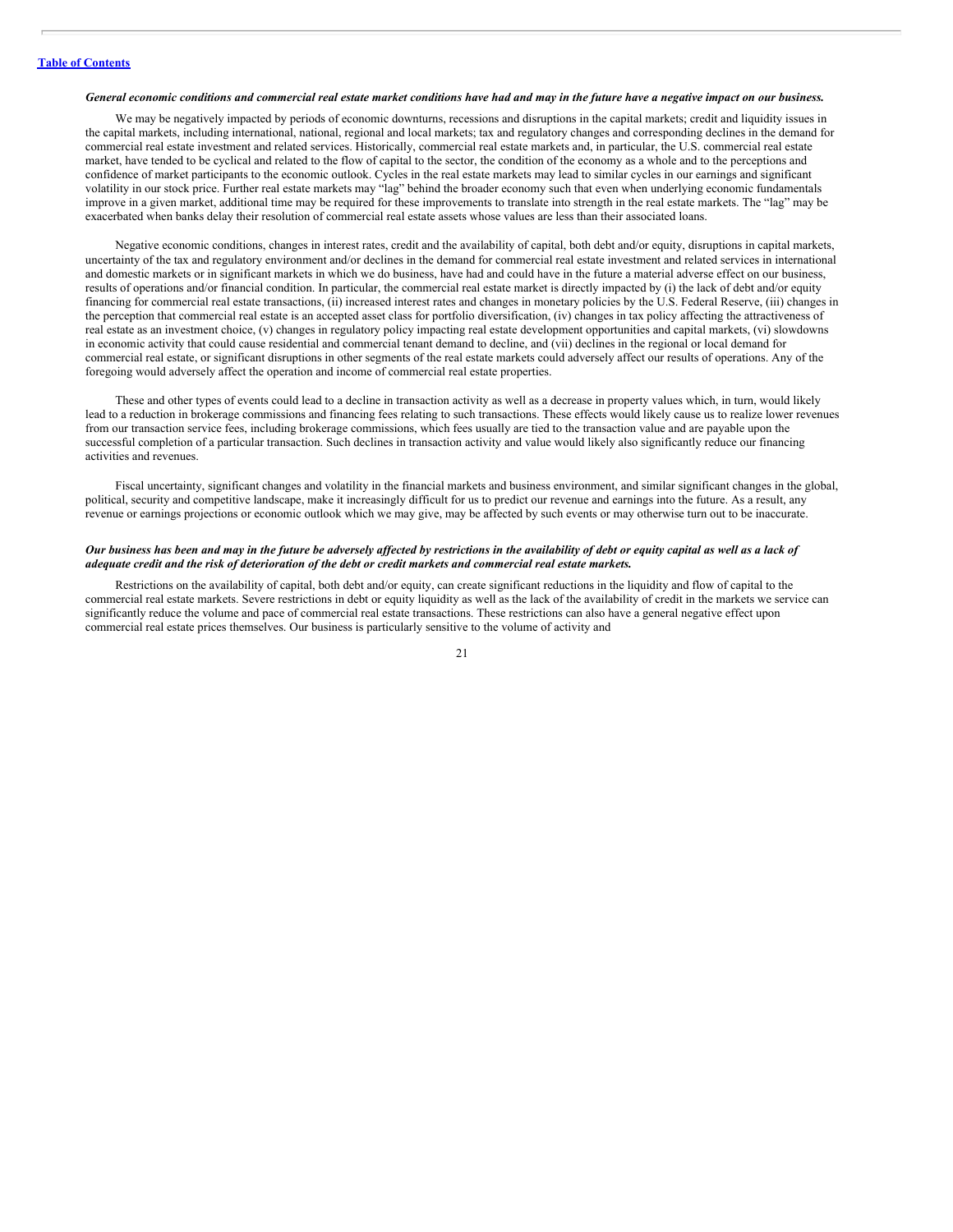pricing in the commercial real estate market. This has had, and may have in the future, a significant adverse effect on our business.

We cannot predict with any degree of certainty the magnitude or duration of developments in the credit markets and commercial real estate markets as it is inherently difficult to make accurate predictions with respect to such macroeconomic movements that are beyond our control. This uncertainty limits our ability to plan for future developments. In addition, uncertainty regarding market conditions may limit the ability of other participants in the credit markets or commercial real estate markets to plan for the future. As a result, market participants may act more conservatively than they might in a stabilized market, which may perpetuate and amplify the adverse developments in the markets we service. While business opportunities may emerge from assisting clients with transactions relating to distressed commercial real estate assets, there can be no assurance that the volume of such transactions will be sufficient to meaningfully offset the declines in transaction volumes within the overall commercial real estate market.

# Our loss sharing indemnification obligation pursuant to our agreement with M&T Realty Capital Corporation may adversely impact our results of *operations, cash flows and/or our financial condition.*

In October 2021, MMCC, entered into an agreement with M&T Realty Capital, which has a DUS Agreement with Fannie Mae and is an approved lender for Freddie Mac's Conventional and Targeted Affordable Housing loans. M&T Realty originates, underwrites, closes and services loans under the DUS Agreement and is subject to indemnifying Fannie Mae for of a portion of the risk of loss for those loans. Under the agreement with M&T Realty, MMCC provides loan opportunities to M&T Realty, and for those loans closed under the DUS Agreement by M&T Realty, MMCC has the option to assume a portion of the indemnification obligation of M&T Realty to Fannie Mae. We may need to secure additional sources of financing to satisfy our loss sharing indemnification obligations under these programs. We cannot make any assurances that such financing would be available on attractive terms, if at all, or that any indemnification obligations might be material or would not have an adverse effect on our business, financial condition and results of operations.

#### We have numerous significant competitors and potential future competitors, some of which may have greater resources than we do, and we may not be *able to continue to compete ef ectively.*

We compete in investment sales and financing within the commercial real estate industry. Our investment sales focus is on the private client market segment, which is highly fragmented. The fragmentation of our market makes it challenging to effectively gain market share. While we may have a competitive advantage over other national firms in the private client market segment, we also face competition from local and regional service providers who have existing relationships with potential clients. Furthermore, transactions in the private client market segment are smaller than many other commercial real estate transactions. Although the brokerage commissions in this segment are generally a higher percentage of the sales price, the smaller size of the transactions requires us to close many more transactions to sustain revenues. If the commission structure or the velocity of transactions were to change, we could be disproportionately affected by changes compared to other companies that focus on larger transactions, institutional clients and other segments of the commercial real estate market.

There is no assurance that we will be able to continue to compete effectively, maintain our current fee arrangements with our private clients, maintain current margin levels or counteract increased competition. The services we provide to our clients are highly competitive on a national, regional and local level. Depending on the geography, property type or service, we face competition from, including, but not limited to, commercial real estate service providers, in-house real estate departments, private owners and developers, commercial mortgage servicers, institutional lenders, research and consulting firms, and investment managers, some of whom are clients and many of whom may have greater financial resources than we do. In addition, future changes in laws and regulations could lead to the entry of other competitors. Many of our competitors are local, regional or national firms. Although most are substantially smaller than we are, some of these competitors are larger on a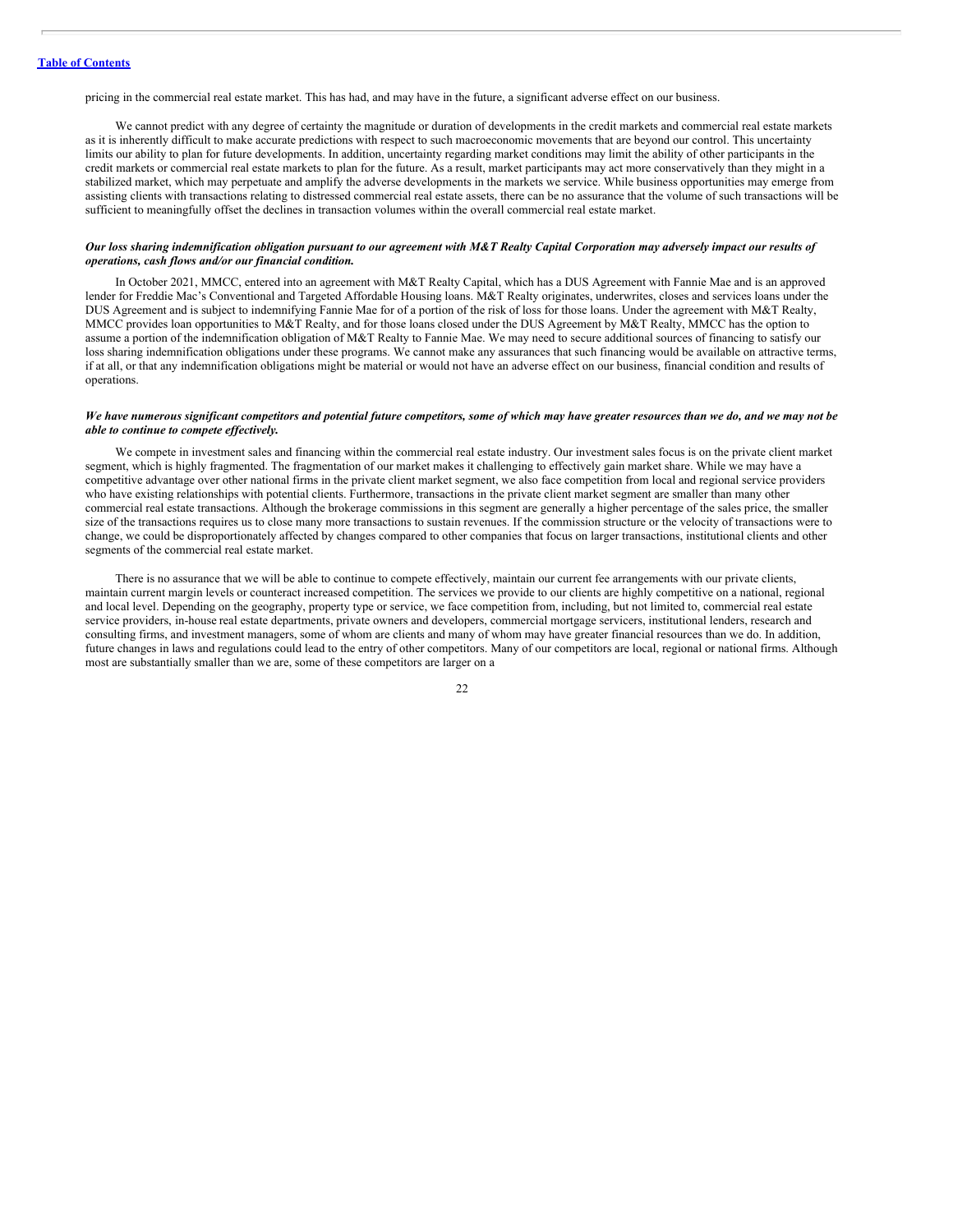local, regional or national basis, and we believe more national firms are exploring entry into or expansion in the\$1-\$10 million private client market segment. We may face increased competition from even stronger competitors in the future due to a trend toward acquisitions and consolidation. We are also subject to competition from other large national and multi-national firms as well as regional and local firms that have similar service competencies to ours. Our existing and future competitors may choose to undercut our fees, increase the levels of compensation they are willing to pay to their employees and investment sales and financing professionals. This could result in these competitors recruiting our employees and investment sales and financing professionals, cause us to increase our level of compensation or commission necessary to retain employees or investment sales and financing professionals, and/or require us to recruit new employees or investment sales and financing professionals. These occurrences could cause our revenue to decrease, and/or expenses to increase, which could have an adverse effect on our business, financial condition and results of operations.

# Our brokerage operations are subject to geographic and commercial real estate market risks, which could adversely affect our revenues and *profitability.*

Our real estate brokerage offices are located in and around large metropolitan areas as well asmid-market regions throughout the United States and Canada. Local and regional economic conditions in these locations could differ materially from prevailing conditions in other parts of the country. We realize more of our revenues in California than any other state. In 2021, we earned approximately 27% of our revenues from offices in California. In particular, as a result of this concentration, we are subject to risks related to the California economy and real estate markets more than in other geographic markets. In addition to economic conditions, this geographic concentration means that California-specific legislation, California- specific COVID-19 restrictions, taxes and regional disasters, such as earthquakes and wildfires as well as the impact of climate change, could disproportionately affect us. A downturn in investment real estate demand or economic conditions in California and other regions could result in a further decline in our total gross commission income which could have an adverse effect on our business, financial condition and results of operations.

# Seasonal fluctuations and other market data in the investment real estate industry could adversely affect our business and make comparisons of our *quarterly results dif icult.*

Our revenue and profits have historically tended to be significantly higher in the second half of each year than in the first half of the year. This is a result of a general focus in the real estate industry on completing or documenting transactions by calendar year end and because certain of our expenses are relatively constant throughout the year. This historical trend can be disrupted both positively and negatively by major economic, regulatory or political events impacting investor sentiment for a particular property type or location, current and future projections of interest rates and tax rates, attractiveness of other asset classes, market liquidity and the extent of limitations or availability of capital allocations for larger institutional buyers, to name a few. As a result, our historical pattern of seasonality may or may not continue to the same degree experienced in the prior years and may make it difficult to determine, during the course of the year, whether planned results will be achieved, and thus to adjust to changes in expectations.

# A change in the tax laws relating to like-kind exchanges could adversely affect our business and the value of our stock.

Section 1031 of the Internal Revenue Code of 1986, as amended (the "Code"), provides fortax-free exchanges of real property for other real property. Legislation has been proposed on several occasions that would repeal or restrict the application of Section 1031. If tax-free exchanges under Section 1031 were to be limited or unavailable, our clients or prospective clients may decide not to purchase or sell property that they would have otherwise purchased or sold due to the tax consequences of the transaction, thus reducing the commissions we would have otherwise received. Any repeal or significant change in the tax rules pertaining to like-kind exchanges could have a substantial adverse impact on our business, financial condition, results of operations, and the value of our stock.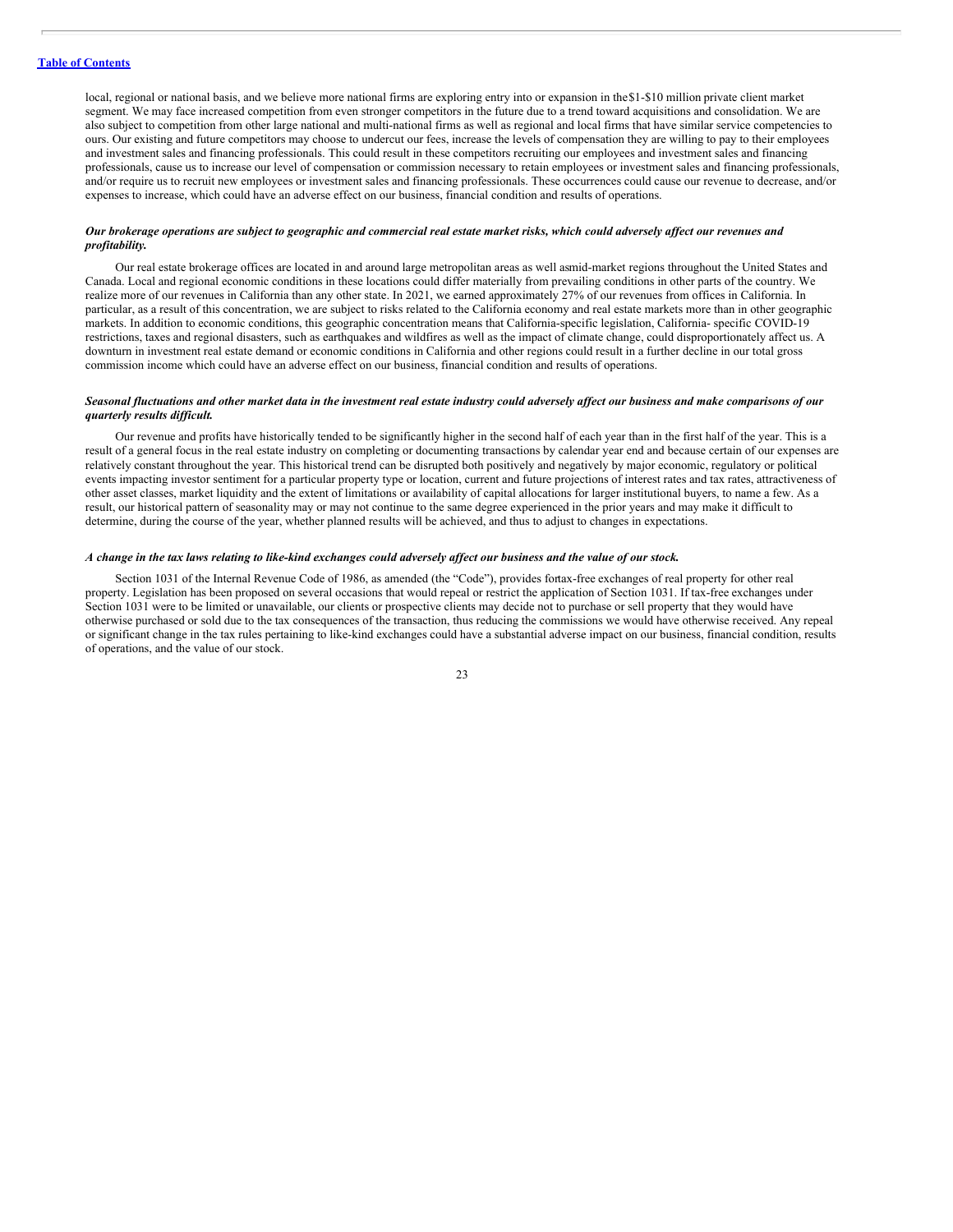#### *A change in the tax laws could adversely af ect our business and value of our stock.*

Changes in tax laws can impact investors' perceived value of real estate, timing of transactions and perception of real estate as favorable investment. As a result, such changes may increase or decrease investors' desire to engage in real estate transactions, which could have an unfavorable impact on our business, financial condition, results of operations, and the value of our stock. Changes in tax laws in the various jurisdictions in which we operate may also impact the taxes we are required to pay, our ability to transact business in such jurisdictions, and may make operating in these jurisdictions unprofitable and unfavorably impact our results of operations and ability to execute our growth plans.

# The Internet could devalue our information services and lead to reduced client relationships, which could reduce the demand for our services.

The dynamic nature of the Internet, which has substantially increased the availability and transparency of information relating to commercial real estate listings and transactions, could change the way commercial real estate transactions are done. This has occurred to some extent in the residential real estate market as online brokerage and/or auction companies have eroded part of the market for traditional residential real estate brokerage firms. The proliferation of large amounts of data on the Internet could also devalue the information that we gather and disseminate as part of our business model and may harm certain aspects of our investment brokerage business in the event that principals of transactions prefer to transact directly with each other. Further, the rapid dissemination and increasing transparency of information, particularly for public companies, increases the risks to our business that could result from negative media or announcements about ethics lapses, improper behavior or other operational problems, which could lead clients to terminate or reduce their relationships with us.

# New laws or regulations or changes in existing laws or regulations or the application thereof could adversely affect our businesses, financial *condition, results of operations and prospects.*

We are subject to numerous federal, state, local and foreign regulations specific to the services we perform in our business, as well as laws of broader applicability, such as securities, financial services and employment laws. In general, the brokerage of real estate transactions requires us to maintain applicable licenses where we perform these services. If we fail to maintain our licenses or conduct these activities without a license, or violate any of the regulations covering our licenses, we may be required to pay fines (including treble damages in certain states) or return commissions received or have our licenses suspended or revoked. We could also be subject to disciplinary or other actions in the future due to claimed noncompliance with these regulations, which could have a material adverse effect on our operations and profitability.

Our business is also governed by various laws and regulations, limiting the manner in which prospective clients may be contacted, including federal and state "Do Not Call" and "Do Not Fax" regulations. We may be subject to legal claims and governmental action if we are perceived to be acting in violation of these laws and regulations. We may also be subject to claims to the extent individual employees or investment sales and financing professionals breach or fail to adhere to company policies and practices designed to maintain compliance with these laws and regulations. The penalties for violating these laws and regulations, can be material, and could result in changes in which we are able to contact prospective clients.

As the size and scope of commercial real estate transactions have increased significantly during the past several years, both the difficulty of ensuring compliance with numerous licensing regimes and the possible loss resulting from non-compliance have increased. New or revised legislation or regulations applicable to our business, both within and outside of the United States, as well as changes in administrations or enforcement priorities may have an adverse effect on our business. Such new or revised legislation or regulations applicable to our business may impact transaction volumes and values, increase the costs of compliance or prevent us from providing certain types of services in certain jurisdictions or in connection with certain transactions or clients. For example, legislation which limits or prohibits dual agency, could have an adverse impact on our revenues.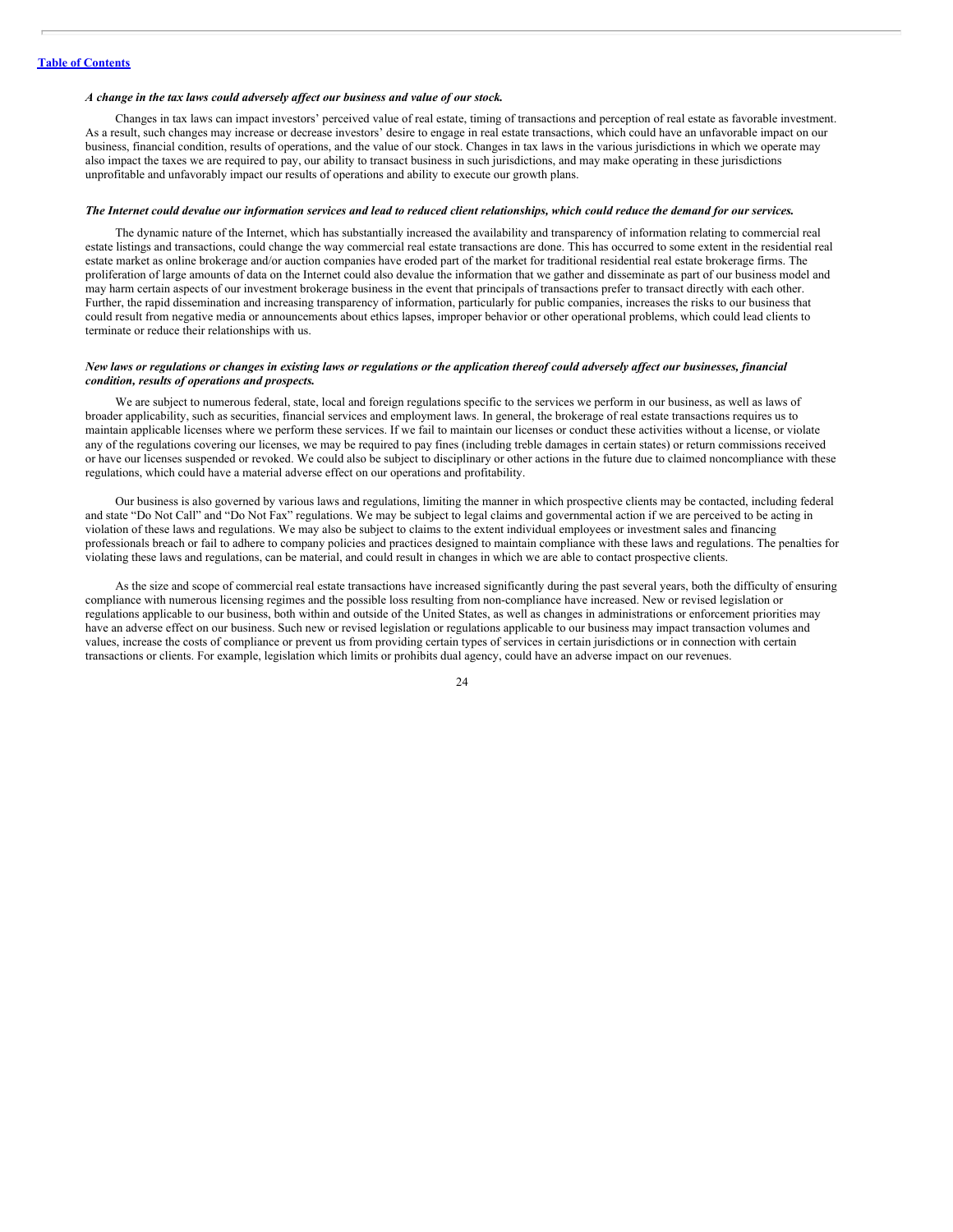# **Table of [Contents](#page-1-0)**

We are unable to predict how any of these new laws, rules, regulations and proposals will be implemented or in what form, or whether any additional or similar changes to laws or regulations, including the interpretation or implementation thereof, will occur in the future. Risks of legislative changes, including as a result of interpretive guidance or other directives from the current administration, and new laws, regulations and interpretations may also come into effect. The impact of any new or revised legislation or regulations under the current administration is unknown. Any such action could affect us in substantial and unpredictable ways and could have an adverse effect on our business, financial condition and results of operations.

# **Human Resource and Personnel Risks**

# If we are unable to attract and retain qualified and experienced managers, investment sales and financing professionals, our growth may be limited, *and our business and operating results could* suffer.

Our most important asset is people, and our continued success is highly dependent upon the efforts of our managers and investment sales and financing professionals. If these managers or investment sales and financing professionals depart, we will lose the substantial time and resources we have invested in training and developing those individuals and our business, financial condition and results of operations may suffer. Additionally, such departures may have a disproportionate adverse effect on our operations if our most experienced investment sales and financing professionals do not remain with us or if departures occur in geographic areas where substantial amounts of our real estate brokerage commissions and financing fee revenues are generated.

Our competitors frequently attempt to recruit our investment sales and financing professionals or change commission structures in the marketplace. For a variety of reasons, the exclusive independent contractor and employment arrangements we have entered into or may enter into with these professionals may not prevent these professionals from departing and competing against us. As the majority of our investment sales and financing professionals are independent contractors and we currently do not have employment agreements with most key employees, there is no assurance that we will be able to retain their services. Similarly, most key employees in sales leadership roles, which includes our experienced managers, currently do not have employment agreements and there is no assurance that we will be able to retain their services.

An increasing component of our growth has also occurred through the recruiting, training and retention of key experienced investment sales and financing professionals. Any future growth through attracting these types of professionals will be partially dependent upon the continued availability of qualified candidates fitting the culture of our firm at reasonable terms and conditions. However, our competitors continue to offer lucrative compensation packages and commission splits to these key experienced professionals that we may not be able to match or exceed while also remaining profitable. As a result, the professionals whom we would like to recruit or retain may not agree to terms and conditions acceptable to us. In addition, as the recruitment and retention of what appear to be the key experienced professionals may require substantial investment, such as lucrative compensation packages, support agreements, and commission splits, this investment involves risks that the persons acquired will not perform in accordance with expectations and that business judgments concerning the value, strengths and weaknesses of persons recruited will prove incorrect, and therefore may not have been worth the substantial investment.

#### If we lose the services of our executive officers or certain other members of our senior management team, we may not be able to execute our business *strategy.*

Our success depends in a large part upon the continued service of our senior management team, who are important to our vision, strategic direction and culture. Our current long-term business strategy was developed in large part by our senior-level management team, some of whom have recently retired or will be transitioning to new positions, and depends in part on their skills and knowledge to implement. Our focus on new growth and investment initiatives may require additional management expertise to successfully execute our strategy. We may not be able to offset the impact on our business of the loss of the services of our senior-level management team or other key officers or employees or be able to recruit additional or replacement talent, which could negatively impact our business, financial condition and results of operations.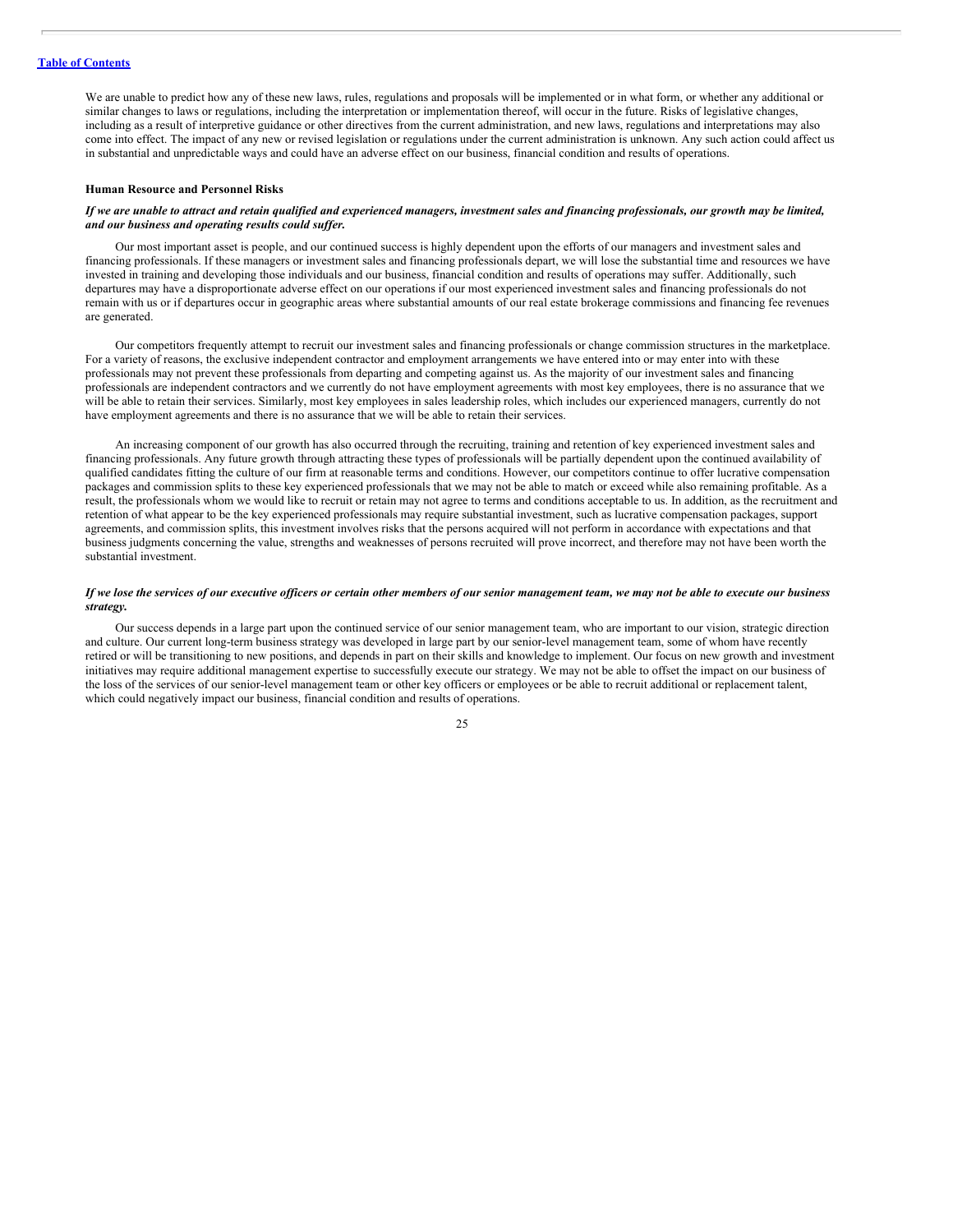# Our business could be hurt if we are unable to retain our business philosophy and culture of information-sharing and efforts to retain our philosophy *and culture could adversely af ect our ability to maintain and grow our business.*

Our policy of information-sharing, matching properties with large pools of investors and the emphasis that we place on our clients, our people and our culture define our business philosophy and differentiates our services. Various factors could adversely affect this culture. If we do not continue to develop and implement the right processes and tools to manage our changing enterprise and maintain this culture, our ability to compete successfully and achieve our business objectives could be impaired, which could negatively impact our business, financial condition and results of operations.

# The concentration of sales among our top investment sales and financing professionals could lead to losses if we are unable to retain them.

Our most successful investment sales and financing professionals are responsible for a significant percentage of our revenues. They also serve as mentors and role models, and provide invaluable training for younger professionals, which is an integral part of our culture. This concentration among our top investment sales and financing professionals of real estate brokerage commissions and financing fees revenues can lead to greater and more concentrated risk of loss if we are unable to retain them, and could have a material adverse impact on our business and financial condition. Furthermore, many of our investment sales and financing professionals work in teams. If a team leader or manager leaves our Company, his or her team members may leave with the team leader.

# Most of our sales professionals are independent contractors, not employees, and if laws, regulations or rulings mandate that they be employees, our *business would be adversely impacted.*

Most of our investment sales professionals are retained as independent contractors, and we are subject to the Internal Revenue Service regulations and applicable state law guidelines regarding independent contractor classification. These regulations and guidelines are subject to judicial and agency interpretation, and it could be determined that the independent contractor classification is inapplicable to some or all of our investment sales professionals. Further, if legal standards for classification of these investment sales professionals as independent contractors change or appear to be changing, it may be necessary to modify our compensation or commission structure for these investment sales professionals in some or all of our markets, including paying additional compensation or reimbursing expenses. If we are forced to classify these investment sales professionals as employees, we would also become subject to laws regarding employee classification and compensation, and to claims regarding overtime, minimum wage, and meal and rest periods. We could also incur substantial costs, penalties and damages due to future challenges by current or former investment sales professionals to our classification or compensation practices. Any of these outcomes could result in substantial costs to us, could significantly impair our financial condition and our ability to conduct our business as we choose, and could damage our reputation and impair our ability to attract clients and investment sales and financing professionals.

# Fraud, or theft, which is difficult to detect and deter, could harm us by impairing our ability to attract and retain clients and subjecting us to *significant legal liability and reputational harm.*

If our employees or investment sales and financing professionals engage in misconduct, our business could be adversely affected. It is not always possible to deter misconduct, and the precautions we take to deter and prevent this activity may not be effective in all cases. If our employees or investment sales and financing professionals were to engage in unethical business practices, improperly use, disseminate, fail to disseminate or disclose information provided by our clients, we could be subject to regulatory sanctions, suffer serious harm to our reputation, financial position and current client relationships and significantly impair our ability to attract future clients. These events could adversely affect our business, financial condition and results of operations. To the extent any fraud or theft of funds or misconduct result in losses that exceeds our insurance coverage, our business could be materially adversely affected.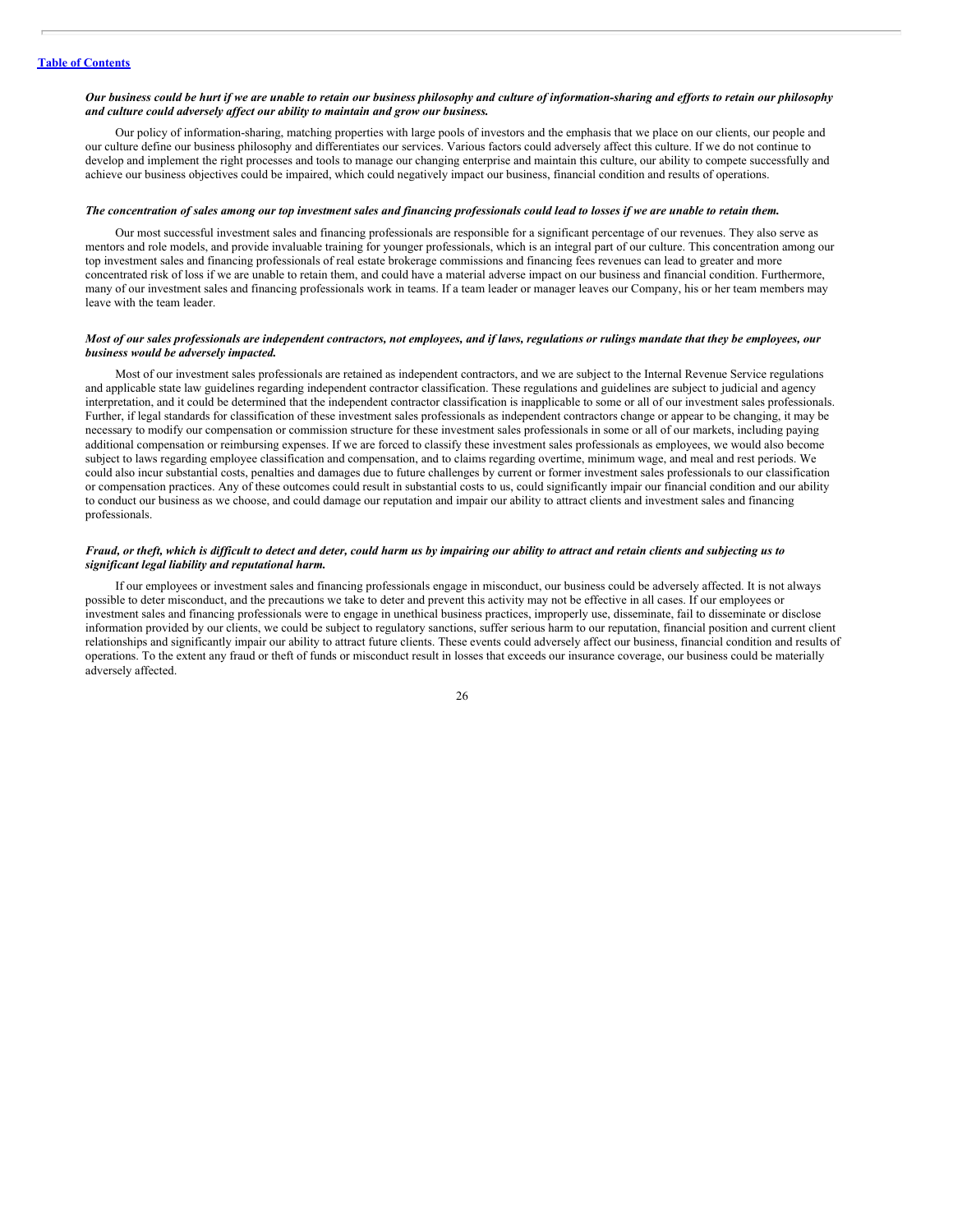#### **Internal Business Risks**

# We may fail to successfully differentiate our brand from those of our competitors, which could adversely affect our revenues.

The value of our brand and reputation is one of our most important assets. An inherent risk in maintaining our brand is we may fail to successfully differentiate the scope and quality of our service and product offerings from those of our competitors, or we may fail to sufficiently innovate or develop improved products or services that will be attractive to our clients. Additionally, given the rigors of the competitive marketplace in which we operate, there is the risk we may not be able to continue to find ways to operate more productively and more cost-effectively, including by achieving economies of scale, or we will be limited in our ability to further reduce the costs required to operate on a nationally coordinated platform.

#### Our attempts to expand our services and businesses may not be successful and we may expend significant resources without corresponding returns.

We intend to expand our specialty groups, particularly multi-tenant retail, office, industrial and hospitality, as well as various niche segments, including multifamily tax credit, affordable housing, student housing, manufactured housing, seniors housing and self-storage. We also plan to grow our financing services and commercial mortgage servicing provided through our subsidiary, Marcus & Millichap Capital Corporation. We expect to incur expenses relating to acquisitions, recruitment, training, and expanding our markets and services. The planned expansion of services and platforms requires significant resources, and there can be no assurance we will compete effectively, attract or train a sufficient number of professionals to support the expansion, or operate these businesses profitably. We may incur significant expenses for these plans without corresponding returns, which would harm our business, financial condition and results of operations.

# If we experience significant growth in the future, such growth may be difficult to sustain and may place significant demands on our administrative, *operational and financial resources.*

If we experience significant growth in the future, such growth could place additional demands on our resources and increase our expenses, as we will have to commit additional management, operational and financial resources to maintain appropriate operational and financial systems to adequately support expansion. There can be no assurance we will be able to manage our expanding operations effectively or we will be able to maintain or accelerate our growth, and any failure to do so could adversely affect our ability to generate revenue and control our expenses, which could adversely affect our business, financial condition and results of operations. Any failure to manage our growth could adversely affect our ability to generate revenue and control our expenses, which could adversely affect our business, financial condition and results of operations. Moreover, we may have to delay, alter or eliminate the implementation of certain aspects of our growth strategy due to events beyond our control, including, but not limited to, changes in general economic conditions and commercial real estate market conditions. Such delays or changes to our growth strategy may adversely affect our business.

# Our growth plan includes completing acquisitions, which may or may not happen depending on the acquisition opportunities that are available in the *marketplace.*

Our ability to grow by acquiring companies or assets and by making investments to complement our existing businesses will depend upon the availability of suitable acquisition candidates. If we are unable to find suitable acquisition candidates, if we are unable to attract the interest of such candidates, or if we are unable to successfully negotiate and complete such acquisitions, that could limit our ability to grow.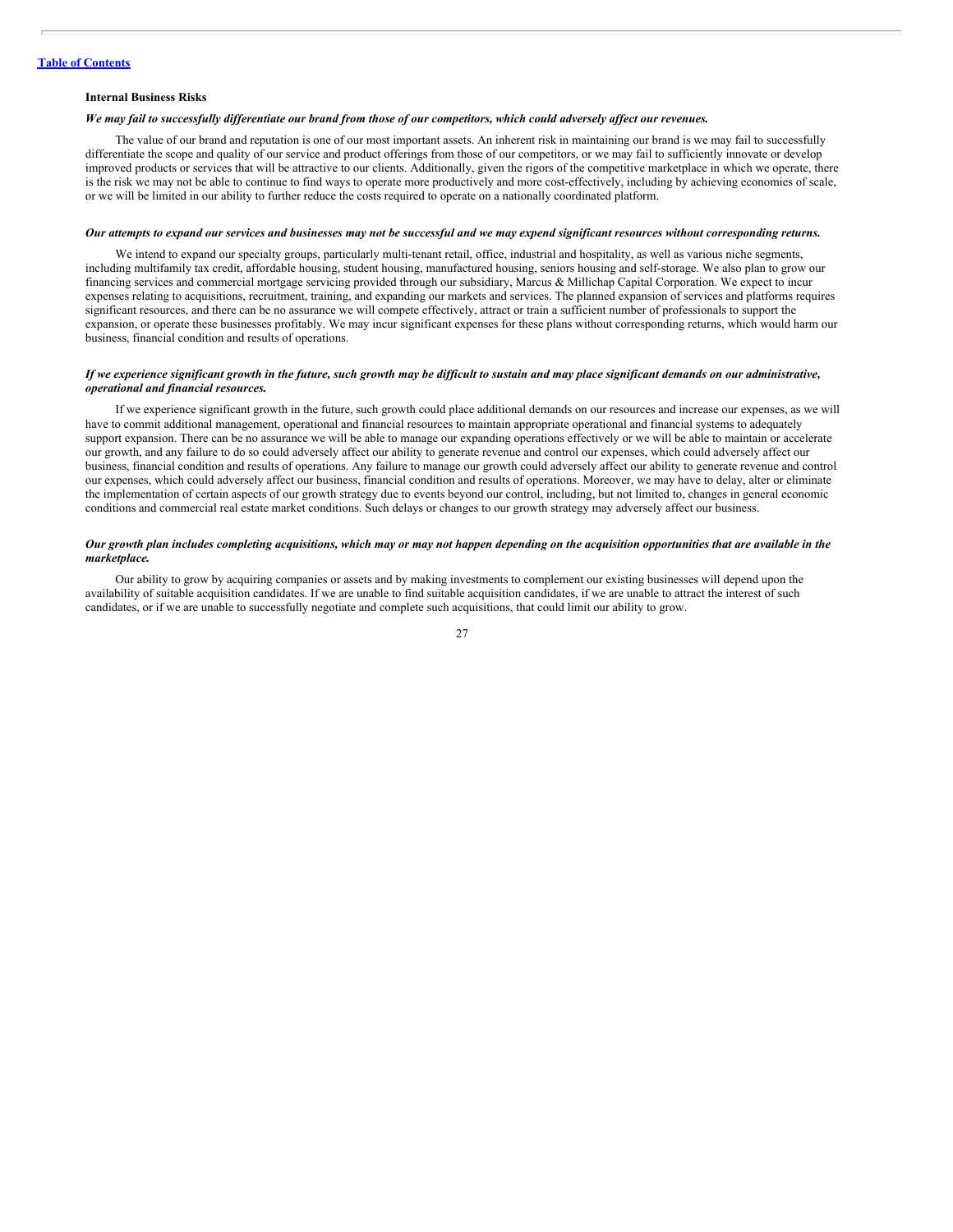# If we acquire businesses in the future, we may experience high transaction and integration costs, the integration process may be disruptive to our *business and the acquired businesses may not perform as we expect.*

From time to time, we pursue strategic acquisitions to add and enhance our real estate brokerage and financing service offerings. The companies we have acquired have generally been regional or specialty firms that expand our network of investing and financing professionals and/or provide further diversification to our brokerage and financing services. Our acquisition structures may include deferred and/or contingent consideration payments in future periods that are subject to the passage of time or achievement of certain financial performance metrics and other conditions. Acquisitions also frequently involve significant costs related to integrating culture, information technology, accounting, reporting and management services and rationalizing personnel levels. If we are unable to fully integrate the culture, accounting, reporting and other systems of the businesses we acquire, we may not be able to effectively manage them, and our financial results may be materially adversely affected.

In addition, the acquisitions of businesses involve risks that the businesses acquired will not perform in accordance with expectations, that the expected synergies associated with acquisitions will not be achieved, that we will experience attrition from professionals licensed or associated with the acquired companies and that business judgments concerning the value, strengths and weaknesses of the businesses acquired will prove incorrect, which could have an adverse effect on our business, financial condition and results of operations.

# A majority of our revenue is derived from transaction fees, which are not long-term contracted sources of recurring revenue and are subject to external economic conditions and declines in those engagements could have a material adverse effect on our financial condition and results of *operations.*

We historically have earned principally all of our revenue from real estate brokerage transactions and financing fees. We expect that we will continue to rely heavily on revenue from these sources for substantially all of our revenue for the foreseeable future. A decline in number of transactions completed or in the value of the commercial real estate we sell could significantly decrease our revenues, which would adversely affect our business, financial condition and results of operations.

# If we are unable to retain existing clients and develop new clients, our financial condition may be adversely affected.

We are substantially dependent on long-term client relationships and on revenue received for services provided for them. Our listing agreements generally expire within six months and depend on the cooperation of the client during the pendency of the agreement, as is typical in the industry. In this competitive market, if we are unable to maintain these relationships or are otherwise unable to retain existing clients and develop new clients, our business, results of operations and/or financial condition may be materially adversely affected. Historically, a global economic downturn and weaknesses in the markets in which our clients and potential clients compete have led to a lower volume of transactions and fewer real estate clients generally, which makes it more difficult to maintain existing and establish new client relationships. These effects could increase again in the wake of the continuing political and economic uncertainties in the United States and in other countries.

#### We may face significant liabilities and/or damage to our professional reputation as a result of litigation allegations and negative publicity.

As a licensed real estate broker, we and our licensed professionals and brokers are subject to regulatory due diligence, disclosure and standard-of-care obligations. The actual or perceived failure to fulfill these obligations could subject us or our professionals and brokers to litigation from parties who attempted to or in fact financed, purchased or sold properties that we or they brokered, managed or had some other involvement. We could become subject to claims by those who either wished to participate or did participate in real estate transactions alleging that we did not fulfill our regulatory, contractual or other legal obligations. We also face potential conflicts of interest claims when we represent both the buyer and the seller in a transaction.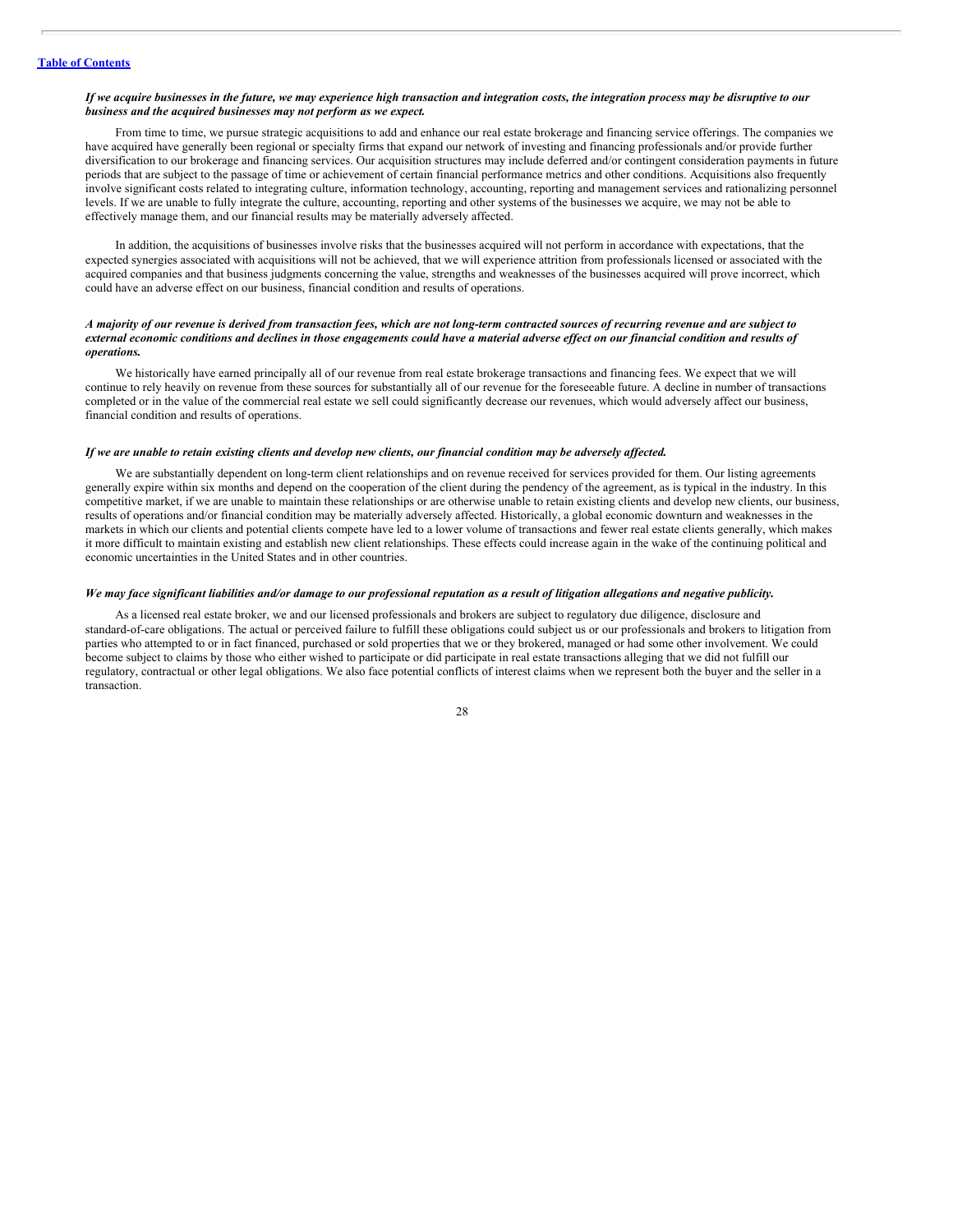We depend on our business relationships and our reputation for integrity and high-caliber professional services to attract and retain clients. As a result, allegations by private litigants or regulators, whether the ultimate outcome is favorable or unfavorable to us, as well as negative publicity and press speculation about us or our investment activities, whether or not valid, may harm our reputation and damage our business prospects. In addition, if any lawsuits were brought against us and resulted in a finding of substantial legal liability, it could materially, adversely affect our business, financial condition or results of operations or cause significant reputational harm to us, which could materially impact our business.

Some of these litigation risks may be mitigated by the commercial insurance we maintain in amounts we believe are appropriate. However, in the event of a substantial loss, our commercial insurance coverage and/or self-insurance reserve levels might not be sufficient to pay the full damages, or the scope of available coverage may not cover certain types of claims. Further, the value of otherwise valid claims we hold under insurance policies could become uncollectible in the event of the covering insurance company's insolvency, although we seek to limit this risk by placing our commercial insurance only with highly-rated companies. Any of these events could negatively impact our business, financial condition or results of operations.

# Failure to appropriately deal with actual or perceived conflicts of interest could adversely affect our businesses.

Outside of our employees and investment sales and financing professionals, our reputation is one of our most important assets. As we have expanded the scope of our services, we increasingly have to address potential, actual or perceived conflicts of interest relating to the services we provide to our existing and potential clients. For example, conflicts may arise between our position as an advisor to both the buyer and seller in commercial real estate sales transactions or in instances when a potential buyer requests that we represent them in securing the necessary capital to acquire an asset we are selling for another client or when a capital source takes an adverse action against an owner client that we are advising in another matter. From time to time, we also advise or represent entities and parties affiliated with us in commercial real estate transactions which also involve clients unaffiliated with us. In this context, we may be subject to complaints or claims of a conflict of interest. While we believe we have attempted to adopt various policies, controls and procedures to address or limit actual or perceived conflicts, these policies and procedures may not be adequate, require excessive expenditures and may not be adhered to by our employees. Appropriately dealing with conflicts of interest is complex and difficult and our reputation could be damaged and cause us to lose existing clients or fail to gain new clients if we fail, or appear to fail, to deal appropriately with conflicts of interest, which could have an adverse effect on our business, financial condition and results of operations.

# **Technology and Cybersecurity Risks**

# If we do not respond to technological innovations or changes or upgrade our technology systems, our growth prospects and results of operations could *be adversely af ected.*

To remain competitive, we must continue to enhance and improve the functionality, features and security of our technology infrastructure. Infrastructure upgrades may require significant capital investment outside of the normal course of business. In the future, we will likely need to improve and upgrade our technology, database systems and network infrastructure in order to allow our business to grow in both size and scope. Without such improvements, our operations might suffer from unanticipated system disruptions, slow performance or unreliable service levels, any of which could negatively affect our ability to provide rapid customer service. We may face significant delays in introducing new services, investment sales professional tools and enhancements. Moreover, if we do not keep pace with the rapid innovations and changes taking place in information technology in our industry, we could be at a competitive disadvantage. If competitors introduce new products and services using new technologies, our proprietary technology and systems may become less competitive, and our business may be harmed. In addition, the expansion and improvement of our systems and infrastructure may require us to commit substantial financial, operational and technical resources, with no assurance that our business will improve.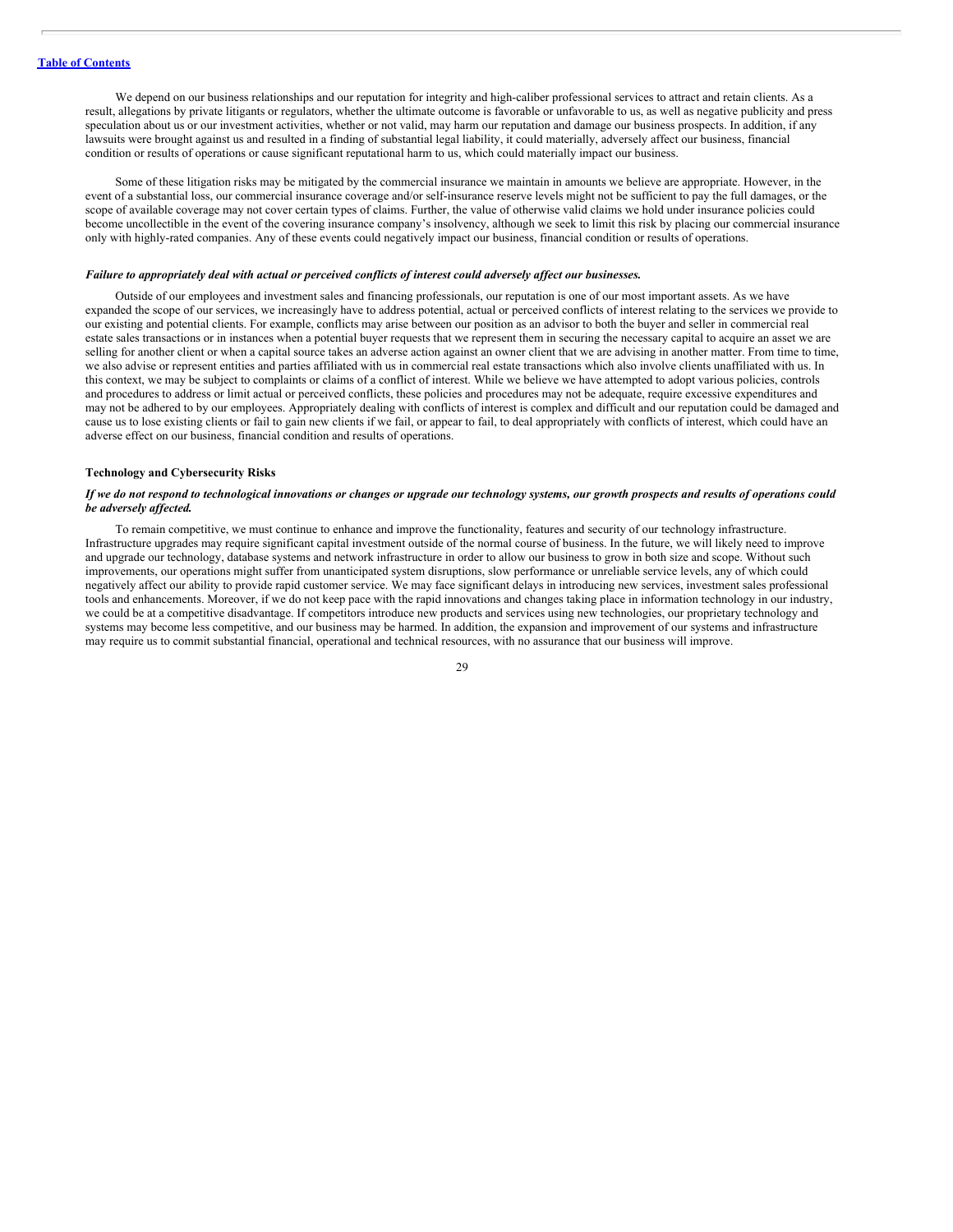# Interruption, data security breaches, or failure of our information technology, communications systems or data services could hurt our ability to *ef ectively provide our services, which could damage our reputation and harm our operating results.*

Our business requires the continued operation of information technology and communication systems and network infrastructure. Our ability to conduct our business may be adversely impacted by disruptions or breaches to these systems or infrastructure. Our information technology and communications systems are vulnerable to damage or disruption from fire, power loss, telecommunications failure, system malfunctions, computer viruses, third-party misconduct or penetration and criminal acts, natural disasters such as hurricanes, earthquakes, wildfires and floods, acts of war or terrorism, or other events which are beyond our control. For example, in August 2021, we were subject to a cybersecurity attack on our information technology systems. We immediately engaged cybersecurity experts to secure and restore all essential systems and were able to do so with only minimal disruption to our business. There are no guarantees, however, that if we were to experience another cybersecurity attack on our information technology systems, we would be able restore all essential systems with only minimal disruption to our business again or that we would not incur significant expense in connection with an attack

In addition, the operation and maintenance of these systems and networks is, in some cases, dependent on third-party technologies, systems and service providers for which there is no certainty of uninterrupted availability. Any of these events could cause system interruption, delays, and loss of critical data or intellectual property (such as our client lists and information, business methods and research) and may also disrupt our ability to provide services to or interact with our clients, and we may not be able to successfully implement contingency plans that depend on communication or travel. We have business continuity plans and backup systems to reduce the potentially adverse effect of such events, but our business continuity planning may not be sufficient and cannot account for all eventualities. A catastrophic event that results in the destruction or disruption of any of our data centers or our critical business or information technology systems could severely affect our ability to conduct normal business operations and, as a result, our future operating results could be adversely affected. Our business relies significantly on the use of commercial real estate data. We produce much of this data internally, but a significant portion is purchased from third-party providers for which there is no certainty of uninterrupted availability. A disruption of our ability to provide data to our professionals and/or clients could damage our reputation, and our operating results could be adversely affected.

# Failure to maintain the security of our information and technology networks, including personally identifiable and client information could adversely *af ect us.*

Security breaches and other disruptions could compromise our information and expose us to liability, which could cause our business and reputation to suffer. In the ordinary course of our business, we collect and store sensitive data, including our proprietary business information and intellectual property and that of our clients and personally identifiable information of our employees and contractors, in our data centers and on our networks. The secure processing, maintenance and transmission of this information is critical to our operations. Despite our security measures, our information technology and infrastructure have been subject to, and may in the future be vulnerable to various cyber-attacks, such as hacking, spoofing and phishing attacks and ransomware attacks, or our systems may be breached due to employee error, malfeasance or other disruptions. A significant actual or potential theft, loss, fraudulent use or misuse of client, employee or other personally identifiable data, whether by third parties or as a result of employee malfeasance or otherwise, non-compliance with our contractual or other legal obligations regarding such data or a violation of our privacy and security policies with respect to such data could result in significant costs, fines, litigation or regulatory actions against us. Such an event could additionally disrupt our operations and the services we provide to clients, damage our reputation, and cause a loss of confidence in our services, which could adversely affect our business, revenues and competitive position. Additionally, we increasingly rely on third-party data storage providers, including cloud storage solution providers, resulting in less direct control over our data. Such third parties may also be vulnerable to security breaches and compromised security systems, which could adversely affect our reputation.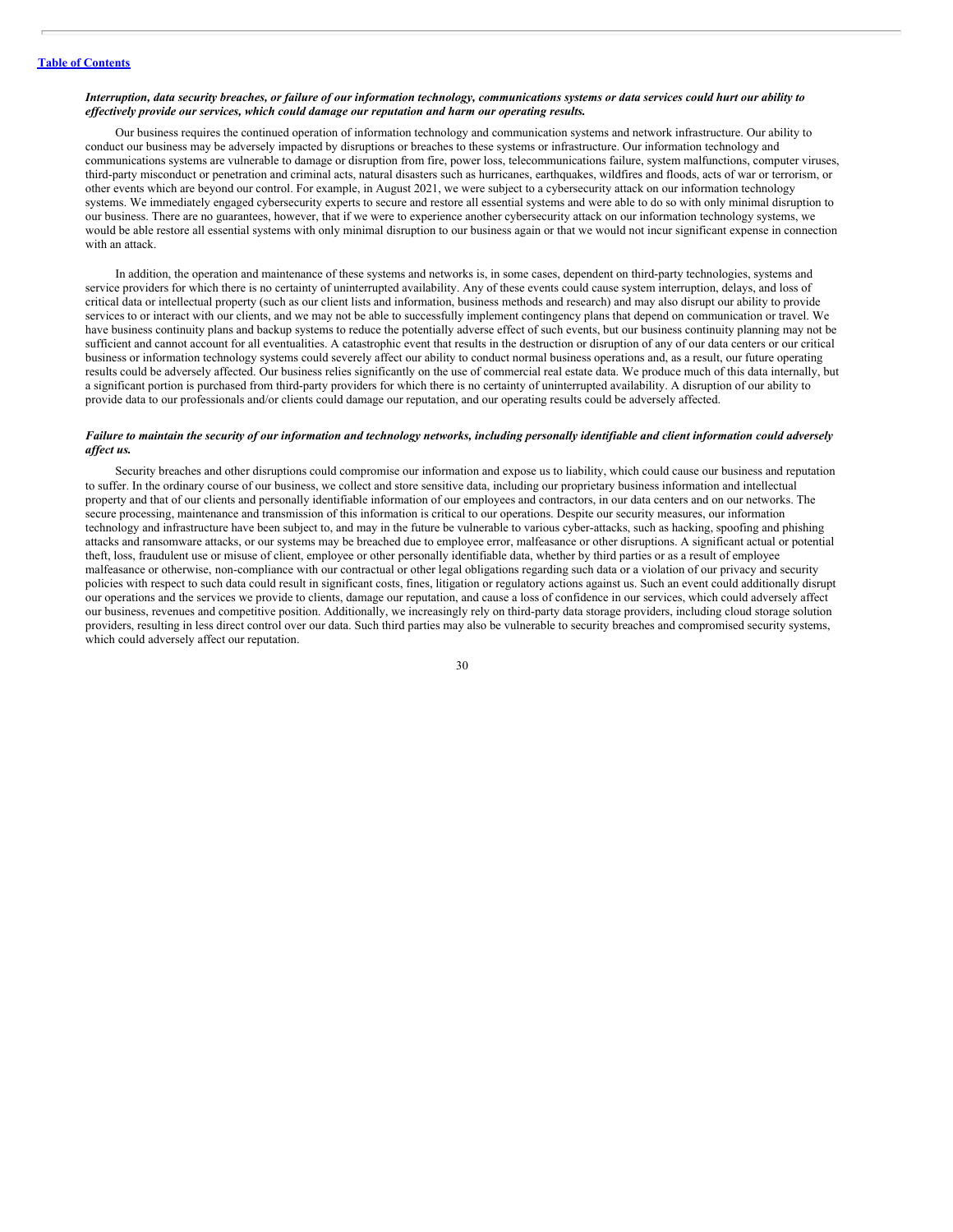We rely on the collection and use of personally identifiable information from clients to conduct our business. We disclose our information collection and dissemination practices in a published privacy statement on our websites, which we may modify from time to time. We may be subject to legal claims, government action, including under the Racketeer Influenced and Corrupt Organizations Act, and damage to our reputation if we act or are perceived to be acting inconsistently with the terms of our privacy statement, client expectations or the law. In the event we or the vendors with which we contract to provide services on behalf of our clients were to suffer a breach of personally identifiable information, our customers could terminate their business with us. Further, we may be subject to claims to the extent individual employees or investment sales and financing professionals breach or fail to adhere to company policies and practices and such actions jeopardize any personally identifiable information. In addition, concern among potential buyers or sellers about our privacy practices could keep them from using our services or require us to incur significant expense to alter our business practices or educate them about how we use personally identifiable information.

# **Investment Risks**

# Our investments in marketable debt securities, available-for-sale are subject to certain risks which could affect our overall financial condition, results *of operations or cash flows.*

We invest a portion of our available cash and cash equivalent balances in money market funds, some of which have floating net asset values or by purchasing marketable debt securities with maturities in excess of three months in a managed portfolio in a variety of fixed or variable rate debt securities, including U.S. government and federal agency securities and corporate debt securities. The primary objective of our investment activity is to maintain the safety of principal, provide for future liquidity requirements while maximizing yields without significantly increasing risk. Should any of our investments or marketable debt securities lose value or have their liquidity impaired, it could affect our overall financial condition. Additionally, should we choose or are required to sell these securities in the future at a loss, our consolidated operating results or cash flows may be affected.

#### We may be deemed to be an investment company due to our investments in marketable debt securities available-for-sale and, if such a determination *were made, we would become subject to significant regulation that would adversely af ect our business.*

We may be deemed to be an investment company under the Investment Company Act of 1940 if, among other things, we own "investment" securities" with a value exceeding 40% of the value of our total assets, unless we qualify under a particular exemption or safe harbor. We invest part of our available cash and cash equivalents in variety of short-term, investment grade securities, some of which may qualify as "investment securities" under the Investment Company Act. Investment companies are subject to registration under the Investment Company Act and compliance with a variety of restrictions and requirements. If we were to be deemed an investment company we would become subject to these restrictions and requirements, and the consequences of having been an investment company without registering under the Investment Company Act could have a material adverse effect on our business, financial condition and results of operations, as well as restrict our ability to sell and issue securities, borrow funds, engage in various transactions or other activities and make certain investment decisions. In addition, we may incur significant costs or limitation on business opportunities to avoid investment company status if an exemption from the Investment Company Act were to be considered unavailable to us at a time when the value of our "investment securities" exceeds 40% of the value of our total assets. We believe that we satisfy the conditions to be exempt from the Investment Company Act because, among other things, we are engaged directly and primarily in a business other than that of investing, reinvesting, owning, holding or trading in securities. However, absent an exemptive order from the SEC, our status of being exempt cannot be assured.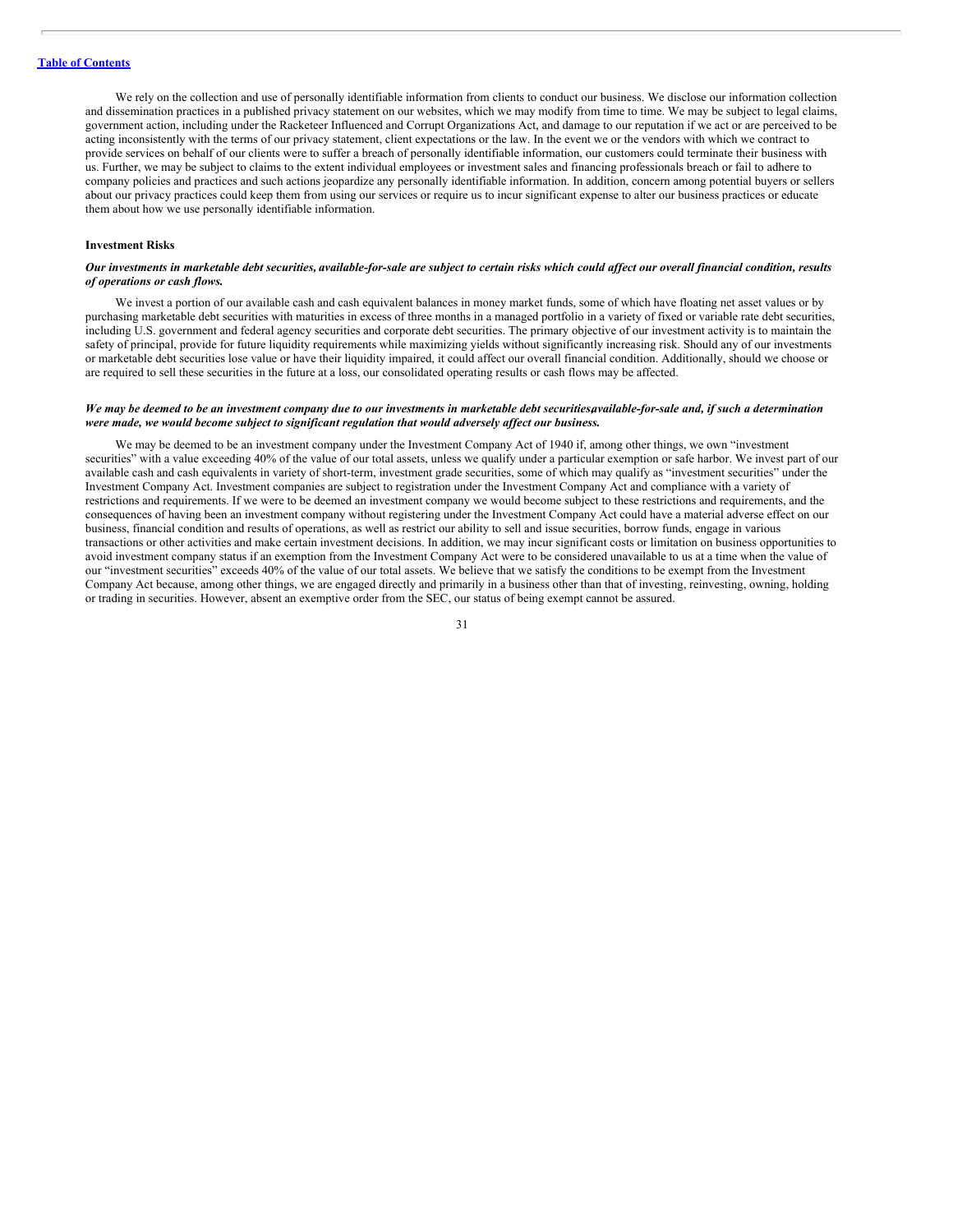#### **Risks Related to Our Founder**

# Our Chair and founder owns a significant portion of our common stock, which may prevent other stockholders from influencing significant decisions, and the sale of such stock may depress the price of our common stock and impair our ability to raise capital.

George M. Marcus, our Chair and founder beneficially owns approximately 15.1 million shares, or approximately 38% of our outstanding common stock as of December 31, 2021. Because of Mr. Marcus's substantial ownership of our outstanding common stock, he may be able to significantly influence the outcome of corporate actions requiring stockholder approval, including the election and removal of directors, so long as he controls a significant portion of our common stock. Mr. Marcus' shares may also be sold in a public or private sale which could adversely affect the prevailing market price of our common stock and could impair our ability to raise capital through the future sales of equity securities.

# *Our Chair may have actual or potential conflicts of interest because of his position with MMC.*

George M. Marcus serves as the Chair of our board of directors and is Chair of the board of directors of MMC. In addition, Mr. Marcus beneficially owns substantially all of the outstanding stock of MMC. His position at MMC and the ownership of any MMC equity or equity awards creates or may create the appearance of conflicts of interest if and when he is faced with decisions that could have different implications for MMC and for us.

# **General Risks**

#### Our existing goodwill and other intangible assets could become impaired, which may require us to takenon-cash charges.

Under current accounting guidelines, we evaluate our goodwill and other intangible assets for potential impairment annually or more frequently if circumstances indicate impairment may have occurred. We perform the required annual goodwill impairment evaluation in the fourth quarter of each year. Any impairment of goodwill or other intangible assets would result in a non-cash charge against earnings, and such charge could materially adversely affect our reported results of operations and the market price of our common stock in future periods.

# In preparing our financial statements we make certain assumptions, judgments and estimates that affect amounts reported in our consolidated *financial statements, which, if not accurate, may significantly impact our financial results.*

We make assumptions, judgments and estimates that affect amounts reported in our consolidated financial statements. These assumptions, judgments and estimates are drawn from historical experience and various other factors that we believe are reasonable under the circumstances as of the date of the consolidated financial statements. Actual results could differ materially from our estimates, and such differences could significantly impact our financial results.

# Changes in United States Generally Accepted Accounting Principles ("U.S. GAAP") could adversely affect our financial results and may require *significant changes to our internal accounting systems and processes.*

We prepare our consolidated financial statements in conformity with U.S. GAAP. These principles are subject to interpretation by the Financial Accounting Standards Board ("FASB"), the SEC and various bodies formed to interpret and create appropriate accounting principles and guidance. The FASB periodically issues new accounting standards on a variety of topics. For information regarding new accounting standards, please refer to Note 2 -"Accounting Policies and Recent Accounting Pronouncements" of our Notes to Consolidated Financial Statements. These and other such standards generally result in different accounting principles, which may significantly impact our reported results or could result in variability of our financial results.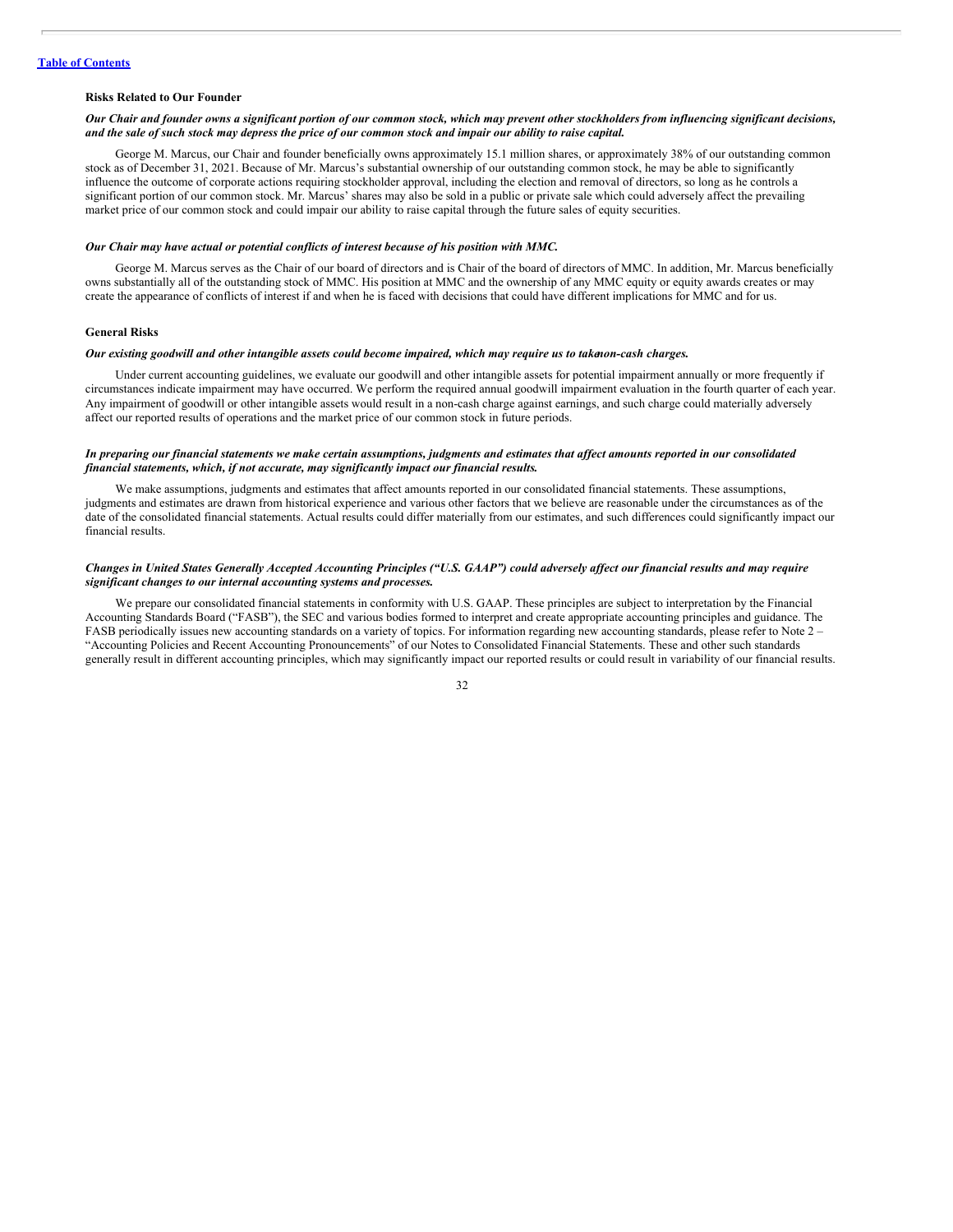# We are obligated to develop and maintain proper and effective internal control over financial reporting. If we fail to maintain an effective system of *internal controls, we may not be able to accurately report financial results or prevent fraud.*

Effective internal controls are necessary to provide reliable financial reports and to assist in the effective prevention of fraud. Any inability to provide reliable financial reports or prevent fraud could harm our business.

We must annually evaluate our internal control procedures to satisfy the requirements of Section 404 of the Sarbanes-Oxley Act of 2002, which requires our management and auditors to assess the effectiveness of internal controls. If we fail to remedy or maintain the adequacy of our internal controls when such standards are modified, supplemented or amended from time to time, we could be subject to regulatory scrutiny, civil or criminal penalties or shareholder litigation.

In addition, failure to maintain adequate internal controls could result in financial statements that do not accurately reflect our financial condition. There can be no assurance that we will be able to continue to complete the work necessary to fully comply with the requirements of the Sarbanes-Oxley Act or that our management and external auditors will continue to conclude that our internal controls are effective.

#### The price of our common stock may fluctuate significantly, and you could lose all or part of your investment.

Volatility in the market price of our common stock may prevent shareholders from being able to sell shares of our common stock at or above the price shareholders paid for them. The market price for our common stock could fluctuate significantly for various reasons, including quarterly and annual variations in our results and those of our competitors; changes to the competitive landscape; estimates and projections by the investment community; the arrival or departure of key personnel, especially the retirement or departure of key senior investment sales and financing professionals and management; the introduction of new services by us or our competitors; acquisitions, strategic alliances or joint ventures involving us or our competitors; and general global and domestic economic, credit and liquidity issues, market or political conditions.

As a result of these factors, investors in our common stock may not be able to resell their shares at or above the price paid to acquire the stock or may not be able to resell them at all. These broad market and industry factors may materially reduce the market price of our common stock, regardless of our operating performance. In addition, price volatility may be greater if the public float and trading volume of our common stock is low.

# If securities analysts do not publish research or reports about our business or if they downgrade our Company or our sector, or we do not meet *expectations of the analysts the price of our common stock could decline.*

The trading market for our common stock depends in part on the research and reports that industry or financial analysts publish about us or our business. These research reports about our business may contain information about us, including, but not limited to estimates of our future results of operations and stock price. We do not control these analysts, nor can we assure that any analysts will continue to follow us, issue research reports or publish information that accurately predicts our actual results or stock price. Furthermore, if we do not meet the expectations of industry or financial analysts or one or more of the analysts who do cover us downgrades our Company or our industry, or the stock of any of our competitors, the price of our common stock could decline. If one or more of these analysts ceases coverage of our Company, we could lose visibility in the market, which in turn could cause the price of our common stock to decline.

#### Significant fluctuations in our revenues and net income may make it difficult for us to achieve steady earnings growth on a quarterly or an annual basis, which may make the comparison between periods difficult and may cause the price of our common stock to decline.

We have experienced and may continue to experience fluctuations in revenues and net income as a result of many factors, including, but not limited to, economic conditions, capital market disruptions, the timing of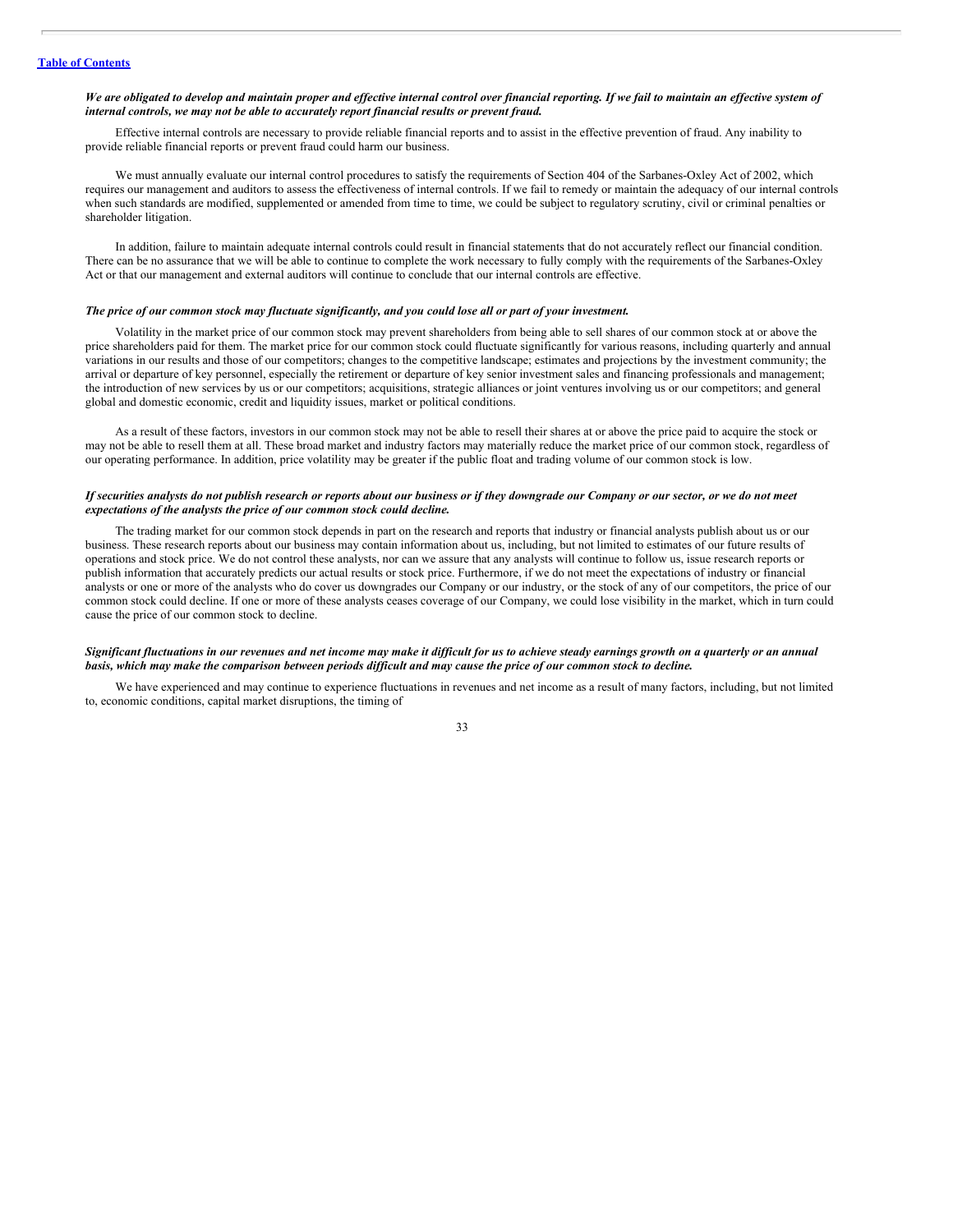transactions, revenue mix and the timing of additional selling, general and administrative expenses to support growth initiatives. We provide many of our services pursuant to contracts that typically expire within six months and that are dependent on the client's cooperation. Consequently, many of our clients can terminate or significantly reduce their relationships with us on very short notice for any reason.

We plan our capital and operating expenditures based on our expectations of future revenues and, if revenues are below expectations in any given quarter or year, we may be unable to adjust capital or operating expenditures in a timely manner to compensate for any unexpected revenue shortfall, which could have an immediate material adverse effect on our business, financial condition and results of operation.

# Future sales or the perception of future sales of a substantial amount of our common stock may depress the price of shares of our common stock.

Future sales, issuances of shares under our Amended and Restated 2013 Omnibus Equity Incentive Plan and 2013 Employee Stock Purchase Plan or the availability of a substantial amount of our common stock in the public market could adversely affect the prevailing market price of our common stock and could impair our ability to raise capital through the future sales of equity securities.

We may issue shares of our common stock or other securities from time to time as consideration for future acquisitions and investments. If any such acquisition or investment is significant, the number of shares of our common stock, or the number or aggregate principal amount, as the case may be, of other securities that we may issue may in turn be substantial. We may also grant registration rights covering those shares of our common stock or other securities in connection with any such acquisitions and investments.

We cannot predict the size of future issuances or sales of our common stock or the effect, if any, that future issuances and sales of our common stock will have on the market price of our common stock. Sales of substantial amounts of our common stock (including shares of our common stock issued in connection with an acquisition), or the perception that such sales could occur, may adversely affect prevailing market prices for our common stock.

# <span id="page-33-0"></span>**Item 1B. Unresolved Staff Comments**

Not applicable.

#### <span id="page-33-1"></span>**Item 2. Properties**

Our principal executive offices are located at 23975 Park Sorrento, Suite 400, Calabasas, California 91302 where our telephone number is (818) 212-2250. We lease all of our brokerage offices (typically less than 12,000 square feet) and other support facilities in United States and Canada. We believe that our current facilities are adequate to meet our needs through the end of 2022; however, as we continue to expand in various midmarket locations and grow our market share in existing metropolitan areas, we may need to lease additional space.

# <span id="page-33-2"></span>**Item 3. Legal Proceedings**

We are involved in claims and legal actions arising in the ordinary course of our business, some of which involve claims for damages that are substantial in amount. Most of these litigation matters are covered by our insurance policies, which contain deductibles, exclusions, claim limits and aggregate policy limits. Such litigation and other proceedings may include, but are not limited to, actions relating to commercial relationships, standard brokerage disputes like the alleged failure to disclose physical or environmental defects or property expenses or contracts, the alleged inadequate disclosure of matters relating to the transaction like the relationships among the parties to the transaction, potential claims or losses pertaining to the asset, vicarious liability based upon conduct of individuals or entities outside of our control, general fraud claims, conflicts of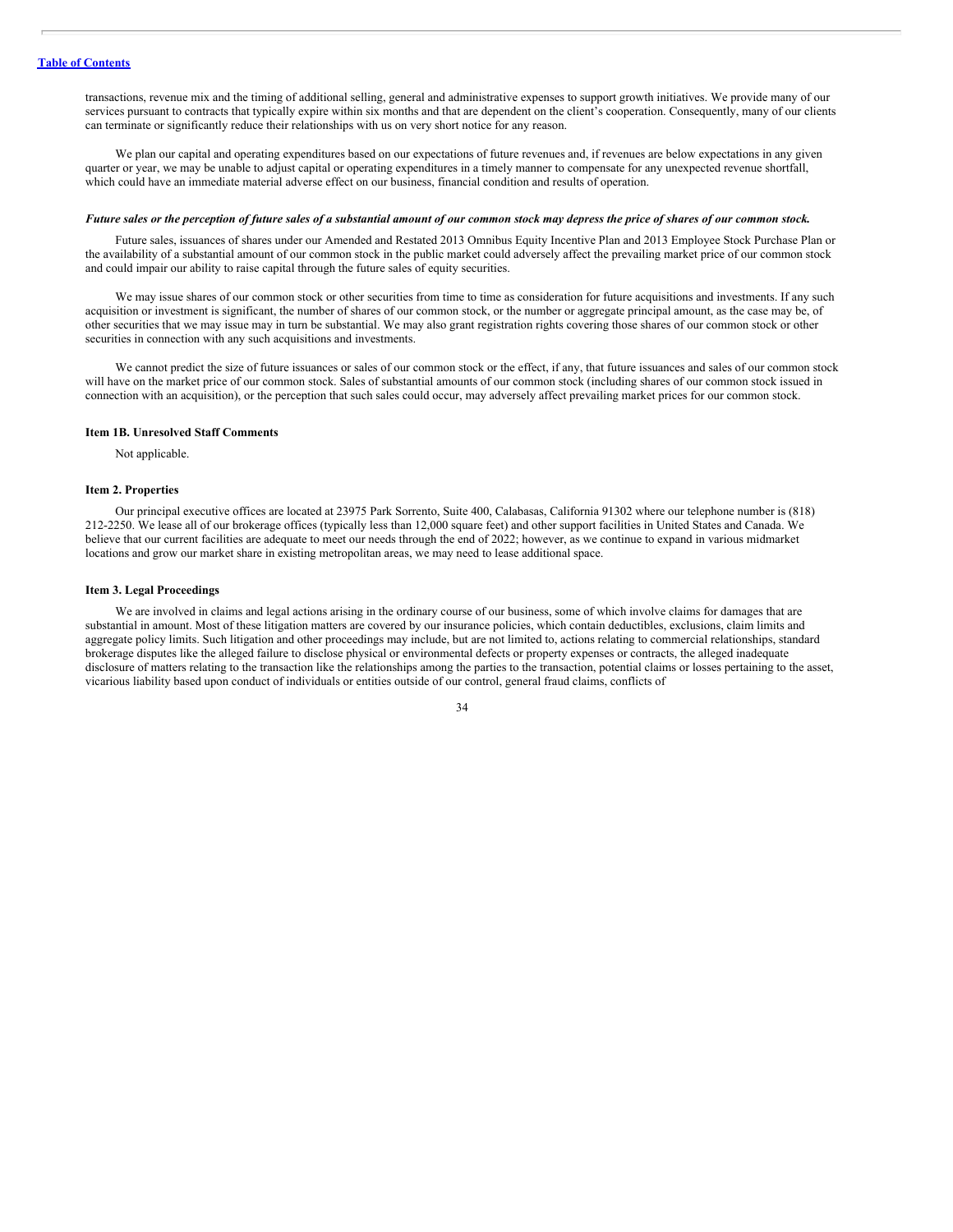interest claims, employment law claims, including claims challenging the classification of our sales professionals as independent contractors, claims alleging violations of state consumer fraud statutes and intellectual property. While the ultimate liability for these legal proceeding cannot be determined, we review the need for an accrual for loss contingencies quarterly and record an accrual for litigation related losses where the likelihood of loss is both probable and estimable. We do not believe, based on information currently available to us, that the final outcome of these proceedings will have a material adverse effect on our consolidated financial position, results of operations or cash flows.

For information on our legal proceedings, see Note 15 – "Commitments and Contingencies" of our accompanying Notes to Consolidated Financial Statements included in Part II, Item 8 – "Financial Statements and Supplementary Data" of this Annual Report on Form 10-K.

# <span id="page-34-0"></span>**Item 4. Mine Safety Disclosures**

Not applicable.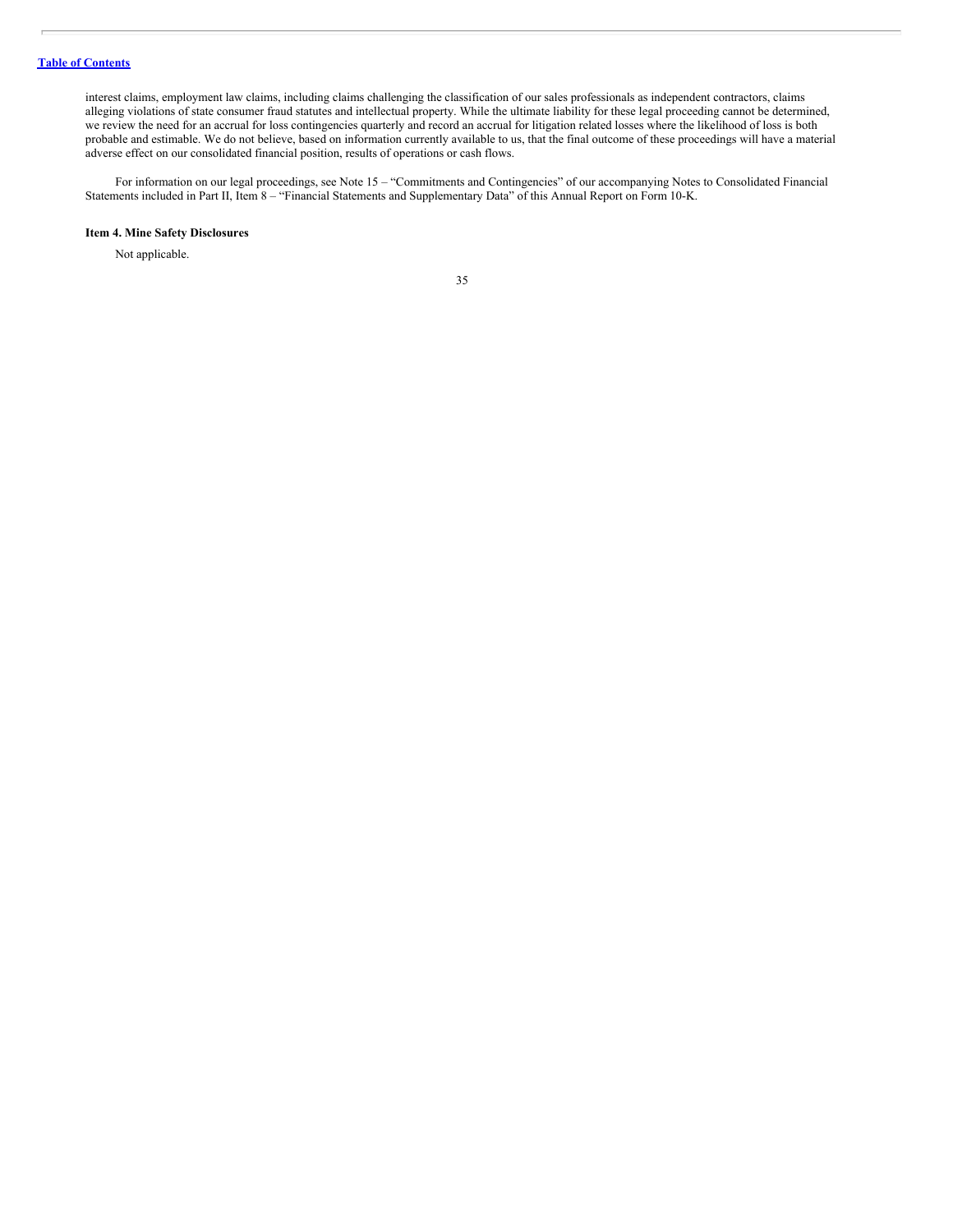#### **PART II**

# <span id="page-35-1"></span><span id="page-35-0"></span>Item 5. Market for Registrant's Common Equity, Related Stockholder Matters and Issuer Purchases of Equity Securities

# **Market Information**

Our common stock trades on the New York Stock Exchange ("NYSE") under the symbol "MMI".

As of February 15, 2022, there were 15 stockholders of record, and the closing price of our common stock was \$47.44 per share as reported on the NYSE.

# **Dividends**

On February 16, 2022, the Board of Directors declared a semi-annual regular dividend of \$0.25 per share and a special dividend of \$1.00 per share, payable on April 4, 2022, to stockholders of record at the close of business on March 8, 2022. Based on the estimated number of shares to be outstanding as of March 8, 2022, the dividends declared aggregated \$52.1 million, including dividend equivalents totaling \$2.5 million to be paid on unvested restricted stock and deferred stock units granted under the Amended and Restated 2013 Omnibus Equity Incentive Plan. These dividend equivalents will be paid when the underlying restricted stock and deferred stock units vest. Any and all future dividends are subject to review and approval by the Board of Directors.

#### **Stock Performance Graph**

The performance graph shall not be deemed "filed" for purposes of Section 18 of the Exchange Act, or otherwise subject to the liabilities under that Section and shall not be deemed to be incorporated by reference into any filing of Marcus & Millichap, Inc. under the Securities Act of 1933, as amended *(the "Securities Act"), or the Exchange Act.*

The following graph shows a comparison from December 31, 2016 through December 31, 2021 of the cumulative total return for our common stock, the Standard & Poor's 500 Stock Index ("S&P 500 Index") and an industry peer group for this period.

The graph assumes that \$100 was invested at the market close on December 31, 2016 in the common stock of Marcus & Millichap Inc., the S&P 500 Index and the peer group, and assumes reinvestments of dividends. The stock price performance of the following graph is not necessarily indicative of future stock price performance. The industry peer group is comprised of the following publicly-traded real estate services companies: CBRE Group, Inc., Colliers International Group, Inc., Cushman & Wakefield plc (from August 2018 when it began trading), JLL and Newmark Group, Inc. (from December 2017 when it began trading) (collectively "Peer Group"). We selected our Peer Group based on companies that represent our primary competitors with certain business lines reasonably comparable to ours and based on how long they have been publicly-traded.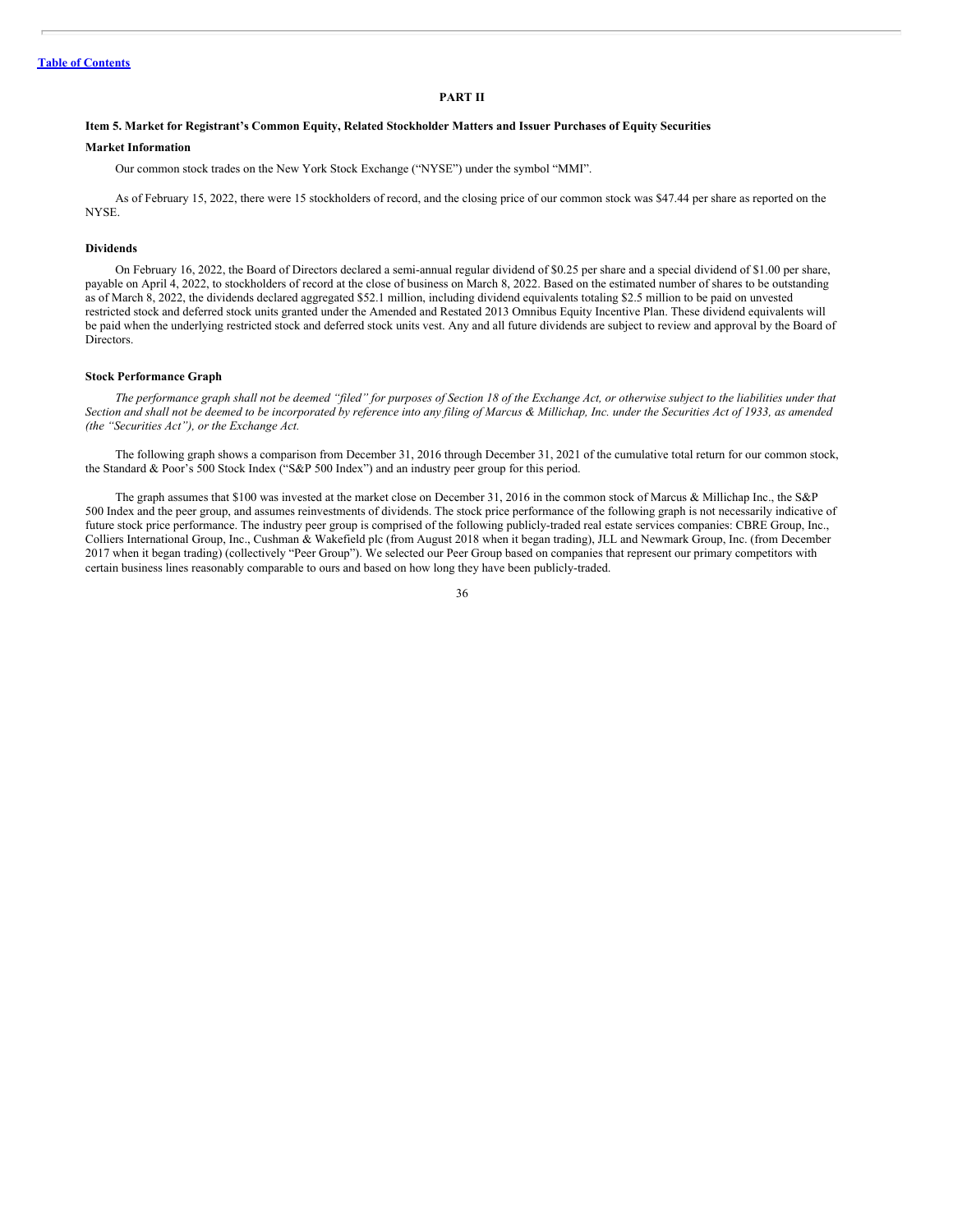# **COMPARISON OF 5 YEAR CUMULATIVE TOTAL RETURN** Among Marcus & Millichap, Inc, the S&P 500 Index, and a Peer Group



- - Marcus & Millichap, Inc. -- A-- S&P 500 Index -O-Peer Group

|                          | <b>Base Period</b> |          |          |               |          |          |
|--------------------------|--------------------|----------|----------|---------------|----------|----------|
|                          | 12/31/16           | 12/31/17 | 12/31/18 | 12/31/19      | 12/31/20 | 12/31/21 |
| Marcus & Millichap, Inc. | 100.00             | 122.04   | 128.48   | 139.41        | 139.33   | 192.59   |
| S&P 500 Index            | 100.00             | 121.83   |          | 116.49 153.17 | 181.35   | 233.41   |
| Peer Group               | 100.00             | 138.72   | 120.19   | 177.84        | 165.11   | 289.15   |

# **Recent Sales of Unregistered Securities**

None.

# **Purchases of Equity Securities**

None.

# **Item 6. [RESERVED]**

Not applicable.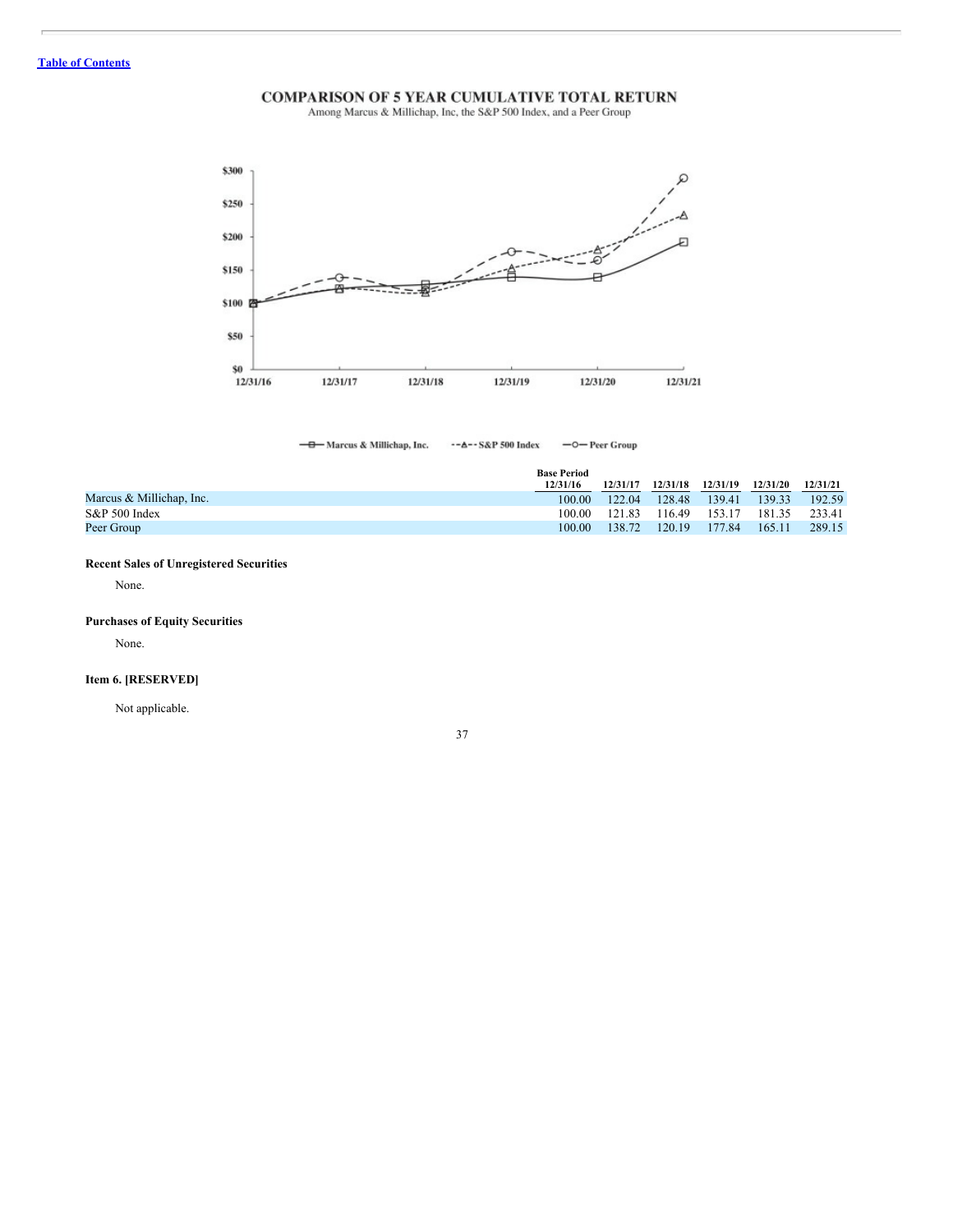#### **Item 7. Management's Discussion and Analysis of Financial Condition and Results of Operations**

The following discussion of our financial condition and results of operations should be read in conjunction with our audited consolidated financial statements and the accompanying notes thereto included elsewhere herein. The following discussion contains, in addition to historical information, forward-looking statements that include risks and uncertainties. Our actual results may differ materially from those anticipated in these forward-looking statements as a result of certain factors, including those factors set forth under Item 1A – "Risk Factors" and Item 7 – "Management's Discussion and Analysis of Financial Condition and Results of Operations – Overview – *Factors Af ecting Our Business*" of this Annual Report on Form 10-K.

#### **Overview**

#### *Our Business*

We are a leading national brokerage firm specializing in commercial real estate investment sales, financing, research and advisory services. We have been the top commercial real estate investment broker in the United States based on the number of investment transactions for more than 15 years. As of December 31, 2021, we had 1,994 investment sales and financing professionals that are primarily exclusive independent contractors operating in 82 offices, who provide real estate brokerage and financing services to sellers and buyers of commercial real estate. We also offer market research, consulting and advisory services to our clients. During the year ended December 31, 2021, we closed 13,255 investment sales, financing and other transactions with total sales volume of approximately \$84.4 billion. During the year ended December 31, 2020, we closed 8,954 sales, financing and other transactions with total sales volume of approximately \$43.4 billion.

We generate revenues by collecting real estate brokerage commissions upon the sale, and fees upon the financing of commercial properties and by providing consulting, advisory and other real estate services. Real estate brokerage commissions are typically based upon the value of the property, and financing fees are typically based upon the size of the loan. During the year ended December 31, 2021, approximately 90% of our revenues were generated from real estate brokerage commissions, 9% from financing fees and 1% from other real estate related services.

#### *Acquisitions*

We continue to pursue opportunities to increase our market presence through the execution of our growth strategies by targeting markets based on population, employment, level of commercial real estate sales, inventory and competitive opportunities where we believe the markets will benefit from our commercial real estate investment sales, financing, research and advisory services.

#### *COVID-19*

We are closely monitoring the continuing impact of the COVID-19 pandemic on all aspects of our business and in the regions we operate. We continue to follow the local guidelines in cities where our offices are located, and all of our offices have remained open and accessible to our sales force within health protocols. All support functions to facilitate generating, processing, and closing business have continued through remote access and/or a hybrid work model.

Our business was impacted by theCOVID-19 pandemic during most of 2020, with the total number of transactions and total revenues declining 7.9% and 11.1%, respectively, in the year ended December 31, 2020 compared to the same period in 2019. During the year ended December 31, 2021, total number of transactions and total revenues increased 48.0% and 80.8%, respectively compared to the same period in 2020. While our total revenues were significantly above prior years' levels, some uncertainty exists in our ability to sustain the growth rates experienced during the year ended December 31, 2021, which was positively impacted by the closing of deals that had been delayed or cancelled and investors' heightened motivation to transact ahead of potential changes to the tax code and rising interest rates.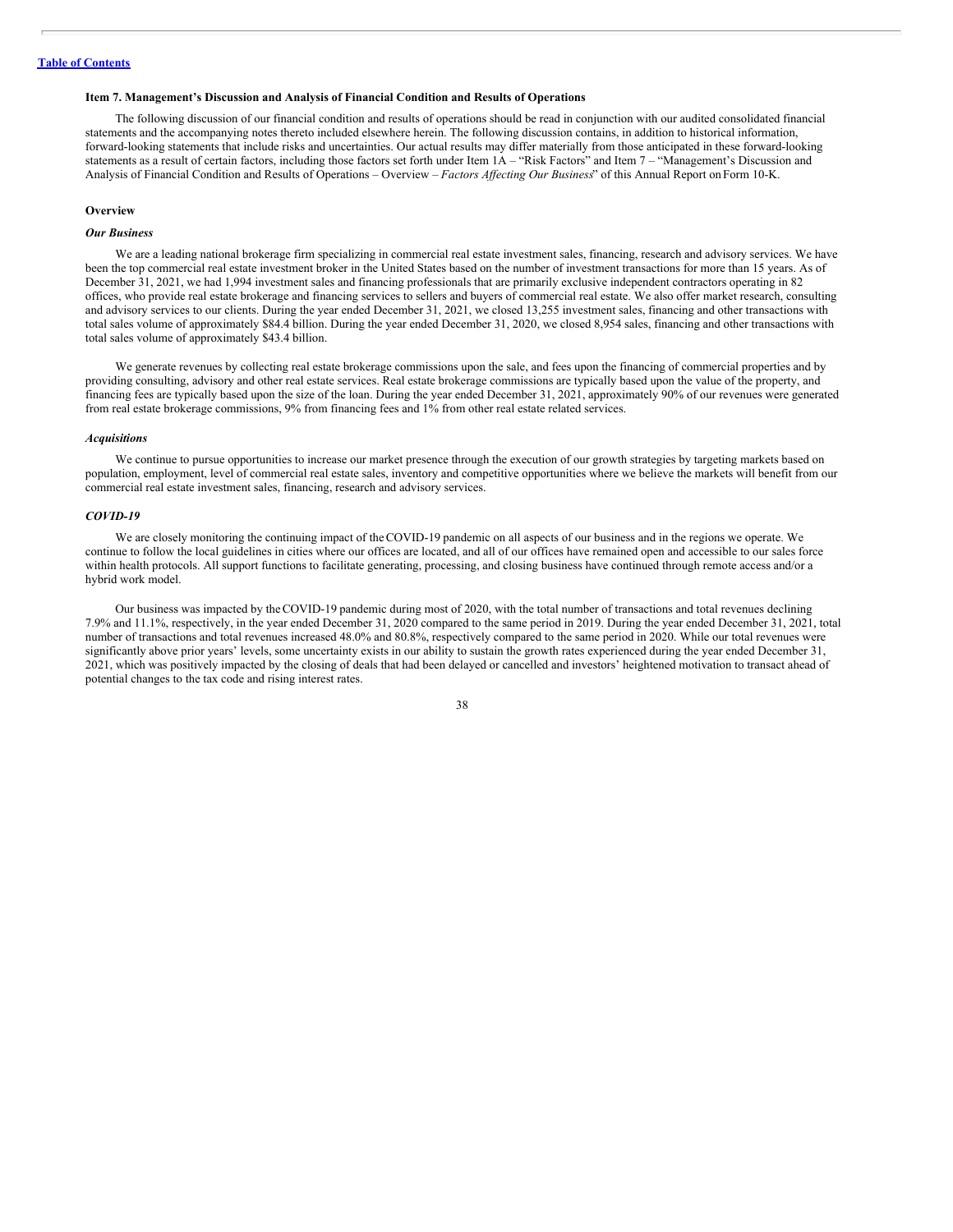#### **Table of [Contents](#page-1-0)**

Due to the continuing uncertainty around theCOVID-19 pandemic, we are unable to predict its potential impact on our future financial condition, results of operations and cash flows. These uncertainties include the scope, severity and duration of the pandemic; variants in the virus, vaccination rates, vaccine mandates and the effects thereof; expectation gaps among buyers and sellers on pricing and property operation, vulnerability to economic weakness and/or slow-down in the recovery; the direct and indirect economic effects of the actions taken by state and local governments to continue to contain the pandemic or mitigate its impact; and the impact of these and other factors on our employees, independent contractors, clients and potential clients.

#### *Factors Af ecting Our Business*

Our business and our operating results, financial condition and liquidity are significantly affected by the number and size of commercial real estate investment sales and financing transactions that we close in any period. The number and size of these transactions are affected by our ability to recruit and retain investment sales and financing professionals, identify and contract properties for sale and identify those that need financing and refinancing. We principally monitor the commercial real estate market through four factors, which generally drive our business. The factors are the economy, commercial real estate supply and demand, capital markets and investor sentiment and investment activity.

#### *The Economy*

Our business is dependent on economic conditions within the markets in which we operate. Changes in the economy on a global, national, regional or local basis can have a positive or a negative impact on our business. Economic indicators and projections related to job growth, unemployment, interest rates, retail spending and confidence trends can have a positive or a negative impact on our business. Overall market conditions, including global trade, interest rate changes and job creation, can affect investor sentiment and, ultimately, the demand for our services from investors in real estate.

The U.S. economy expanded at a strong pace in the fourth quarter resulting in 5.7% GDP growth in 2021, the strongest full-year gain since 1984. That growth was supported by the addition of nearly 6.5 million jobs last year, the most jobs the U.S. has ever added in a single year. Thus far, 84% of the 22.4 million jobs lost during the pandemic have been recovered, and the country appears to be heading toward backfilling the employment lost during the pandemic by the end of 2022. However, COVID-19 variants, such as Omicron together with the significant labor shortage will likely affect employment additions this year and potentially place additional upward pressure on wages. Wage pressure will join rising housing costs, supply chain bottlenecks and shortages of raw materials, manufacturing inputs, building materials and products to drive inflationary pressure. Headline inflation has surpassed 7%, its highest level since 1982, and the Federal Reserve has signaled that it plans to combat inflation through monetary policy including the wind-down of quantitative easing and by raising the Federal Funds rate. While we believe commercial real estate investment is comparatively inflation resistant, the upward pressure on interest rates has the potential to affect investor activity. Much will depend on the magnitude of the interest rate rise relative to the still elevated level of capital liquidity targeting commercial real estate. The commercial real estate sector delivered a record volume of sales in the fourth quarter as investment capital flowed to these assets. Momentum remains positive entering 2022, but a higher than expected change in interest rates or eruption of geopolitical concerns into crisis could significantly impact the investor enthusiasm.

#### *Commercial Real Estate Supply and Demand*

Our business is dependent on the willingness of investors to invest in or sell commercial real estate, which is affected by many factors beyond our control. These factors include the supply of commercial real estate coupled with user demand for these properties and the performance of real estate assets when compared with other investment alternatives, such as stocks and bonds.

Space demand for most commercial property types gained momentum in 2021. Atyear-end, apartment and industrial vacancy rates were at record-low levels. Retail demand was positive in each quarter of the year and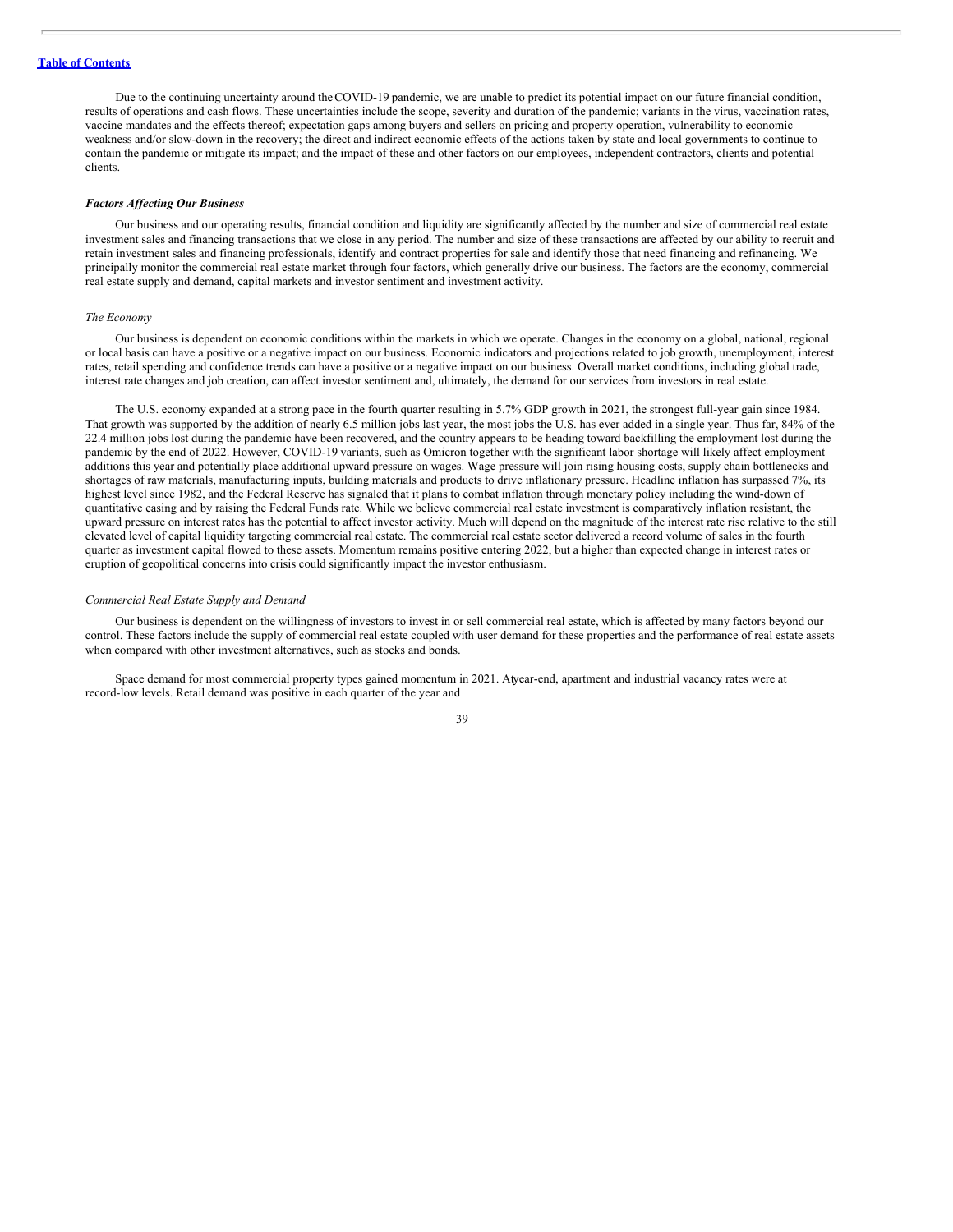office properties, still restrained by work-from-home protocols, delivered above average absorption through the second half of the year. Hotel properties, hard-hit in the early stages of the pandemic, have nearly returned topre-pandemic occupancy levels while the average daily rate in December stood nearly 7% above the same month in 2019. At the same time, materials shortages and elevated building costs have restrained construction levels for all property types except apartments and industrial space, the two property types that could possibly see record deliveries in 2022. The mitigated supply risk for most property types is a positive factor supporting the commercial real estate outlook. Demand drivers continue to favor suburban areas and metros across the southeast and southwest that are benefiting from elevated in-migration. Although vacancy rates in major urban gateway markets like New York and San Francisco were disproportionately impacted by the health crisis, they generated positive commercial real estate space demand through the second half of 2021, supporting the belief that core urban areas could sustain a gradual recovery. The positive momentum of commercial real estate fundamentals has attracted increased capital to the sector, creating a particularly active bid climate for many marketed assets, especially those in markets demonstrating favorable growth metrics. The rising demand for assets has supported increased transaction flow and has placed upward pressure on prices at a macro level.

#### *Capital Markets*

Credit and liquidity issues in the financial markets have a direct impact on the flow of capital to the commercial real estate market. Real estate purchases are often financed with debt and, as a result, credit and liquidity impact transaction activity and prices. Changes in interest rates, as well as steady and protracted movements of interest rates in one direction, whether increases or decreases, could adversely or positively affect the operations and income potential of commercial real estate properties, as well as lender and equity underwriting for real estate investments. These changes generally influence the demand of investors for commercial real estate investments.

Both equity and debt capital remain very liquid, with financing broadly available for most property types in most markets. Lending institutions continue to compete to place capital, keeping borrowing rates low, but the recently accelerated taper of quantitative easing together with more hawkish messaging from the Federal Reserve have placed upward pressure on interest rates. With inflation at a 40-year high, we believe the Federal Reserve will remain committed to raising both short- and long-term interest rates. If rates rise nominally this year, we believe investors will stay aggressive in their bidding for assets, but if the Federal Reserve boosts rates significantly it could force investors to recalibrate their underwriting. That could potentially widen the expectation gap between buyers and sellers in 2022. The volume of capital competing for commercial real estate assets has been substantial as demonstrated by the record fourth quarter 2021 sales activity. Barring a major interest rate increase or another severe COVID-19 outbreak, we believe the pool of capital seeking placement in commercial real estate could sustain strong transaction activity well into 2022.

#### *Investor Sentiment and Investment Activity*

We rely on investors to buy and sell properties in order to generate commissions. Investors' desires to engage in real estate transactions are dependent on many factors that are beyond our control. The economy, supply and demand for properly positioned properties, available credit and market events impact investor sentiment and, therefore, transaction velocity. In addition, our private clients, who make up the largest source of revenue, are often motivated to buy, sell and/or refinance properties due to personal circumstances such as death, divorce, partnership breakups and estate planning.

Dollar volumes for commercial real estate investments reached record levels in 2021, outpacing the previous record set in 2019 by approximately 35%. The market activity reflects the elevated market liquidity, still low interest rates, strong commercial real estate performance trends in most property types, positive economic and demographic drivers and the perception in the market that commercial real estate has greater inflation resistance than most other investment classes. The demand for commercial real estate is especially acute in markets with strong growth trends. Buyers have aggressively competed for assets, driving record pricing for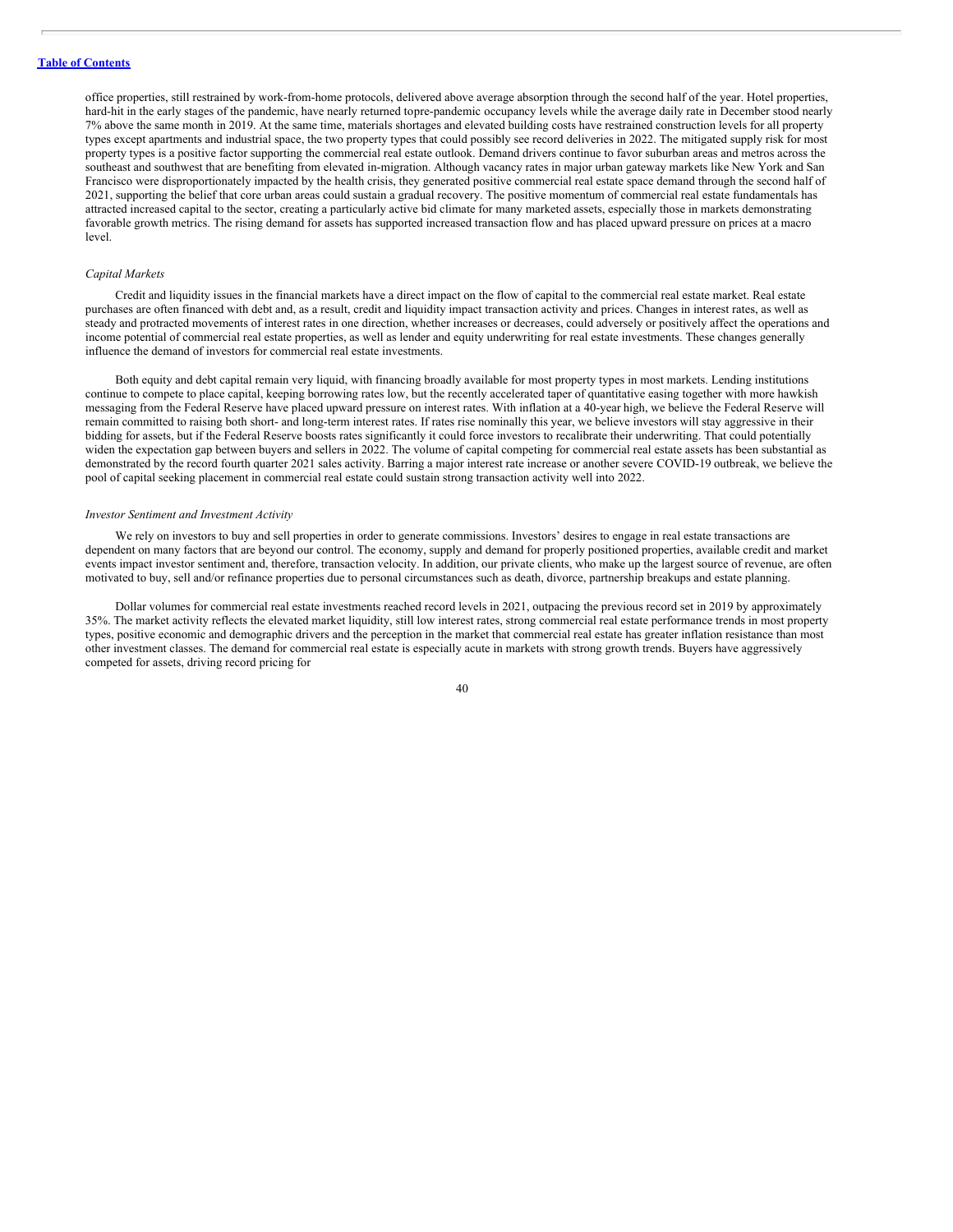some property types in select markets. Most property types have either fully recovered from the pandemic recession or are demonstrating positive recovery characteristics. Apartments and necessity retail including single-tenant, and industrial properties (e.g. fast food restaurants and drug stores), have performed well throughout the pandemic and therefore remain most favored by investors. Apartments and retail make up the majority of MMI's revenue, and industrial is one of the fastest growing segments for the Company. The office property type faces the greatest uncertainty due to questions about corporate strategies for returning to the offices, particularly following the recent Omicron wave. Office pricing has become increasingly stable, but investors still favor suburban assets with long-term leases in place. Senior housing has also faced headwinds due to the disproportionateCOVID-19 health risks faced by the elderly. Despite the uncertainty surrounding these two property segments, we believe the overall enthusiasm for commercial real estate investment as demonstrated by increasing transaction activity remains positive.

#### *Seasonality*

Our real estate brokerage commissions and financing fees have tended to be seasonal and, combined with other factors, can affect an investor's ability to compare our financial condition and results of operations on a quarter-by-quarter basis. Historically, this seasonality has generally caused our revenue, operating income, net income and cash flows from operating activities to be lower in the first half of the year and higher in the second half of the year, particularly in the fourth quarter. The concentration of earnings and cash flows in the last six months of the year, particularly in the fourth quarter, is due to an industry-wide focus of clients to complete transactions towards the end of the calendar year. This historical trend can be disrupted both positively and negatively by major economic events, political events, natural disasters or pandemics such as the COVID-19 pandemic, which may impact, among other things, investor sentiment for a particular property type or location, volatility in financial markets, current and future projections of interest rates, attractiveness of other asset classes, market liquidity and the extent of limitations or availability of capital allocations for larger property buyers, among others. Private client investors may accelerate or delay transactions due to personal or business-related reasons unrelated to economic events. In addition, our operating margins are typically lower during the second half of each year due to our commission structure for some of our senior investment sales and financing professionals. These senior investment sales and financing professionals are on a graduated commission schedule that resets annually, pursuant to which higher commissions are paid for higher sales volumes. Our historical pattern of seasonality may or may not continue to the same degree experienced in prior years.

#### *Operating Segments*

We follow the guidance for segment reporting, which requires reporting information on operating segments in interim and annual financial statements. Substantially all of our operations involve the delivery of commercial real estate services to our customers including real estate investment sales, financing and consulting and advisory services. Management makes operating decisions, assesses performance and allocates resources based on an ongoing review of these integrated operations, which constitute only one operating segment for financial reporting purposes.

#### **Key Financial Measures and Indicators**

#### *Revenues*

Our revenues are primarily generated from our real estate investment sales business. In addition to real estate brokerage commissions, we generate revenues from financing fees and from other revenues, which are primarily comprised of consulting and advisory fees.

Because our business is transaction oriented, we rely on investment sales and financing professionals to continually develop leads, identify properties to sell and finance, market those properties and close the sale timely to generate a consistent flow of revenue. While our sales volume is impacted by seasonality factors, the timing of closings is also dependent on many market and personal factors unique to a particular client or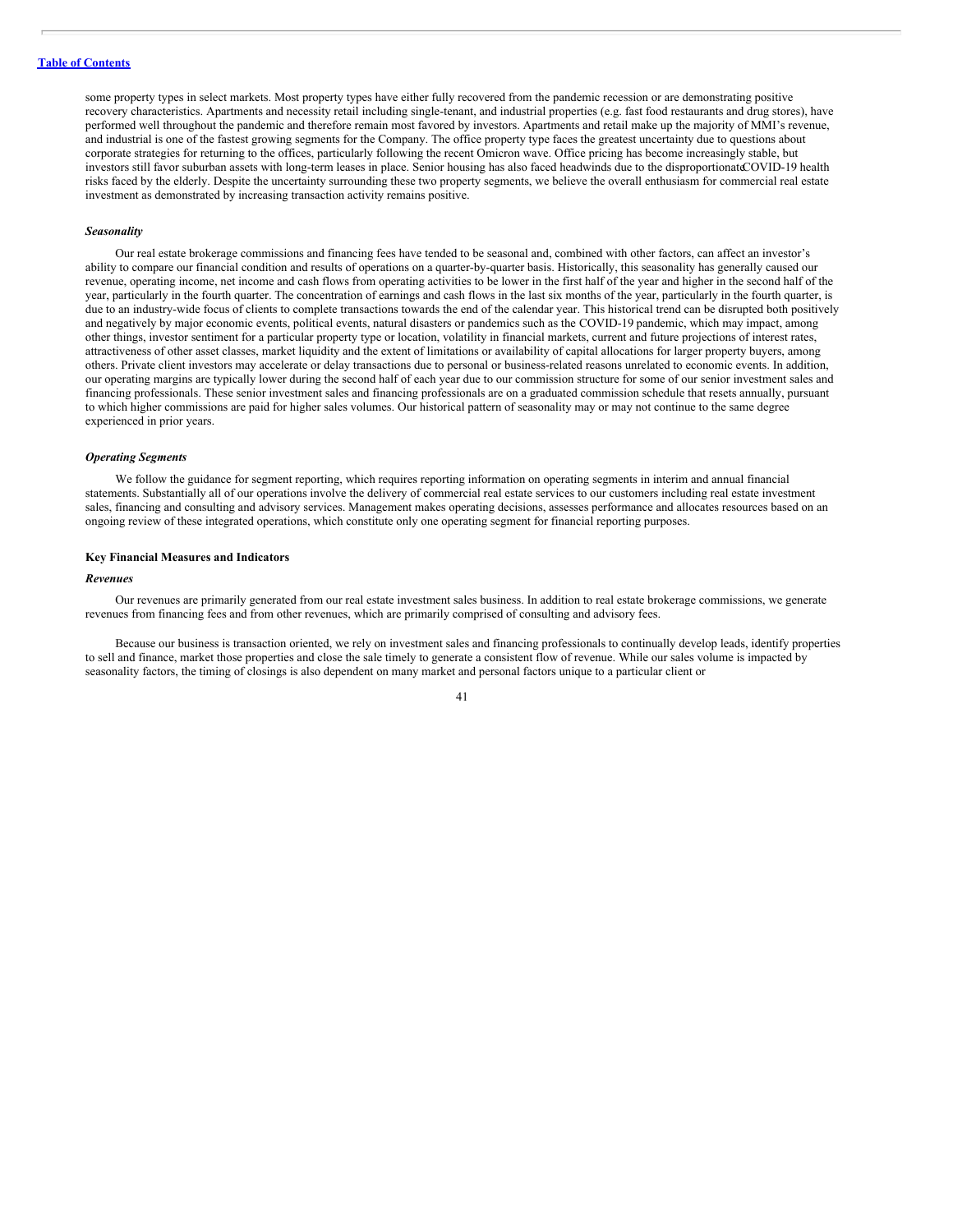transaction, particularly clients transacting in the \$1-\$10 million private client market segment. These factors can cause transactions to be accelerated or delayed beyond our control. Further, commission rates earned are generally inversely related to the value of the property sold. As a result of our expansion into the middle and larger transaction market segments, we have seen our overall commission rates fluctuate from period-to-period as a result of changes in the relative mix of the number and volume of investment sales transactions closed in the middle and larger transaction market segments as compared to the \$1-\$10 million private client market segment. These factors may result inperiod-to-period variations in our revenues that differ from historical patterns.

A small percentage of our transactions include retainer fees and/or breakage fees. Retainer fees are credited against a success-based fee paid upon the closing of a transaction or a breakage fee. Transactions that are terminated before completion will sometimes generate breakage fees, which are usually calculated as a set amount or a percentage of the fee we would have received had the transaction closed.

#### *Real Estate Brokerage Commissions*

We earn real estate brokerage commissions by acting as a broker for commercial real estate owners seeking to sell or investors seeking to buy properties. Revenues from real estate brokerage commissions are typically recognized at the close of escrow.

#### *Financing Fees*

We earn financing fees by securing financing on purchase transactions or by securing refinancing of our clients' existing mortgage debt. We recognize financing fee revenues at the time the loan closes, and we have no remaining significant obligations for performance in connection with the transaction.

To a lesser extent, we also earn mortgage servicing revenue, mortgage servicing fees, equity advisory services, loan sales and ancillary fees associated with financing activities. We recognize mortgage servicing revenues upon the acquisition of a servicing obligation. We generate mortgage servicing fees through the provision of collection, remittance, recordkeeping, reporting and other related mortgage servicing functions, activities and services.

#### *Other Revenues*

Other revenues include fees generated from consulting, advisory and other real estate services performed by our investment sales professionals, as well as referral fees from other real estate brokers. Revenues from these services are recognized as they are performed and completed.

#### *Operating Expenses*

Our operating expenses consist of cost of services, selling, general and administrative expenses and depreciation and amortization. The significant components of our expenses are further described below.

#### *Cost of Services*

The majority of our cost of services expense is variable commissions paid to our investment sales professionals and compensation-related costs related to our financing activities. Commission expenses are directly attributable to providing services to our clients for investment sales and financing services. Most of our investment sales and financing professionals are independent contractors and are paid commissions; however, because there are some who are initially paid a salary and certain of our financing professionals are employees, costs of services also include employee-related compensation, employer taxes and benefits for those employees. The commission rates we pay to our investment sales and financing professionals vary based on individual contracts negotiated and are generally higher for the more experienced professionals. Some of our most senior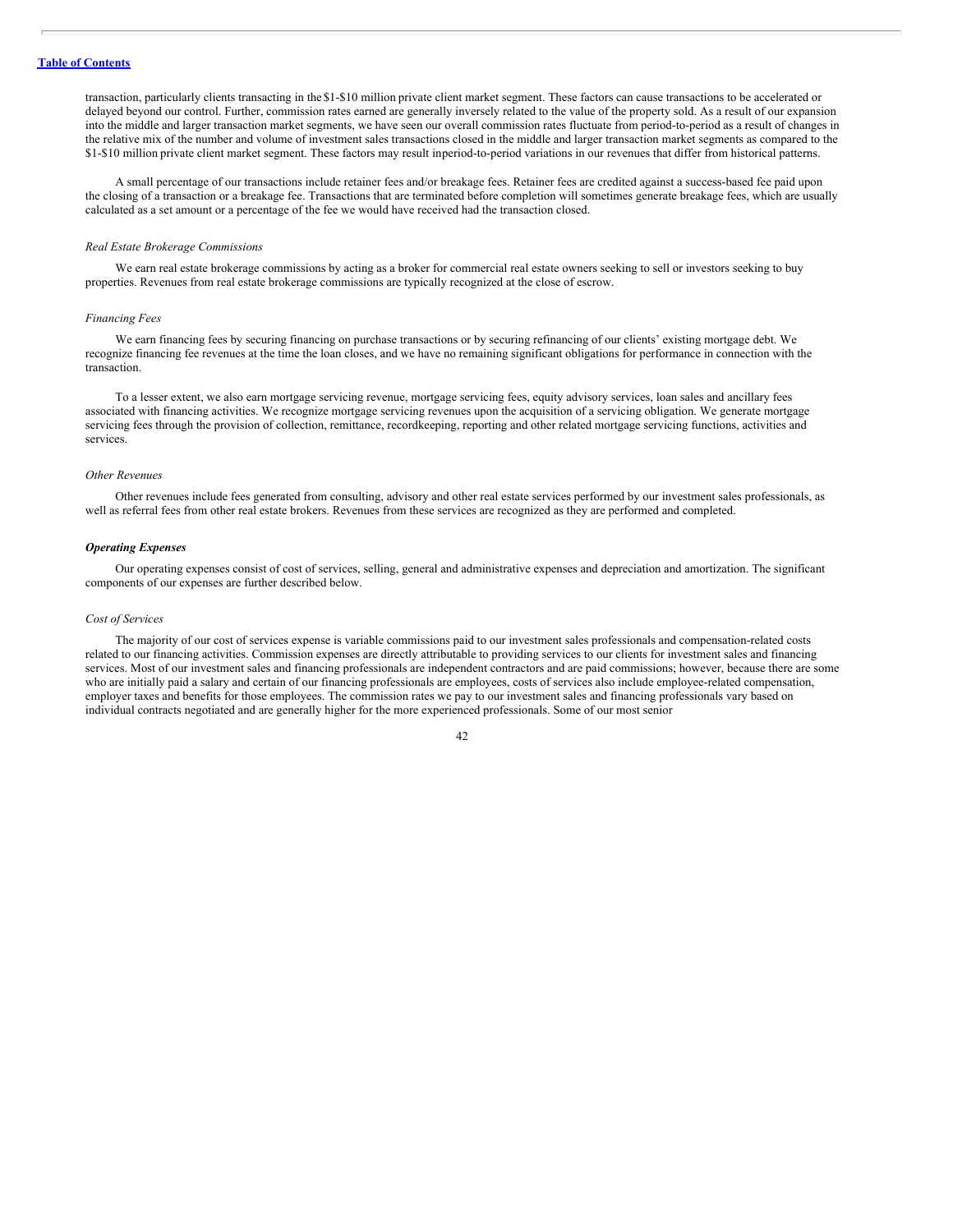investment sales and financing professionals also have the ability to earn additional commissions after meeting certain annual financial thresholds. These additional commissions are recognized as cost of services in the period in which they are earned. Payment of a portion of these additional commissions are generally deferred for a period of one to three years, at our election, and paid at the beginning of the second and fourth calendar year. Cost of services also includes referral fees paid to other real estate brokers where we are the principal service provider. Cost of services, therefore, can vary based on the commission structure of the independent contractors that closed transactions in any particular period.

#### *Selling, General and Administrative Expenses*

The largest expense component within selling, general and administrative expenses is personnel expenses for our management team and sales and support staff. In addition, these costs include facilities costs (excluding depreciation and amortization), staff related expenses, sales, marketing, legal, telecommunication, network, data sources, transaction costs related to acquisitions, changes in fair value for contingent and deferred consideration and other administrative expenses. Also included in selling, general and administrative are expenses for stock-based compensation to non-employee directors, employees and independent contractors (i.e. investment sales and financing professionals) under the Amended and Restated 2013 Omnibus Equity Incentive Plan ("2013 Plan") and the 2013 Employee Stock Purchase Plan ("ESPP").

#### *Depreciation and Amortization Expense*

Depreciation expense consists of depreciation recorded on our computer software and hardware and furniture, fixture and equipment. Depreciation is provided over estimated useful lives ranging from three to seven years for assets. Amortization expense consists of (i) amortization recorded on our mortgage servicing rights ("MSRs") using the interest method over the period that servicing income is expected to be received and (ii) amortization recorded on intangible assets amortized on a straight-line basis using a useful life between one and seven years.

#### *Other Income (Expense), Net*

Other income (expense), net primarily consists of interest income, net gains or losses on our deferred compensation plan assets, realized gains and losses on our marketable debt securities, available-for-sale, foreign currency gains and losses and other non-operating income and expenses.

#### *Interest Expense*

Interest expense primarily consists of interest expense associated with the stock appreciation rights ("SARs") liability, notes payable to former stockholders (through the second quarter of 2020 when fully repaid) and our credit agreement.

#### *Provision for Income Taxes*

We are subject to U.S. and Canadian federal taxes and individual state and local taxes based on the income generated in the jurisdictions in which we operate. Our effective tax rate fluctuates as a result of the change in the mix of our activities in the jurisdictions we operate due to differing tax rates in those jurisdictions and the impact of permanent items, including principally compensation charges, qualified transportation fringe benefits, uncertain tax positions, meals and entertainment and tax-exempt deferred compensation plan assets. Our provision for income taxes includes the windfall tax benefits and shortfall expenses, net, from shares issued in connection with our 2013 Plan and ESPP.

We record deferred taxes, net based on the tax rate expected to be in effect at the time those items are expected to be recognized for tax purposes.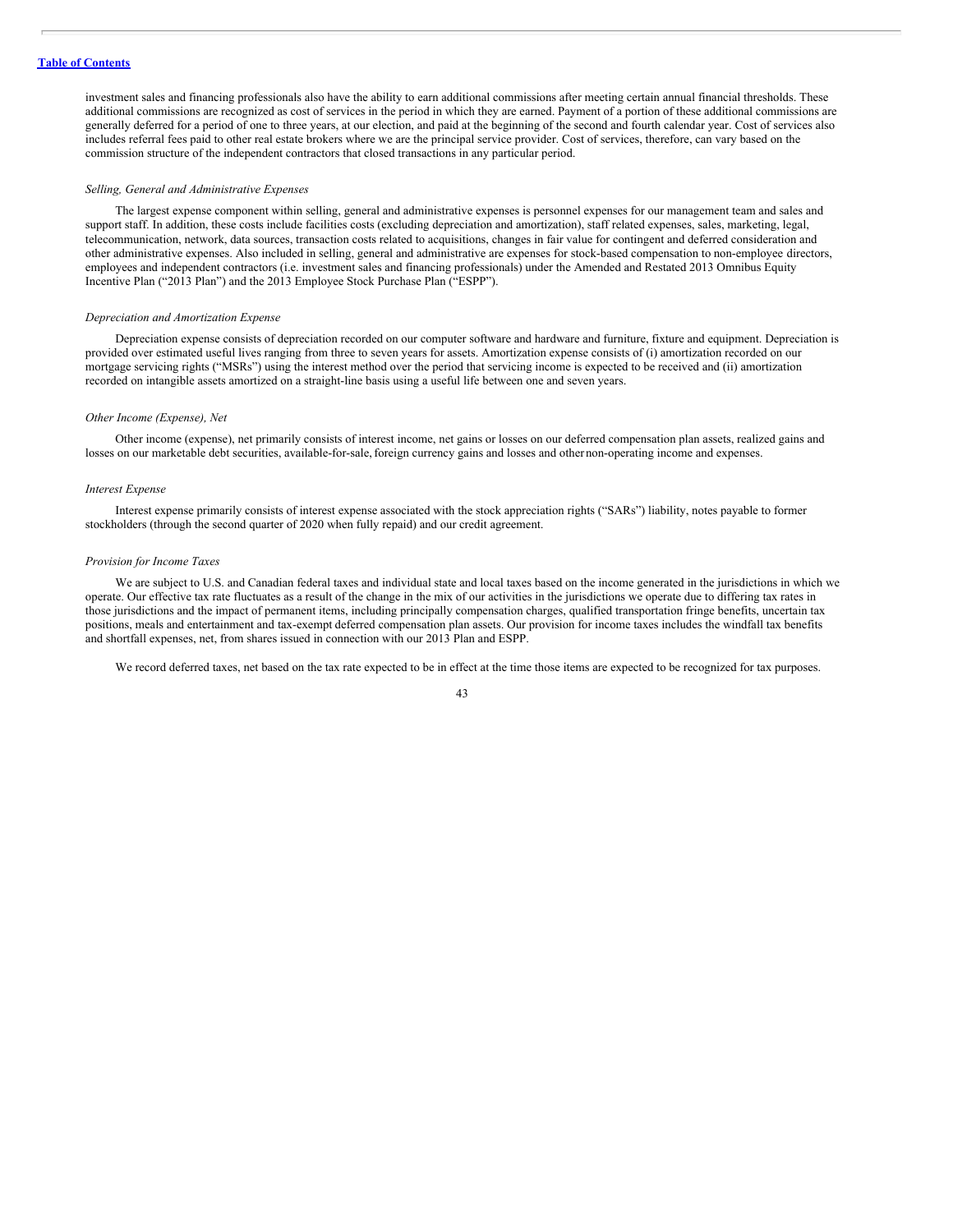#### **Results of Operations**

Following is a discussion of our results of operations for the years ended December 31, 2021 and 2020. The tables included in the period comparisons below provide summaries of our results of operations. The period-to-period comparisons of financial results are not necessarily indicative of future results.

#### *Key Operating Metrics*

We regularly review a number of key metrics to evaluate our business, measure our performance, identify trends affecting our business, formulate financial projections and make strategic decisions. We also believe these metrics are relevant to investors' and others' assessment of our financial condition and results of operations. During the years ended December 31, 2021, 2020 and 2019, we closed more than 13,200, 8,900 and 9,700 investment sales, financing and other transactions, respectively, with total sales volume of approximately \$84.4 billion, \$43.4 billion and \$49.7 billion, respectively. Such key metrics for real estate brokerage and financing activities (excluding other transactions) are as follows:

|                                                                  | <b>Years Ended December 31,</b> |                                 |             |
|------------------------------------------------------------------|---------------------------------|---------------------------------|-------------|
|                                                                  | 2021                            | 2020                            | 2019        |
| Real Estate Brokerage:                                           |                                 |                                 |             |
| Average Number of Investment Sales Professionals                 | 1,925                           | 1,920                           | 1,843       |
| Average Number of Transactions per Investment Sales Professional | 5.01                            | 3.28                            | 3.82        |
| Average Commission per Transaction                               | \$121,319                       | \$100,694                       | \$103,572   |
| <b>Average Commission Rate</b>                                   | $1.73\%$                        | 1.98%                           | 1.98%       |
| Average Transaction Size (in thousands)                          | 6,994<br>S.                     | 5,097<br>S.                     | 5,234<br>S. |
| <b>Total Number of Transactions</b>                              | 9,652                           | 6,288                           | 7,042       |
| Total Sales Volume (in millions)                                 | \$67,507                        | \$ 32,052                       | \$36,858    |
|                                                                  |                                 |                                 |             |
|                                                                  |                                 | <b>Years Ended December 31,</b> |             |
|                                                                  | 2021                            | 2020                            | 2019        |
| Financing <sup>(1)</sup> :                                       |                                 |                                 |             |
| Average Number of Financing Professionals                        | 85                              | 86                              | 102         |
| Average Number of Transactions per Financing Professional        | 29.11                           | 22.59                           | 19.06       |
| Average Fee per Transaction                                      | \$ 37,959                       | \$ 33,747                       | \$ 32,680   |
| Average Fee Rate                                                 | $0.81\%$                        | $0.85\%$                        | $0.88\%$    |
| Average Transaction Size (in thousands)                          | S.<br>4,691                     | 3,948<br>S.                     | 3,693<br>S. |
| <b>Total Number of Transactions</b>                              | 2,474                           | 1,943                           | 1,944       |
| Total Financing Volume (in millions)                             | \$11,605                        | S.<br>7,672                     | S.<br>7,180 |

(1) Operating metrics calculated excluding certain financing fees not directly associated to transactions.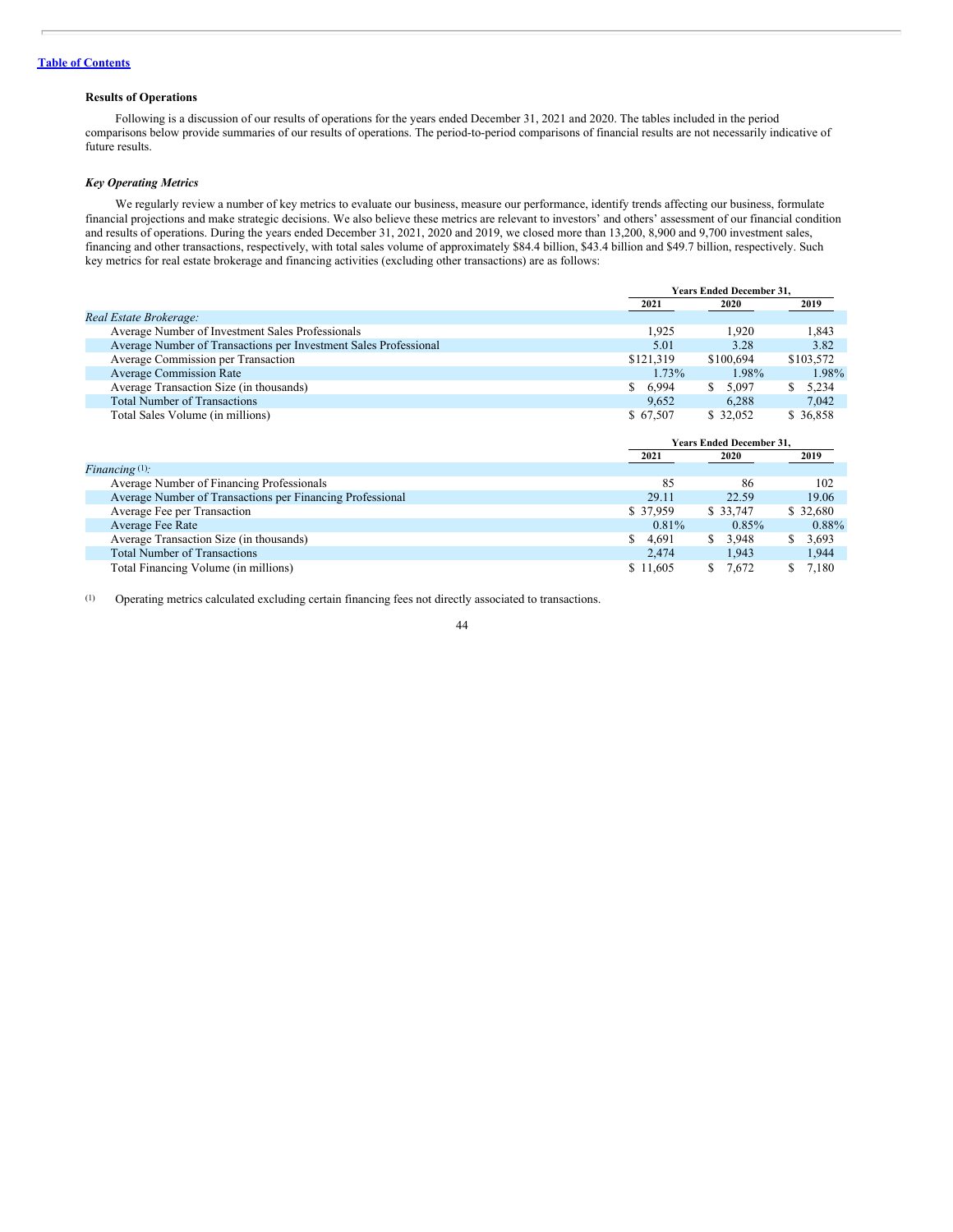# *Comparison of Years Ended December 31, 2021 and 2020*

Below are key operating results for the year ended December 31, 2021 compared to the results for the year ended December 31, 2020 (dollars in thousands):

|                                          | Year                                 |                             | Year                                 |                             |           | Change     |
|------------------------------------------|--------------------------------------|-----------------------------|--------------------------------------|-----------------------------|-----------|------------|
|                                          | <b>Ended</b><br>December 31,<br>2021 | Percentage<br>of<br>Revenue | <b>Ended</b><br>December 31,<br>2020 | Percentage<br>of<br>Revenue | Dollar    | Percentage |
| Revenues:                                |                                      |                             |                                      |                             |           |            |
| Real estate brokerage commissions        | \$1,170,969                          | 90.3%                       | 633,164<br>S.                        | 88.3%                       | \$537,805 | 84.9%      |
| Financing fees                           | 109,690                              | 8.5                         | 70,538                               | 9.8                         | 39,152    | 55.5%      |
| Other revenues                           | 15,781                               | 1.2                         | 13,204                               | 1.9                         | 2,577     | 19.5%      |
| Total revenues                           | 1,296,440                            | 100.0                       | 716,906                              | 100.0                       | 579,534   | 80.8%      |
| Operating expenses:                      |                                      |                             |                                      |                             |           |            |
| Cost of services                         | 840,209                              | 64.8                        | 447,879                              | 62.5                        | 392,330   | 87.6%      |
| Selling, general and administrative      | 255,154                              | 19.7                        | 204,514                              | 28.5                        | 50,640    | 24.8%      |
| Depreciation and amortization            | 11,721                               | 0.9                         | 10,899                               | 1.5                         | 822       | 7.5%       |
| Total operating expenses                 | ,107,084                             | 85.4                        | 663,292                              | 92.5                        | 443,792   | 66.9%      |
| Operating income                         | 189,356                              | 14.6                        | 53,614                               | 7.5                         | 135,742   | 253.2%     |
| Other income (expense), net              | 4,527                                | 0.3                         | 6,650                                | 0.9                         | (2,123)   | $(31.9)\%$ |
| Interest expense                         | (580)                                | (0.0)                       | (900)                                | (0.1)                       | 320       | $(35.6)\%$ |
| Income before provision for income taxes | 193,303                              | 14.9                        | 59,364                               | 8.3                         | 133,939   | 225.6%     |
| Provision for income taxes               | 50,833                               | 3.9                         | 16,526                               | 2.3                         | 34,307    | 207.6%     |
| Net income                               | 142,470                              | 11.0%                       | 42,838                               | $6.0\%$                     | \$99,632  | 232.6%     |
| Adjusted EBITDA (1)                      | 213,002                              | 16.4%                       | 75,699                               | 10.6%                       | \$137,303 | 181.4%     |

(1) Adjusted EBITDA is not a measurement of our financial performance under U.S. generally accepted accounting principles ("U.S. GAAP") and should not be considered as an alternative to net income, operating income or any other measures derived in accordance with U.S. GAAP. For a definition of Adjusted EBITDA and a reconciliation of Adjusted EBITDA to net income, see "Non-GAAP Financial Measure."

#### *Revenues*

Our total revenues were \$1.3 billion in 2021 compared to \$716.9 million in 2020, an increase of \$579.5 million, or 80.8%. Total revenues increased as a result of increases in real estate brokerage commissions, financing fees and other revenues, as described below.

*Real estate brokerage commissions.* Revenues from real estate brokerage commissions increased to \$1.2 billion in 2021 from \$633.2 million in 2020, an increase of \$537.8 million, or 84.9%. The increase was driven by a 110.6% increase in sales volume generated by a 53.5% increase in the number of investment sales transactions and a 37.2% increase in the average transaction size. The increases were partially offset by a 25 basis points reduction in the average commission rates due to a larger proportion of transactions closed from the Larger Transaction Market segment.

*Financing fees.* Revenues from financing fees increased to \$109.7 million in 2021 from \$70.5 million in 2020, an increase of \$39.2 million, or 55.5%, in part spurred by growth from acquisitions in 2020 and other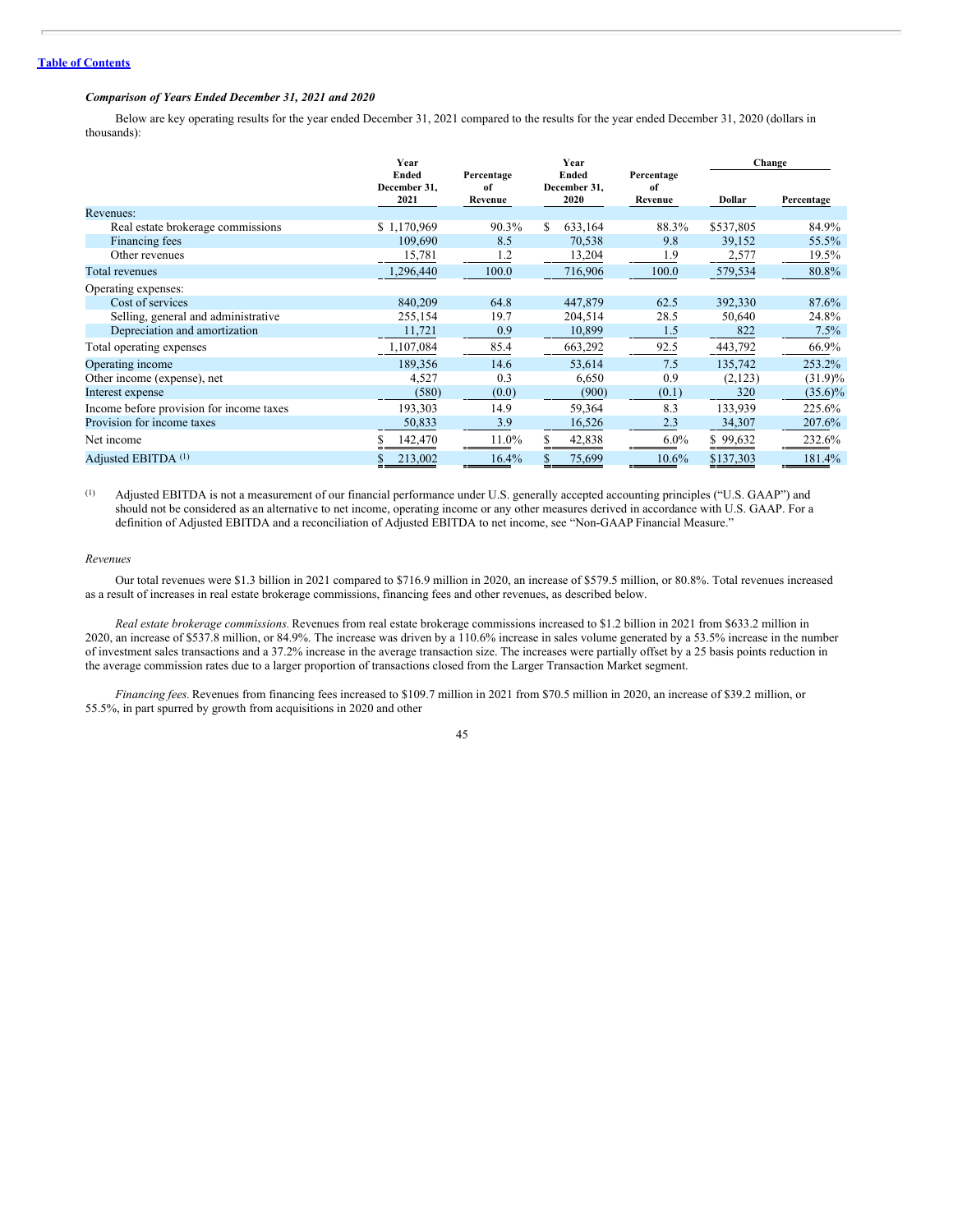#### **Table of [Contents](#page-1-0)**

ancillary financing fees. The increase was driven by a 51.3% increase in financing volume, partially offset by a four basis points reduction in average commission rates due in part to fees from certain larger loan transactions. Financing volume was impacted by a 18.8% increase in the average transaction size and a 27.3% increase in the number of financing transactions.

*Other revenues.* Other revenues increased to \$15.8 million in 2021 from \$13.2 million in 2020, an increase of \$2.6 million, or 19.5%. The increase was primarily driven by increases in consulting and advisory services during 2021, compared to 2020.

#### *Operating expenses*

Our total operating expenses were \$1.1 billion in 2021 compared to \$663.3 million in 2020, an increase of \$443.8 million, or 66.9%. The increase was primarily due to increases in cost of services, which are variable commissions paid to our investment sales professionals and compensation related costs in connection with our financing activities, selling, general and administrative costs and depreciation and amortization expense, as described below.

*Cost of services.* Cost of services in 2021 increased to \$840.2 million from \$447.9 million in 2020, an increase of \$392.3 million, or 87.6%. The increase was primarily due to increased commission expenses driven by the related increased revenues noted above. Cost of services as a percent of total revenues increased to 64.8% compared to 62.5% for 2020 primarily due to our senior investment sales and financing professionals who earn additional commissions after meeting certain annual financial thresholds, reaching their thresholds earlier than prior years and a higher proportion of transactions closed by our more senior investment sales and financing professionals.

*Selling, general and administrative expense.* Selling, general and administrative expense in 2021 increased \$50.6 million, or 24.8%, to \$255.2 million from \$204.5 million in 2020. The increase was primarily due to increases in (i) compensation related costs, primarily driven by increases in management performance compensation due to a significant year-over-year increase in operating results; (ii) facilities expenses due to expansion of existing offices; (iii) business development, marketing and other support related to the long-term retention of our sales and financing professionals; and (iv) net change in value of contingent and deferred consideration in connection with our acquisition activities. These increases were partially offset by decreases in (i) sales operations support and promotional marketing expenses primarily due to the cancellation of the Company's annual sales recognition event typically held during the first quarter of 2021 due to ongoing concerns about the pandemic; and (ii) legal costs.

*Depreciation and amortization expense.* Depreciation and amortization expense increased to \$11.7 million in 2021 from \$10.9 million in 2020, an increase of \$0.8 million, or 7.5%. The increase was primarily driven by capital expenditures due to our growth and investments in technology.

#### *Other income (expense), net*

Other income (expense), net decreased to \$4.5 million in 2021 from \$6.7 million in 2020. The decrease was primarily driven by a \$2.6 million decrease in interest income on our investments in marketable debt securities, available-for-sale due to replacement of maturing marketable debt securities, available-for-sale with debt securities at lower interest rates. This decrease was partially offset by a favorable change in the value of our deferred compensation plan assets that are held in a rabbi trust.

#### *Interest expense*

Interest expense decreased to \$0.6 million in 2021 from \$0.9 million in 2020. The decrease was primarily due to a decrease in interest expense on the SARs liability due to lower interest rates and lower average principal outstanding and no interest expense related to notes payable to former stockholders, which were fully repaid during the second quarter of 2020.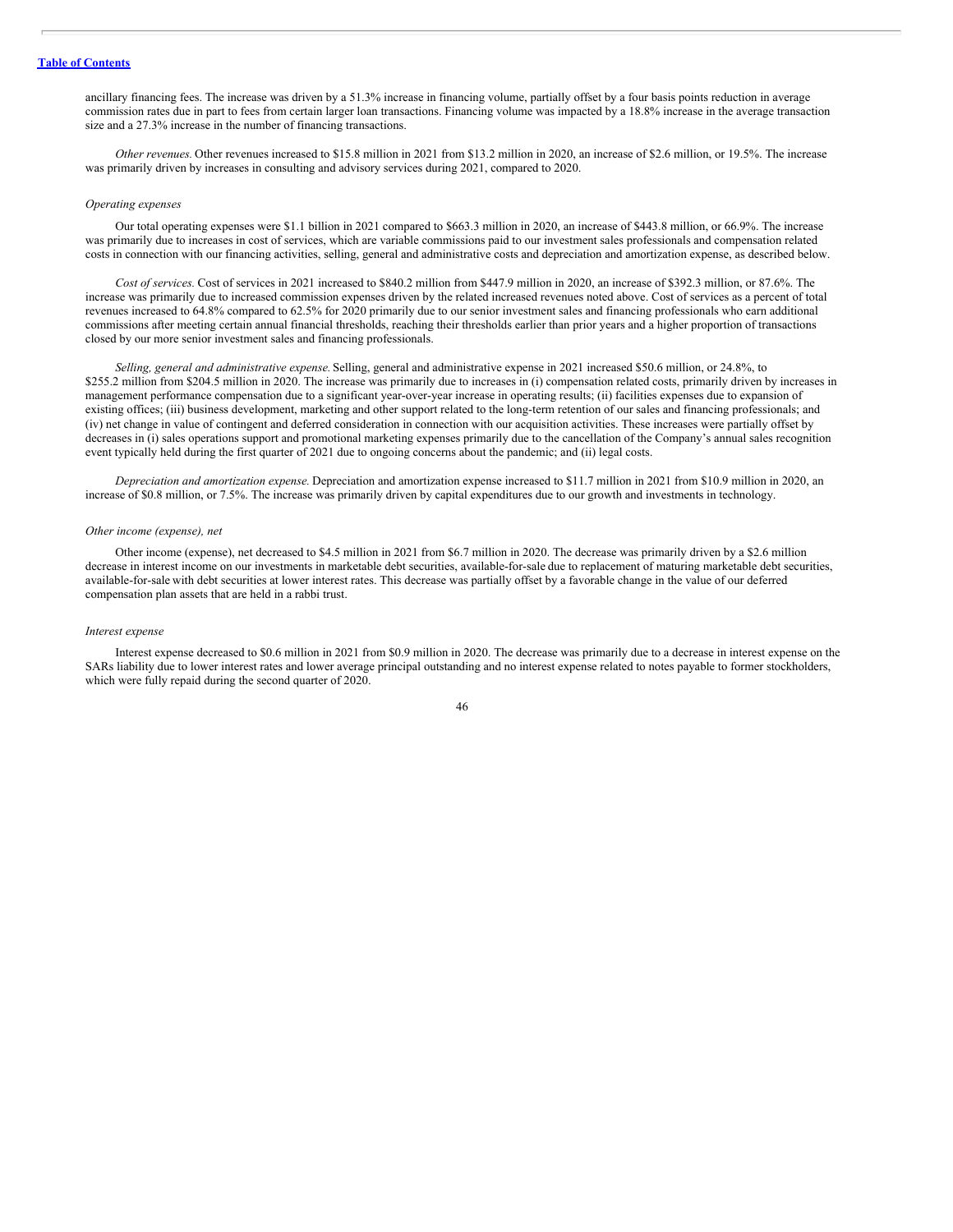#### *Provision for income taxes*

The provision for income taxes was \$50.8 million for 2021 compared to \$16.5 million in 2020, an increase of \$34.3 million, or 207.6%. The effective tax rate for 2021 was 26.3%, compared with 27.8% in 2020. The decrease in the effective tax rate was primarily due to an increase in windfall tax benefits, net related to the settlement of stock-based awards and a decrease in Canadian losses which are subject to a full valuation allowance.

#### *Comparison of Years Ended December 31, 2020 and 2019*

A discussion regarding our results of operations for the year ended December 31, 2020 compared to the results for the year ended December 31, 2019 can be found under Item 7 – "Management's Discussion and Analysis of Financial Condition and Results of Operations – Results of Operations" in our Annual Report on Form 10-K for the fiscal year ended December 31, 2020, filed with the SEC on March 1, 2021, which is available on the SEC's website at *www.sec.gov.*

#### **Non-GAAP Financial Measure**

In this Annual Report on Form10-K, we include a non-GAAP financial measure, adjusted earnings before interest income/expense, taxes, depreciation and amortization, stock-based compensation and other non-cash items, or Adjusted EBITDA. We define Adjusted EBITDA as net income before (i) interest income and other, including net realized gains (losses) on marketable debt securities, available-for-sale and cash and cash equivalents, (ii) interest expense, (iii) provision for income taxes, (iv) depreciation and amortization, (v) stock-based compensation, and (vi) non-cash MSR activity. We use Adjusted EBITDA in our business operations to evaluate the performance of our business, develop budgets and measure our performance against those budgets, among other things. We also believe that analysts and investors use Adjusted EBITDA as a supplemental measure to evaluate our overall operating performance. However, Adjusted EBITDA has material limitations as a supplemental metric and should not be considered in isolation, or as a substitute for analysis of our results as reported under U.S. GAAP. We find Adjusted EBITDA to be a useful management metric to assist in evaluating performance, because Adjusted EBITDA eliminates items related to capital structure, taxes and non-cash items. In light of the foregoing limitations, we do not rely solely on Adjusted EBITDA as a performance measure and also consider our U.S. GAAP results. Adjusted EBITDA is not a measurement of our financial performance under U.S. GAAP and should not be considered as an alternative to net income, operating income or any other measures calculated in accordance with U.S. GAAP. Because Adjusted EBITDA is not calculated in the same manner by all companies, it may not be comparable to other similarly titled measures used by other companies. A reconciliation of the most directly comparable U.S. GAAP financial measure, net income, to Adjusted EBITDA is as follows (in thousands):

|                                          |           | <b>Years Ended December 31,</b> |           |  |
|------------------------------------------|-----------|---------------------------------|-----------|--|
|                                          | 2021      | 2020                            | 2019      |  |
| Net income                               | \$142,470 | \$42,838                        | \$76,930  |  |
| Adjustments:                             |           |                                 |           |  |
| Interest income and other <sup>(1)</sup> | (2, 496)  | (5,048)                         | (10, 322) |  |
| Interest expense                         | 580       | 900                             | 1,388     |  |
| Provision for income taxes               | 50,833    | 16,526                          | 30,582    |  |
| Depreciation and amortization            | 11.721    | 10,899                          | 8,017     |  |
| Stock-based compensation                 | 10,361    | 9,905                           | 9,278     |  |
| Non-cash MSR activity <sup>(2)</sup>     | (467)     | (321)                           | (322)     |  |
| Adjusted EBITDA(3)                       | \$213,002 | \$75,699                        | \$115,551 |  |
|                                          |           |                                 |           |  |

(1) Other includes net realized gains (losses) on marketable debt securities,available-for-sale.

(2) Non-cash MSR activity includes the assumption of servicing obligations.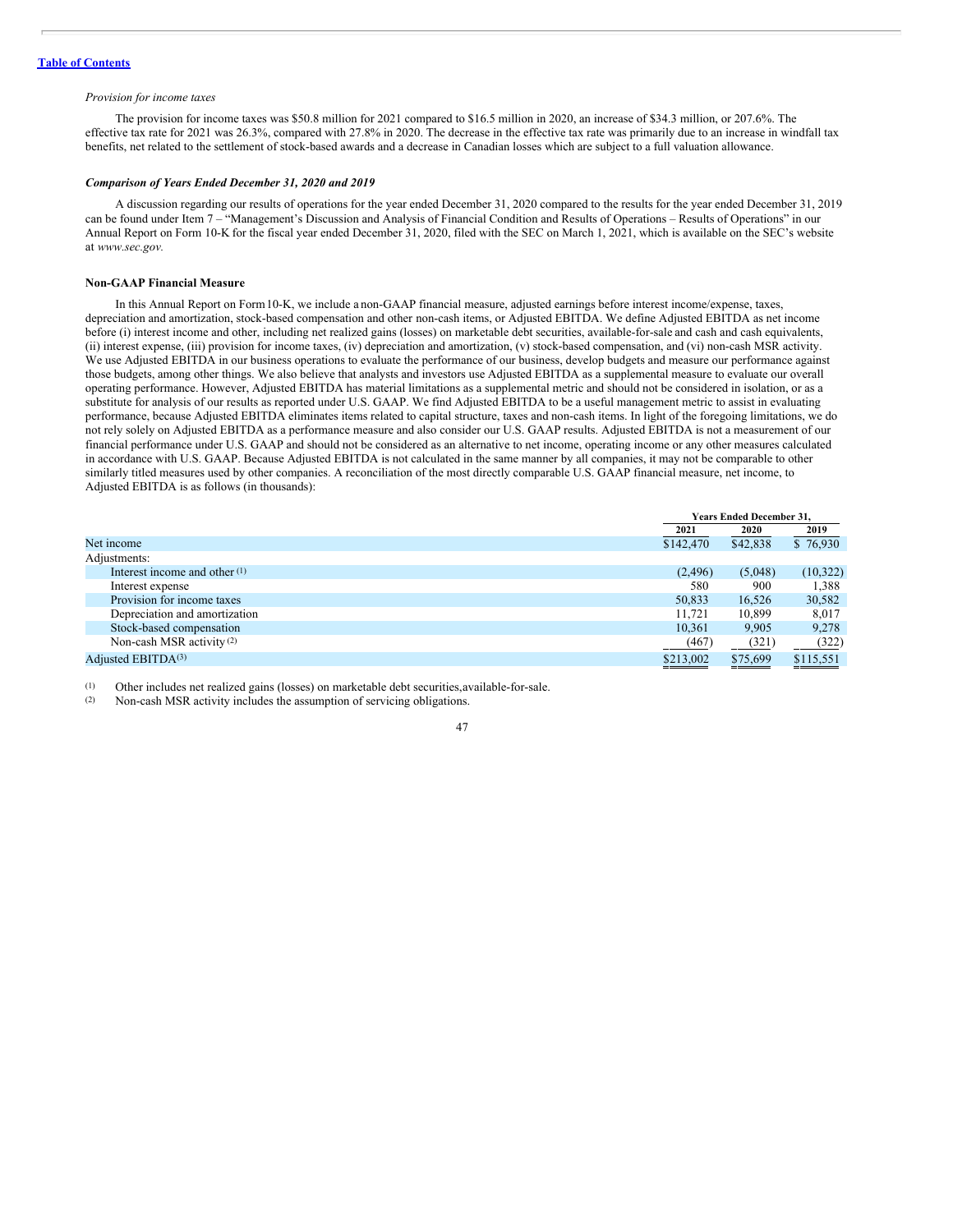(3) The increase in Adjusted EBITDA for the year ended December 31, 2021 compared to the same period in 2020 is primarily due to an increase in total revenues and a lower proportion of operating expenses compared to total revenues.

### **Liquidity and Capital Resources**

Our primary sources of liquidity are cash and cash equivalents, cash flows from operations, marketable debt securities available-for-sale and, if necessary, borrowings under our credit agreement. In order to enhance yield to us, we have invested a portion of our cash in money market funds and fixed and variable income debt securities, in accordance with our investment policy approved by the board of directors. Certain of our investments in money market funds may not maintain a stable net asset value and may impose fees on redemptions and/or gating fees. To date, the Company has not experienced any restrictions or gating fees on its ability to redeem funds from money market funds. Although we have historically funded our operations through operating cash flows, there can be no assurance that we can continue to meet our cash requirements entirely through our operations, cash and cash equivalents, proceeds from the sale of marketable debt securities, available-for-sale or availability under our credit agreement.

#### *Cash Flows*

Our total cash and cash equivalents balance increased by \$139.0 million to \$382.1 million at December 31, 2021, compared to \$243.2 million at December 31, 2020. The following table sets forth our summary cash flows for the years ended December 31, 2021, 2020 and 2019 (in thousands):

|                                                                       | <b>Years Ended December 31.</b> |           |           |
|-----------------------------------------------------------------------|---------------------------------|-----------|-----------|
|                                                                       | 2021                            | 2020      | 2019      |
| Net cash provided by operating activities                             | \$255,903                       | \$ 38,088 | \$25,287  |
| Net cash used in investing activities                                 | (108, 356)                      | (17,228)  | (3,422)   |
| Net cash used in financing activities                                 | (5,919)                         | (10, 330) | (3,878)   |
| Effect of currency exchange rate changes on cash and cash equivalents | (2,640)                         | (48)      |           |
| Net increase in cash and cash equivalents                             | 138,988                         | 10.482    | 17.987    |
| Cash and cash equivalents at beginning of year                        | 243,152                         | 232,670   | 214,683   |
| Cash and cash equivalents at end of year                              | \$382,140                       | \$243,152 | \$232,670 |

# *Operating Activities*

*2021 Compared to 2020*. Cash flows provided by operating activities were \$255.9 million in 2021 compared to \$38.1 million in 2020. Net cash provided by operating activities is driven by our net income adjusted for non-cash items and changes in operating assets and liabilities. The \$217.8 million improvement in operating cash flows for 2021 compared to 2020 was primarily due to higher total revenues and a lower proportion of operating expenses compared to total revenues, an increase in deferral of certain discretionary commissions and commission payable, lower bonus payments paid during the first quarter of 2021 compared to the same period in 2020 due to the significant decline in operating results for the year ended December 31, 2020, differences in timing of certain payments and receipts and a reduction in advances to our investment sales and financing professionals.

#### *Investing Activities*

*2021 Compared to 2020*. Cash flows used in investing activities were \$108.4 million in 2021 compared to \$17.2 million in 2020. The \$91.1 million increase in cash flows used in investing activities for 2021 compared to 2020 was primarily due to a \$98.5 million increase in net purchase of marketable debt securities, available-for-sale, and a \$9.5 million purchase of a held-to-maturity security, with no such comparable outflow for 2020. The increased usage in investing cash flows was partially offset by a \$16.5 million reduction in cash used in acquisitions of businesses, net of cash received during 2021 compared to 2020.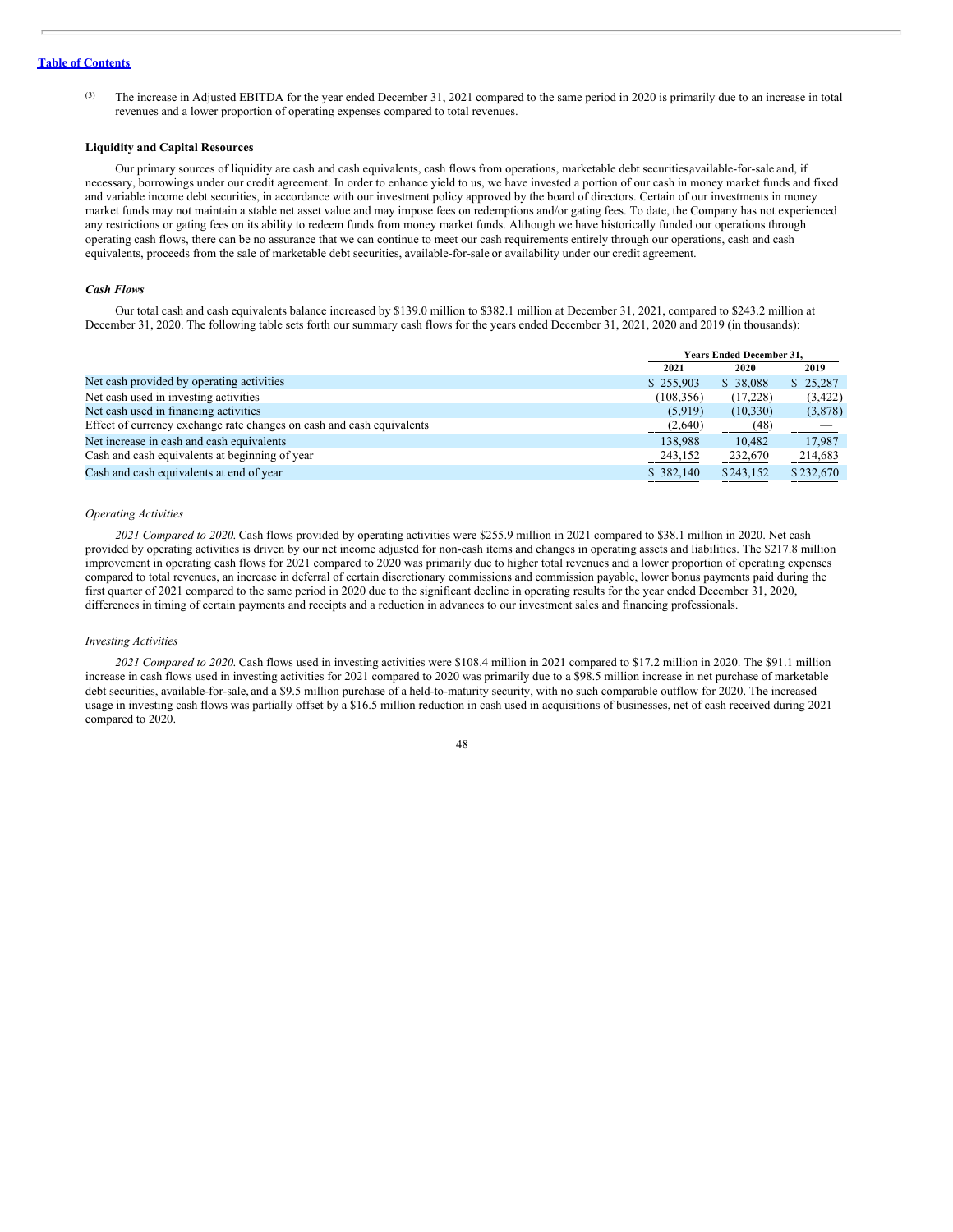#### *Financing Activities*

*2021 Compared to 2020*. Cash flows used in financing activities were \$5.9 million in 2021 compared to \$10.3 million in 2020. The \$4.4 million decrease in cash flows used in financing activities for 2021 compared to 2020 was primarily impacted by principal payments on notes payable to former stockholders, which were fully repaid during the second quarter of 2020, partially offset by increases in taxes paid related to net share settlement of stockbased awards and principal payments on contingent and deferred consideration in connection with acquisitions. See Note 11 – "Stock-Based Compensation Plans" of our Notes to Consolidated Financial Statements for additional information.

#### *Liquidity*

We believe that our existing balances of cash and cash equivalents, cash flows expected to be generated from our operations, proceeds from the sale of marketable debt securities, available-for-sale and borrowings available under the Credit Agreement (defined below) will be sufficient to satisfy our operating requirements for at least the next 12 months. If we need to raise additional capital through public or private debt or equity financings, strategic relationships or other arrangements, this capital might not be available to us in a timely manner, on acceptable terms, or at all. Our failure to raise sufficient capital when needed could prevent us from funding acquisitions or otherwise financing our growth or operations. In addition, our SARs agreements have provisions which could accelerate repayment of outstanding principal and accrued interest and impact our liquidity. As of December 31, 2021, cash and cash equivalents and marketable debt securities, available-for-sale, aggregated \$678.6 million, and we had \$59.5 million of borrowing capacity under our credit agreement.

#### *Credit Agreement*

We have a Credit Agreement with Wells Fargo Bank, National Association for a \$60.0 million principal amount senior secured revolving credit facility that is guaranteed by all of our domestic subsidiaries and matures on June 1, 2022 (the "Credit Agreement"). See Note 15 – "Commitments and Contingencies" of our Notes to Consolidated Financial Statements for additional information on the Credit Agreement.

#### **Off Balance Sheet Arrangements**

The Company, in connection with the strategic alliance with M&T Realty Capital Corporation ("M&T Realty Capital"), has agreed to provide loan opportunities that may be funded through M&T Realty Capital's DUS Selling and Servicing Agreement with Fannie Mae. M&T Realty Capital's agreement with Fannie Mae requires M&T Realty Capital to guarantee a portion of each funded loan. On a loan-by-loan basis, the Company, at its option, can agree to assume a portion of M&T Realty's guarantee obligation of loan opportunities presented to and closed by M&T Realty Capital. As of December 31, 2021, the Company has not agreed to any guarantee obligations for loan opportunities presented to M&T Realty Capital.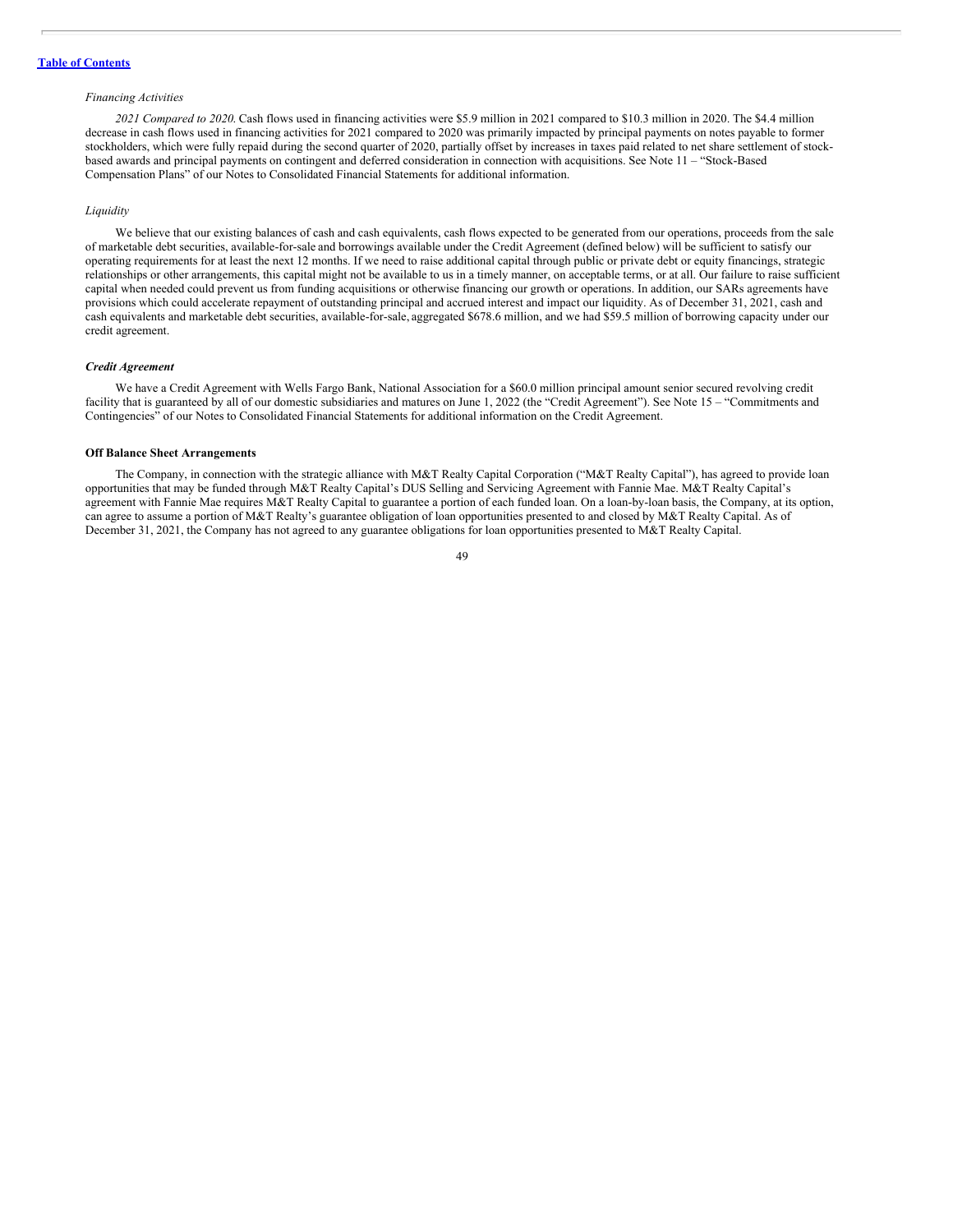#### **Material Cash Requirements**

The following table summarizes current and long-term material cash requirements as of December 31, 2021, which we expect to fund primarily with operating cash flows (in thousands):

|           | Less than | $1 - 3$  | $3-5$    | More<br>Than 5 |             |
|-----------|-----------|----------|----------|----------------|-------------|
|           |           |          |          |                | Other $(7)$ |
| \$82,740  | \$20,901  | \$32,952 | \$22,149 | \$6,738        |             |
| 21,019    | 2.241     | 4,752    | 5,266    | 8,760          |             |
| 69,256    | 37,559    | 31,697   | _        |                |             |
| 8.001     | 1,080     | 316      | 259      | 119            | 6.227       |
| 9,312     | 2,681     | 2,923    | 3,473    | 235            |             |
| 9.801     | 5.112     | 4.290    | 399      |                |             |
| 18,489    | 10,193    | 2,089    | 550      | 350            | 5,307       |
| \$218,618 | \$79,767  | \$79,019 | \$32,096 | \$16,202       | \$11,534    |
|           | Total     | 1 Year   | Years    | Years          | Years       |

(1) See Note 4 – "Operating Leases" of our Notes to the Consolidated Financial Statements.

(2) Forecasted principal payments are based on each participant's estimated retirement age and current contractual interest rate of 3.630% as of January 1, 2022 and reflect required payments that resulted from the retirement of certain executives. See Note 7 – "Selected Balance Sheet Data" of our Notes to the Consolidated Financial Statements.

- (3) Includes short-term and long-term deferred commissions payable. See Note 7 "Selected Balance Sheet Data" of our Notes to the Consolidated Financial Statements.
- (4) Represents current estimated payouts for participants currently receiving payments based on their elections at the time of deferral. We hold assets in rabbi trust of \$11.5 million to settle outstanding amounts when they become due. Amounts assume no increase or decrease in the liability due to future returns or losses. See Note 7 – "Selected Balance Sheet Data" of our Notes to the Consolidated Financial Statements.
- (5) Relates to contingent and deferred consideration in connection with our business acquisitions. See Note 6 "Acquisitions, Goodwill and Other Intangible Assets" and Note 9 – "Fair Value Measurements" of our Notes to the Consolidated Financial Statements.
- (6) Relates to amounts that may be advanced to sales and financing professionals and uncertain tax positions. See Note 12 "Income Taxes" and Note 15 – "Commitments and Contingencies" of our Notes to the Consolidated Financial Statements.
- (7) Amounts in Other represent amounts where payments are dependent on future events, which may occur at any time from less than 1 year to more than 5 years and relates to our deferred compensation liability and uncertain tax positions. Payments for deferred compensation liability are based on the participants' elections at the time of deferral. The net liability for uncertain tax positions may be payable by us in the future. The ultimate resolution depends on many factors and assumptions; accordingly, we are not able to reasonably estimate the timing of such payments, if any.

Other than operating expenses, cash requirements for 2022 are expected to consist primarily of capital expenditures for the future acquisitions, if any, payment of dividends, and advances to our investment sales and financing professionals.

#### **Inflation**

Our commissions and other variable costs related to revenue are primarily affected by real estate market supply and demand, which may be affected by uncertain or changing economic and market conditions, including inflation/deflation arising in connection with and in response to various macroeconomic factors, including the effects of the COVID-19 pandemic on the broader economy.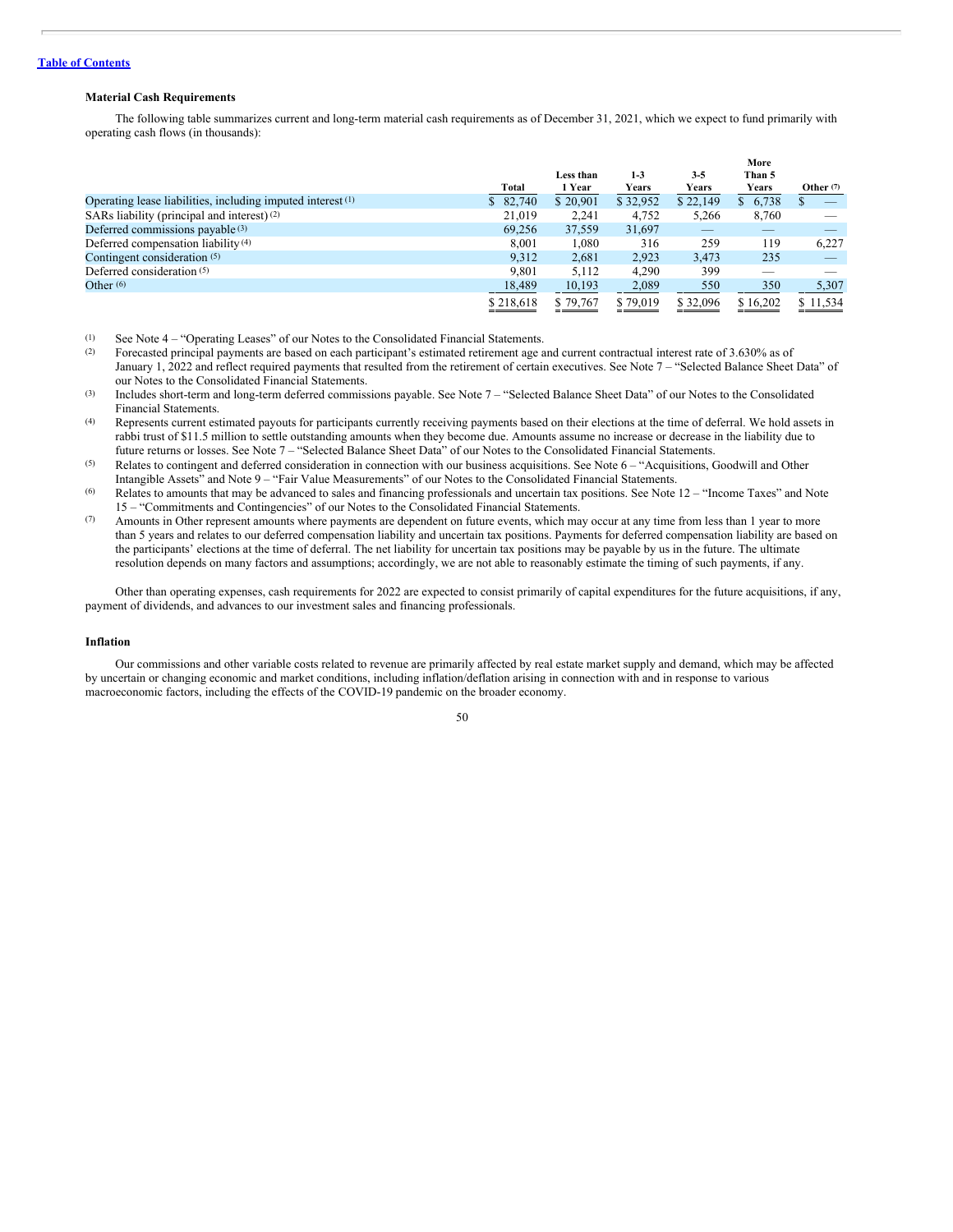The Federal Reserve has signaled its plans to combat inflation through monetary policy including the wind-down of quantitative easing and by raising the Federal Funds rate. While commercial real estate investment is comparatively inflation resistant, the upward pressure on interest rates has the potential to affect investor activity. The investor activity will depend on the magnitude of changes in interest rates relative to the elevated level of capital liquidity targeting commercial real estate. The actual economic impact from inflation/deflation to our business remains unknown at this time.

#### **Critical Accounting Policies; Use of Estimates**

We prepare our financial statements in accordance with U.S. GAAP. In applying many of these accounting principles, we make assumptions, estimates and/or judgments that affect the reported amounts of assets, liabilities, revenues and expenses in our consolidated financial statements. We base our estimates and judgments on historical experience and other assumptions that we believe are reasonable under the circumstances. These assumptions, estimates and/or judgments, however, are often subjective and our actual results may change based on changing circumstances or changes in our analyses. If actual amounts are ultimately different from our estimates, the revisions are included in our results of operations for the period in which the actual amounts become known.

We believe that the critical accounting policies discussed below involve a greater degree of judgment or complexity than our other accounting policies. Accordingly, these are the policies we believe are the most critical to aid in fully understanding and evaluating our consolidated financial condition and results of operations. See the notes to our consolidated financial statements for a summary of our significant accounting policies.

#### *Income Taxes*

We account for income taxes under the asset and liability method. We recognize deferred tax assets and liabilities for the future tax consequences attributable to (i) differences between the financial statement carrying amounts of existing assets and liabilities and their respective tax basis, and (ii) operating losses and tax credit carryforwards. We measure existing deferred tax assets and liabilities using enacted tax rates expected to apply to taxable income in the years in which we expect to have temporary differences realized or settled. We recognize in the provision for income taxes, the effect on deferred tax assets and liabilities of a change in tax rates in the period that includes the enactment date. We periodically evaluate deferred tax assets to assess whether it is likely that the deferred tax assets will be realized. In determining whether a valuation allowance is required, we consider the timing of deferred tax reversals, current year taxable income and historical performance. Valuation allowances are provided against deferred tax assets when it is more-likely-than-not that some portion or all of the deferred tax asset will not be realized. Our valuation allowance is related principally to losses incurred in our Canadian operations. Future results of operations of the Canadian business will impact valuation allowances in the future. These factors have caused our effective tax rate to range from 26.3% to 28.4% over the past three years.

Because of the nature of our business, which includes activity in the U.S. and Canada, incorporating numerous states and provinces as well as local jurisdictions, our tax position can be complex. As such, our effective tax rate is subject to changes as a result of fluctuations in the mix of our activity in the various jurisdictions in which we operate including changes in tax rates, state apportionment, tax related interest and penalties, valuation allowances and other permanent items, including net windfalls and shortfalls related to stock-based compensation. Calculating some of the amounts involves a high degree of judgment. Our state taxes, net of federal benefit, has ranged from 4.8% to 5.3% over the past three years.

We evaluate our tax positions quarterly. The threshold for recognizing the benefits of tax return positions in the financial statements is "more likely than not" to be sustained by the taxing authority and requires measurement of a tax position meeting the more-likely-than-not criterion, based on the largest benefit that is more than 50% likely to be realized. We assess our inventory of tax positions with respect to all applicable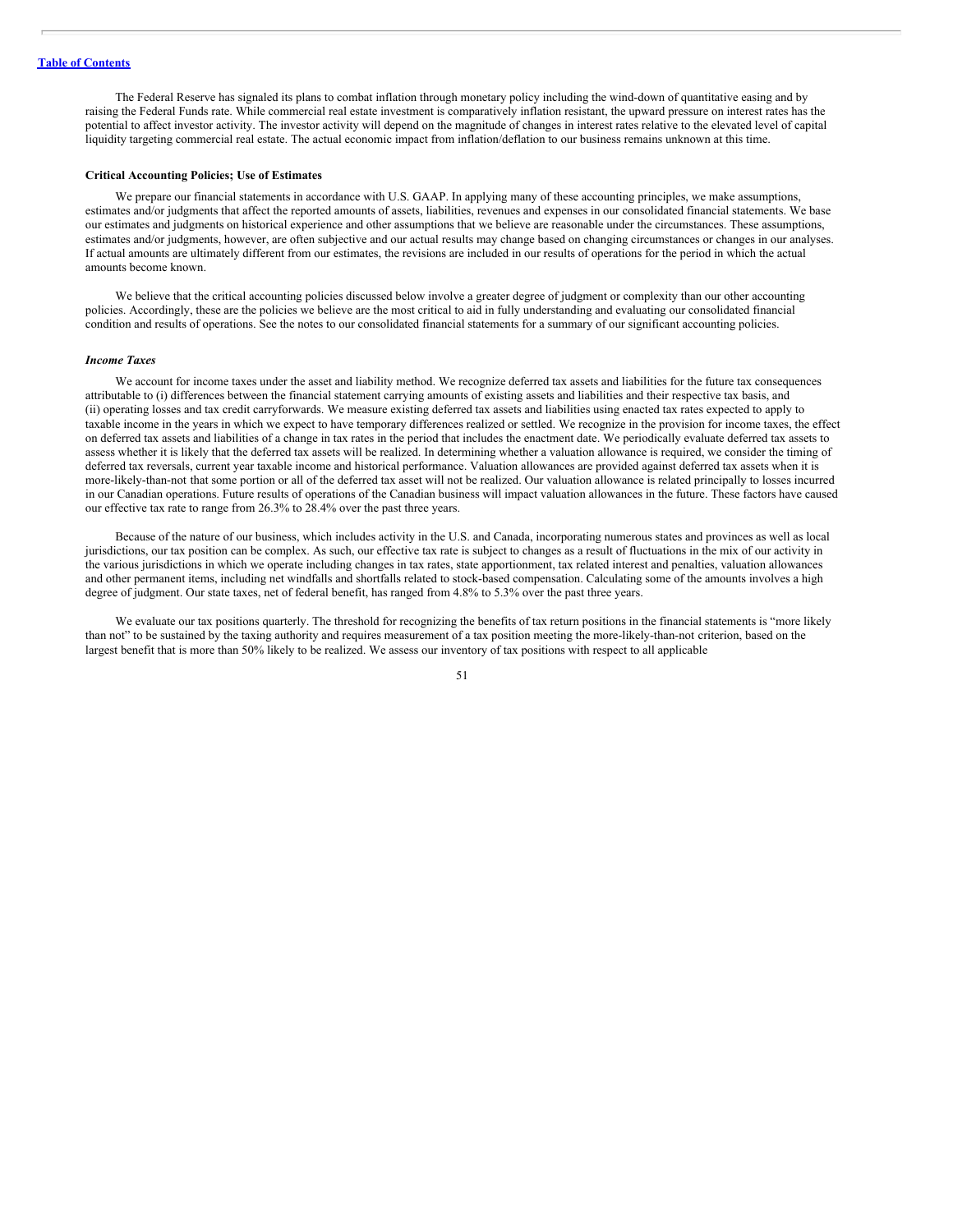#### **Table of [Contents](#page-1-0)**

income tax issues for all open tax years (in each respective jurisdiction) and determine whether uncertain tax positions are required to be recognized in our consolidated financial statements.

We recognize interest and penalties incurred as income tax expense. See Note 12 – "Income Taxes" of our Notes to the Consolidated Financial Statements for additional information.

#### *Leases*

Our leases consist of purpose built-out office space, which reverts to the lessor upon termination of the lease and operating leases for autos. We determine if an arrangement is a lease at inception. Right-of-use assets ("ROU assets") represent our right to use an underlying asset for the lease term and lease liabilities represent our contractual obligation to make lease payments under the lease. Operating leases are included in operating lease ROU assets, non-current, and operating lease liabilities current and non-current captions in the consolidated balance sheets.

Operating lease ROU assets and liabilities are recognized on the commencement date based on the present value of lease payments over the lease term. Lease agreements may contain periods of free rent or reduced rent, predetermined fixed increases in the minimum rent and renewal or termination options, all of which add complexity and impact the determination of the lease term and lease payments to be used in calculating the lease liability. Certain facility leases provide for rental escalations related to increases in the lessors' direct operating expenses. We use the implicit rate in the lease when determinable. As most of our leases do not have a determinable implicit rate, determining the rate to be used in our calculations is judgmental. We use an estimated incremental borrowing rate based on borrowing options under our credit agreement and apply a spread over treasury rates for the indicated term of the lease based on the information available on the commencement date of the lease. As a result, the incremental borrowing rate has and will continue to be impacted by market interest rates. The weighted incremental borrowing rate was 2.9% and 3.1% in 2021 and 2020, respectively. Any payments for completed improvements, determined to be owed by the lessor, net of incentives received, are recorded as an increase to the ROU asset and considered in the determination of the lease cost.

We have lease agreements with lease and non-lease components, which are accounted for as a single lease component. Lease cost is recognized on a straight-line basis over the lease term. Variable lease payments consist of common area costs, insurance, taxes, utilities, parking and other lease related costs, which are determined principally based on billings from landlords.

#### *Investments in Marketable Debt Securities,Available-for-Sale*

We maintain a portfolio of investments in a variety of fixed and variable rate debt securities, including U.S. treasuries, U.S. government sponsored entities, corporate debt, asset-backed securities and other. We consider our investments in marketable debt securities to be available-for-sale, and accordingly, are recorded at their fair values. We determine the appropriate classification of investments in marketable debt securities at the time of purchase. Interest along with amortization of purchase premiums and accretion of discounts from the purchase date through the estimated maturity date, including consideration of variable maturities and contractual call provisions, are included in other income (expense), net in the consolidated statements of net and comprehensive income. See Note 5 – "Investments in Marketable Debt Securities, Available-for-Sale" of our Notes to the Consolidated Financial Statements for additional information. We typically invest in highly rated debt securities, and our investment policy generally limits the amount of credit exposure to any one issuer. The policy requires substantially all investments to be investment grade, with the primary objective of minimizing the potential risk of principal loss and matching long-term liabilities.

Unrealized losses on our marketable securities, available-for-sale,fluctuate based on changes in market interest rates due the fixed interest rate of most of the securities. Unrealized losses aggregated \$511,000 and \$50,000 as of December 31, 2021 and 2020, respectively. We review quarterly our investment portfolio for all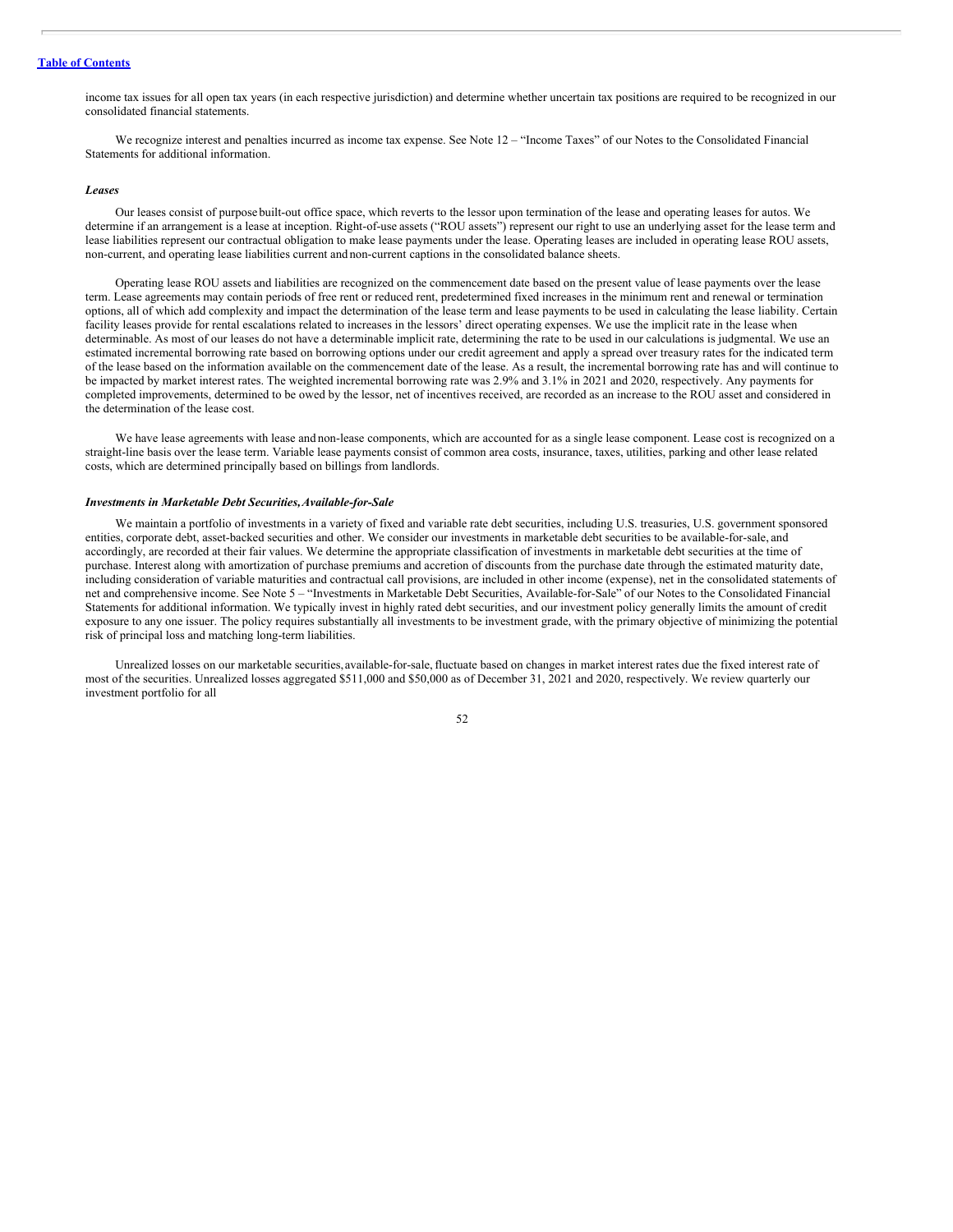securities in an unrealized loss position to determine if an impairment charge or credit reserve is required. We exclude accrued interest from both the fair value and the amortized cost basis of marketable debt securities, available-for-sale,for the purposes of identifying and measuring an impairment. An investment is impaired if the fair value is less than its amortized cost basis. Impairment relating to credit losses is recorded through a reduction in the amortized cost of the security or an allowance for credit losses and credit loss expense (included in selling, general and administrative expense), limited by the amount that the fair value is less than the amortized cost basis. Impairment that has not been recorded as a credit loss is recorded through other comprehensive income (loss), net of applicable taxes. We made an accounting policy election to not measure an allowance for credit losses for accrued interest receivable. We evaluate write-off of accrued interest receivable by the major security-type level at the time credit loss exists for the underlying security.

Determining whether a credit loss exists requires a high degree of judgment, and we consider both qualitative and quantitative factors in making our determination. We evaluate our intent to sell, or whether we will more likely than not be required to sell, the security before recovery of its amortized cost basis. For all securities in an unrealized loss position, we evaluate, among other items, the extent and length of time the fair market value of a security is less than its amortized cost, time to maturity, duration, seniority, the financial condition of the issuer including credit ratings, any changes thereto and relative default rates, leverage ratios, availability of liquidity to make principle and interest payments, performance indicators of the underlying assets, analyst reports and recommendations, and changes in base and market interest rates. If the qualitative and quantitative analysis is sufficient to conclude that an impairment related to credit losses does not exist, we typically do not perform further quantitative analysis to estimate the present value of cash flows expected to be collected from the debt security. Estimates of expected future cash flows are our best estimate based on past events, current conditions and reasonable and supportable economic forecasts. To date, the Company has not recorded any credit losses or impairments on its portfolio of marketable securities, available for sale.

### *Contingent and Deferred Consideration*

In connection with certain business acquisitions, the Company may enter into agreements to pay additional cash or other consideration based on the achievement of certain performance measures and/or service and time requirements. Contingent and deferred consideration in connection with the acquisition of a business is measured at fair value on the acquisition date and remeasured at fair value each reporting period thereafter until the consideration is settled, with changes in fair value recorded in selling, general and administrative expense in the consolidated statements of net and comprehensive income.

In its determination of fair value for contingent and deferred consideration, the Company uses judgment in the determining the probability of achieving contractual EBITDA and other performance targets and the time frame in which the settlements will occur. Further, judgment is used in determining the appropriate current and future interest rates to apply in each situation. The Company estimated the probability of achievement of contractual EBITDA and other performance targets was between 29.0% to 100.0% based on each acquisition's historical and estimated future performance and risk adjusted discount rates of between 2.2% to 3.5%, which resulted in a recorded fair value for the contingent consideration of \$9.3 million and \$5.6 million as of December 31, 2021, and 2020, respectively. The Company estimated the fair value of the deferred consideration using a discounted cash flow estimate using market rates, with the only remaining condition on such payments being the passage of time which resulted in a recorded fair value of \$9.8 million and \$15.3 million as of December 31, 2021, and 2020, respectively. The maximum undiscounted future settlements of contingent and deferred consideration was \$28.6 million at December 31, 2021, and the Company is uncertain as to the extent of the volatility in the judgments and unobservable inputs will have on the ultimate settlement of these amounts in the foreseeable future.

#### **Recent Accounting Pronouncements**

For information regarding recent accounting pronouncements, see Note 2 – "Accounting Policies and Recent Accounting Pronouncements" of our Notes to the Consolidated Financial Statements set forth in Item 8 of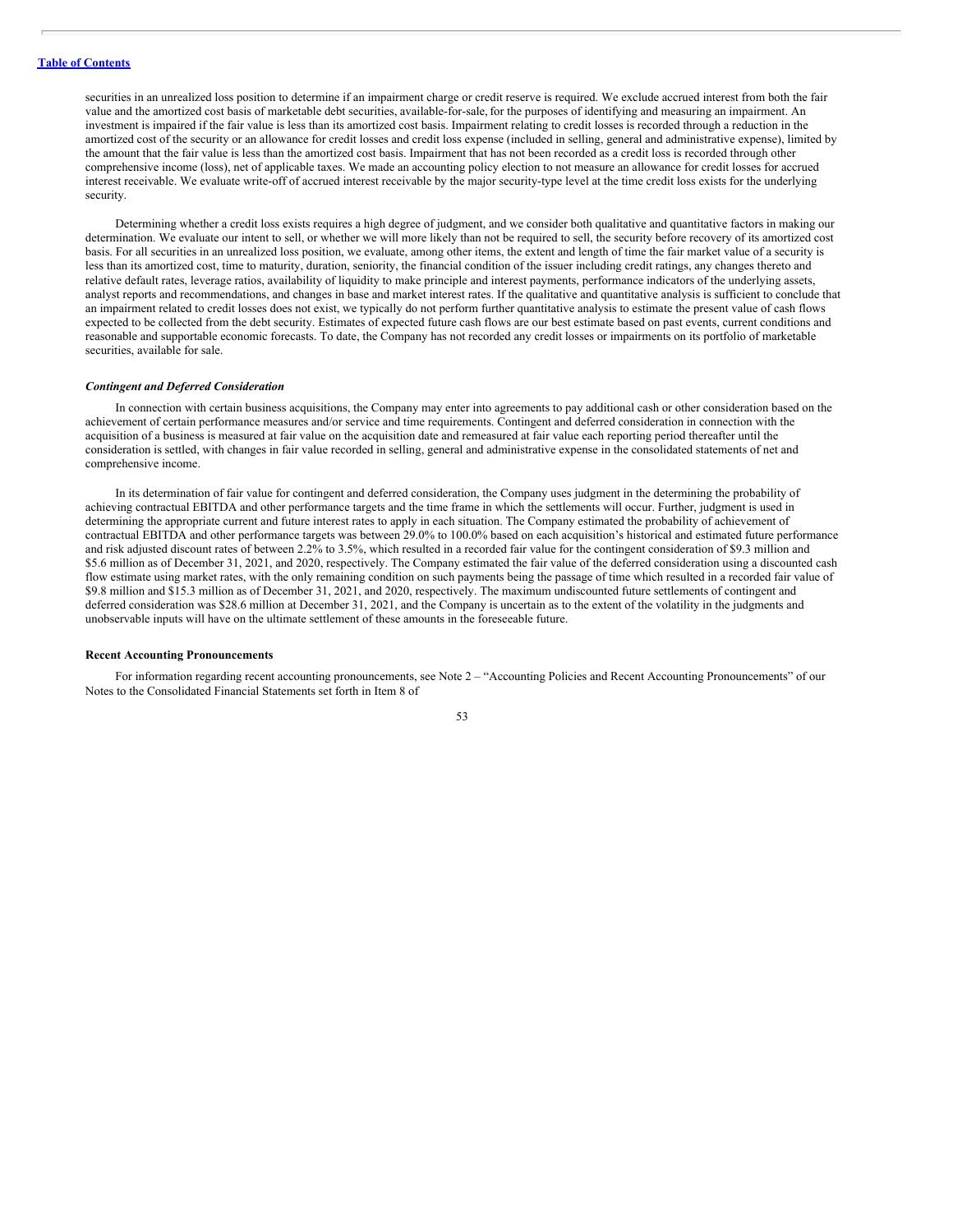this Annual Report on Form10-K. Although we do not believe any of the other accounting pronouncements listed in that note will have a significant impact on our business, we are still in the process of determining the impact of the new pronouncements may have on our consolidated financial statements.

#### **Item 7A. Quantitative and Qualitative Disclosures About Market Risk**

We maintain a portfolio of investments in a variety of fixed and variable debt rate securities, including U.S. Treasuries, U.S. government sponsored entities, corporate debt, asset-backed securities and other. As of December 31, 2021, the fair value of investments in marketable debt securities, available-for-sale was \$296.5 million. The primary objective of our investment activity is to maintain the safety of principal, and to provide for future liquidity requirements while maximizing yields without significantly increasing risk. While some investments may be securities of companies in foreign countries, all investments are denominated and payable in U.S. Dollars. We do not enter into investments for trading or speculative purposes. While our intent is not to sell these investment securities prior to their stated maturities, we may choose to sell any of the securities for strategic reasons including, but not limited to, anticipated capital requirements, anticipation of credit deterioration, duration management and because a security no longer meets the criteria of our investment policy. We do not use derivatives or similar instruments to manage our interest rate risk. We seek to invest in high quality investments. The weighted average rating (exclusive of cash and cash equivalents) was AA as of December 31, 2021. Maturities are maintained consistent with our short-, medium- and long-term liquidity objectives.

Currently, our portfolio of investments predominantly consists of fixed interest rate debt securities; however, a portion of our investment portfolio may consist of variable interest rate debt securities. Our investments in fixed interest rate debt securities are subject to various market risks. Changes in prevailing interest rates may adversely or positively impact their fair market value should interest rates generally rise or fall. Accordingly, we also may have interest rate risk with variable interest rate debt securities as the income produced may decrease if interest rates fall. Contraction in market liquidity may adversely affect the value of portions of our portfolio and affect our ability to sell securities in the time frames required and at acceptable prices. Uncertainty in future market conditions and interest rates may raise market participant's expectations of returns, thus impacting the value of securities in our portfolio as well. The following table sets forth the impact on the fair value of our investments as of December 31, 2021 from changes in interest rates based on the weighted average duration of the debt securities in our portfolio (in thousands):

| <b>Change in Interest Rates</b> |     | <b>Approximate Change in</b><br><b>Fair Value of Investments</b><br>Increase (Decrease) |  |
|---------------------------------|-----|-----------------------------------------------------------------------------------------|--|
| 2% Decrease                     | S   | 3,244                                                                                   |  |
| 1% Decrease                     |     | 2,163                                                                                   |  |
| 1% Increase                     | \$. | (3,088)                                                                                 |  |
| 2% Increase                     |     | (6,176)                                                                                 |  |

Due to the nature of our business and the manner in which we conduct our operations, we believe we do not face any material interest rate risk with respect to other assets and liabilities, equity price risk or other market risks. The functional currency of our Canadian operations is the Canadian dollar. We are exposed to foreign currency exchange rate risk for the settlement of transactions of the Canadian operations as well as unrealized translation adjustments. To date, realized foreign currency exchange rate gains and losses have not been material.

#### **Item 8. Financial Statements and Supplementary Data**

See pages beginning at F-1.

#### **Item 9. Changes in and Disagreements with Accountants on Accounting and Financial Disclosure**

None.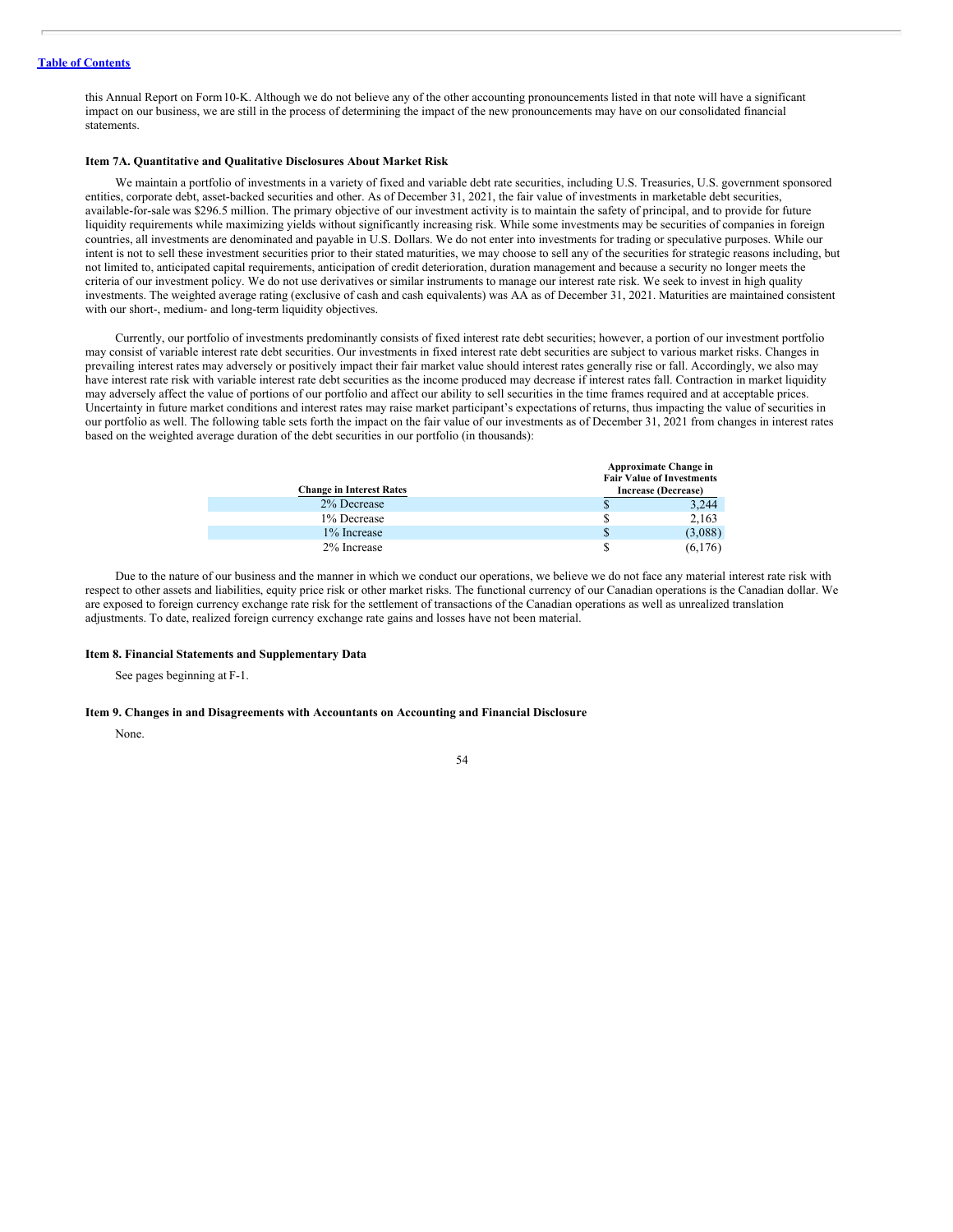#### **Item 9A. Controls and Procedures**

#### **Evaluation of Disclosure Controls and Procedures**

Our management is responsible for establishing and maintaining adequate internal control over financial reporting, as such term is defined in Exchange Act Rules 13a-15(f), including maintenance of (i) records that in reasonable detail accurately and fairly reflect the transactions and dispositions of our assets, and (ii) policies and procedures that provide reasonable assurance that (a) transactions are recorded as necessary to permit preparation of financial statements in accordance with accounting principles generally accepted in the United States of America, (b) our receipts and expenditures are being made only in accordance with authorizations of management and our board of directors and (c) we will prevent or timely detect unauthorized acquisition, use, or disposition of our assets that could have a material effect on the financial statements.

Our management, with the supervision and participation of our chief executive officer ("CEO") and chief financial officer ("CFO"), has evaluated the effectiveness of our disclosure controls and procedures (as defined in Rules 13a- 15(e) and 15d- 15(e) under the Exchange Act, as of the end of the period covered by this Annual Report on Form 10-K, based on the criteria established under the Internal Control Integrated Framework issued by the Committee of Sponsoring Organizations of the Treadway Commission ("COSO") (2013 framework). Based on such evaluation, our management has concluded that as of December 31, 2021, our disclosure controls and procedures are designed at a reasonable assurance level and are effective to provide reasonable assurance that information we are required to disclose in reports that we file or submit under the Exchange Act is recorded, processed, summarized, and reported within the time periods specified in the rules and forms of the SEC, and that such information is accumulated and communicated to our management, including our CEO and CFO, as appropriate, to allow timely decisions regarding required disclosure.

#### **Management's Report on Internal Control over Financial Reporting**

Our management is responsible for establishing and maintaining adequate internal control over financial reporting, as defined in Rules13a-15(f) and 15d-15(f) under the Exchange Act.

Our system of internal control is designed to provide reasonable assurance regarding the reliability of financial reporting and preparation of our financial statements for external reporting purposes in accordance with United States generally accepted accounting principles. Our management, including our CEO and CFO, assessed the effectiveness of our internal control over financial reporting as of December 31, 2021. In conducting its assessment, management used the criteria issued by COSO. Based on this assessment, management concluded that, as of December 31, 2021, our internal control over financial reporting was effective based on those criteria. The effectiveness of internal control over financial reporting as of December 31, 2021 has been audited by Ernst & Young LLP, an independent registered public accounting firm, as stated in their report which is included herein.

Management, including our CEO and CFO, does not expect that our disclosure controls and procedures, or our internal control over financial reporting will prevent all error and fraud. A control system, no matter how well conceived and operated, can provide only reasonable, not absolute, assurance that the objectives of the control system are met. Further, the design of a control system must reflect the fact that there are resource constraints and the benefit of controls must be considered relative to their costs. Because of the inherent limitations in all control systems, no evaluation of controls can provide absolute assurance that all control issues and instances of fraud, if any, have been detected.

#### **Changes in Internal Control over Financial Reporting**

There have not been any changes in our internal control over financial reporting (as such term is defined in Rules13a-15(f) and 15d-15(f) under the Exchange Act) during the quarter ended December 31, 2021 that have materially affected, or are reasonably likely to materially affect, our internal control over financial reporting. We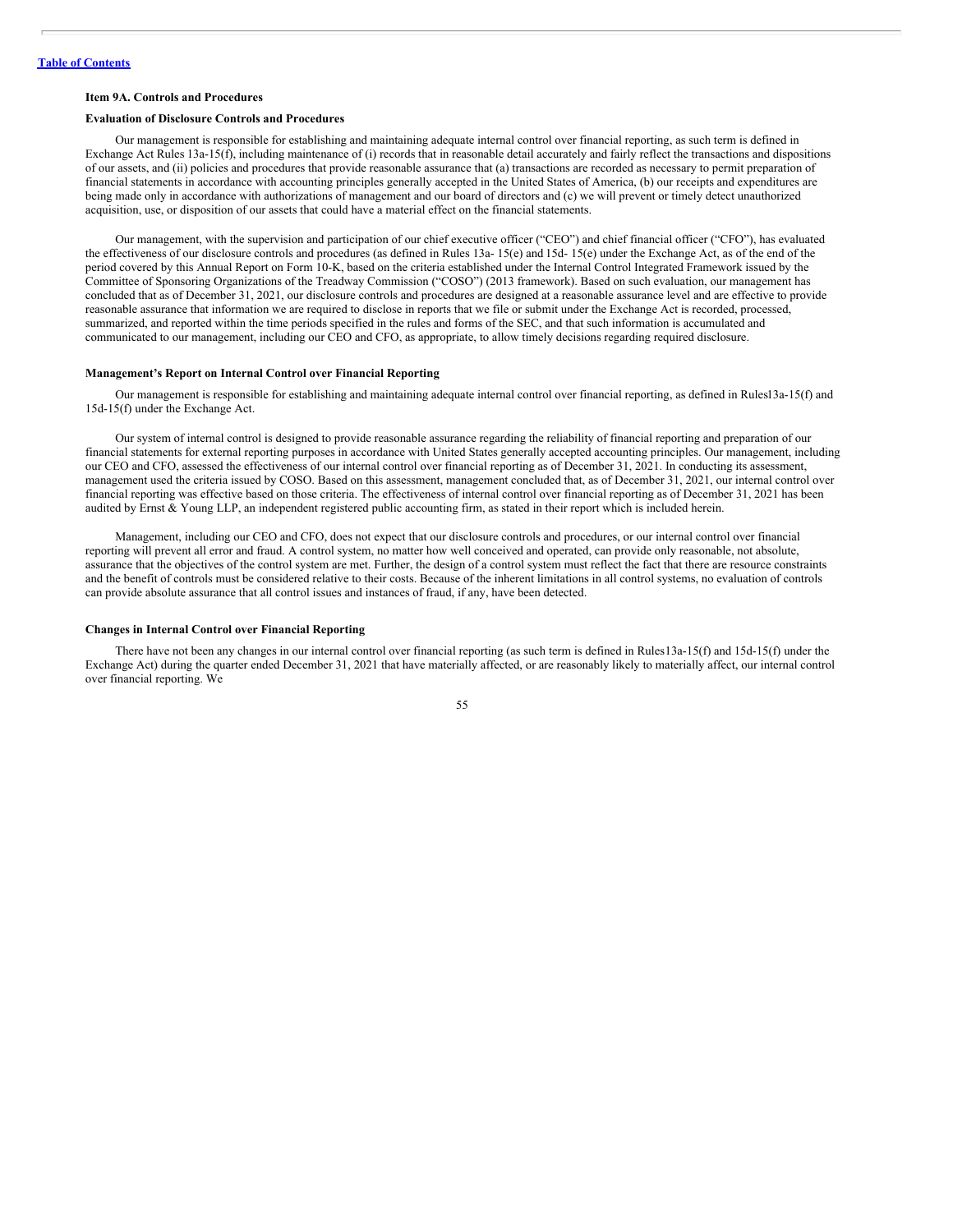#### **Table of [Contents](#page-1-0)**

have not experienced any significant impact to our internal controls over financial reporting despite the fact that most of our employees and independent contractors are working remotely due to the COVID-19 pandemic. The design of our processes and controls allow for remote execution with accessibility to secure data. We are continually monitoring and assessing the COVID-19 situation to minimize the impact, if any, on the design and operating effectiveness on our internal controls.

#### **Inherent Limitations on Effectiveness of Controls**

In designing and evaluating the disclosure controls and procedures, management recognizes that any controls and procedures, no matter how well designed and operated, can provide only reasonable assurance of achieving the desired control objectives. In addition, the design of disclosure controls and procedures must reflect the fact that there are resource constraints and that management is required to apply judgment in evaluating the benefits of possible controls and procedures relative to their costs. Internal control over financial reporting cannot provide absolute assurance of achieving financial reporting objectives because of the inherent limitations of any system of internal control. Internal control over financial reporting is a process that involves human diligence and compliance and is subject to lapses of judgment and breakdowns resulting from human failures. Internal control over financial reporting also can be circumvented by collusion or improper overriding of controls. As a result of such limitations, there is risk that material misstatements may not be prevented or detected on a timely basis by internal control over financial reporting. However, these inherent limitations are known features of the financial reporting process. Therefore, it is possible to design into the process safeguards to reduce, though not eliminate, this risk.

#### **Item 9B. Other Information**

None.

#### **Item 9C. Disclosure Regarding Foreign Jurisdictions that Prevent Inspections**

None.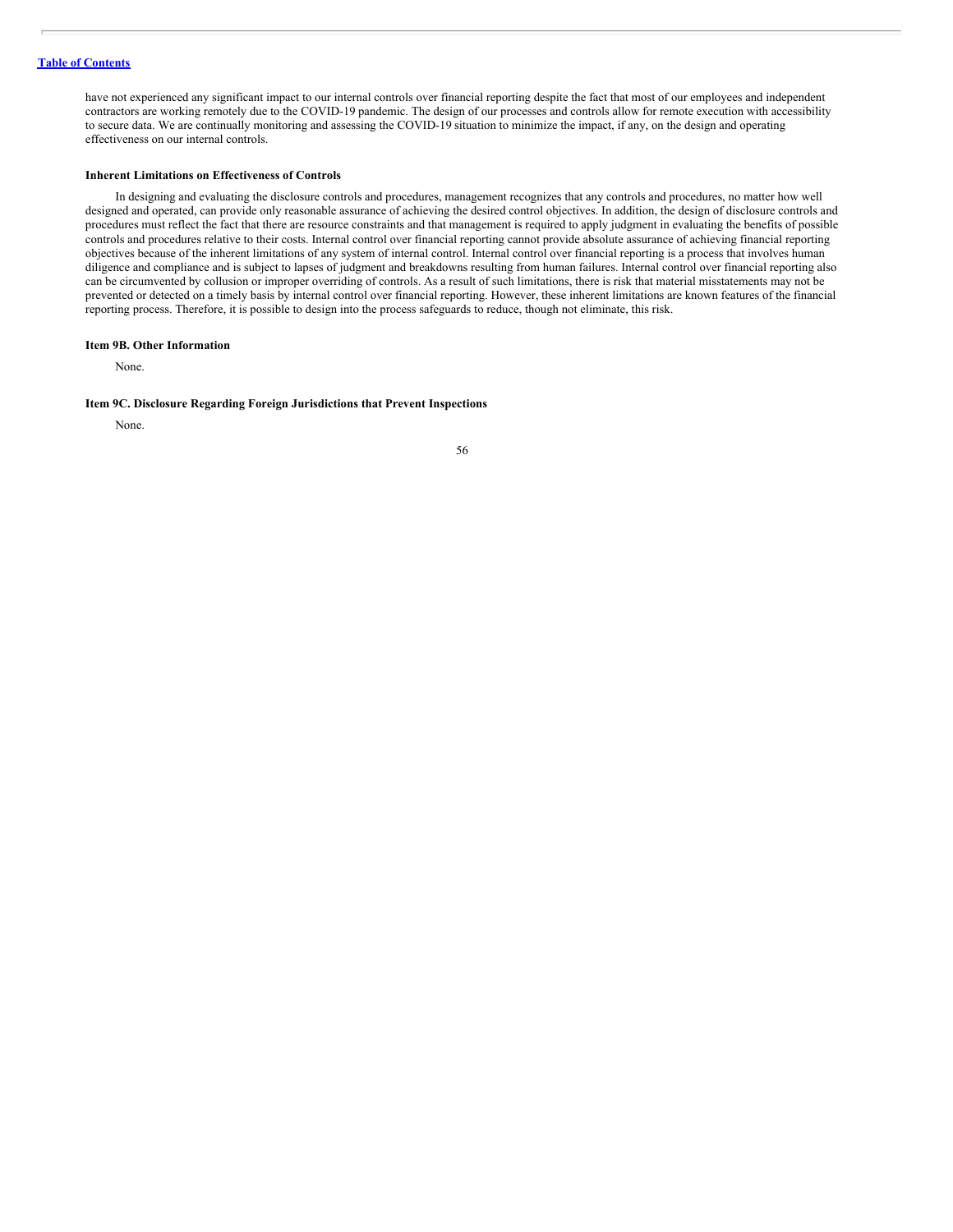## **PART III**

# **Item 10. Directors, Executive Officers and Corporate Governance**

### **Executive Officers**

The names and ages of our executive officers and directors as of March 1, 2022 are as follows:

| Name                | <u>Age</u> | Position(s)                                                            |
|---------------------|------------|------------------------------------------------------------------------|
| Hessam Nadji        | 56         | President, Chief Executive Officer and Director                        |
| Steven F. DeGennaro | 58         | Executive Vice President and Chief Financial Officer                   |
| John David Parker   | 41         | Executive Vice President and Chief Operating Officer, Eastern Division |
| Richard Matricaria  | 43         | Executive Vice President and Chief Operating Officer, Western Division |
| Gregory A. LaBerge  |            | Senior Vice President, Chief Administrative Officer                    |

#### *Hessam Nadji*

Mr. Nadji has served as President and Chief Executive Officer and as a director of the Company since March 2016. Mr. Nadji previously served as Senior Executive Vice President and Chief Strategy Officer. He joined the Company as Vice President of Research in 1996 and held various other senior management roles through the years, including Chief Marketing Officer and head of the Company's specialty brokerage divisions. He played a leading role in the Company's initial public offering in 2013. Mr. Nadji received a B.S. in information management and computer science from City University in Seattle and has over 30 years of experience working in the real estate industry.

#### *Steven F. DeGennaro*

Mr. DeGennaro has served as Executive Vice President and Chief Financial Officer since August 2020. Prior to joining the Company, Mr. DeGennaro held the position of Chief Financial Officer at InTouch Technologies, Inc., a venture-backed telehealth company, from March 2018 to July 2020. Prior to that he served as Chief Financial Officer at Xirrus, Inc., a manufacturer of wireless networking products, from January 2004 to November 2017. Mr. DeGennaro began his career at KPMG. Mr. DeGennaro holds a B.B.A. in Accounting from the University of San Diego.

#### *John David Parker*

Mr. Parker has served as Executive Vice President and Chief Operating Officer, Eastern Division since June 2021. Mr. Parker joined the firm in 2004 as a multifamily agent in the Manhattan office and transitioned to management in 2006. In 2007, Mr. Parker opened our Brooklyn office and took over responsibility for the New York regional offices soon afterward. Mr. Parker was appointed Division Manager for the Northeast in 2016 and has been instrumental in driving our expansion in Canada. Mr. Parker holds a bachelor's degree in operations and information systems management from Pennsylvania State University.

#### *Richard Matricaria*

Mr. Matricaria has served as Executive Vice President and Chief Operating Officer, Western Division since June 2021. Mr. Matricaria joined the company in 2000 as a retail broker for several years from 2002 to 2010 before moving to management in 2010. From 2010 to 2016, Mr. Matricaria opened offices in Orlando and Tampa, and in 2016, Mr. Matricaria moved to Chicago to oversee the Midwest Division. Mr. Matricaria relocated to our headquarters in Calabasas in 2019 as part of his expanded responsibilities. Mr. Matricaria received a B.B.A. in management from the University of Alabama and earned an M.B.A. from St. Thomas University.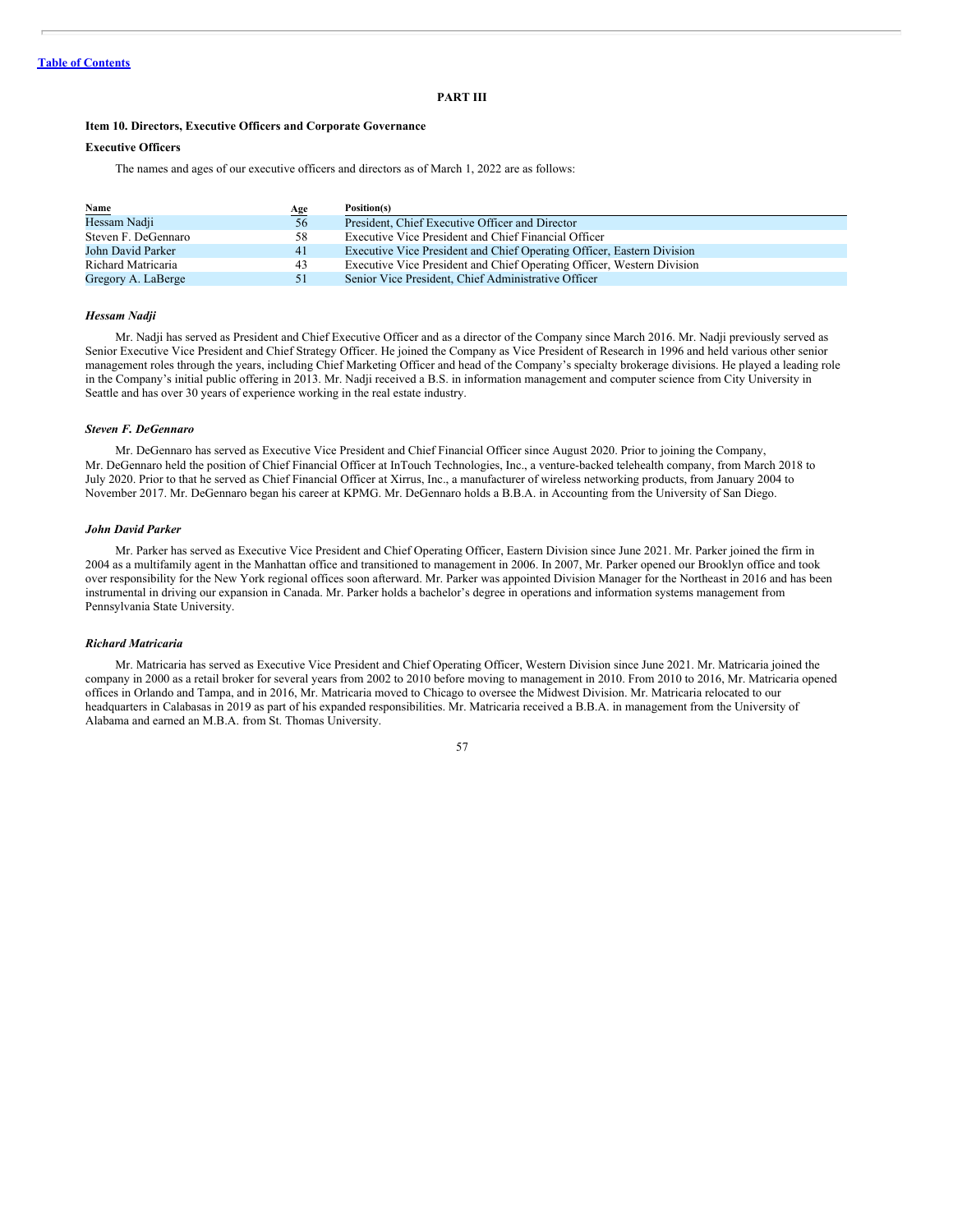#### *Gregory A. LaBerge*

Mr. LaBerge has served as Senior Vice President and Chief Administrative Officer since 2015. Mr. LaBerge joined the Company in 2005 as an investment broker, became a regional manager in 2008, and was named National Director of our National Hospitality Group in 2012. Prior to that, he worked for 10 years as a management consultant, five years with Ernst & Young, and for Diamond Technology Partners (now part of PricewaterhouseCoopers). His expertise was in working with Fortune 500 companies on strategic and operational initiatives. Mr. LaBerge received his B.A. degree in economics from Northwestern University and his M.B.A. from the Kelley School of Business at Indiana University.

#### **Other Proxy Information**

Certain information required by this Item regarding our Audit Committee is incorporated herein by reference to information appearing in our definitive Proxy Statement for our 2021 Annual Meeting of Stockholders ("Proxy Statement"), which information will appear under the caption entitled "Corporate Governance-Board Committees and Charters."

With regard to the information required by this item relating to compliance with Section 16(a) of the Exchange Act, we will provide disclosure of delinquent Section 16(a) reports, if any, in our Proxy Statement under the caption entitled "Other Matters-Delinquent Section 16(a) Reports" in the Proxy Statement, and such disclosure, if any, is incorporated herein by reference.

#### **Ethical Business Practices**

We strive to conduct our business with the highest integrity and standards of ethics and governance that support our values. This includes promoting fair labor practices, upholding human rights, and compliance with legal requirements, including those that address bribery and corruption. This also includes implementing policies, practices, and trainings that convey our expectations and values and meet stakeholder needs.

As part of this effort, we adopted a Code of Ethics. The Code of Ethics does not attempt to identify every possible category of ethical and legal behavior, but instead sets forth the Company's clear expectations for ethical and honest behavior. The Company is committed to legal compliance, fair dealing, and addressing internal and external ethical concerns, which it does in part through its Ethics Hotline, which allows for anonymous reporting and direct communication with the Company's Compliance Officer. The Company's expectations for ethics are further embedded into the Company's practices through cross-discipline education and trainings, which are provided at the individual, office, and company-wide levels.

The Code of Ethics can be found on www.MarcusMillichap.com by navigating the website as follows:

- From our main web page, click on "NYSE:MMI" at the top of the main web page.
- Next click on "Governance" in the middle navigation bar.
- Then click on "Governance Documents."
- Finally, click on "Code of Ethics."

We intend to satisfy the disclosure requirements under Item 5.05(c) of Form8-K regarding an amendment to, or waiver from, a provision of the Code of Ethics that applies to our principal executive officer, principal financial officer, principal accounting officer or controller or persons performing similar functions by posting such information on our website, at the address and location specified above.

#### **Item 11. Executive Compensation**

The information required by this Item is incorporated herein by reference to information appearing in our Proxy Statement, which information will appear under the caption entitled "Compensation Discussion and Analysis" and "Executive Compensation" in the Proxy Statement.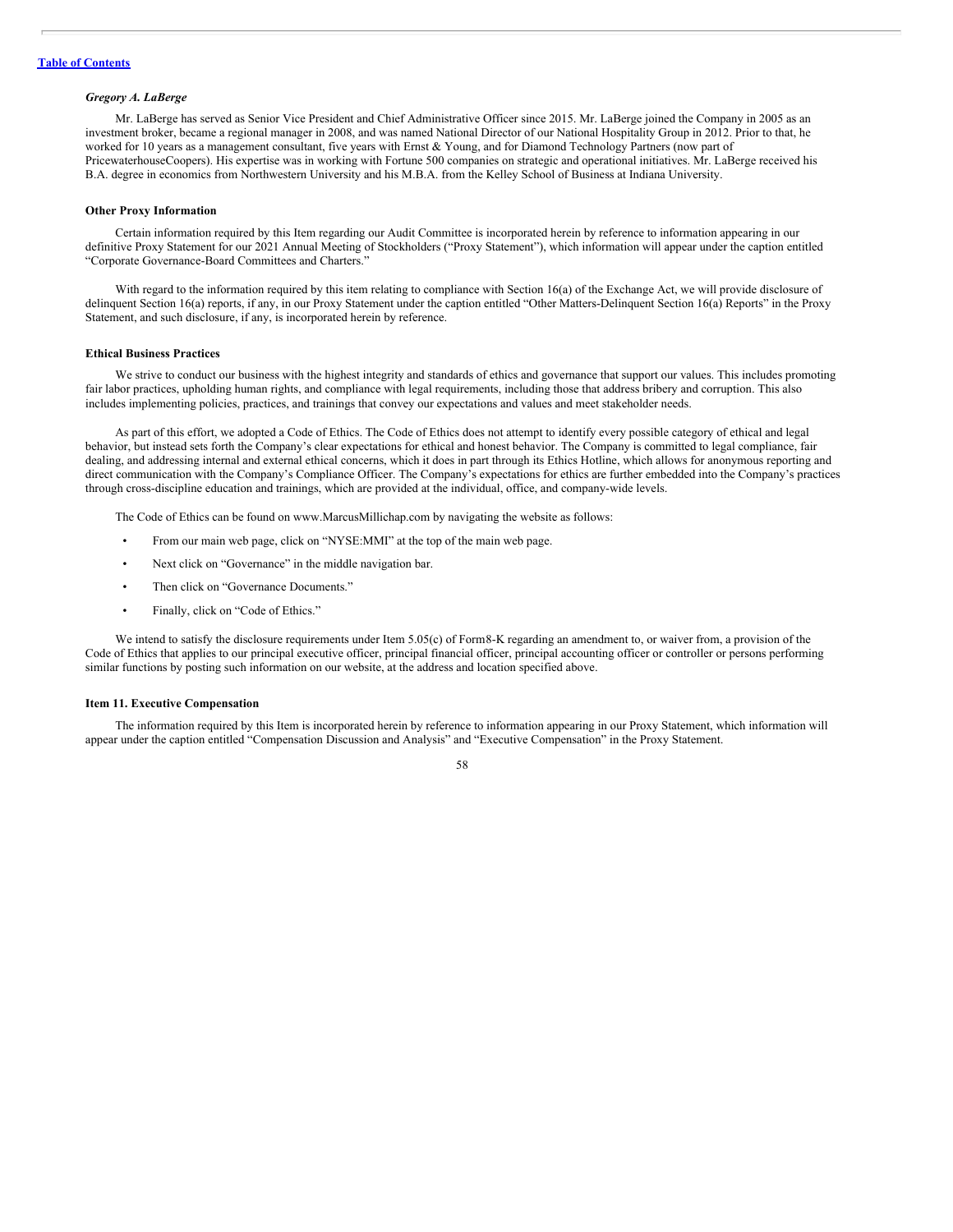#### **Item 12. Security Ownership of Certain Beneficial Owners and Management and Related Stockholder Matters**

The information required by this Item is incorporated herein by reference to information appearing in our Proxy Statement, which information will appear under the captions entitled "Principal Stockholders" in the Proxy statement.

#### **Equity Compensation Plan Information**

The following table summarizes information about our equity compensation plans as of December 31, 2021. All outstanding awards relate to our common stock.

| <b>Plan Category</b>                                       | <b>Number of Securities</b><br>to be Issued Upon<br><b>Exercise of</b><br>Outstanding<br>Options,<br>Warrants and<br>Rights $(1)$ | Weighted-<br><b>Average Exercise</b><br>Price of<br>Outstanding<br>Options,<br>Warrants and<br>Rights <sup>(2)</sup> | <b>Number of Securities</b><br><b>Remaining Available</b><br>for Future Issuance<br><b>Under Equity</b><br><b>Compensation Plans</b><br>(Excluding Securities<br><b>Reflected in Column</b><br>$(a))$ (3) (4) |
|------------------------------------------------------------|-----------------------------------------------------------------------------------------------------------------------------------|----------------------------------------------------------------------------------------------------------------------|---------------------------------------------------------------------------------------------------------------------------------------------------------------------------------------------------------------|
|                                                            | (a)                                                                                                                               | (b)                                                                                                                  | (c)                                                                                                                                                                                                           |
| Equity compensation plans approved by security holders     | 1.248.806                                                                                                                         | ۰D                                                                                                                   | 4.823.866                                                                                                                                                                                                     |
| Equity compensation plans not approved by security holders |                                                                                                                                   |                                                                                                                      |                                                                                                                                                                                                               |
|                                                            | 1.248.806                                                                                                                         |                                                                                                                      | 4.823.866                                                                                                                                                                                                     |

(1) Consists of deferred stock units ("DSUs") and restricted stock units ("RSUs") granted under our Amended and Restated 2013 Omnibus Equity Incentive Plan ("2013 Plan"). Excludes restricted stock awards granted under the 2013 Plan, purchase rights granted under our 2013 Employee Stock Purchase Plan ("ESPP") and cash settled SARs.

- (2) Outstanding DSUs and RSUs have no exercise price.
- (3) Includes 4,667,141 shares available for future issuance under the 2013 Plan. Includes 156,725 shares available for future issuance under the ESPP, including shares subject to purchase during the current offering period, which commenced on November 15, 2021 (the exact number of which will not be known until the purchase date on May 15, 2022). Subject to the number of shares remaining in the share reserve, the maximum number of shares purchasable by any participant on any one purchase date for any purchase period, including the current purchase period may not exceed 1,250 shares.
- (4) Pursuant to the terms of the ESPP, on the first day of each fiscal year, beginning with the 2015 fiscal year, the number of shares authorized for issuance under the ESPP is automatically increased by the lesser of: (i) 366,667 shares of our common stock; (ii) 1% of the outstanding shares of our common stock as of the last day of the immediately preceding fiscal year; or (iii) such other amount as the Board may determine. Pursuant to the provisions of the ESPP, the Board has determined to not provide for any annual increases to date.

#### **Item 13. Certain Relationships and Related Transactions, and Director Independence**

Any information required by this Item is incorporated herein by reference to information appearing in our Proxy Statement, which information will appear under the captions entitled "Corporate Governance-Director Independence" and "Certain Relationships and Related Party Transactions" in the Proxy Statement.

#### **Item 14. Principal Accounting Fees and Services**

The information required by this Item is incorporated herein by reference to information appearing in our definitive Proxy Statement, which information will appear under the caption entitled "Proposal 2: Ratification of Appointment of Independent Registered Public Accounting Firm for 2022" in the Proxy Statement.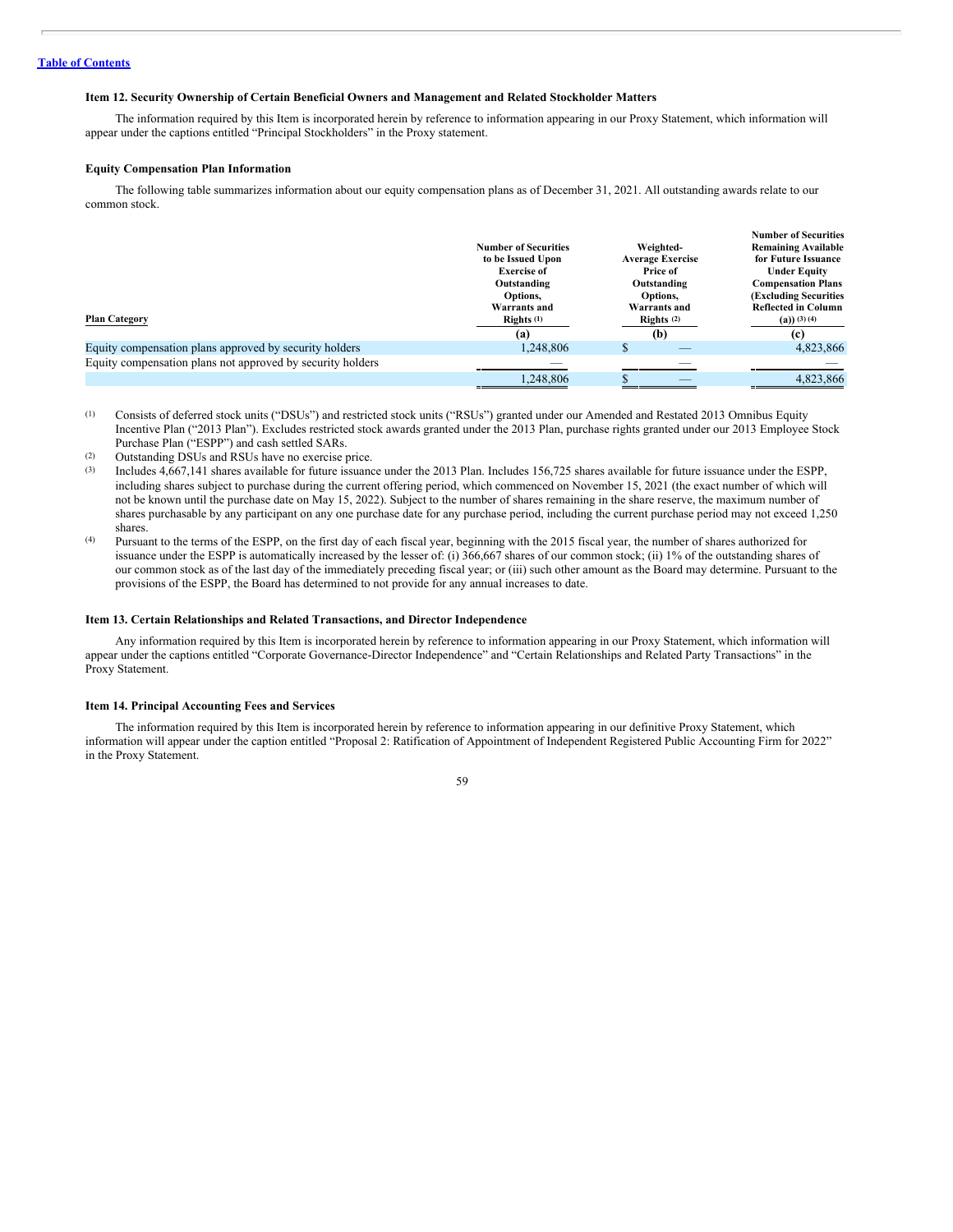#### **PART IV**

#### **Item 15. Exhibits, Financial Statement Schedules**

- (a) The following documents are filed as part of this Report:
	- (1) Consolidated Financial Statements

The consolidated financial statements listed in the accompanying Index to Consolidated Financial Statements are attached to this Form10-K beginning on page F-1.

Reports of Independent Registered Public Accounting Firm

Consolidated Balance Sheets as of December 31, 2021 and 2020

Consolidated Statements of Net and Comprehensive Income for the years ended December 31, 2021, 2020 and 2019

Consolidated Statements of Stockholders' Equity for the years ended December 31, 2021, 2020 and 2019

Consolidated Statements of Cash Flows for the years ended December 31, 2021, 2020 and 2019

Notes to Consolidated Financial Statements

(2) Financial Statement Schedules

The financial statement schedules have been omitted because they are not applicable, or the information required to be set forth therein is included in the consolidated financial statements or notes thereto.

#### (b) Exhibits

The following exhibits are included herein or incorporated herein by reference:

#### **Number Description**

- 3.1 Amended and Restated Certificate of [Incorporation](http://www.sec.gov/Archives/edgar/data/1578732/000119312513451310/d600966dex31.htm) of Marcus & Millichap, Inc., (incorporated by reference to Exhibit 3.1 to the registrant's quarterly report on Form 10-Q (No. 001-36155) for the quarter ended September 30, 2013 filed on November 22, 2013).
- 3.2 Amended and Restated Bylaws of Marcus & Millichap, Inc., [\(incorporated](http://www.sec.gov/Archives/edgar/data/1578732/000119312513451310/d600966dex32.htm) by reference to Exhibit 3.2 to the registrant's quarterly report on Form 10-Q (No. 001-36155) for the quarter ended September 30, 2013 filed on November 22, 2013).
- 4.1 Specimen Stock Certificate [\(incorporated](http://www.sec.gov/Archives/edgar/data/1578732/000119312513374727/d521344dex41.htm) by reference to Exhibit 4.1 to the registrant's registration statement on FormS-1 (No. 333-191316) filed on September 23, 2013).
- 4.2 Description of the registrant's securities registered pursuant to Section 12 of the Securities Exchange Act of 1934 [\(incorporated](http://www.sec.gov/Archives/edgar/data/1578732/000119312520058202/d825656dex42.htm) by reference to Exhibit 4.2 to the registrant's annual report on Form 10-K (No. 001-36155) for the year ended December 31, 2019 filed on March 2, 2020).
- 10.1 Transition Services Agreement by and between Marcus & Millichap, Inc. and Marcus & Millichap Company dated October 31, 2013 [\(incorporated](http://www.sec.gov/Archives/edgar/data/1578732/000119312513451310/d600966dex103.htm) by reference to Exhibit 10.3 to the registrant's quarterly report on Form 10-Q (No. 001-36155) for the quarter ended September 30, 2013 filed on November 22, 2013).
- 10.2† Form of [Indemnification](http://www.sec.gov/Archives/edgar/data/1578732/000119312513374727/d521344dex107.htm) Agreement by and between Marcus & Millichap, Inc. and each of its Officers and Directors (incorporated by reference to Exhibit 10.7 to the registrant's registration statement on Form S-1 (No. 333-191316) filed on September 23, 2013).
- 10.3† Amended and Restated 2013 Omnibus Equity Incentive Plan, as amended [\(incorporated](http://www.sec.gov/Archives/edgar/data/1578732/000119312518084734/d515665dex106.htm) by reference to Exhibit 10.6 to the registrant's annual report on Form 10-K (No. 001-36155) for the year ended December 31, 2017 filed on March 16, 2018).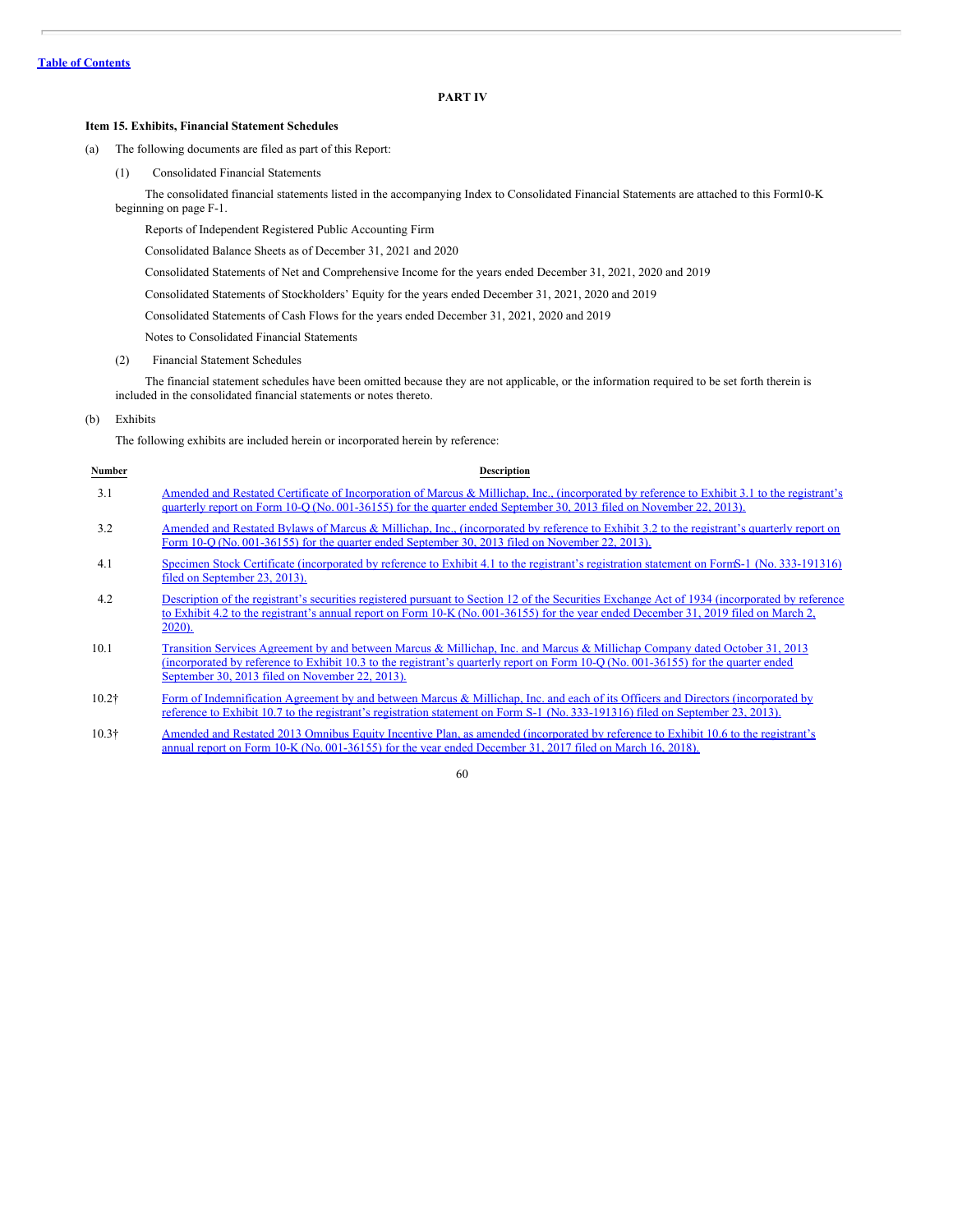# **Table of [Contents](#page-1-0)**

| Number             | <b>Description</b>                                                                                                                                                                                                                                                                                                               |
|--------------------|----------------------------------------------------------------------------------------------------------------------------------------------------------------------------------------------------------------------------------------------------------------------------------------------------------------------------------|
| $10.4\dagger$      | Form of Stock Option Award Agreement under 2013 Omnibus Equity Incentive Plan (incorporated by reference to Exhibit 10.10 to the<br>registrant's registration statement on Form S-1 (No. 333-191316) filed on September 23, 2013).                                                                                               |
| $10.5\dagger$      | Form of Restricted Stock Unit Award Agreement under 2013 Omnibus Equity Incentive Plan (incorporated by reference to Exhibit 10.11)<br>to the registrant's registration statement on Form S-1 (No. 333-191316) filed on September 23, 2013).                                                                                     |
| $10.6\dagger$      | Form of Restricted Stock Award Agreement under 2013 Omnibus Equity Incentive Plan (incorporated by reference to Exhibit 10.12 to the<br>registrant's registration statement on Form S-1/A (No. 333-191316) filed on October 21, 2013).                                                                                           |
| 10.7 <sup>†</sup>  | Form of Amendment, Restatement and Freezing of Stock Appreciation Rights Agreement (Section 409A grandfathered) (incorporated by<br>reference to Exhibit 10.14 to the registrant's registration statement on Form S-1 (No. 333-191316) filed on September 23, 2013).                                                             |
| $10.8\dagger$      | 2013 Employee Stock Purchase Plan (incorporated by reference to Exhibit 10.16 to the registrant's registration statement on FormS-1/A<br>(No. 333-191316) filed on October 28, 2013).                                                                                                                                            |
| 10.9 <sup>†</sup>  | Executive Short-Term Incentive Plan, dated March 13, 2014 (incorporated by reference to Exhibit 99.1 to the registrant's current report on<br>Form 8-K (No. 001-36155) filed on March 17, 2014).                                                                                                                                 |
| $10.10\dagger$     | Employment Agreement between the Company and Hessam Nadji effective as of March 31, 2016 (incorporated by reference to Exhibit<br>10.21 to the registrant's current report on Form 8-K/A (No. 001-36155) filed on April 8, 2016).                                                                                                |
| $10.11\dagger$     | Marcus & Millichap, Inc. Deferred Compensation Plan (incorporated by reference to Exhibit 10.1 to the registrant's quarterly report on<br>Form 10-O (No. 001-36155) for the quarter ended June 30, 2018 filed on August 9, 2018).                                                                                                |
| 10.12              | Amended and Restated Credit Agreement, between the Company and Wells Fargo Bank, National Association dated May 28, 2019<br>(incorporated by reference to Exhibit 10.1 to the registrant's current report on Form 8-K (No. 001-36155) filed on June 3, 2019).                                                                    |
| 10.13              | First Amendment to Amended and Restated Credit Agreement, between the Company and Wells Fargo Bank, National Association dated<br>November 27, 2019 (incorporated by reference to Exhibit 10.14 to the registrant's annual report on Form 10-K (No. 001-36155) for the<br>year ended December 31, 2019 filed on March 2, 2020).  |
| 10.14              | Second Amendment to Amended and Restated Credit Agreement, between the Company and Wells Fargo Bank, National Association<br>dated February 9, 2021. (incorporated by reference to Exhibit 10.17 to the registrant's annual report on Form 10-K (No. 001-36155) for the<br>year ended December 31, 2020 filed on March 1, 2021). |
| $10.15\dagger$     | Employment Agreement between the Company and Steven F. DeGennaro effective as of August 4, 2020 (incorporated by reference to<br>Exhibit 10.1 to the registrant's quarterly report on Form 10-Q (No. 001-36155) for the quarter ended September 30, 2020 filed on<br>November 9, 2020).                                          |
| $10.16\dagger$     | Change in Control Policy dated August 3, 2021 (incorporated by reference to Exhibit 10.1 to the registrant's quarterly report on Form 0-O<br>(No. 001-36155) for the quarter ended June 30, 2021 filed on August 6, 2021).                                                                                                       |
| 10.17 <sup>†</sup> | Amended & Restated Death & Disability Policy dated August 3, 2021 (incorporated by reference to Exhibit 10.2 to the registrant's                                                                                                                                                                                                 |

quarterly report on Form 10-Q (No. 001-36155) for the quarter ended June 30, 2021 filed on August 6, 2021).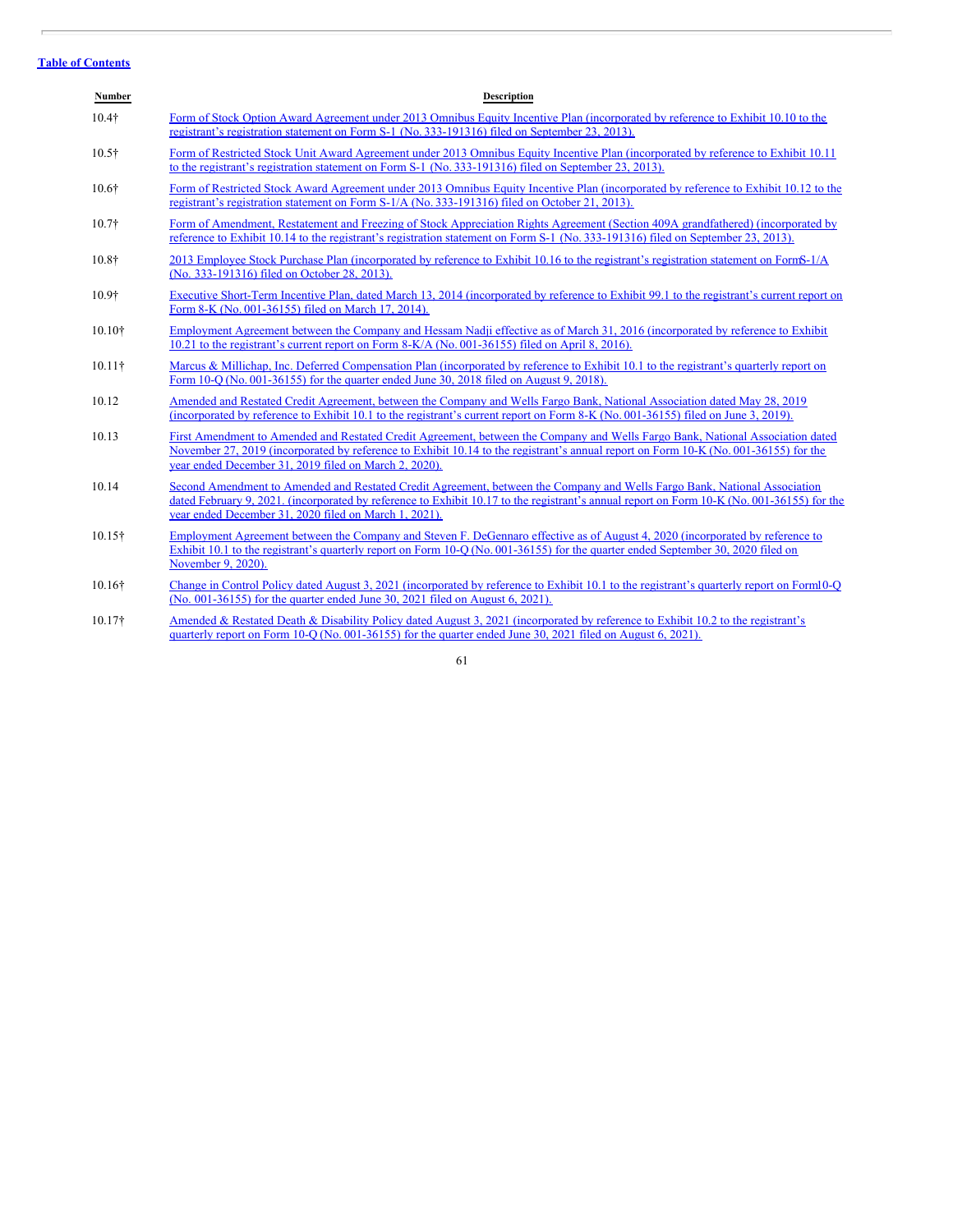# **Table of [Contents](#page-1-0)**

| Number            | <b>Description</b>                                                                                                                                                                                                                                                                                                                                                                                                                                                   |
|-------------------|----------------------------------------------------------------------------------------------------------------------------------------------------------------------------------------------------------------------------------------------------------------------------------------------------------------------------------------------------------------------------------------------------------------------------------------------------------------------|
| 10.18             | Severance Agreement between the Company and Martin E. Louie dated September 13, 2021 (incorporated by reference to Exhibit 10.1 to<br>the registrant's current report on Form 8-K filed on November 22, 2021).                                                                                                                                                                                                                                                       |
| $21.1*$           | List of Subsidiaries.                                                                                                                                                                                                                                                                                                                                                                                                                                                |
| $23.1*$           | Consent of Ernst & Young LLP.                                                                                                                                                                                                                                                                                                                                                                                                                                        |
| $31.1*$           | Certification of Chief Executive Officer pursuant to Rule 13a-14(a) under the Exchange Act, as adopted pursuant to Section 302 of the<br>Sarbanes-Oxley Act of 2002.                                                                                                                                                                                                                                                                                                 |
| $31.2*$           | Certification of Chief Financial Officer pursuant to Rule 13a-14(a) under the Exchange Act, as adopted pursuant to Section 302 of the<br>Sarbanes-Oxley Act of 2002.                                                                                                                                                                                                                                                                                                 |
| $32.1**$          | Certification of Chief Executive Officer and Chief Financial Officer pursuant to Section 906 of the Sarbanes-Oxley Act of 2002.                                                                                                                                                                                                                                                                                                                                      |
| $101*$            | The following financial statements from the Company's Annual Report on Form10-K for the year ended December 31, 2021, formatted in<br>Inline XBRL: (i) Consolidated Balance Sheets, (ii) Consolidated Statements of Net and Comprehensive Income, (iii) Consolidated<br>Statements of Stockholders' Equity, (iv) Consolidated Statements of Cash Flows, and (v) Notes to Consolidated Financial Statements,<br>tagged as blocks of text and including detailed tags. |
| $104*$            | Cover Page Interactive Data File (formatted as Inline XBRL and contained in Exhibit 101)                                                                                                                                                                                                                                                                                                                                                                             |
| Ť<br>$\ast$<br>** | Indicates management contract or compensatory plan.<br>Filed herewith.<br>Furnished, not filed.                                                                                                                                                                                                                                                                                                                                                                      |

(c) Financial Statement Schedules

Not applicable.

# **Item 16. Form 10-K Summary**

Not applicable.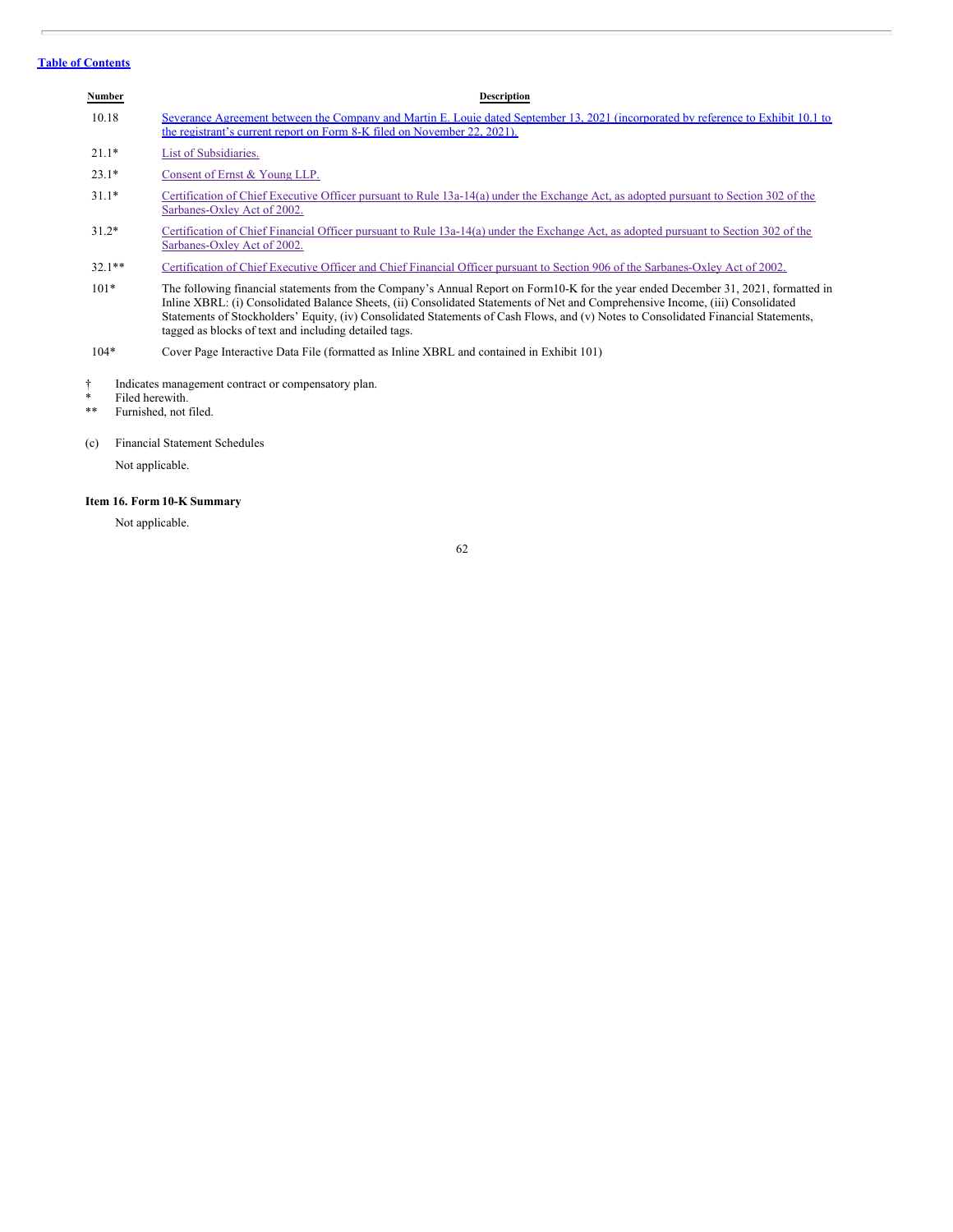#### **SIGNATURES**

Pursuant to the requirements of Section 13 or 15(d) of the Securities Exchange Act of 1934, the registrant has duly caused this report to be signed on its behalf by the undersigned, thereunto duly authorized.

# Dated: March 1, 2022 **Marcus & Millichap, Inc**.

/s/ Hessam Nadji Hessam Nadji President and Chief Executive Officer

Pursuant to the requirements of the Securities Exchange Act of 1934, this report has been signed below by the following persons on behalf of the registrant and in the capacities and on the dates indicated.

| Signature                                            | <b>Title</b>                                                                                      | Date          |
|------------------------------------------------------|---------------------------------------------------------------------------------------------------|---------------|
| /s/ Hessam Nadji<br>Hessam Nadji                     | Director, President<br>and Chief Executive Officer<br>(Principal Executive Officer)               | March 1, 2022 |
| /s/ Steven F. DeGennaro<br>Steven F. DeGennaro       | Chief Financial Officer<br>(Principal Financial Officer)                                          | March 1, 2022 |
| /s/ Kurt H. Schwarz<br>Kurt H. Schwarz               | First Vice President of Finance<br>and Chief Accounting Officer<br>(Principal Accounting Officer) | March 1, 2022 |
| /s/ George M. Marcus<br>George M. Marcus             | Director                                                                                          | March 1, 2022 |
| /s/ Collete English Dixon<br>Collete English Dixon   | Director                                                                                          | March 1, 2022 |
| /s/ Norma J. Lawrence<br>Norma J. Lawrence           | Director                                                                                          | March 1, 2022 |
| /s/ Lauralee E. Martin<br>Lauralee E. Martin         | Director                                                                                          | March 1, 2022 |
| /s/ Nicholas F. McClanahan<br>Nicholas F. McClanahan | Director                                                                                          | March 1, 2022 |
| /s/ George T. Shaheen<br>George T. Shaheen           | Director                                                                                          | March 1, 2022 |
| /s/ Don C. Watters<br>Don C. Watters                 | Director                                                                                          | March 1, 2022 |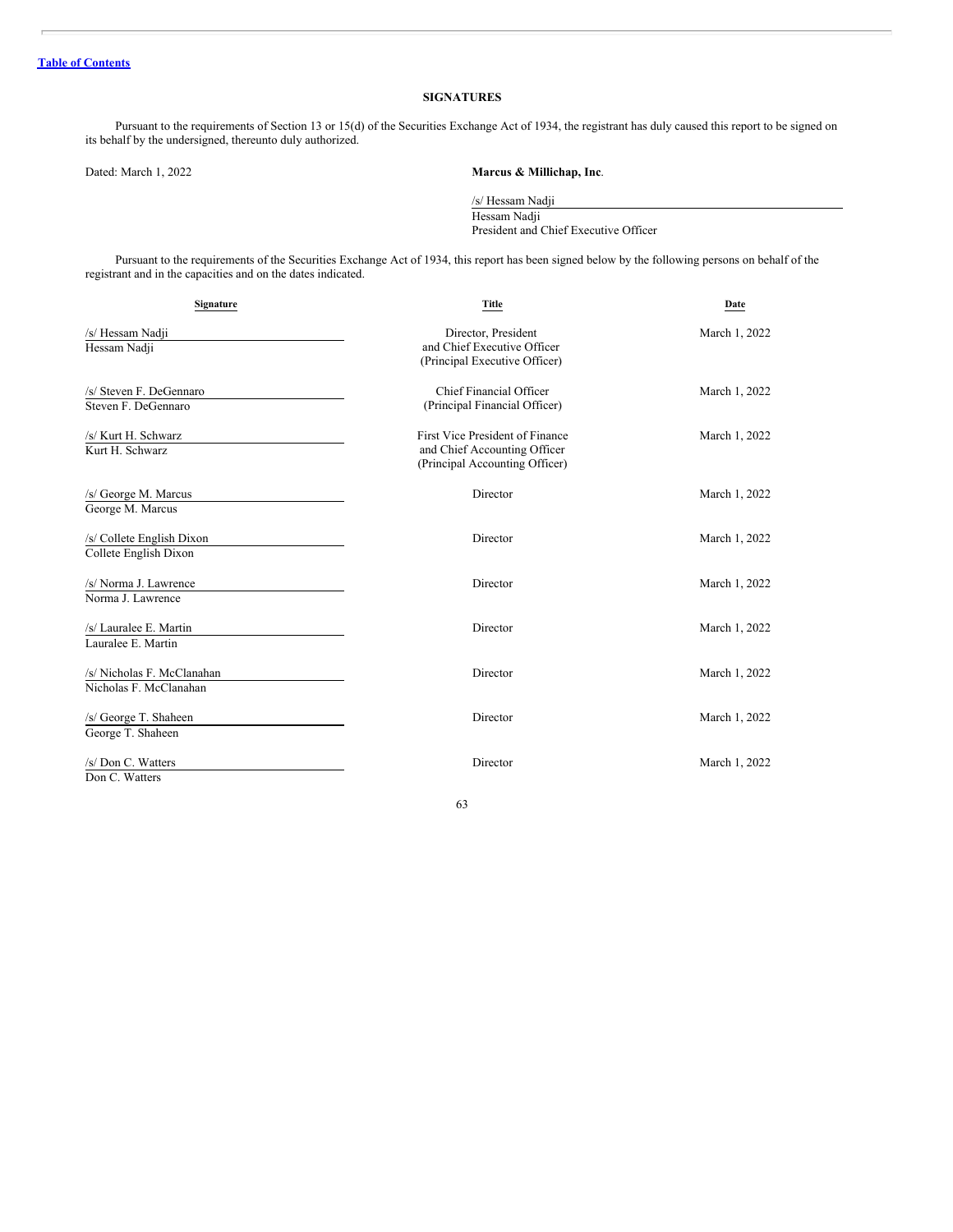# *MARCUS & MILLICHAP, INC.*

# **INDEX TO CONSOLIDATED FINANCIAL STATEMENTS**

|                                                                                                              | Page   |
|--------------------------------------------------------------------------------------------------------------|--------|
| Reports of Independent Registered Public Accounting Firm (PCAOB ID:42)                                       | $F-2$  |
| Consolidated Balance Sheets as of December 31, 2021 and 2020                                                 | $F-6$  |
| Consolidated Statements of Net and Comprehensive Income for the years ended December 31, 2021, 2020 and 2019 | $F-7$  |
| Consolidated Statements of Stockholders' Equity for the years ended December 31, 2021, 2020 and 2019         | $F-8$  |
| Consolidated Statements of Cash Flows for the years ended December 31, 2021, 2020 and 2019                   | $F-9$  |
| Notes to Consolidated Financial Statements                                                                   | $F-10$ |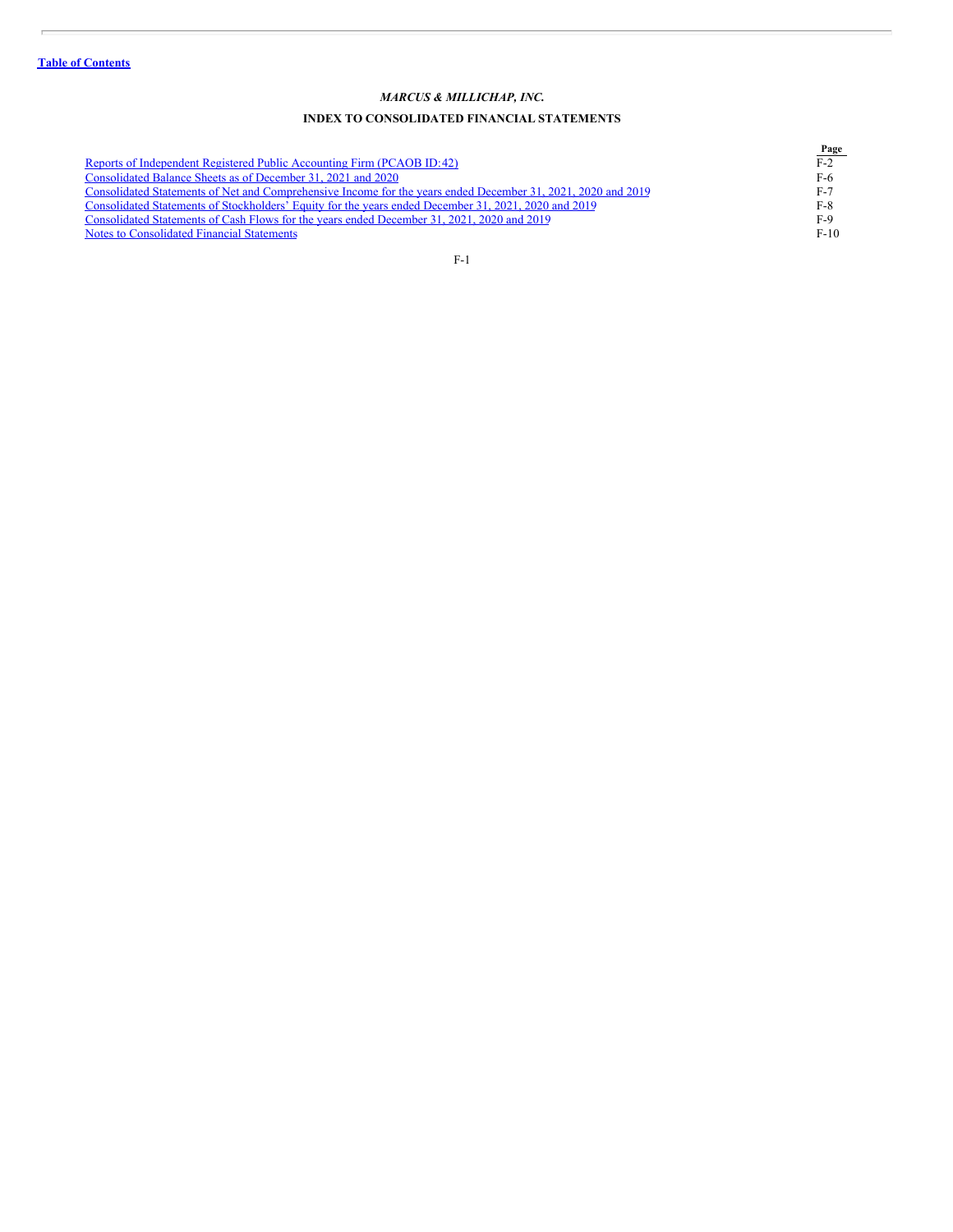#### **Report of Independent Registered Public Accounting Firm**

<span id="page-64-0"></span>To the Stockholders and Board of Directors of Marcus & Millichap, Inc.

#### **Opinion on the Financial Statements**

We have audited the accompanying consolidated balance sheets of Marcus & Millichap, Inc. (the Company) as of December 31, 2021 and 2020, the related consolidated statements of net and comprehensive income, stockholders' equity and cash flows for each of the three years in the period ended December 31, 2021, and the related notes (collectively referred to as the "financial statements"). In our opinion, the consolidated financial statements present fairly, in all material respects, the financial position of the Company at December 31, 2021 and 2020, and the consolidated results of its operations and its cash flows for each of the three years in the period ended December 31, 2021, in conformity with U.S. generally accepted accounting principles.

We also have audited, in accordance with the standards of the Public Company Accounting Oversight Board (United States) (PCAOB), the Company's internal control over financial reporting as of December 31, 2021, based on criteria established in Internal Control— Integrated Framework issued by the Committee of Sponsoring Organizations of the Treadway Commission (2013 framework) and our report dated March 1, 2022 expressed an unqualified opinion thereon.

#### **Basis for Opinion**

These financial statements are the responsibility of the Company's management. Our responsibility is to express an opinion on the Company's financial statements based on our audits. We are a public accounting firm registered with the PCAOB and are required to be independent with respect to the Company in accordance with the U.S. federal securities laws and the applicable rules and regulations of the Securities and Exchange Commission and the PCAOB.

We conducted our audits in accordance with the standards of the PCAOB. Those standards require that we plan and perform the audit to obtain reasonable assurance about whether the financial statements are free of material misstatement, whether due to error or fraud. Our audits included performing procedures to assess the risks of material misstatement of the financial statements, whether due to error or fraud, and performing procedures that respond to those risks. Such procedures included examining, on a test basis, evidence regarding the amounts and disclosures in the financial statements. Our audits also included evaluating the accounting principles used and significant estimates made by management, as well as evaluating the overall presentation of the financial statements. We believe that our audits provide a reasonable basis for our opinion.

#### **Critical Audit Matter**

The critical audit matter communicated below is a matter arising from the current period audit of the financial statements that was communicated or required to be communicated to the audit committee and that: (1) relates to accounts or disclosures that are material to the financial statements and (2) involved our especially challenging, subjective or complex judgments. The communication of the critical audit matter does not alter in any way our opinion on the consolidated financial statements, taken as a whole, and we are not, by communicating the critical audit matter below, providing a separate opinion on the critical matter or on the accounts or disclosures to which it relates.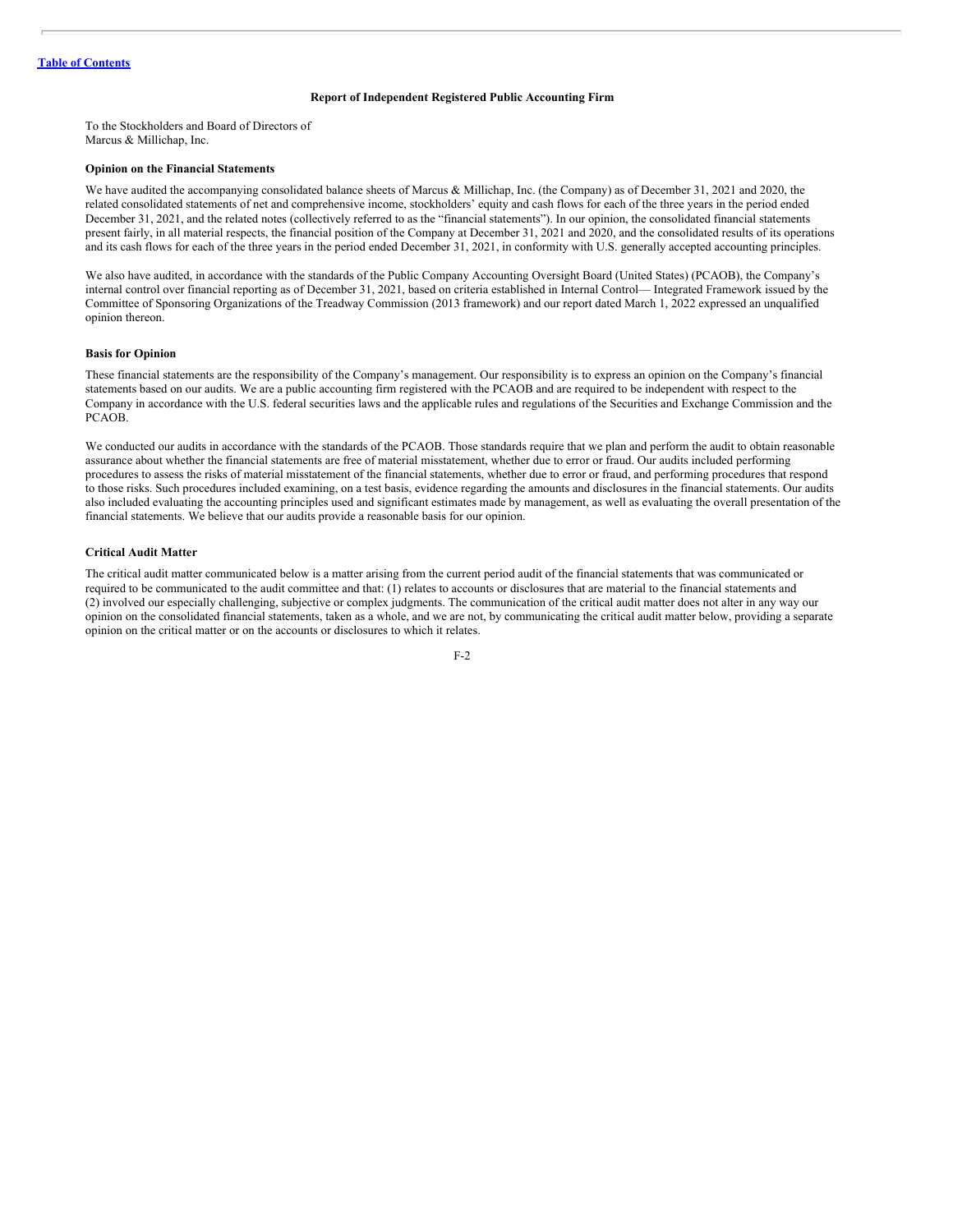# *Deferred Commissions Payable Description of the Matter* At December 31, 2021, the Company's commissions payable to investment sales and financing professionals was \$142.5 million. As discussed in Note 7 to the consolidated financial statements, certain investment sales and financing professionals have the ability to earn additional commissions after meeting certain annual revenue thresholds. All commissions are recognized as cost of services in the period in which they are earned as they relate to specific transactions closed. The Company has the ability to defer payment of certain commissions, at its election, for up to three years. These payments are referred to as deferred commissions. Auditing the Company's deferred commissions was complex with regard to evaluating the completeness of the population of investment sales and financing professionals eligible for deferred commissions and the accuracy of the investment sales and financing professionals' revenue thresholds used in determining deferred commissions earned. *How We Addressed the Matter in Our Audit* We evaluated the design and tested the operating effectiveness of the Company's internal controls over the deferred commissions process. For example, we tested controls over the completeness and accuracy of the data used in calculating the deferred commissions, including approvals. To test the deferred commissions payable, we performed audit procedures that included, among others, performing a predictive test in which we evaluated the completeness of the deferred commissions schedule based on investment sales and financing professionals' sales performance. Additionally, we performed procedures to obtain evidence of eligibility approval and performed a hindsight analysis to evaluate the amount of cash disbursed to the amount of deferred commissions payable previously accrued. /s/ Ernst & Young LLP

We have served as the Company's auditor since 2013.

Los Angeles, California March 1, 2022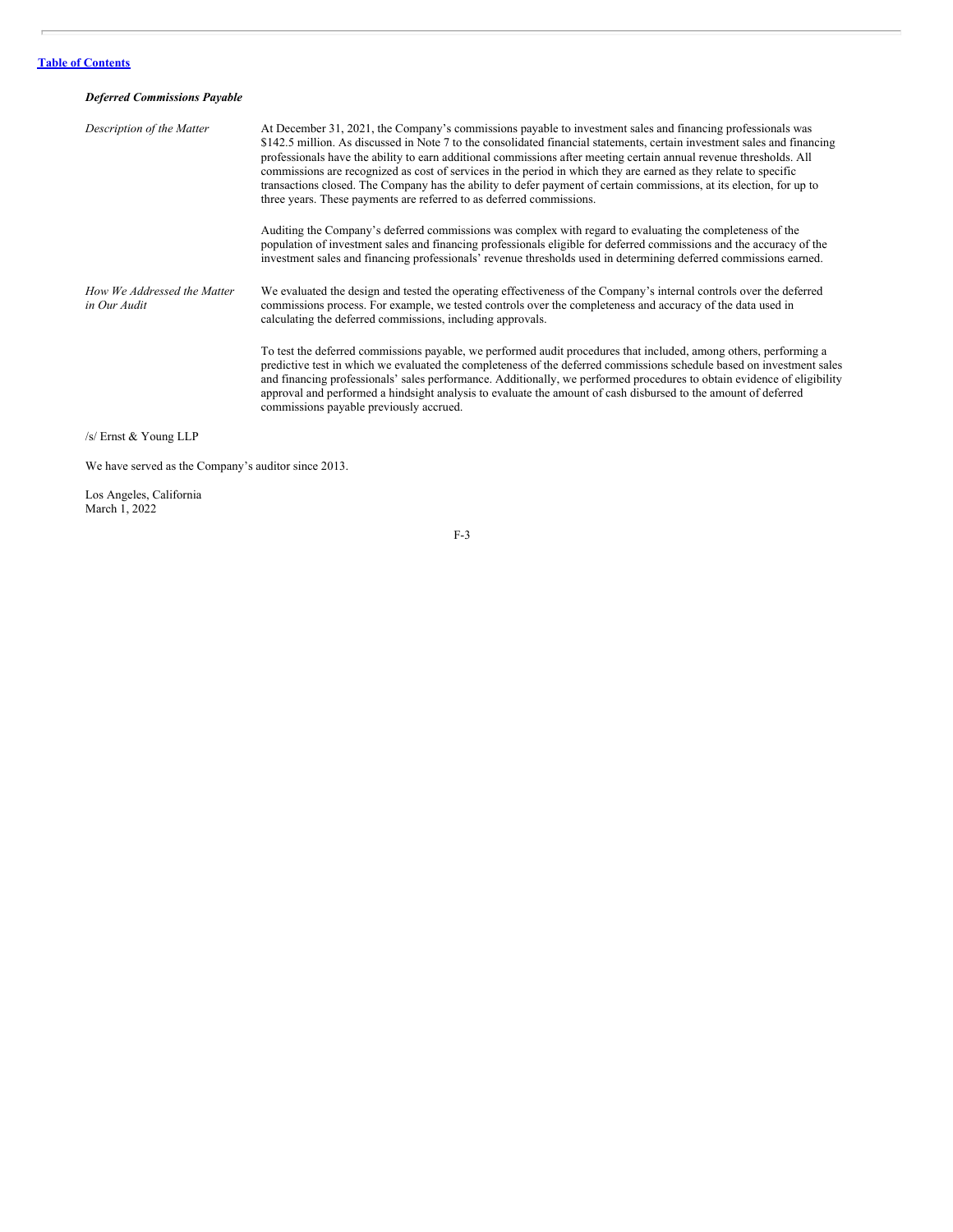#### **Report of Independent Registered Public Accounting Firm**

To the Stockholders and Board of Directors of Marcus & Millichap, Inc.

### **Opinion on Internal Control over Financial Reporting**

We have audited Marcus & Millichap Inc.'s (the Company) internal control over financial reporting as of December 31, 2021, based on criteria established in Internal Control—Integrated Framework issued by the Committee of Sponsoring Organizations of the Treadway Commission (2013 framework) (the COSO criteria). In our opinion, the Company maintained, in all material respects, effective internal control over financial reporting as of December 31, 2021, based on the COSO criteria.

We also have audited, in accordance with the standards of the Public Company Accounting Oversight Board (United States) (PCAOB) the consolidated balance sheets of the Company as of December 31, 2021 and 2020, the related consolidated statements of net and comprehensive income, stockholders' equity and cash flows for each of the three years in the period ended December 31, 2021, and the related notes and our report dated March 1, 2022 expressed an unqualified opinion thereon.

#### **Basis for Opinion**

The Company's management is responsible for maintaining effective internal control over financial reporting and for its assessment of the effectiveness of internal control over financial reporting included in the accompanying Management's Report on Internal Control Over Financial Reporting. Our responsibility is to express an opinion on the Company's internal control over financial reporting based on our audit. We are a public accounting firm registered with the PCAOB and are required to be independent with respect to the Company in accordance with the U.S. federal securities laws and the applicable rules and regulations of the Securities and Exchange Commission and the PCAOB.

We conducted our audit in accordance with the standards of the PCAOB. Those standards require that we plan and perform the audit to obtain reasonable assurance about whether effective internal control over financial reporting was maintained in all material respects.

Our audit included obtaining an understanding of internal control over financial reporting, assessing the risk that a material weakness exists, testing and evaluating the design and operating effectiveness of internal control based on the assessed risk, and performing such other procedures as we considered necessary in the circumstances. We believe that our audit provides a reasonable basis for our opinion.

#### **Definition and Limitations of Internal Control Over Financial Reporting**

A company's internal control over financial reporting is a process designed to provide reasonable assurance regarding the reliability of financial reporting and the preparation of financial statements for external purposes in accordance with generally accepted accounting principles. A company's internal control over financial reporting includes those policies and procedures that (1) pertain to the maintenance of records that, in reasonable detail, accurately and fairly reflect the transactions and dispositions of the assets of the company; (2) provide reasonable assurance that transactions are recorded as necessary to permit preparation of financial statements in accordance with generally accepted accounting principles, and that receipts and expenditures of the company are being made only in accordance with authorizations of management and directors of the company; and (3) provide reasonable assurance regarding prevention or timely detection of unauthorized acquisition, use, or disposition of the company's assets that could have a material effect on the financial statements.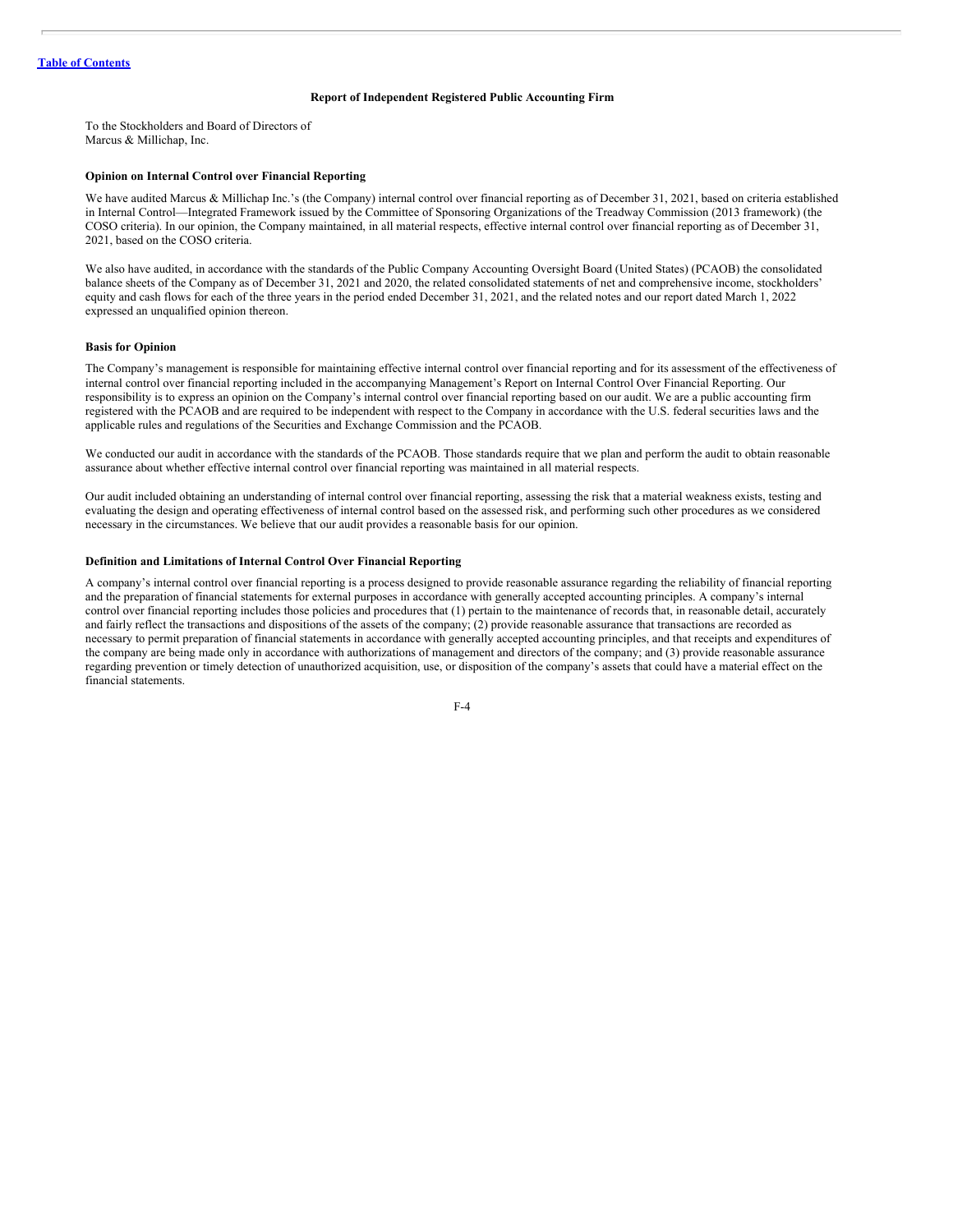# **Table of [Contents](#page-1-0)**

Because of its inherent limitations, internal control over financial reporting may not prevent or detect misstatements. Also, projections of any evaluation of effectiveness to future periods are subject to the risk that controls may become inadequate because of changes in conditions, or that the degree of compliance with the policies or procedures may deteriorate.

/s/ Ernst & Young LLP

Los Angeles, California March 1, 2022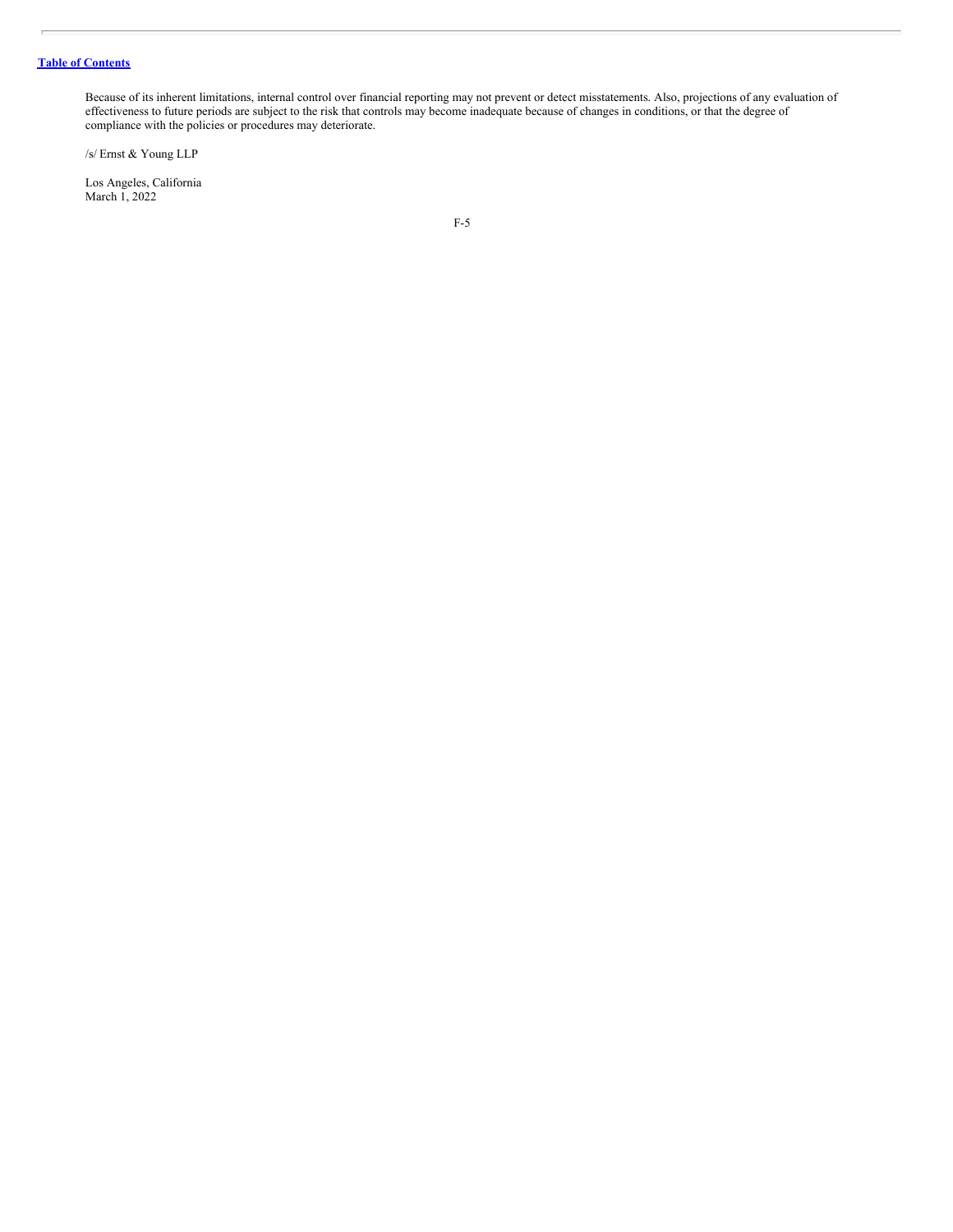#### *MARCUS & MILLICHAP, INC.* **CONSOLIDATED BALANCE SHEETS (in thousands, except for shares and par value)**

<span id="page-68-0"></span>

| 2021<br>2020<br>Assets<br>Current assets:<br>Cash and cash equivalents<br>382,140<br>\$243,152<br><sup>\$</sup><br>Commissions receivable, net<br>17,230<br>10,391<br>Prepaid expenses<br>13,220<br>10,153<br>Marketable debt securities, available-for-sale (includes amortized cost of \$183,915 and \$158,148 at December 31, 2021 and 2020,<br>respectively, and \$0 allowance for credit losses)<br>158,258<br>183,868<br>Advances and loans, net<br>6,403<br>2,413<br>Other assets<br>5,270<br>4,711<br>Total current assets<br>608.131<br>429,078<br>23,192<br>23,436<br>81,528<br>84,024<br>respectively, and \$0 allowance for credit losses)<br>47,773<br>112,610<br>Assets held in rabbi trust<br>11,508<br>10,295<br>Deferred tax assets, net<br>33,736<br>21,374<br>48,105<br>52,053<br>Advances and loans, net<br>113,242<br>106.913<br>13,146<br>4,176<br>Other assets<br>Total assets<br>$\overline{1,045,198}$<br>$\overline{$}779.122$<br>Current liabilities:<br>Accounts payable and other liabilities<br>$\mathbb{S}$<br>24.271<br>\$18,288<br>Deferred compensation and commissions<br>114,685<br>58,106<br>Income tax payable<br>17,853<br>3,726<br>18,973<br>Operating lease liabilities<br>19,190<br>Accrued bonuses and other employee related expenses<br>49,848<br>21,007<br>Total current liabilities<br>225.630<br>120.317<br>53.536<br>38,745<br>58,334<br>59,408<br>11,394<br>13,816<br><b>Total liabilities</b><br>348,894<br>232,286<br>Stockholders' equity:<br>Preferred stock, \$0.0001 par value:<br>Authorized shares – 25,000,000; issued and outstanding shares – none at December 31, 2021 and 2020, respectively<br>Common stock, \$0.0001 par value:<br>Authorized shares – 150,000,000; issued and outstanding shares – 39,692,373 and 39,401,976 at December 31, 2021 and<br>2020, respectively<br>4<br>4<br>121,844<br>Additional paid-in capital<br>113,182 |                                                                                                                                  | December 31, |         |         |
|-------------------------------------------------------------------------------------------------------------------------------------------------------------------------------------------------------------------------------------------------------------------------------------------------------------------------------------------------------------------------------------------------------------------------------------------------------------------------------------------------------------------------------------------------------------------------------------------------------------------------------------------------------------------------------------------------------------------------------------------------------------------------------------------------------------------------------------------------------------------------------------------------------------------------------------------------------------------------------------------------------------------------------------------------------------------------------------------------------------------------------------------------------------------------------------------------------------------------------------------------------------------------------------------------------------------------------------------------------------------------------------------------------------------------------------------------------------------------------------------------------------------------------------------------------------------------------------------------------------------------------------------------------------------------------------------------------------------------------------------------------------------------------------------------------------------------------------------------------------------------------------------------------------|----------------------------------------------------------------------------------------------------------------------------------|--------------|---------|---------|
|                                                                                                                                                                                                                                                                                                                                                                                                                                                                                                                                                                                                                                                                                                                                                                                                                                                                                                                                                                                                                                                                                                                                                                                                                                                                                                                                                                                                                                                                                                                                                                                                                                                                                                                                                                                                                                                                                                             |                                                                                                                                  |              |         |         |
|                                                                                                                                                                                                                                                                                                                                                                                                                                                                                                                                                                                                                                                                                                                                                                                                                                                                                                                                                                                                                                                                                                                                                                                                                                                                                                                                                                                                                                                                                                                                                                                                                                                                                                                                                                                                                                                                                                             |                                                                                                                                  |              |         |         |
|                                                                                                                                                                                                                                                                                                                                                                                                                                                                                                                                                                                                                                                                                                                                                                                                                                                                                                                                                                                                                                                                                                                                                                                                                                                                                                                                                                                                                                                                                                                                                                                                                                                                                                                                                                                                                                                                                                             |                                                                                                                                  |              |         |         |
|                                                                                                                                                                                                                                                                                                                                                                                                                                                                                                                                                                                                                                                                                                                                                                                                                                                                                                                                                                                                                                                                                                                                                                                                                                                                                                                                                                                                                                                                                                                                                                                                                                                                                                                                                                                                                                                                                                             |                                                                                                                                  |              |         |         |
|                                                                                                                                                                                                                                                                                                                                                                                                                                                                                                                                                                                                                                                                                                                                                                                                                                                                                                                                                                                                                                                                                                                                                                                                                                                                                                                                                                                                                                                                                                                                                                                                                                                                                                                                                                                                                                                                                                             |                                                                                                                                  |              |         |         |
|                                                                                                                                                                                                                                                                                                                                                                                                                                                                                                                                                                                                                                                                                                                                                                                                                                                                                                                                                                                                                                                                                                                                                                                                                                                                                                                                                                                                                                                                                                                                                                                                                                                                                                                                                                                                                                                                                                             |                                                                                                                                  |              |         |         |
|                                                                                                                                                                                                                                                                                                                                                                                                                                                                                                                                                                                                                                                                                                                                                                                                                                                                                                                                                                                                                                                                                                                                                                                                                                                                                                                                                                                                                                                                                                                                                                                                                                                                                                                                                                                                                                                                                                             |                                                                                                                                  |              |         |         |
|                                                                                                                                                                                                                                                                                                                                                                                                                                                                                                                                                                                                                                                                                                                                                                                                                                                                                                                                                                                                                                                                                                                                                                                                                                                                                                                                                                                                                                                                                                                                                                                                                                                                                                                                                                                                                                                                                                             |                                                                                                                                  |              |         |         |
|                                                                                                                                                                                                                                                                                                                                                                                                                                                                                                                                                                                                                                                                                                                                                                                                                                                                                                                                                                                                                                                                                                                                                                                                                                                                                                                                                                                                                                                                                                                                                                                                                                                                                                                                                                                                                                                                                                             |                                                                                                                                  |              |         |         |
|                                                                                                                                                                                                                                                                                                                                                                                                                                                                                                                                                                                                                                                                                                                                                                                                                                                                                                                                                                                                                                                                                                                                                                                                                                                                                                                                                                                                                                                                                                                                                                                                                                                                                                                                                                                                                                                                                                             |                                                                                                                                  |              |         |         |
|                                                                                                                                                                                                                                                                                                                                                                                                                                                                                                                                                                                                                                                                                                                                                                                                                                                                                                                                                                                                                                                                                                                                                                                                                                                                                                                                                                                                                                                                                                                                                                                                                                                                                                                                                                                                                                                                                                             |                                                                                                                                  |              |         |         |
|                                                                                                                                                                                                                                                                                                                                                                                                                                                                                                                                                                                                                                                                                                                                                                                                                                                                                                                                                                                                                                                                                                                                                                                                                                                                                                                                                                                                                                                                                                                                                                                                                                                                                                                                                                                                                                                                                                             | Property and equipment, net                                                                                                      |              |         |         |
|                                                                                                                                                                                                                                                                                                                                                                                                                                                                                                                                                                                                                                                                                                                                                                                                                                                                                                                                                                                                                                                                                                                                                                                                                                                                                                                                                                                                                                                                                                                                                                                                                                                                                                                                                                                                                                                                                                             | Operating lease right-of-use assets, net                                                                                         |              |         |         |
|                                                                                                                                                                                                                                                                                                                                                                                                                                                                                                                                                                                                                                                                                                                                                                                                                                                                                                                                                                                                                                                                                                                                                                                                                                                                                                                                                                                                                                                                                                                                                                                                                                                                                                                                                                                                                                                                                                             | Marketable debt securities, available-for-sale (includes amortized cost of \$111,858 and \$45,181 at December 31, 2021 and 2020, |              |         |         |
|                                                                                                                                                                                                                                                                                                                                                                                                                                                                                                                                                                                                                                                                                                                                                                                                                                                                                                                                                                                                                                                                                                                                                                                                                                                                                                                                                                                                                                                                                                                                                                                                                                                                                                                                                                                                                                                                                                             |                                                                                                                                  |              |         |         |
|                                                                                                                                                                                                                                                                                                                                                                                                                                                                                                                                                                                                                                                                                                                                                                                                                                                                                                                                                                                                                                                                                                                                                                                                                                                                                                                                                                                                                                                                                                                                                                                                                                                                                                                                                                                                                                                                                                             |                                                                                                                                  |              |         |         |
|                                                                                                                                                                                                                                                                                                                                                                                                                                                                                                                                                                                                                                                                                                                                                                                                                                                                                                                                                                                                                                                                                                                                                                                                                                                                                                                                                                                                                                                                                                                                                                                                                                                                                                                                                                                                                                                                                                             |                                                                                                                                  |              |         |         |
|                                                                                                                                                                                                                                                                                                                                                                                                                                                                                                                                                                                                                                                                                                                                                                                                                                                                                                                                                                                                                                                                                                                                                                                                                                                                                                                                                                                                                                                                                                                                                                                                                                                                                                                                                                                                                                                                                                             | Goodwill and other intangible assets, net                                                                                        |              |         |         |
|                                                                                                                                                                                                                                                                                                                                                                                                                                                                                                                                                                                                                                                                                                                                                                                                                                                                                                                                                                                                                                                                                                                                                                                                                                                                                                                                                                                                                                                                                                                                                                                                                                                                                                                                                                                                                                                                                                             |                                                                                                                                  |              |         |         |
|                                                                                                                                                                                                                                                                                                                                                                                                                                                                                                                                                                                                                                                                                                                                                                                                                                                                                                                                                                                                                                                                                                                                                                                                                                                                                                                                                                                                                                                                                                                                                                                                                                                                                                                                                                                                                                                                                                             |                                                                                                                                  |              |         |         |
|                                                                                                                                                                                                                                                                                                                                                                                                                                                                                                                                                                                                                                                                                                                                                                                                                                                                                                                                                                                                                                                                                                                                                                                                                                                                                                                                                                                                                                                                                                                                                                                                                                                                                                                                                                                                                                                                                                             |                                                                                                                                  |              |         |         |
|                                                                                                                                                                                                                                                                                                                                                                                                                                                                                                                                                                                                                                                                                                                                                                                                                                                                                                                                                                                                                                                                                                                                                                                                                                                                                                                                                                                                                                                                                                                                                                                                                                                                                                                                                                                                                                                                                                             | Liabilities and stockholders' equity                                                                                             |              |         |         |
|                                                                                                                                                                                                                                                                                                                                                                                                                                                                                                                                                                                                                                                                                                                                                                                                                                                                                                                                                                                                                                                                                                                                                                                                                                                                                                                                                                                                                                                                                                                                                                                                                                                                                                                                                                                                                                                                                                             |                                                                                                                                  |              |         |         |
|                                                                                                                                                                                                                                                                                                                                                                                                                                                                                                                                                                                                                                                                                                                                                                                                                                                                                                                                                                                                                                                                                                                                                                                                                                                                                                                                                                                                                                                                                                                                                                                                                                                                                                                                                                                                                                                                                                             |                                                                                                                                  |              |         |         |
|                                                                                                                                                                                                                                                                                                                                                                                                                                                                                                                                                                                                                                                                                                                                                                                                                                                                                                                                                                                                                                                                                                                                                                                                                                                                                                                                                                                                                                                                                                                                                                                                                                                                                                                                                                                                                                                                                                             |                                                                                                                                  |              |         |         |
|                                                                                                                                                                                                                                                                                                                                                                                                                                                                                                                                                                                                                                                                                                                                                                                                                                                                                                                                                                                                                                                                                                                                                                                                                                                                                                                                                                                                                                                                                                                                                                                                                                                                                                                                                                                                                                                                                                             |                                                                                                                                  |              |         |         |
|                                                                                                                                                                                                                                                                                                                                                                                                                                                                                                                                                                                                                                                                                                                                                                                                                                                                                                                                                                                                                                                                                                                                                                                                                                                                                                                                                                                                                                                                                                                                                                                                                                                                                                                                                                                                                                                                                                             |                                                                                                                                  |              |         |         |
|                                                                                                                                                                                                                                                                                                                                                                                                                                                                                                                                                                                                                                                                                                                                                                                                                                                                                                                                                                                                                                                                                                                                                                                                                                                                                                                                                                                                                                                                                                                                                                                                                                                                                                                                                                                                                                                                                                             |                                                                                                                                  |              |         |         |
|                                                                                                                                                                                                                                                                                                                                                                                                                                                                                                                                                                                                                                                                                                                                                                                                                                                                                                                                                                                                                                                                                                                                                                                                                                                                                                                                                                                                                                                                                                                                                                                                                                                                                                                                                                                                                                                                                                             |                                                                                                                                  |              |         |         |
|                                                                                                                                                                                                                                                                                                                                                                                                                                                                                                                                                                                                                                                                                                                                                                                                                                                                                                                                                                                                                                                                                                                                                                                                                                                                                                                                                                                                                                                                                                                                                                                                                                                                                                                                                                                                                                                                                                             | Deferred compensation and commissions                                                                                            |              |         |         |
|                                                                                                                                                                                                                                                                                                                                                                                                                                                                                                                                                                                                                                                                                                                                                                                                                                                                                                                                                                                                                                                                                                                                                                                                                                                                                                                                                                                                                                                                                                                                                                                                                                                                                                                                                                                                                                                                                                             | Operating lease liabilities                                                                                                      |              |         |         |
|                                                                                                                                                                                                                                                                                                                                                                                                                                                                                                                                                                                                                                                                                                                                                                                                                                                                                                                                                                                                                                                                                                                                                                                                                                                                                                                                                                                                                                                                                                                                                                                                                                                                                                                                                                                                                                                                                                             | Other liabilities                                                                                                                |              |         |         |
|                                                                                                                                                                                                                                                                                                                                                                                                                                                                                                                                                                                                                                                                                                                                                                                                                                                                                                                                                                                                                                                                                                                                                                                                                                                                                                                                                                                                                                                                                                                                                                                                                                                                                                                                                                                                                                                                                                             |                                                                                                                                  |              |         |         |
|                                                                                                                                                                                                                                                                                                                                                                                                                                                                                                                                                                                                                                                                                                                                                                                                                                                                                                                                                                                                                                                                                                                                                                                                                                                                                                                                                                                                                                                                                                                                                                                                                                                                                                                                                                                                                                                                                                             | Commitments and contingencies                                                                                                    |              |         |         |
|                                                                                                                                                                                                                                                                                                                                                                                                                                                                                                                                                                                                                                                                                                                                                                                                                                                                                                                                                                                                                                                                                                                                                                                                                                                                                                                                                                                                                                                                                                                                                                                                                                                                                                                                                                                                                                                                                                             |                                                                                                                                  |              |         |         |
|                                                                                                                                                                                                                                                                                                                                                                                                                                                                                                                                                                                                                                                                                                                                                                                                                                                                                                                                                                                                                                                                                                                                                                                                                                                                                                                                                                                                                                                                                                                                                                                                                                                                                                                                                                                                                                                                                                             |                                                                                                                                  |              |         |         |
|                                                                                                                                                                                                                                                                                                                                                                                                                                                                                                                                                                                                                                                                                                                                                                                                                                                                                                                                                                                                                                                                                                                                                                                                                                                                                                                                                                                                                                                                                                                                                                                                                                                                                                                                                                                                                                                                                                             |                                                                                                                                  |              |         |         |
|                                                                                                                                                                                                                                                                                                                                                                                                                                                                                                                                                                                                                                                                                                                                                                                                                                                                                                                                                                                                                                                                                                                                                                                                                                                                                                                                                                                                                                                                                                                                                                                                                                                                                                                                                                                                                                                                                                             |                                                                                                                                  |              |         |         |
|                                                                                                                                                                                                                                                                                                                                                                                                                                                                                                                                                                                                                                                                                                                                                                                                                                                                                                                                                                                                                                                                                                                                                                                                                                                                                                                                                                                                                                                                                                                                                                                                                                                                                                                                                                                                                                                                                                             |                                                                                                                                  |              |         |         |
|                                                                                                                                                                                                                                                                                                                                                                                                                                                                                                                                                                                                                                                                                                                                                                                                                                                                                                                                                                                                                                                                                                                                                                                                                                                                                                                                                                                                                                                                                                                                                                                                                                                                                                                                                                                                                                                                                                             |                                                                                                                                  |              |         |         |
|                                                                                                                                                                                                                                                                                                                                                                                                                                                                                                                                                                                                                                                                                                                                                                                                                                                                                                                                                                                                                                                                                                                                                                                                                                                                                                                                                                                                                                                                                                                                                                                                                                                                                                                                                                                                                                                                                                             |                                                                                                                                  |              |         |         |
|                                                                                                                                                                                                                                                                                                                                                                                                                                                                                                                                                                                                                                                                                                                                                                                                                                                                                                                                                                                                                                                                                                                                                                                                                                                                                                                                                                                                                                                                                                                                                                                                                                                                                                                                                                                                                                                                                                             | Retained earnings                                                                                                                |              | 573,546 | 431,076 |
| Accumulated other comprehensive income<br>910<br>2,574                                                                                                                                                                                                                                                                                                                                                                                                                                                                                                                                                                                                                                                                                                                                                                                                                                                                                                                                                                                                                                                                                                                                                                                                                                                                                                                                                                                                                                                                                                                                                                                                                                                                                                                                                                                                                                                      |                                                                                                                                  |              |         |         |
| 696,304<br>546,836                                                                                                                                                                                                                                                                                                                                                                                                                                                                                                                                                                                                                                                                                                                                                                                                                                                                                                                                                                                                                                                                                                                                                                                                                                                                                                                                                                                                                                                                                                                                                                                                                                                                                                                                                                                                                                                                                          | Total stockholders' equity                                                                                                       |              |         |         |
| Total liabilities and stockholders' equity<br>\$1.045.198<br>\$779,122                                                                                                                                                                                                                                                                                                                                                                                                                                                                                                                                                                                                                                                                                                                                                                                                                                                                                                                                                                                                                                                                                                                                                                                                                                                                                                                                                                                                                                                                                                                                                                                                                                                                                                                                                                                                                                      |                                                                                                                                  |              |         |         |

*See accompanying notes to consolidated financial statements.*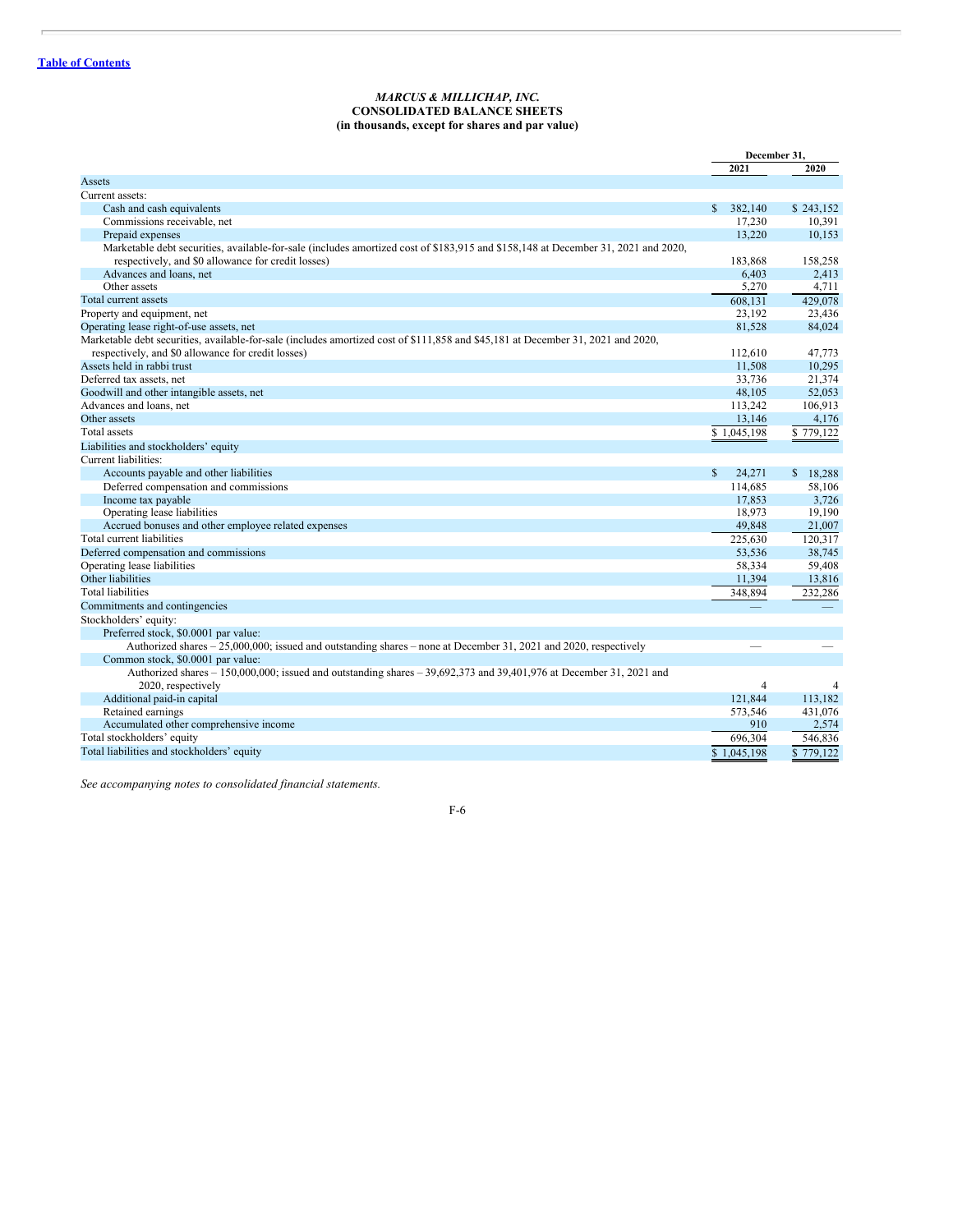#### *MARCUS & MILLICHAP, INC.* **CONSOLIDATED STATEMENTS OF NET AND COMPREHENSIVE INCOME (in thousands, except per share amounts)**

<span id="page-69-0"></span>

|                                                                                                                          | <b>Years Ended December 31,</b> |                       |                      |  |  |
|--------------------------------------------------------------------------------------------------------------------------|---------------------------------|-----------------------|----------------------|--|--|
|                                                                                                                          | 2021                            | 2020                  | 2019                 |  |  |
| Revenues:                                                                                                                |                                 |                       |                      |  |  |
| Real estate brokerage commissions                                                                                        | \$1,170,969                     | \$633,164             | \$729,356            |  |  |
| Financing fees                                                                                                           | 109,690                         | 70,538                | 66,293               |  |  |
| Other revenues                                                                                                           | 15,781                          | 13,204                | 10,779               |  |  |
| Total revenues                                                                                                           | 1,296,440                       | 716,906               | 806,428              |  |  |
| Operating expenses:                                                                                                      |                                 |                       |                      |  |  |
| Cost of services                                                                                                         | 840,209                         | 447,879               | 498,878              |  |  |
| Selling, general and administrative                                                                                      | 255,154                         | 204,514               | 203,110              |  |  |
| Depreciation and amortization                                                                                            | 11,721                          | 10,899                | 8,017                |  |  |
| Total operating expenses                                                                                                 | 1,107,084                       | 663,292               | 710,005              |  |  |
| Operating income                                                                                                         | 189,356                         | 53,614                | 96,423               |  |  |
| Other income (expense), net                                                                                              | 4,527                           | 6,650                 | 12,477               |  |  |
| Interest expense                                                                                                         | (580)                           | (900)                 | (1,388)              |  |  |
| Income before provision for income taxes                                                                                 | 193,303                         | 59,364                | 107,512              |  |  |
| Provision for income taxes                                                                                               | 50,833                          | 16,526                | 30,582               |  |  |
| Net income                                                                                                               | 142,470                         | 42,838                | 76,930               |  |  |
| Other comprehensive (loss) income:                                                                                       |                                 |                       |                      |  |  |
| Marketable debt securities, available-for-sale:                                                                          |                                 |                       |                      |  |  |
| Change in net unrealized gains/losses                                                                                    | (1, 554)                        | 799                   | 1,822                |  |  |
| Less: reclassification adjustment for net losses (gains) included in other income (expense), net                         | 72                              | 34                    | (43)                 |  |  |
| Net change, net of tax of \$(505), \$286 and \$611 for the years ended December 31, 2021, 2020 and 2019,                 |                                 |                       |                      |  |  |
| respectively<br>Foreign currency translation loss, net of tax of \$0 for each of the years ended December 31, 2021, 2020 | (1,482)                         | 833                   | 1,779                |  |  |
| and 2019, respectively                                                                                                   | (182)                           | (237)                 | (576)                |  |  |
| Total other comprehensive (loss) income                                                                                  | (1,664)                         | 596                   | 1,203                |  |  |
| Comprehensive income                                                                                                     | \$<br>140,806                   | 43,434                | \$<br>78,133         |  |  |
| Earnings per share:                                                                                                      |                                 |                       |                      |  |  |
| <b>Basic</b>                                                                                                             | \$<br>3.57                      | \$<br>1.08            | 1.95<br>\$           |  |  |
| <b>Diluted</b>                                                                                                           | $\mathbf{s}$<br>3.55            | 1.08<br>$\mathbf{\$}$ | $\mathbf{s}$<br>1.95 |  |  |
| Weighted average common shares outstanding:                                                                              |                                 |                       |                      |  |  |
| <b>Basic</b>                                                                                                             | 39,888                          | 39,642                | 39,404               |  |  |
| Diluted                                                                                                                  | 40,187                          | 39,735                | 39,548               |  |  |

*See accompanying notes to consolidated financial statements.*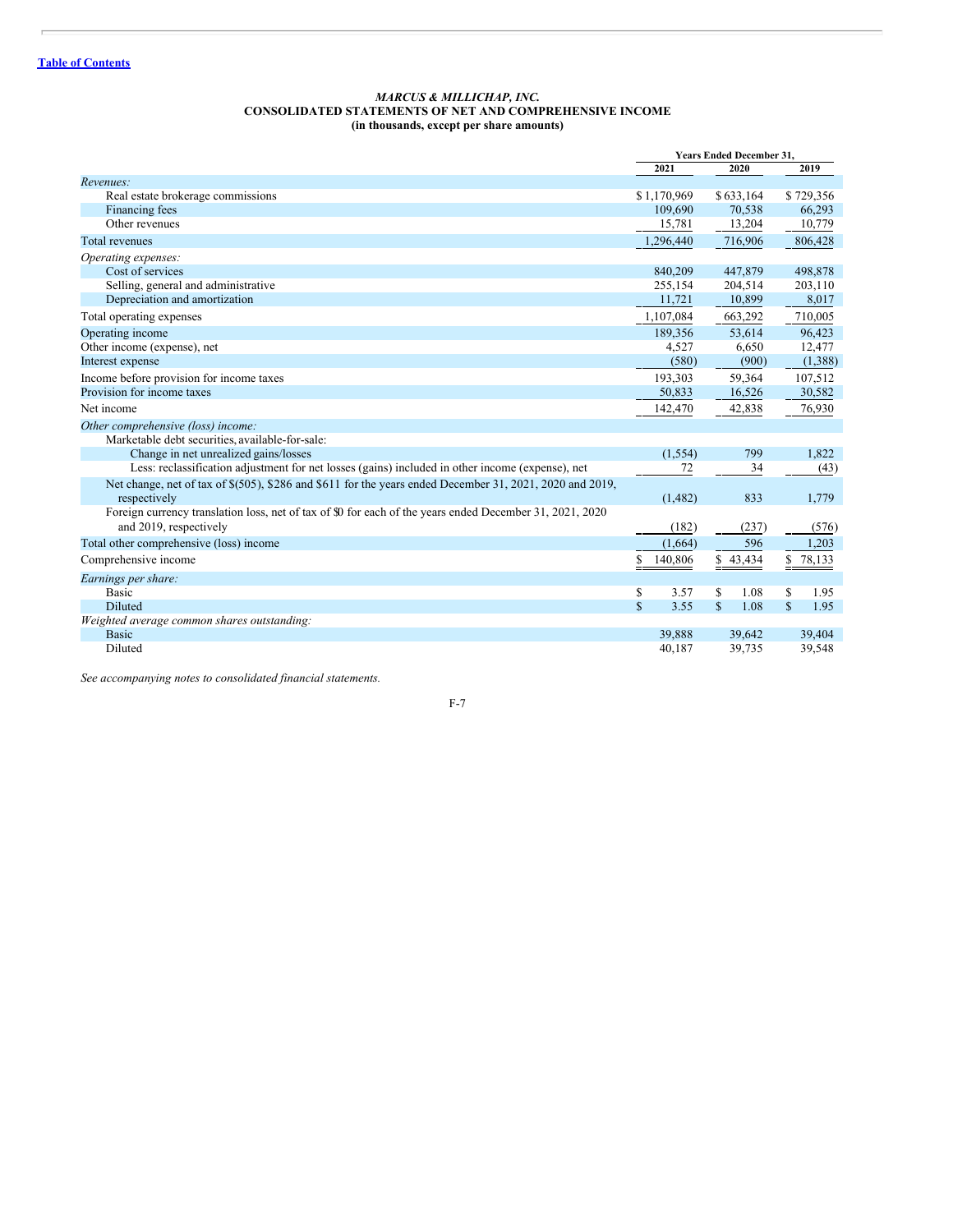#### *MARCUS & MILLICHAP, INC.* **CONSOLIDATED STATEMENTS OF STOCKHOLDERS' EQUITY (in thousands, except for shares)**

<span id="page-70-0"></span>

|                                                                       | <b>Series A</b><br>Redeemable<br>Preferred<br><b>Stock</b><br><b>Common Stock</b> |        |               | <b>Additional</b><br>Paid-In | <b>Stock Notes</b><br>Receivable<br>From | <b>Retained</b>                 | Accumulated<br>Other<br>Comprehensive |                                 |           |
|-----------------------------------------------------------------------|-----------------------------------------------------------------------------------|--------|---------------|------------------------------|------------------------------------------|---------------------------------|---------------------------------------|---------------------------------|-----------|
|                                                                       | <b>Shares</b>                                                                     | Amount | <b>Shares</b> | Amount                       | Capital                                  | <b>Employees</b>                | <b>Earnings</b>                       | Income (Loss)                   | Total     |
| Balance as of December 31, 2018                                       |                                                                                   | S.     | 38.814.464    | $\mathbf{s}$<br>$\Delta$     | 97,458<br>s.                             | $\mathcal{S}$<br>(4)            | \$311.341                             | 775<br>$\mathbf{s}$             | \$409,574 |
| Net and comprehensive income                                          |                                                                                   |        |               |                              |                                          | $\overline{\phantom{0}}$        | 76,930                                | 1,203                           | 78,133    |
| Stock-based award activity:                                           |                                                                                   |        |               |                              |                                          |                                 |                                       |                                 |           |
| Stock-based compensation                                              |                                                                                   |        |               |                              | 9.278                                    |                                 |                                       |                                 | 9.278     |
| Issuance of common stock pursuant to employee stock purchaseplan      |                                                                                   |        | 21.421        |                              | 657                                      |                                 |                                       |                                 | 657       |
| Issuance of common stock for vesting of restricted stock units        |                                                                                   |        | 378,194       |                              | $\overline{\phantom{m}}$                 |                                 |                                       |                                 |           |
| Issuance of common stock for unvested restricted stock awards         |                                                                                   |        | 12,806        |                              |                                          |                                 |                                       |                                 |           |
| Shares withheld related to net share settlement of stock-based awards |                                                                                   |        | (73,690)      |                              | (2,735)                                  |                                 |                                       |                                 | (2,735)   |
| Balance as of December 31, 2019                                       |                                                                                   |        | 39,153,195    | $\overline{4}$               | 104,658                                  | (4)                             | 388,271                               | 1,978                           | 494,907   |
| Cumulative effect of a change in accounting principle, net of tax     |                                                                                   |        |               |                              | $\overline{\phantom{a}}$                 | $\hspace{0.1mm}-\hspace{0.1mm}$ | (33)                                  | $\hspace{0.1mm}-\hspace{0.1mm}$ | (33)      |
| Balance at January 1, 2020, as adjusted                               |                                                                                   |        | 39,153,195    | $\overline{A}$               | 104,658                                  | (4)                             | 388,238                               | 1.978                           | 494,874   |
| Net and comprehensive income                                          |                                                                                   |        |               |                              |                                          | -                               | 42,838                                | 596                             | 43,434    |
| Stock-based award activity:                                           |                                                                                   |        |               |                              |                                          |                                 |                                       |                                 |           |
| Stock-based compensation                                              |                                                                                   |        |               |                              | 9,905                                    |                                 |                                       |                                 | 9,905     |
| Issuance of common stock pursuant to employee stock purchaseplan      |                                                                                   |        | 27,596        |                              | 642                                      |                                 |                                       |                                 | 642       |
| Issuance of common stock for vesting of restricted stock units        |                                                                                   |        | 264.235       |                              |                                          |                                 |                                       |                                 |           |
| Issuance of common stock for unvested restricted stock awards         |                                                                                   |        | 19.516        |                              |                                          |                                 |                                       |                                 |           |
| Shares withheld related to net share settlement of stock-basedwards   |                                                                                   |        | (62, 566)     | $\overline{\phantom{0}}$     | (2,023)                                  | $\overline{\phantom{a}}$        |                                       | $\overline{\phantom{0}}$        | (2,023)   |
| Reduction of stock notes receivable from employees                    |                                                                                   |        |               |                              |                                          | $\overline{4}$                  |                                       | $\overline{\phantom{m}}$        |           |
| Balance as of December 31, 2020                                       |                                                                                   |        | 39,401,976    | $\overline{4}$               | 113,182                                  | $\overline{\phantom{m}}$        | 431,076                               | 2,574                           | 546,836   |
| Net and comprehensive income(loss)                                    |                                                                                   |        |               |                              |                                          |                                 | 142,470                               | (1,664)                         | 140,806   |
| Stock-based award activity:                                           |                                                                                   |        |               |                              |                                          |                                 |                                       |                                 |           |
| Stock-based compensation                                              |                                                                                   |        |               |                              | 10,361                                   |                                 |                                       |                                 | 10,361    |
| Issuance of common stock pursuant to employee stock purchaseplan      |                                                                                   |        | 20.152        | -                            | 653                                      |                                 |                                       |                                 | 653       |
| Issuance of common stock for settlement of deferred stock units       |                                                                                   |        | 60.373        |                              |                                          |                                 |                                       |                                 |           |
| Issuance of common stock for vesting of restricted stock units        |                                                                                   |        | 260,525       |                              |                                          |                                 |                                       |                                 |           |
| Issuance of common stock for unvested restricted stock awards         |                                                                                   |        | 13.323        |                              |                                          |                                 |                                       |                                 |           |
| Issuance of common stock for stock settled deferred consideration     |                                                                                   |        | 27,481        | $\overline{\phantom{0}}$     | 1.000                                    |                                 |                                       | -                               | 1.000     |
| Shares withheld related to net share settlement of stock-basedwards   |                                                                                   |        | (91, 457)     |                              | (3,352)                                  |                                 |                                       |                                 | (3,352)   |
| Balance as of December 31, 2021                                       |                                                                                   |        | 39,692,373    |                              | 121,844                                  |                                 | \$573,546                             | 910                             | \$696,304 |

*See accompanying notes to consolidated financial statements.*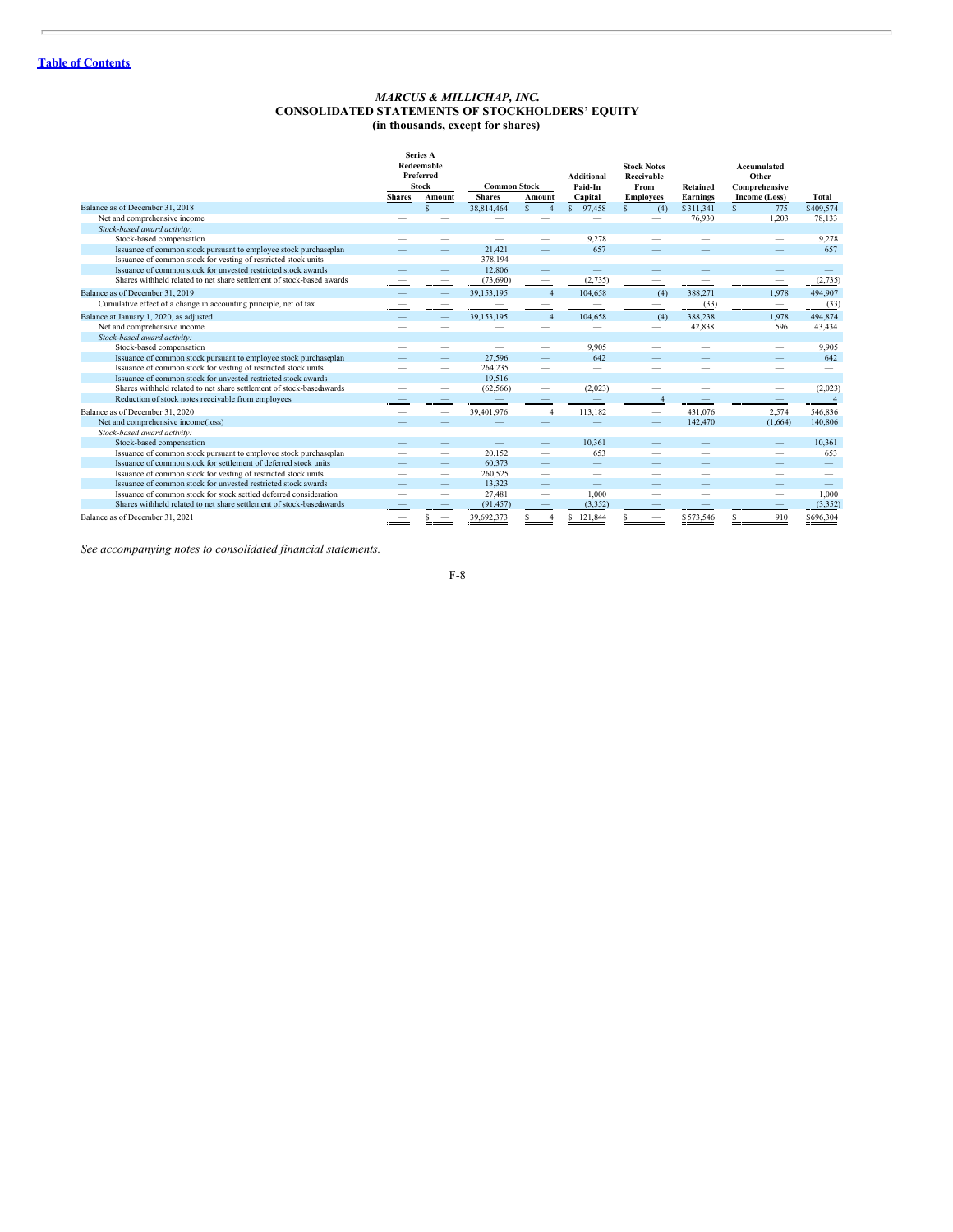#### *MARCUS & MILLICHAP, INC.* **CONSOLIDATED STATEMENTS OF CASH FLOWS (in thousands)**

<span id="page-71-0"></span>

|                                                                                      |                       | <b>Years Ended December 31.</b> |              |  |
|--------------------------------------------------------------------------------------|-----------------------|---------------------------------|--------------|--|
|                                                                                      | 2021                  | 2020                            | 2019         |  |
| Cash flows from operating activities                                                 |                       |                                 |              |  |
| Net income                                                                           | \$142,470             | \$42,838                        | \$<br>76,930 |  |
| Adjustments to reconcile net income to net cash provided by operating activities:    |                       |                                 |              |  |
| Depreciation and amortization                                                        | 11,721                | 10,899                          | 8.017        |  |
| Noncash lease expense                                                                | 23,729                | 22,825                          | 21,207       |  |
| Credit loss expense                                                                  | 166                   | 188                             | 114          |  |
| Stock-based compensation                                                             | 10,361                | 9,905                           | 9,278        |  |
| Deferred taxes, net                                                                  | (11, 845)             | 473                             | 226          |  |
| Unrealized foreign exchange losses (gains)                                           | 3,824                 | (299)                           | -            |  |
| Net realized gains on marketable debt securities, available-for-sale                 | (219)                 | (192)                           | (87)         |  |
| Other non-cash items                                                                 | 641                   | 895                             | (176)        |  |
| Changes in operating assets and liabilities:                                         |                       |                                 |              |  |
| Commissions receivable                                                               | (10, 832)             | (3,290)                         | (55)         |  |
| Prepaid expenses                                                                     | (3,066)               | 774                             | (2,740)      |  |
| Advances and loans                                                                   | (12, 382)             | (39,773)                        | (38, 655)    |  |
| Other assets                                                                         | (3,046)               | (2,743)                         | (6,521)      |  |
| Accounts payable and other liabilities                                               | 10,175                | 1,251                           | (486)        |  |
| Income tax receivable/payable                                                        | 14,128                | 8,724                           | (9, 485)     |  |
| Accrued bonuses and other employee related expenses                                  | 29,073                | (2,095)                         | (5,889)      |  |
| Deferred compensation and commissions                                                | 75,047                | 6,421                           | (8,975)      |  |
| Operating lease liabilities                                                          | (21, 276)             | (18, 461)                       | (17, 102)    |  |
| Other liabilities                                                                    | (2,766)               | (252)                           | (314)        |  |
| Net cash provided by operating activities                                            | 255,903               | 38,088                          | 25,287       |  |
| Cash flows from investing activities                                                 |                       |                                 |              |  |
| Acquisition of businesses, net of cash received                                      | 229                   | (16, 298)                       | (6,083)      |  |
| Purchases of marketable debt securities, available-for-sale                          | (378, 106)            | (215,606)                       | (168,083)    |  |
| Proceeds from sales and maturities of marketable debt securities, available-for-sale | 285,628               | 221,677                         | 179,693      |  |
| Purchases of securities, held-to-maturity                                            | (9,500)               |                                 |              |  |
| Issuances of employee notes receivable                                               | (40)                  | (243)                           | (200)        |  |
| Payments received on employee notes receivable                                       | 290                   | 187                             | 42           |  |
| Purchase of property and equipment                                                   | (6, 857)              | (6, 945)                        | (8, 812)     |  |
| Proceeds from sale of property and equipment                                         |                       | $\overline{\phantom{0}}$        | 21           |  |
| Net cash used in investing activities                                                | (108, 356)            | (17,228)                        | (3, 422)     |  |
| Cash flows from financing activities                                                 |                       |                                 |              |  |
| Taxes paid related to net share settlement of stock-based awards                     | (3,352)               | (2,023)                         | (2,735)      |  |
| Proceeds from issuance of shares pursuant to employee stock purchase plan            | 653                   | 642                             | 657          |  |
| Principal payments on notes payable to former stockholders                           |                       | (6, 564)                        | (1,087)      |  |
| Principal payments on stock appreciation rights liability                            | (1,481)               | (1,251)                         | (185)        |  |
|                                                                                      |                       |                                 |              |  |
| Payments of contingent and deferred consideration                                    | (1,739)               | (1, 134)                        | (528)        |  |
| Net cash used in financing activities                                                | (5,919)               | (10, 330)                       | (3,878)      |  |
| Effect of currency exchange rate changes on cash and cash equivalents                | (2,640)               | (48)                            |              |  |
| Net increase in cash and cash equivalents                                            | 138,988               | 10,482                          | 17,987       |  |
| Cash and cash equivalents at beginning of year                                       | 243,152               | 232,670                         | 214,683      |  |
| Cash and cash equivalents at end of year                                             | \$382,140             | \$243,152                       | \$232,670    |  |
| Supplemental disclosures of cash flow information                                    |                       |                                 |              |  |
| Interest paid during the period                                                      | 749                   | 1,223                           | 2,107        |  |
| Income taxes paid, net                                                               | 48,563<br>$\mathbf S$ | 7,329<br>$\mathbb{S}$           | 39.841<br>S  |  |
|                                                                                      |                       |                                 |              |  |

*See accompanying notes to consolidated financial statements.*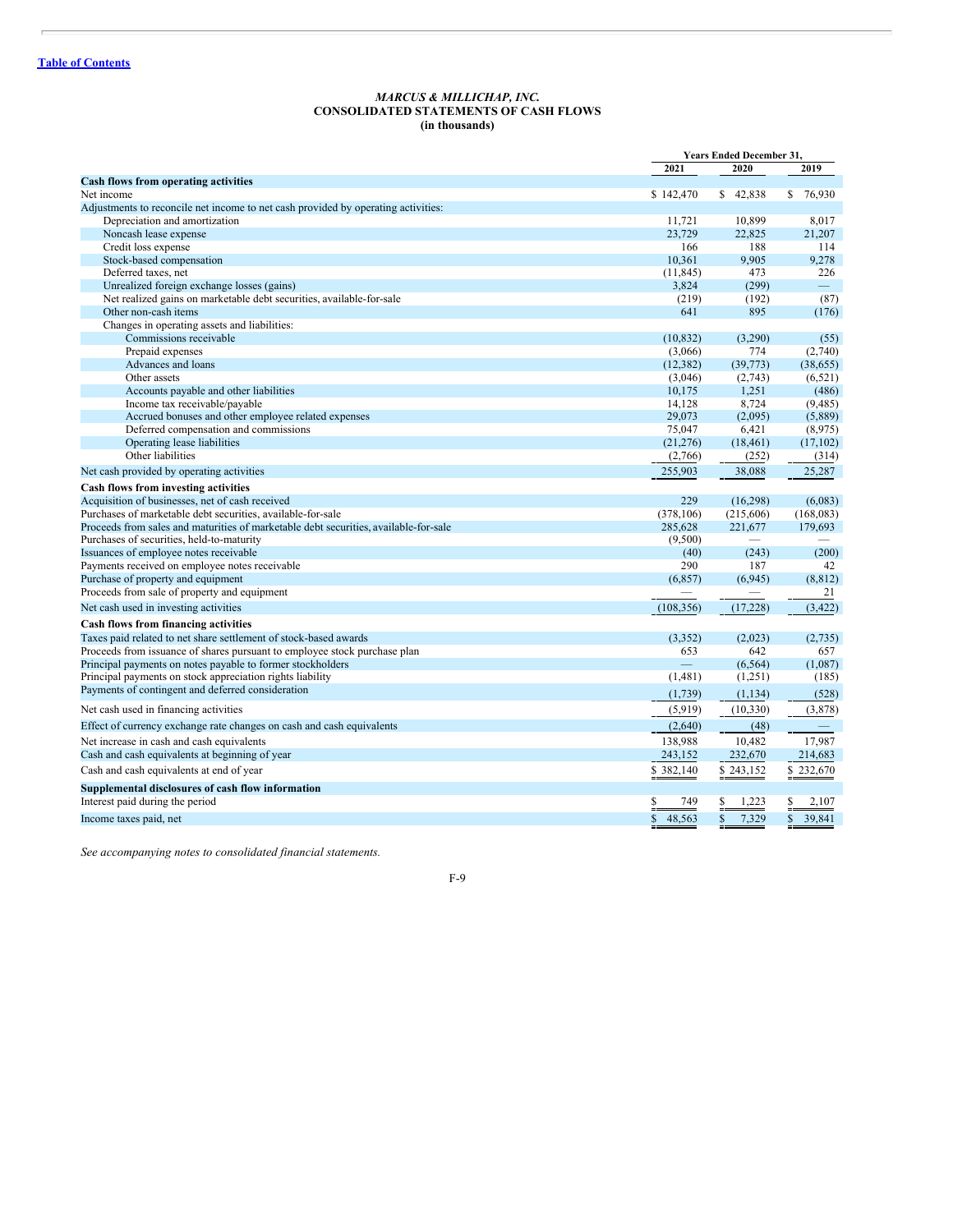### **1. Description of Business and Basis of Presentation**

### **Description of Business**

Marcus & Millichap, Inc., (the "Company", "Marcus & Millichap", or "MMI"), a Delaware corporation, is a brokerage firm specializing in commercial real estate investment sales, financing, research and advisory services. As of December 31, 2021, MMI operates 82 offices in the United States and Canada through its wholly-owned subsidiaries, including the operations of Marcus & Millichap Capital Corporation.

#### *Reorganization and Initial Public Of ering*

MMI was formed in June 2013 in preparation for Marcus & Millichap Company ("MMC") tospin-off its majority owned subsidiary, Marcus & Millichap Real Estate Investment Services, Inc. ("MMREIS"). Prior to the initial public offering ("IPO") of MMI, all of the preferred and common stockholders of MMREIS (including MMC and employees of MMREIS) contributed all of their outstanding shares to MMI, in exchange for new MMI common stock. As a result, MMREIS became a wholly-owned subsidiary of MMI. Thereafter, MMC distributed 80.0% of the shares of MMI common stock to MMC's shareholders and exchanged the remaining portion of its shares of MMI common stock for cancellation of indebtedness of MMC. MMI completed its IPO in November 2013.

### **Basis of Presentation**

The Company's consolidated financial statements have been prepared in accordance with U.S. generally accepted accounting principles ("U.S. GAAP"). The consolidated financial statements include the accounts of the Company and its wholly-owned subsidiaries. All significant intercompany balances and transactions have been eliminated in consolidation.

### *Considerations Related to the COVID-19 Pandemic*

The Company may continue to experience operational and financial impacts due to the ongoingCOVID-19 pandemic. Actual results may differ from the Company's current estimates and historical trends due to uncertainties regarding the potential economic impact of new COVID-19 variants, general population vaccination rates and vaccine mandates on our workforce.

### **2. Accounting Policies and Recent Accounting Pronouncements**

## **Accounting Policies**

#### *Cash and Cash Equivalents*

The Company considers cash equivalents to include short-term, highly liquid investments with maturities of three months or less when purchased. Portions of the balance of cash and cash equivalents were held in financial institutions, various money market funds with fixed and floating net asset values and short-term commercial paper. Money market funds have floating net asset values and may be subject to gating or liquidity fees. The Company assesses short-term commercial paper for impairment in connection with investments in marketable debt securities, available-for-sale. The likelihood of realizing material losses from cash and cash equivalents, including the excess of cash balances over federally insured limits, is remote.

#### *Revenue Recognition*

The Company generates real estate brokerage commissions by acting as a broker for real estate owners or investors seeking to buy or sell commercial properties. The Company generates financing fees from securing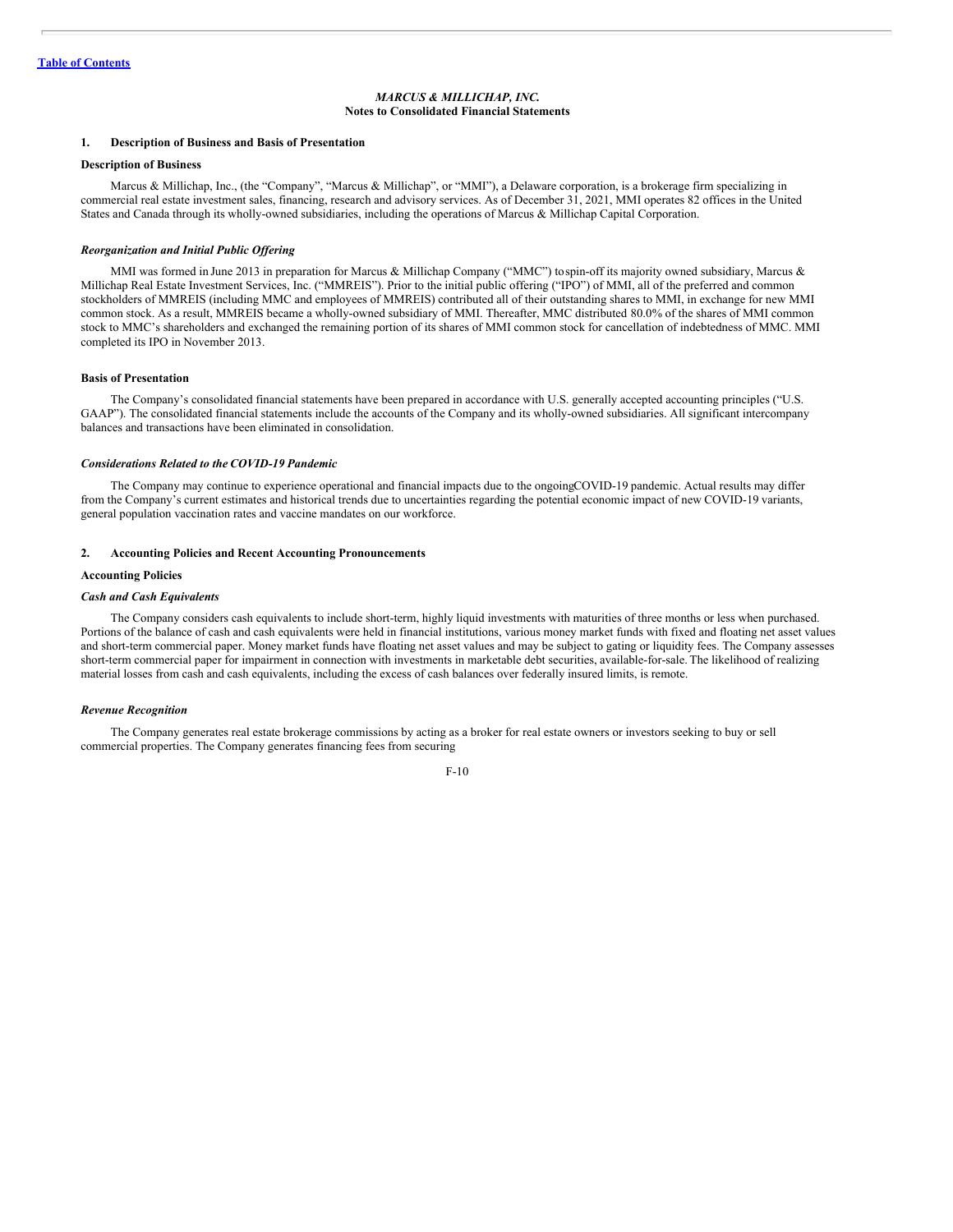financing on purchase transactions, from refinancing its clients' existing mortgage debt and other ancillary fees associated with financing activities, including, but not limited to, mortgage servicing, debt and equity advisory services, loan sales and other consulting and due diligence services. The Company recognizes mortgage servicing revenues upon the acquisition of a servicing contract. The Company records servicing fees when earned provided the loans are current and the debt service payments are made by the borrowers. Other revenues include fees generated from consulting and advisory services, as well as referral fees from other real estate brokers. The Company's contracts contain one performance obligation related to its real estate brokerage, financing and consulting and advisory services offered to buyers and sellers of commercial real estate, and provide that it is operating as a principal in all its revenue generating activities. The Company does not have multiple-element arrangements, variable consideration, financing components, significant noncash consideration, licenses, long-term contracts with customers or other items affecting the transaction price. Accordingly, the Company determined that the transaction price is fixed and determinable and collectability is reasonably assured. The Company recognizes revenue in principally all cases at the close of escrow for real estate brokerage, at the close of loan for financing, when services are provided, or upon closing of the transaction for other revenues.

#### *Capitalization of Internal Software*

Certain costs related to the development or purchase ofinternal-use software are capitalized. Internal costs that are incurred in the preliminary project stage are expensed as incurred. Direct consulting costs and certain payroll and related costs that are incurred during the development stage of a project are capitalized and depreciated using the straight-line method over a useful life of five years. Capitalized costs are recorded in property and equipment, net, and depreciation is recorded in depreciation and amortization in the consolidated financial statements. Depreciation begins for software that has been placed into production and is ready for its intended use. Post-implementation costs such as training, maintenance and support are expensed as incurred. The Company evaluates the carrying value of capitalized software for impairment whenever events or changes in circumstances indicate that the carrying amount of such assets may not be recoverable.

### *Commissions Receivable, Net*

Commissions receivable, net consists of commissions earned on brokerage and financing transactions for which payment has not yet been received. The Company evaluates the need for an allowance for credit losses based on consideration of historical experience, current conditions and forecasts of future economic conditions. The majority of commissions receivable are settled within 10 days after the close of escrow.

### *Advances and Loans, Net*

Advances and loans, net includes amounts advanced and loans due from the Company's investment sales and financing professionals.

In order to attract and retain highly skilled professionals, from time to time, the Company advances funds to its investment sales and financing professionals. The advances are typically in the form of forgivable loans that have terms that are generally between five and ten years. The principal amount of a forgivable loan and accrued interest are forgiven over the term of the loan, so long as the investment sales and financing professionals continue to be a service provider with the Company, and/or upon achieving contractual performance criteria. Amounts forgiven are charged to selling, general and administrative expense over the period forgiven. If the investment sales and financing professional's relationship with the Company is terminated before the amount advanced is forgiven, the unforgiven amount becomes due and payable. The Company evaluates the need for an allowance for credit losses based on amounts advanced, expected forgiveness, consideration of historical experience, current conditions and forecasts of future economic conditions. Estimated credit losses, net of any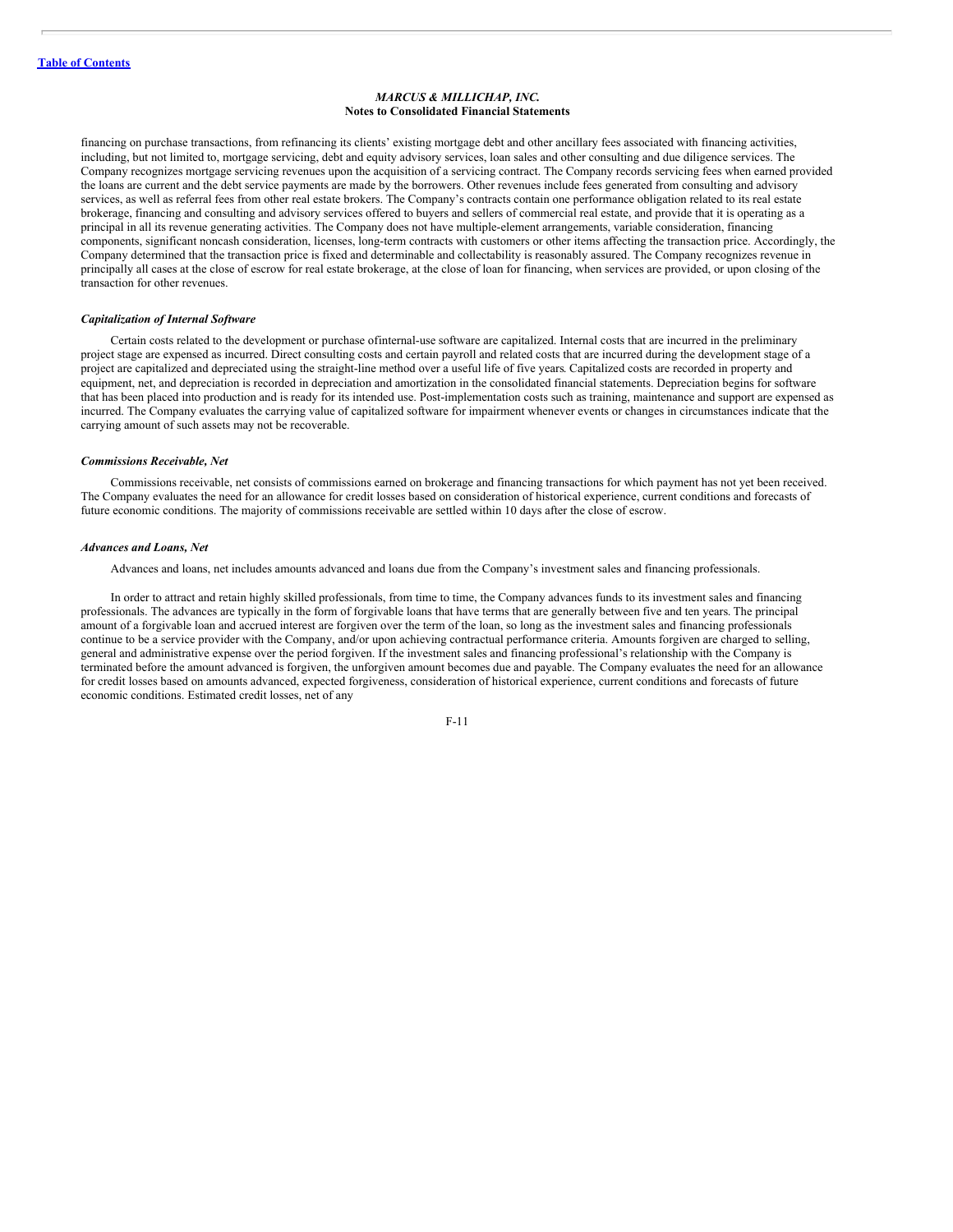reversals, are charged to credit loss expense included in selling, general and administrative expense. Amounts are generally written off when amounts are determined to be no longer collectable. Accrued interest, when applicable, has historically been immaterial.

The Company, from time to time, enters into various agreements with certain of its investment sales and financing professionals whereby these individuals receive loans. The notes receivable, along with stated interest, are typically collected from future commissions or repaid based on the terms stipulated in the respective agreements that are generally between one and seven years. The Company evaluates the need for an allowance for credit losses for the loans based on historical experience, current conditions and reasonable forecasts of future economic conditions. Estimated credit losses, net of any reversals, are charged to credit loss expense included in selling, general and administrative expense. Amounts are generally written off when amounts are determined to be no longer collectable.

## *Cost of Services*

Cost of services principally consists of variable commissions, compensation-related costs related to the Company's financing activities, and other costs for the Company's investment sales and financing professionals related to transactions closed in the period. Commissions are accrued based on revenue from transactions generated by the Company's investment sales and financing professionals. Investment sales and financing professionals are compensated at commission rates based on individual agreements, and a portion of the commissions due upon the closing of a transaction may be deferred in accordance with their contracts. Some of our most senior investment sales and financing professionals also have the ability to earn additional commissions after meeting certain annual financial thresholds. These additional commissions are recognized as cost of services in the period in which they are earned. Payment of a portion of these additional commissions are generally deferred for a period of one to three years, at our election, and paid at the beginning of the second and fourth calendar year. These deferred commissions are included in deferred compensation and commissions (current and non-current) captions in the accompanying consolidated balance sheets. Cost of services also includes referral fees paid to other real estate brokers where we are the principal service provider.

## *Investments in Marketable Debt Securities,Available-for-Sale*

The Company maintains a portfolio of investments in a variety of fixed and variable rate debt securities, including U.S. treasuries, U.S. government sponsored entities, corporate debt, asset-backed securities ("ABS") and other. The Company considers its investments in marketable debt securities to be available-for-sale, and accordingly, are recorded at their fair values. The Company determines the appropriate classification of investments in marketable debt securities at the time of purchase. Interest along with amortization of purchase premiums and accretion of discounts from the purchase date through the estimated maturity date, including consideration of variable maturities and contractual call provisions, are included in other income (expense), net in the consolidated statements of net and comprehensive income. The Company typically invests in highly rated debt securities, and its investment policy generally limits the amount of credit exposure to any one issuer. The policy requires substantially all investments to be investment grade, with the primary objective of minimizing the potential risk of principal loss and matching long-term liabilities. See Note 5 – "Investments in Marketable Debt Securities, Available-for-Sale" for additional information.

The Company reviews quarterly its investment portfolio of all securities in an unrealized loss position to determine if an impairment charge or credit reserve is required. The Company excludes accrued interest from both the fair value and the amortized cost basis of marketable debt securities, available-for-sale,for the purposes of identifying and measuring an impairment. An investment is impaired if the fair value is less than its amortized cost basis. Impairment relating to credit losses is recorded through a reduction in the amortized cost of the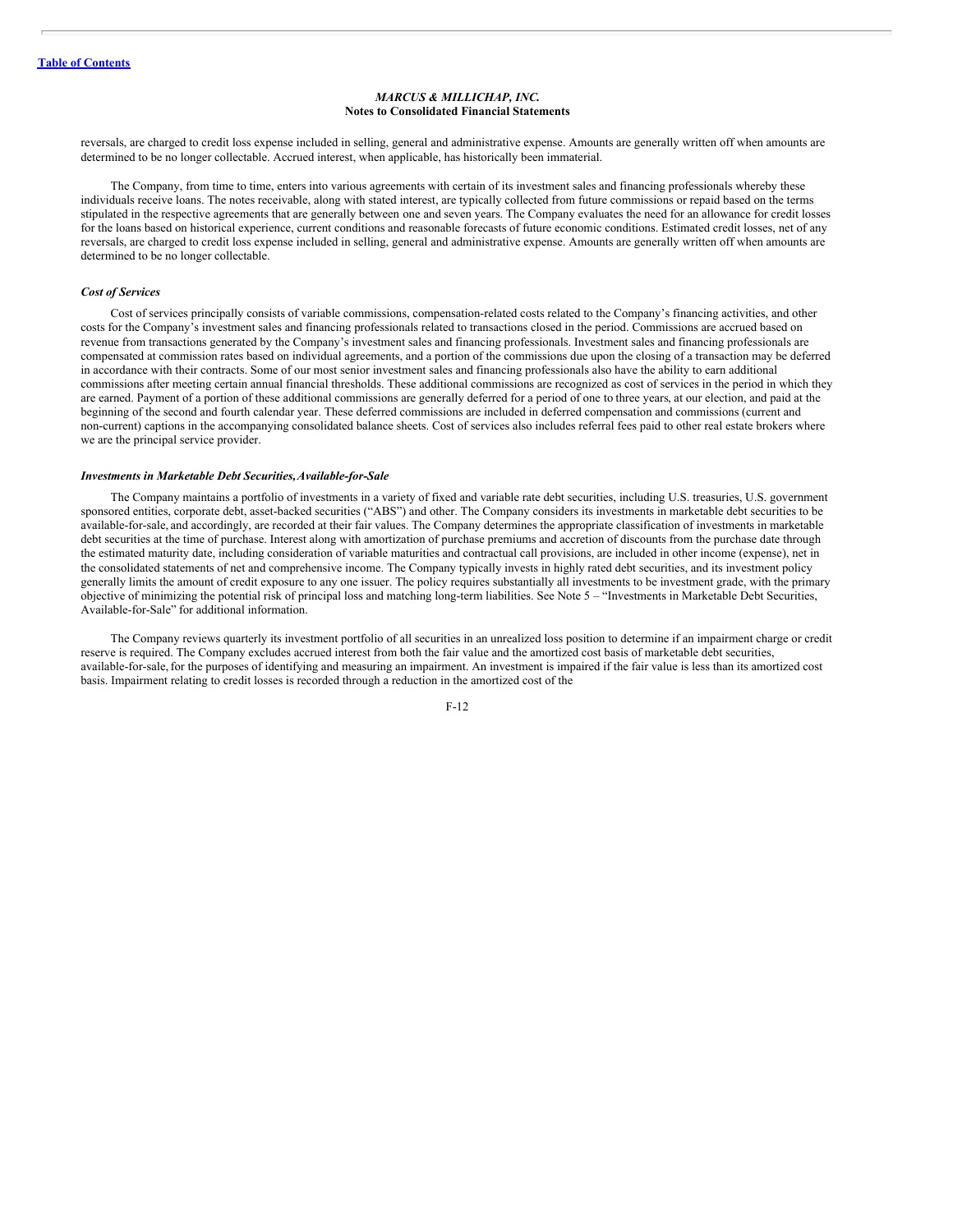security or an allowance for credit losses and credit loss expense (included in selling, general and administrative expense), limited by the amount that the fair value is less than the amortized cost basis. Impairment that has not been recorded as a credit loss is recorded through other comprehensive income (loss), net of applicable taxes. The Company made an accounting policy election to not measure an allowance for credit losses for accrued interest receivables. The Company evaluates write-off of accrued interest receivable by the major security-type level at the time credit loss exists for the underlying security.

Determining whether a credit loss exists requires a high degree of judgment and the Company considers both qualitative and quantitative factors in making its determination. The Company evaluates its intent to sell, or whether the Company will more likely than not be required to sell, the security before recovery of its amortized cost basis. For all securities in an unrealized loss position, the Company evaluates, among other items, the extent and length of time the fair market value of a security is less than its amortized cost, time to maturity, duration, seniority, the financial condition of the issuer including credit ratings, any changes thereto and relative default rates, leverage ratios, availability of liquidity to make principle and interest payments, performance indicators of the underlying assets, analyst reports and recommendations, and changes in base and market interest rates. If the qualitative and quantitative analysis is sufficient to conclude that an impairment related to credit losses does not exist, the Company typically does not perform further quantitative analysis to estimate the present value of cash flows expected to be collected from the debt security. Estimates of expected future cash flows are the Company's best estimate based on past events, current conditions and reasonable and supportable economic forecasts.

### *Assets Held in Rabbi Trust*

The Company maintains a non-qualified deferred compensation program for certain employees. Deferred amounts are invested in variable whole life insurance policies owned by the Company supporting the deferred obligation and are held in a rabbi trust. Participants elect to invest in various hypothetical equity and debt securities offered within the plan on a notional basis. The net change in the carrying value of the underlying assets held in the rabbi trust is recorded in other income (expense), net. The change in the deferred compensation liability as a result of the change in the notional value of the participants accounts is recorded as a component of selling, general and administrative expense in the consolidated statements of net and comprehensive income.

### *Fair Value Measurements*

U.S. GAAP defines the fair value of a financial instrument as the amount that would be received from the sale of an asset in an orderly transaction between market participants at the measurement date. The Company is responsible for the determination of fair value and the supporting methodologies and assumptions. The Company uses various pricing sources and third parties to provide and validate the values utilized.

The degree of judgment used in measuring the fair value of financial instruments is generally inversely correlated with the level of observable valuation inputs. Financial instruments with quoted prices in active markets generally have more pricing observability and less judgment is used in measuring fair value. Financial instruments for which no quoted prices are available have less observability and are measured at fair value using valuation models or other pricing techniques that require more judgment.

Assets recorded at fair value are measured and classified in accordance with a fair value hierarchy consisting of the three "levels" based on the observability of inputs available in the marketplace used to measure the fair values as discussed below:

• *Level 1:* Unadjusted quoted prices in active markets that are accessible at the measurement date for identical, unrestricted assets or liabilities;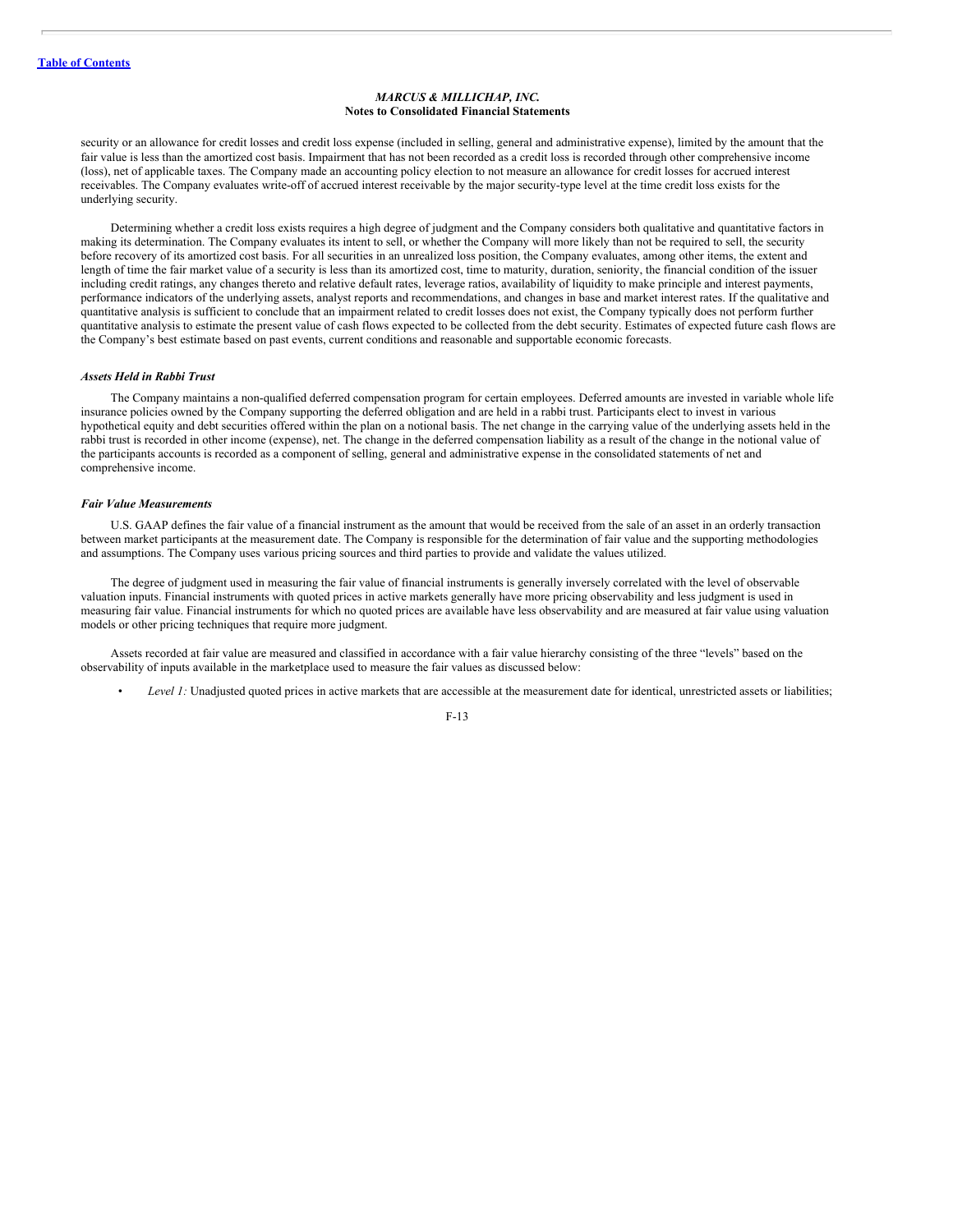- *Level 2:* Quoted prices in markets that are not active, or inputs which are observable, either directly or indirectly, for substantially the full term of the asset or liability; or
- Level 3: Unobservable inputs reflect management's best estimate of what market participants would use in pricing the asset or liability at the measurement date. Consideration is given to the risk inherent in the valuation technique and the risk inherent in the inputs to the model. Management estimates include certain pricing models, discounted cash flow methodologies and similar techniques that use significant unobservable inputs.

### *Recurring Fair Value Measurements*

The Company values its investments including commercial paper and floating NAV money market funds recorded in cash and cash equivalents, investments in marketable debt securities, available-for-sale, assets held in the rabbi trust, deferred compensation liability and contingent and deferred consideration at fair value on a recurring basis.

Fair values for investments included in cash and cash equivalents and marketable debt securities,available-for-sale, were determined for each individual security in the investment portfolio and all these securities are Level 1 or 2 measurements as appropriate.

Fair values for assets held in the rabbi trust and related deferred compensation liability were determined based on the cash surrender value of the company owned variable life insurance policies and underlying investments in the trust, and are Level 2 and Level 1 measurements, respectively.

Contingent consideration in connection with acquisitions, is carried at fair value and determined on acontract-by-contract basis, calculated using unobservable inputs based on a probability of achieving EBITDA and other performance requirements (refer to Note 9 – "Fair Value Measurements"), and is a Level 3 measurement. Deferred consideration in connection with acquisitions is carried at fair value and calculated using a discounted cash flow estimate with the only remaining condition on such payments being the passage of time, and is a Level 2 measurement.

#### *Nonrecurring Fair Value Measurements*

In accordance with U.S. GAAP, from time to time, the Company measures certain assets at fair value on a nonrecurring basis. The Company reviews the carrying value of mortgage servicing rights ("MSRs"), intangibles, goodwill and other assets for indications of impairment at least annually. When indications of potential impairment are identified, the Company may be required to determine the fair value of those assets and record an adjustment for the carrying amount in excess of the fair value determined. Any fair value determination would be based on valuation approaches, which are appropriate under the circumstances and utilize Level 2 and Level 3 measurements as required.

## *Assets and Liabilities not Measured at Fair Value*

The Company's commissions receivable, amounts due from employees and investment sales and financing professionals (included in the other assets, net current and other assets non-current captions), accounts payable and other liabilities and commissions payable (included in deferred compensation and commissions current and deferred compensation and commissions non-current captions) are carried at cost, which approximates fair value based on their immediate or short-term maturities and terms which approximate current market rates.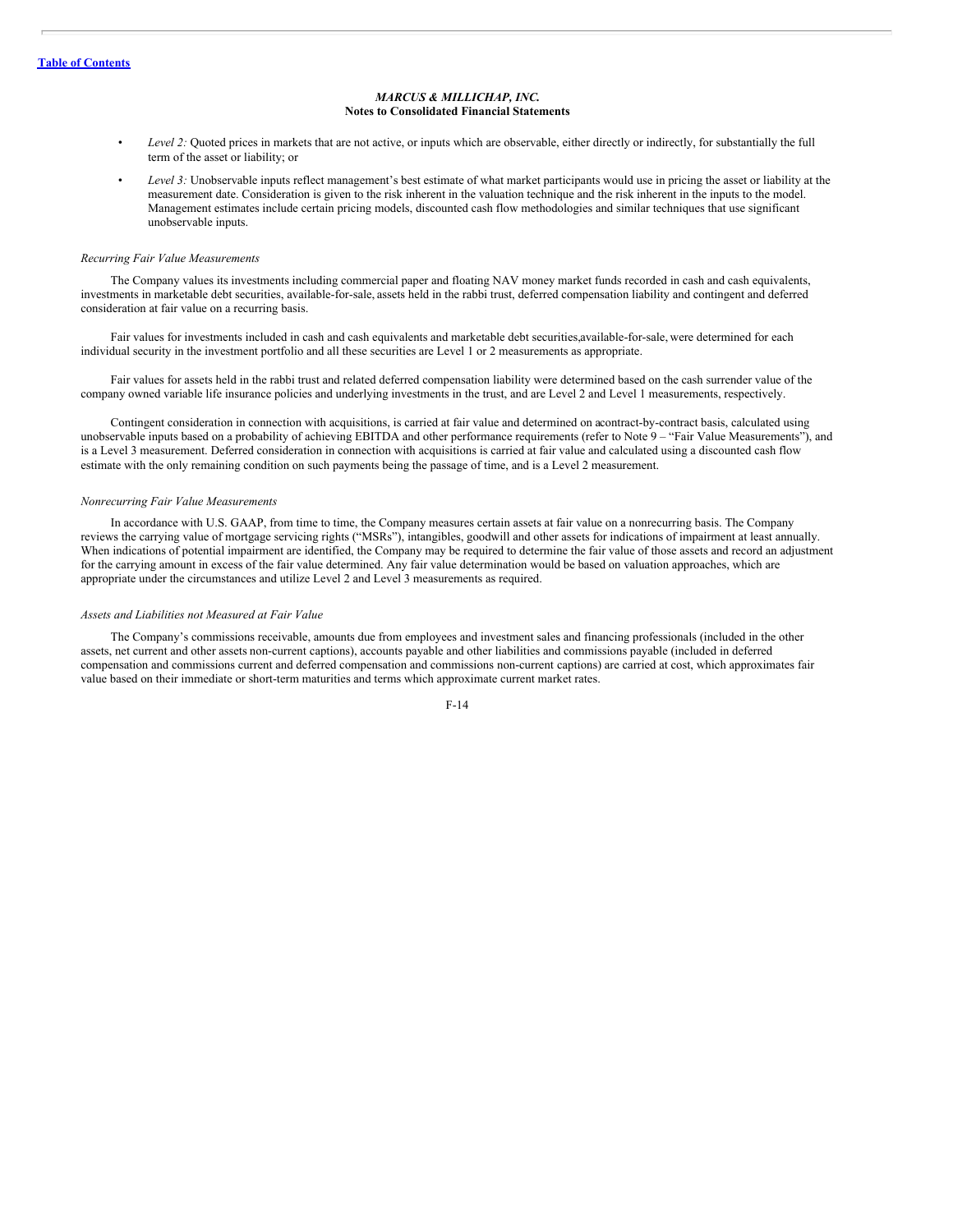The Company's obligations under stock appreciation rights ("SARs") liability (included in the deferred compensation and commissions current and deferred compensation and commissions non-current captions) bear interest at a variable rate based on U.S. Treasuries, and the Company has determined that the carrying value approximates their fair value.

#### *Property and Equipment, Net*

Property and equipment are stated at cost less accumulated depreciation and amortization. The Company uses thestraight-line method for depreciation and amortization. Depreciation and amortization are generally provided over estimated useful lives ranging from three to seven years.

The Company evaluates its fixed assets for impairment whenever events or changes in circumstances indicate that the carrying amount of an asset may not be recoverable.

### *Other Assets*

Other assets consist primarily of securities,held-to-maturity, MSRs, security deposits made in connection with operating leases, customer trust accounts, employee notes receivable and other assets and receivables. In connection with a brokerage transaction, the Company may need to, or be required to, hold cash in escrow for a transaction participant. These amounts are deposited into separate customer trust accounts controlled by the Company. The amounts are included in current other assets, net, with a corresponding liability included in accounts payable and other liabilities, both in the consolidated balance sheets.

MSRs are recorded at fair value upon acquisition of a servicing contract. The Company has elected the amortization method for the subsequent measurement of MSRs. MSRs are carried at the lower of amortized cost or fair value. All MSRs are amortized using the interest method over the period that servicing income is expected to be received. MSRs are included in other assets non-current in the accompanying consolidated balance sheets. See Note 7 – "Selected Balance Sheet Data" for additional information. Amortization related to the MSRs is included in depreciation and amortization expense in the accompanying consolidated statements of net and comprehensive income.

The Company measures MSRs at fair value on a nonrecurring basis. MSRs are a Level 3 measurement. The Company's MSRs do not trade in an active, open market with readily observable prices. The estimated fair value of the Company's MSRs were developed using a discounted cash flow model that calculates the present value of estimated future net servicing income. The model considers contractual provisions and assumptions of market participants including specified servicing fees, prepayment assumptions, delinquency rates, late charges, other ancillary revenue, costs to service and other economic factors. The Company periodically reassesses and adjusts, when necessary, the underlying inputs and assumptions used in the model to reflect observable market conditions and assumptions that a market participant would consider in valuing an MSR asset.

In connection with MSR activities, the Company holds funds in escrow for the benefit of the lenders. These funds and the offsetting obligations are not presented in the Company's consolidated financial statements as they do not represent assets and liabilities of the Company.

#### *Leases*

The Company utilizes operating leases for all its facilities and autos. The Company determines if an arrangement is a lease at inception.Right-of-use assets ("ROU assets") represent the Company's right to use an underlying asset for the lease term and lease liabilities represent the Company's contractual obligation to make lease payments under the lease. Operating leases are included in operating lease ROU assets, non-current, and operating lease liabilities current and non-current captions in the consolidated balance sheets.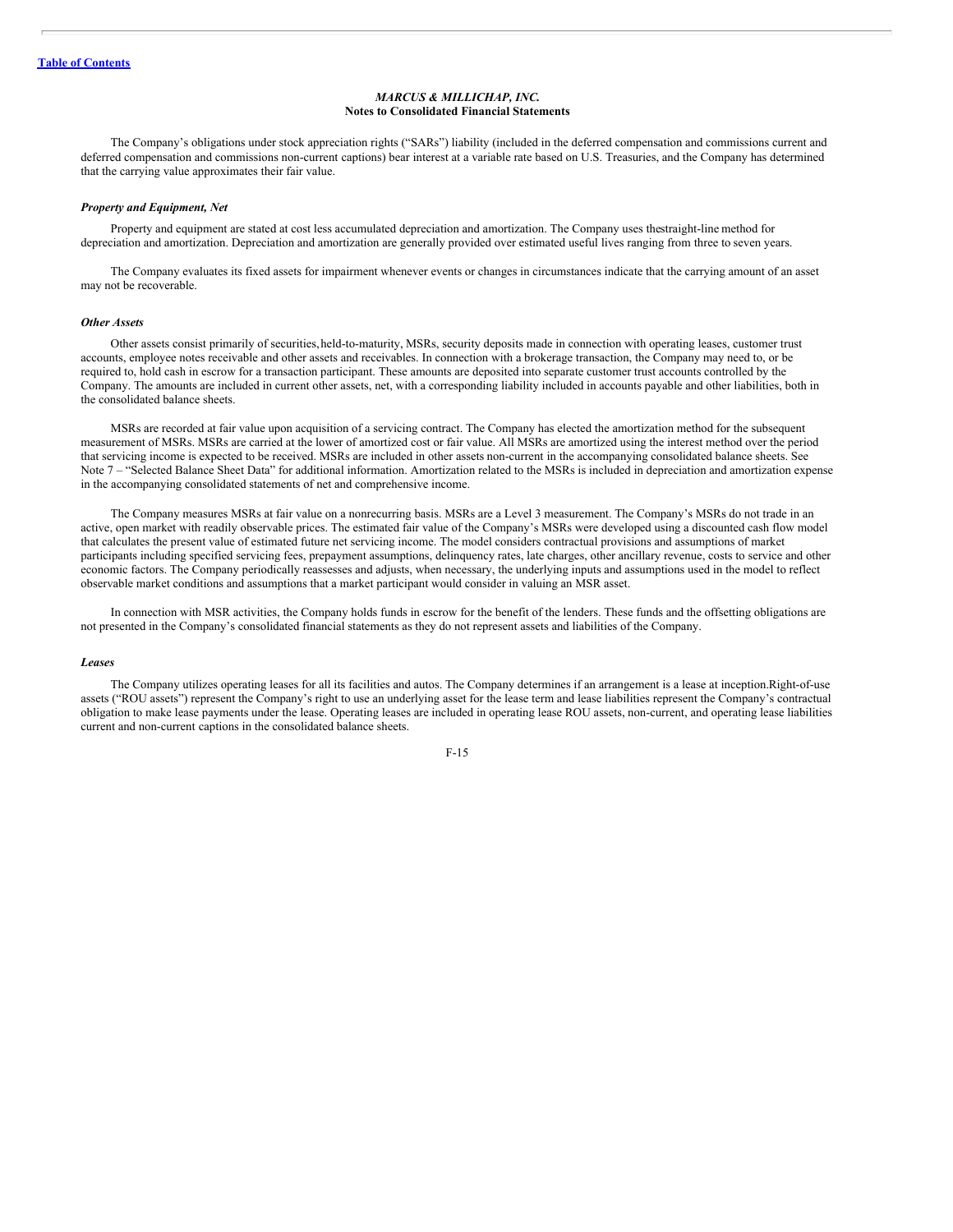Operating lease ROU assets and liabilities are recognized on the commencement date based on the present value of lease payments over the lease term. Lease agreements may contain periods of free rent or reduced rent, predetermined fixed increases in the minimum rent and renewal or termination options, all of which add complexity and impact the determination of the lease term and lease payments to be used in calculating the lease liability. Certain facility leases provide for rental escalations related to increases in the lessors' direct operating expenses. The Company uses the implicit rate in the lease when determinable. As most of the Company's leases do not have a determinable implicit rate, determining the rate to be used in its calculations is judgmental. The Company uses an estimated incremental borrowing rate based on borrowing options under its credit agreement and applies a spread over treasury rates for the indicated term of the lease based on the information available on the commencement date of the lease. The Company typically leases general purpose built-out office space, which reverts to the lessor upon termination of the lease. Any payments for completed improvements, determined to be owed by the lessor, net of incentives received, are recorded as an increase to the ROU asset and considered in the determination of the lease cost.

The Company has lease agreements with lease andnon-lease components, which are accounted for as a single lease component. Lease cost is recognized on a straight-line basis over the lease term. Variable lease payments consist of common area costs, insurance, taxes, utilities, parking and other lease related costs, which are determined principally based on billings from landlords.

## *Litigation*

The Company is subject to various legal proceedings and claims that arise in the ordinary course of business, some of which involve claims for damages that are substantial in amount. Most of these litigation matters are covered by insurance, which contain deductibles, exclusions, claim limits and aggregate policy limits. While the ultimate liability for these legal proceedings cannot be determined, the Company uses judgment in the evaluation of claims and the need for accrual for loss contingencies quarterly. The Company records an accrual for litigation related losses where the likelihood of loss is both probable and estimable. The Company accrues legal fees for litigation as the legal services are provided.

#### *Advertising Costs*

Advertising costs are expensed as incurred. Advertising costs are included in selling, general and administrative expense in the accompanying consolidated statements of net and comprehensive income.

Advertising costs for the years ended December 31, 2021, 2020 and 2019 were \$830,000, \$586,000 and \$889,000 respectively.

## *Income Taxes*

The Company accounts for income taxes under the asset and liability method. The Company recognizes deferred tax assets and liabilities for the future tax consequences attributable to (i) differences between the financial statement carrying amounts of existing assets and liabilities and their respective tax basis, and (ii) operating losses and tax credit carryforwards. The Company measures existing deferred tax assets and liabilities using enacted tax rates expected to apply to taxable income in the years in which the Company expects to have temporary differences realized or settled. The Company recognizes in the provision for income taxes, the effect on deferred tax assets and liabilities of a change in tax rates in the period that includes the enactment date. The Company periodically evaluates deferred tax assets to assess whether it is likely that the deferred tax assets will be realized. In determining whether a valuation allowance is required, the Company considers the timing of deferred tax reversals, current year taxable income and historical performance. Valuation allowances are provided against deferred tax assets when it is more-likely-than-not that some portion or all of the deferred tax asset will not be realized.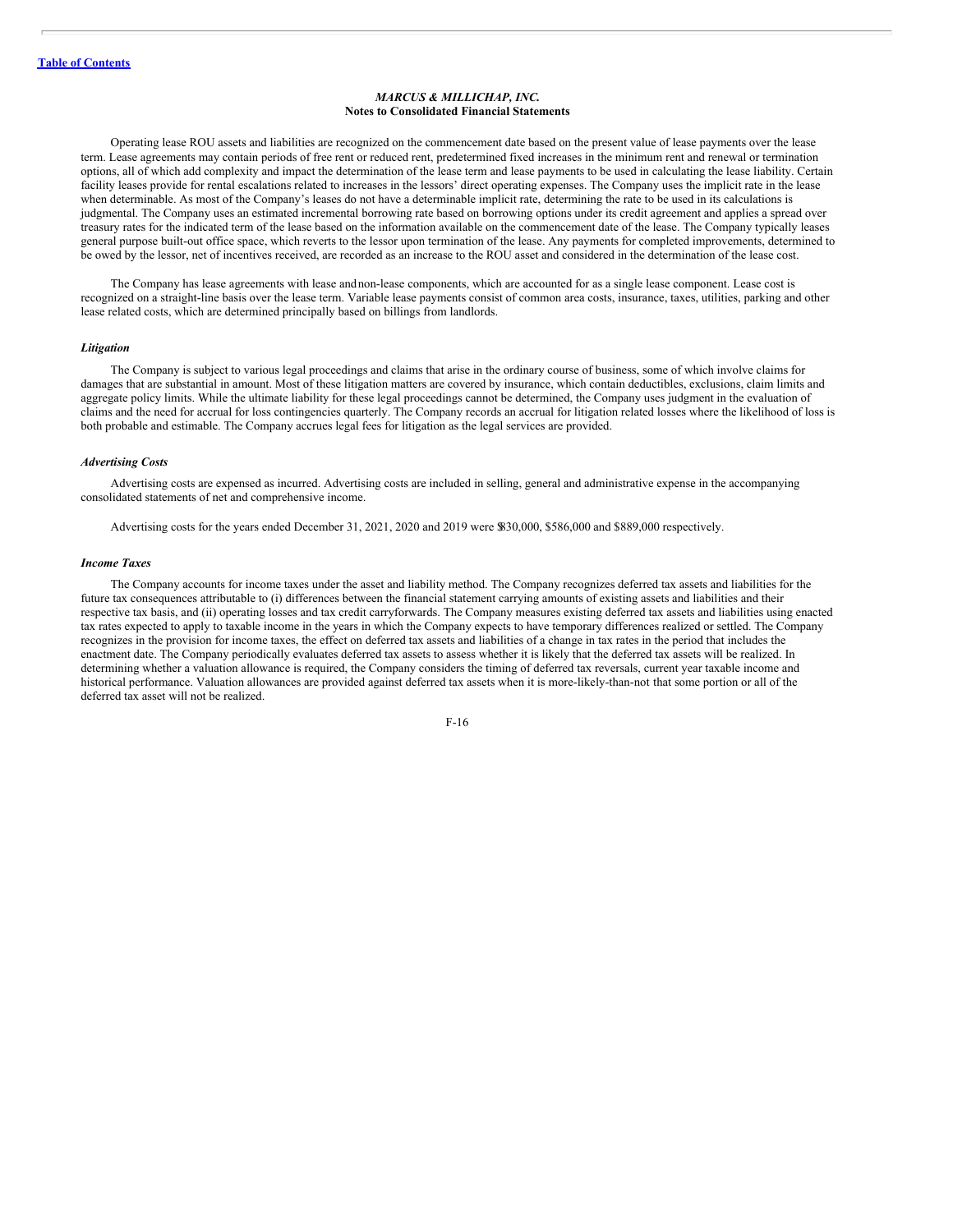Because of the nature of the Company's business, which includes activity in the U.S. and Canada, incorporating numerous states and provinces as well as local jurisdictions, the Company's tax position can be complex. As such, the Company's effective tax rate is subject to changes as a result of fluctuations in the mix of its activity in the various jurisdictions in which the Company operates including changes in tax rates, state apportionment, tax related interest and penalties, valuation allowances and other permanent items. Calculating some of the amounts involves a high degree of judgment.

The Company evaluates its tax positions quarterly. The threshold for recognizing the benefits of tax return positions in the financial statements is "more likely than not" to be sustained by the taxing authority and requires measurement of a tax position meeting the more-likely-than-not criterion, based on the largest benefit that is more than 50% likely to be realized. The Company assesses its inventory of tax positions with respect to all applicable income tax issues for all open tax years (in each respective jurisdiction) and determines whether uncertain tax positions are required to be recognized in the Company's consolidated financial statements.

The Company recognizes interest and penalties incurred as income tax expense.

#### *Stock-Based Compensation*

The Company follows the accounting guidance for share-based payments, which requires the measurement and recognition of compensation expense for all stock-based awards made to employees, independent contractors and non-employee directors. Awards are issued under the Amended and Restated 2013 Omnibus Equity Incentive Plan ("2013 Plan") and 2013 Employee Stock Purchase Plan ("ESPP").

For awards made to the Company's employees, directors and independent contractors, the Company initially values restricted stock units ("RSUs") and restricted stock awards ("RSAs") based on the grant date closing price of the Company's common stock. For awards with periodic vesting, the Company recognizes the related expense on a straight-line basis over the requisite service period for the entire award, subject to periodic adjustments to ensure that the cumulative amount of expense recognized through the end of any reporting period is at least equal to the portion of the grant date value of the award that has vested through that date. The Company accounts for forfeitures prospectively as they occur.

If there are any modifications or cancellations of the underlying unvested share-based awards, the Company may be required to accelerate, increase or cancel any remaining unrecognized or previously recorded stock-based compensation expense.

For shares issued under the ESPP, the Company determined that the plan was a compensatory plan and is required to expense the fair value of the awards over each six-month offering period. The Company estimates the fair value of these awards using the Black-Scholes option pricing model. The Company calculates the expected volatility based on the historical volatility of the Company's common stock and the risk-free interest rate based on the U.S. Treasury yield curve in effect at the time of grant, both consistent with the term of the offering period. The Company incorporates no forfeiture rate and includes no expected dividend yield as the Company hasnot previously paid dividends.

## *Earnings per Share*

Basic weighted average shares outstanding includes vested, butun-issued, deferred stock units ("DSUs"). The difference between basic and diluted weighted average shares outstanding represents the dilutive impact of common stock equivalents consisting of shares to be issued under the 2013 Plan and ESPP and contingently issuable shares in connection with stock settled consideration for acquired businesses.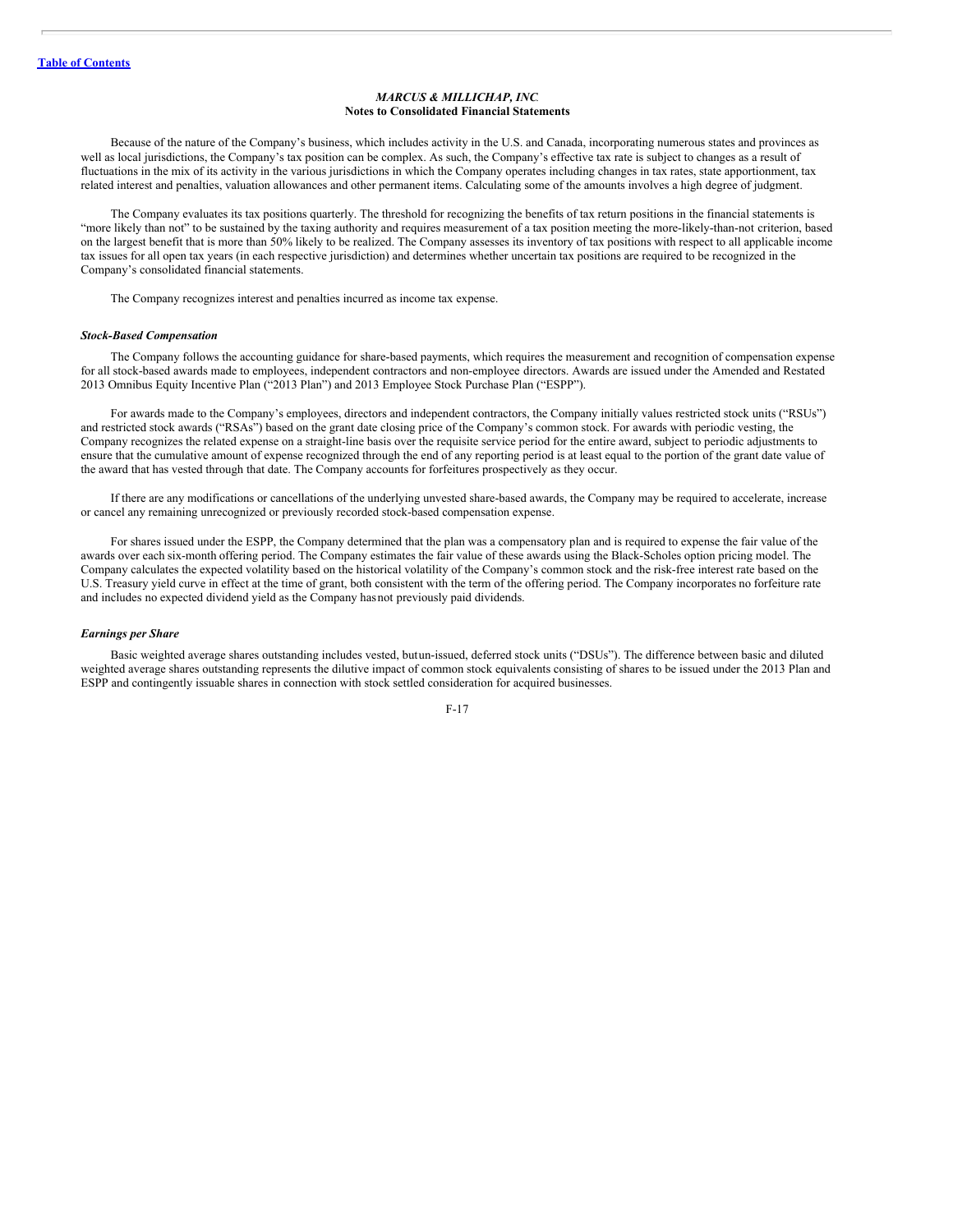# *Foreign Currency Translation*

The Company prepares the financial statements of its Canadian subsidiary using the local currency as the functional currency. The assets and liabilities of the Company's Canadian subsidiary are translated into U.S. dollars at the rates of exchange at the balance sheet date with the resulting translation adjustments included as a separate component of stockholder's equity through other comprehensive income (loss) in the consolidated statements of net and comprehensive income.

Income and expenses are translated at the average monthly rates of exchange. The Company includes realized gains and losses from foreign currency transactions in other income (expense), net in the consolidated statements of net and comprehensive income.

The effect of foreign currency translation on cash and cash equivalents is reflected in cash flows from operating activities on the consolidated statements of cash flows, and is not material for any period presented.

#### *Taxes Collected from Clients and Remitted to Governmental Authorities*

The Company accounts for tax assessed by any governmental authority that is based on revenue or transaction value (e.g. sales, use and value added taxes) on a net basis, and, accordingly, such amounts are not included in revenue. Collected amounts are recorded as a current liability until paid.

#### *Use of Estimates*

The preparation of consolidated financial statements in conformity with U.S. GAAP requires management to make estimates and assumptions that affect the reported amounts of assets and liabilities and the related disclosures at the date of the consolidated financial statements and the reported amounts of revenues and expenses during the reporting period. Actual results could differ from those estimates.

### *Concentrations of Credit Risk*

Financial instruments that potentially subject the Company to a concentration of credit risk principally consist of cash and cash equivalents, investments in marketable debt securities, available-for-sale,security deposits (included under other assets, non-current) and commissions receivable, net. Cash and cash equivalents are placed with high-credit quality financial institutions and invested in high-credit quality money market funds and commercial paper. Concentrations and ratings of marketable debt securities, available-for-sale are limited by the approved investment policy.

To reduce its credit risk, the Company monitors the credit standing of the financial institutions money market funds that represent amounts recorded as cash and cash equivalents. The Company historically has not experienced any significant losses related to cash and cash equivalents.

The Company derives its revenues from a broad range of real estate investors, owners, and users in the United States and Canada, none of which individually represents a significant concentration of credit risk. The Company maintains allowances, as needed, for estimated credit losses based on management's assessment of the likelihood of collection. For the years ended December 31, 2021, 2020 and 2019, no transaction represented 10% or more of total revenues. Further, while one or more transactions may represent 10% or more of commissions receivable at any reporting date, amounts due are typically collected within 10 days of settlement and, therefore, do not expose the Company to significant credit risk.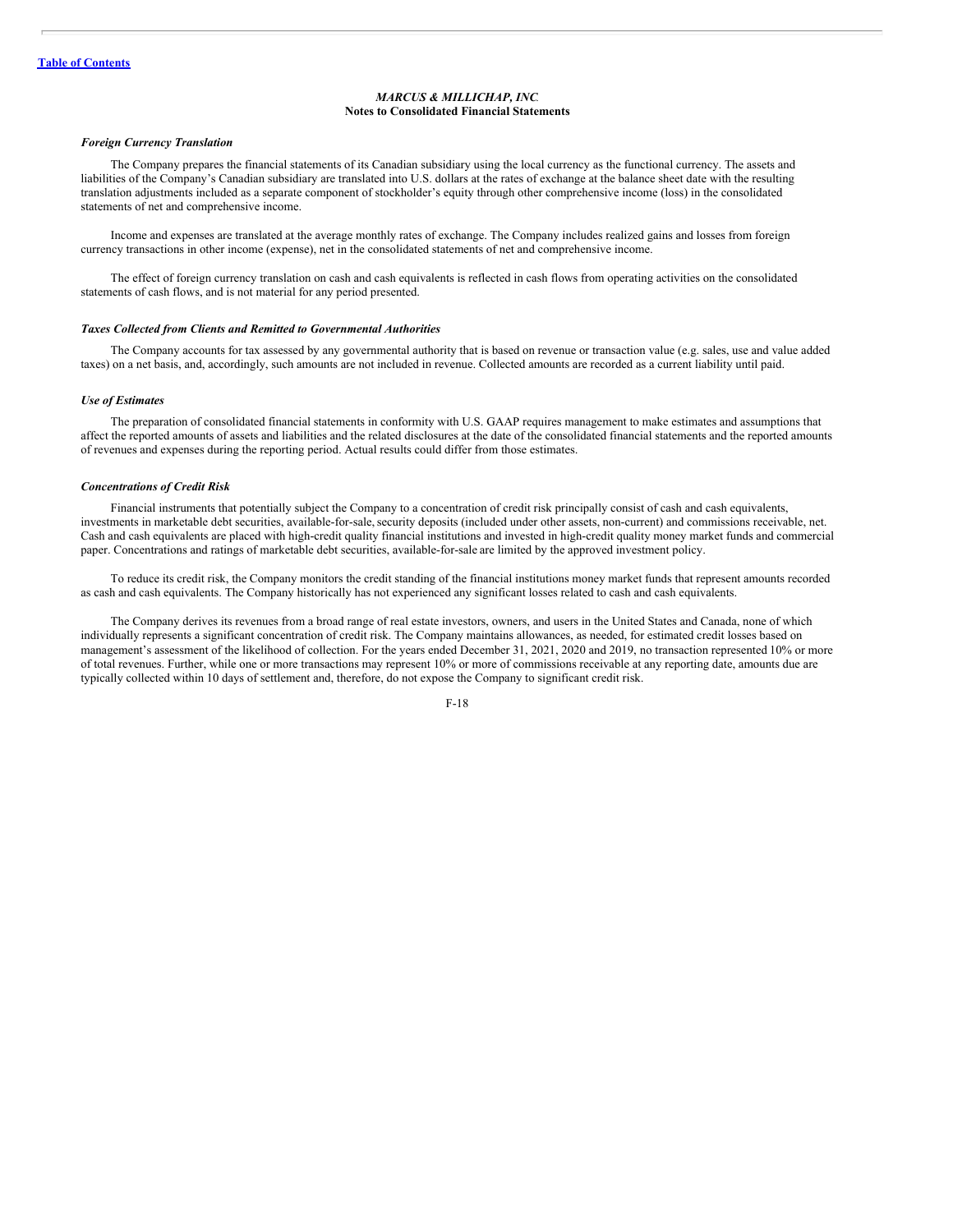During the year ended December 31, 2021, the Company's Canadian operations represented approximately2% of total revenues. During the years ended December 31, 2020 and 2019, the Company's Canadian operations represented less than 2% and 1% of total revenues, respectively.

During each of the years ended December 31, 2021, 2020 and 2019,no office represented 10% or more of total revenues.

#### *Business Combinations*

The Company accounts for business combinations using the acquisition method of accounting, under which the consideration for the acquisition, including the fair value of any contingent and deferred consideration, is allocated to the assets acquired and liabilities assumed. The Company recognizes identifiable assets acquired and liabilities assumed at their acquisition date fair values as determined by management as of the acquisition date. The excess of the consideration over the assets acquired net of liabilities assumed is recognized as goodwill. During the measurement period, which is not to exceed one year from the acquisition date, the Company may record adjustments to the assets acquired and liabilities assumed, with the corresponding offset to goodwill. Upon the conclusion of the measurement period, any subsequent adjustments are recorded as expense in the consolidated statements of net and comprehensive income.

In connection with certain acquisitions, the Company enters into agreements to pay additional cash amounts based on the achievement of certain performance measures and/or service and time requirements. Contingent and deferred consideration in connection with the acquisition of a business is measured at fair value on the acquisition date and remeasured at fair value each reporting period thereafter until the consideration is settled in cash or stock, with changes in fair value recorded in selling, general and administrative expense in the consolidated statements of net and comprehensive income.

Acquisition-related costs, such as due diligence, legal and accounting fees, are expensed as incurred and not considered in determining the fair value of the acquired assets. Acquisition-related costs are reflected in selling, general and administrative expense in the consolidated statements of net and comprehensive income.

#### *Goodwill and Other Intangible Assets*

The Company evaluates goodwill for impairment annually in the fourth quarter. In addition to the annual impairment evaluation, the Company evaluates at least quarterly whether events or circumstances have occurred in the period subsequent to the annual impairment testing which indicate that it is more likely than not an impairment loss has occurred. The initial impairment evaluation of goodwill is a qualitative assessment and is performed to assess whether the fair value of a reporting unit ("RU") is less than its carrying amount. The Company completes a quantitative impairment test if evidence from the qualitative assessment indicates that it is more likely than not that the fair value of the RU is less than its carrying amount. If the Company determines the quantitative impairment test is required, the estimated fair value of the RU is determined and compared to its carrying amount, including goodwill. If the carrying amount exceeds the estimated fair value, an impairment loss is recognized equal to that excess. The loss recognized cannot exceed the carrying amount of goodwill. The Company currently has only one RU, therefore, all goodwill is allocated to thatone RU.

The Company evaluates its finite-lived intangible assets for impairment at least annually, or as events or changes in circumstances indicate the carrying value may not be recoverable. The Company records an impairment loss if impairment triggers exist and the fair value of the asset is less than the asset's carrying amount. The Company measures recoverability by comparing the carrying amount to the future undiscounted cash flows that the intangible assets are expected to generate. If the carrying value of the intangible assets are not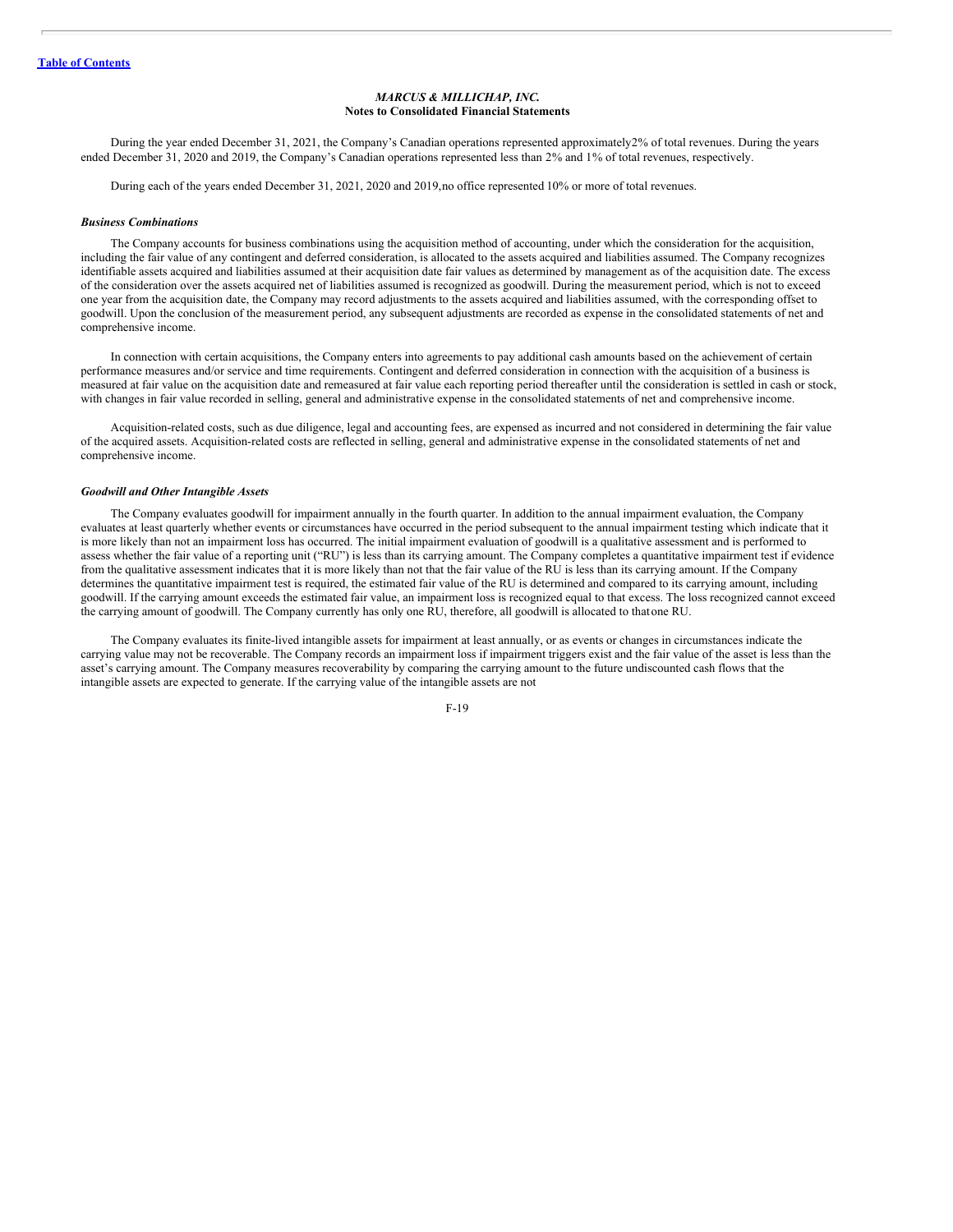recoverable, the impairment recognized is measured as the amount by which the carrying value exceeds its fair value. The Company's intangible assets primarily include non-compete agreements, customer relationships and contracts in progress that resulted from its business combinations. These intangible assets are generally amortized on a straight-line basis using a useful life betweenone and seven years.

### *Segment Reporting*

The Company follows U.S. GAAP for segment reporting, which requires reporting information on operating segments in interim and annual financial statements. Substantially all of the Company's operations involve the delivery of commercial real estate services to its customers including real estate investment sales, financing and consulting and advisory services. Management makes operating decisions, assesses performance and allocates resources based on an ongoing review of these integrated operations, which constitute the Company's only operating segment for financial reporting purposes.

### **Recent Accounting Pronouncements**

### *Pending Adoption*

In March 2020, the FASB issued Accounting Standards Update ("ASU")No. 2020-04, *Reference Rate Reform (Topic 848): Facilitation of the Ef ects of Reference Rate Reform on Financial Reporting* ("ASU 2020-04"). ASU 2020-04 provides temporary optional exceptions to the guidance in U.S. GAAP on contract modifications to ease the financial reporting burdens related to the expected market transition from the London Interbank Offered Rate ("LIBOR") and other interbank offered rates to alternative reference rates, such as the Secured Overnight Financing Rate ("SOFR"). ASU 2020-04 is effective for all entities upon issuance and may be applied prospectively to contract modifications through December 31, 2022. The guidance applies to the Company's Credit Agreement (see Note 15 – "Commitments and Contingencies"), which references LIBOR, and will generally allow it to account for and present a modification as an event that does not require contract remeasurement at the modification date or reassessment of a previous accounting determination. As of December 31, 2021, the Company has not drawn funds from the credit facility. The Company continues to evaluate the impact of this new standard but does not expect ASU 2020-04 to have a material effect on its consolidated financial statements.

### **3. Property and Equipment, Net**

Property and equipment, net consisted of the following (in thousands):

|                                                 | December 31. |           |
|-------------------------------------------------|--------------|-----------|
|                                                 | 2021         | 2020      |
| Computer software and hardware equipment        | \$33.819     | \$30,955  |
| Furniture, fixtures and equipment               | 24.511       | 23.418    |
| Less: accumulated depreciation and amortization | (35, 138)    | (30, 937) |
|                                                 | \$23.192     | \$23.436  |

During the years ended December 31, 2021 and 2020, the Companywrote-off approximately \$3.2 million and \$1.3 million, respectively, of fully depreciated computer software and hardware equipment and furniture, fixtures and equipment.

As of December 31, 2021 and 2020, property and equipment additions incurred but not yet paid included in accounts payable and other liabilities were \$406,000 and \$154,000, respectively.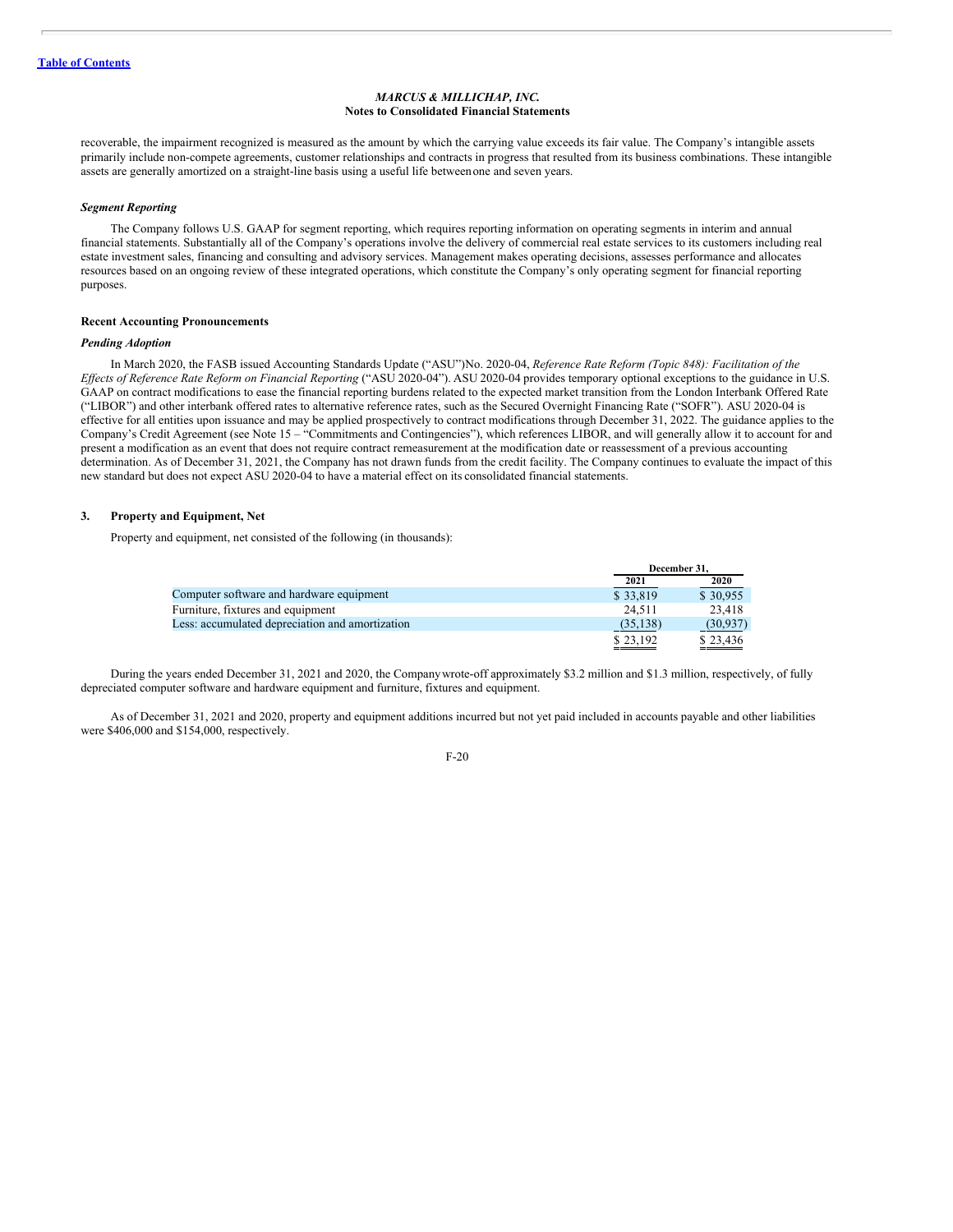# **4. Operating Leases**

The Company has operating leases for all of its facilities and autos.The operating lease cost, included in selling, general and administrative expense in the consolidated statement of net and comprehensive income, consisted of the following (in thousands):

|                           | <b>Years Ended</b> |          |
|---------------------------|--------------------|----------|
|                           | December 31,       |          |
|                           | 2021               | 2020     |
| Operating lease cost:     |                    |          |
| Lease cost                | \$26,209           | \$25,508 |
| Variable lease cost $(1)$ | 5,371              | 5,438    |
| Sublease income           | (492)              | (246)    |
|                           | \$31,088           | \$30,700 |
|                           |                    |          |
|                           |                    |          |

# (1) Primarily relates to common area maintenance, property taxes, insurance, utilities and parking.

Maturities of lease liabilities by year consisted of the following (in thousands):

|                                              | December 31,<br>2021 |
|----------------------------------------------|----------------------|
| 2022                                         | 20,901               |
| 2023                                         | 17,728               |
| 2024                                         | 15,224               |
| 2025                                         | 12,814               |
| 2026                                         | 9,335                |
| Thereafter                                   | 6,738                |
| Total future minimum lease payments          | 82,740               |
| Less imputed interest                        | (5, 433)             |
| Present value of operating lease liabilities | 77,307               |

Supplemental cash flow information and noncash activity related to the operating leases consisted of the following (in thousands):

|                                                                                 |          | <b>Years Ended</b><br>December 31. |
|---------------------------------------------------------------------------------|----------|------------------------------------|
|                                                                                 | 2021     | 2020                               |
| Operating cash flow information:                                                |          |                                    |
| Cash paid for amounts included in the measurement of operating leaseliabilities | \$23.662 | \$21.131                           |
| Noncash activity:                                                               |          |                                    |
| ROU assets obtained in exchange for operating lease liabilities                 | \$19,981 | \$16,293                           |
| Tenant improvements owned by lessor related to ROU assets <sup>(1)</sup>        | \$1,266  | 971                                |
|                                                                                 |          |                                    |

(1) Reclassification from other assets current.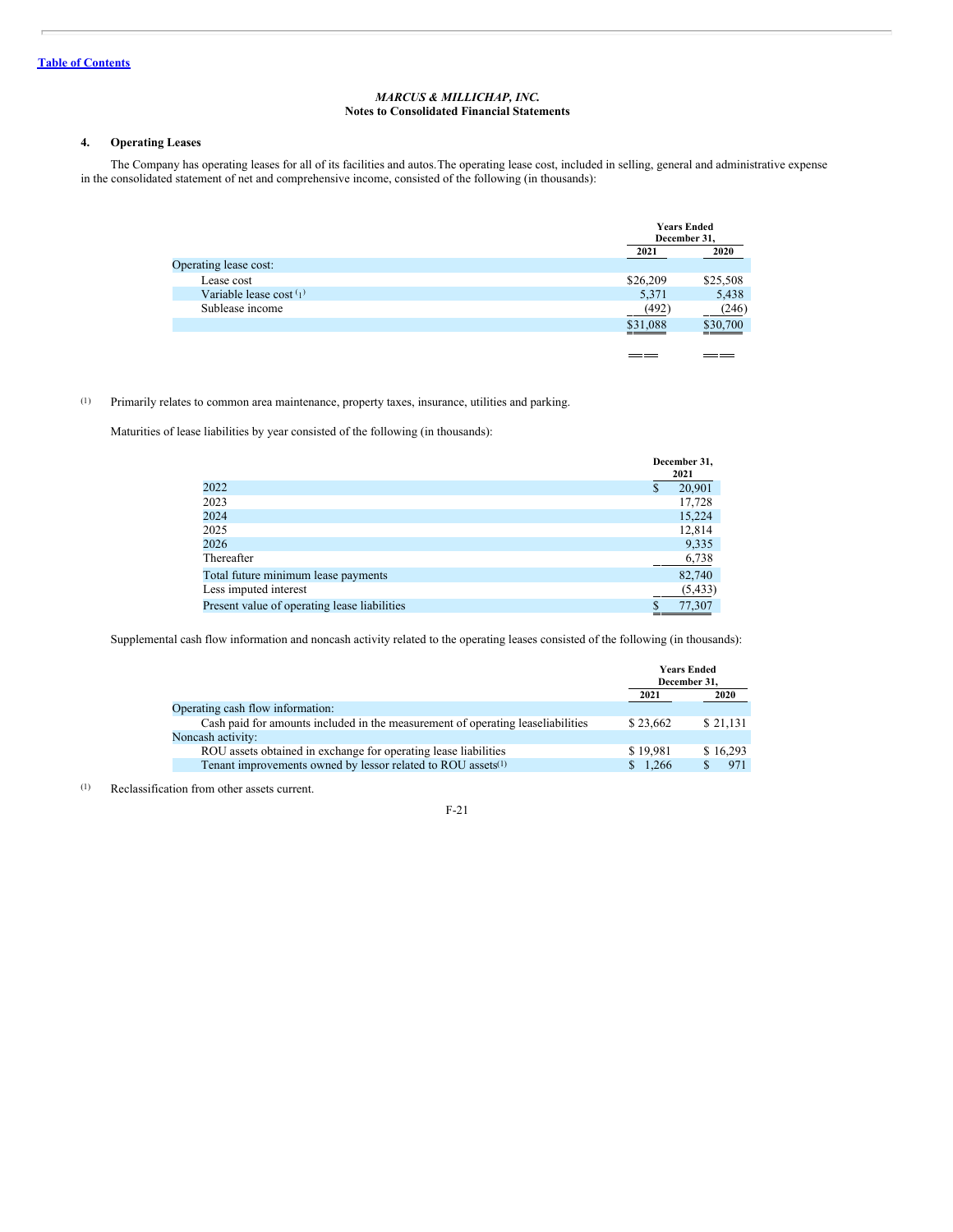Other information related to the operating leases consisted of the following:

|                                                 | December 31. |              |
|-------------------------------------------------|--------------|--------------|
|                                                 | 2021         | 2020         |
| Weighted average remaining operating lease term | 4.57 years   | $4.70$ vears |
| Weighted average discount rate                  | $2.9\%$      | $3.1\%$      |

# **5. Investments in Marketable Debt Securities, Available-for-Sale**

Amortized cost, allowance for credit losses, gross unrealized gains/losses in accumulated other comprehensive income/loss and fair value of marketable debt securities, available-for-sale, by type of security consisted of the following (in thousands):

|                                    |                   | <b>December 31, 2021</b>          |                                     |                                      |               |  |  |  |  |
|------------------------------------|-------------------|-----------------------------------|-------------------------------------|--------------------------------------|---------------|--|--|--|--|
| Short-term investments:            | Amortized<br>Cost | Allowance<br>for Credit<br>Losses | Gross<br><b>Unrealized</b><br>Gains | Gross<br><b>Unrealized</b><br>Losses | Fair<br>Value |  |  |  |  |
|                                    |                   |                                   |                                     |                                      |               |  |  |  |  |
| U.S. treasuries                    | \$35,767          | S<br>--                           | ፍ                                   | (34)<br>S                            | \$ 35,733     |  |  |  |  |
| Corporate debt                     | 148,148           |                                   | 22                                  | (35)                                 | 148,135       |  |  |  |  |
|                                    | \$183,915         | __                                | 22                                  | (69)                                 | \$183,868     |  |  |  |  |
| Long-term investments:             |                   |                                   |                                     |                                      |               |  |  |  |  |
| U.S. treasuries                    | \$70,902          | \$.<br>_                          | \$<br>128                           | S<br>(263)                           | \$70,767      |  |  |  |  |
| U.S. government sponsored entities | 726               | _                                 | 22                                  | (3)                                  | 745           |  |  |  |  |
| Corporate debt                     | 33,197            | _                                 | 962                                 | (146)                                | 34,013        |  |  |  |  |
| ABS and other                      | 7,033             |                                   | 82                                  | (30)                                 | 7,085         |  |  |  |  |
|                                    | \$111,858         |                                   | 1,194                               | (442)                                | \$112,610     |  |  |  |  |

|                                    | December 31, 2020 |                                                 |            |                              |             |  |  |                                      |               |
|------------------------------------|-------------------|-------------------------------------------------|------------|------------------------------|-------------|--|--|--------------------------------------|---------------|
|                                    | Amortized<br>Cost | <b>Allowance</b><br>for Credit<br><b>Losses</b> |            | Gross<br>Unrealized<br>Gains |             |  |  | Gross<br>Unrealized<br><b>Losses</b> | Fair<br>Value |
| Short-term investments:            |                   |                                                 |            |                              |             |  |  |                                      |               |
| U.S. treasuries                    | \$75,887          | \$.                                             | S<br>88    | S<br>(5)                     | \$75,970    |  |  |                                      |               |
| U.S. government sponsored entities | 32,439            | $\overline{\phantom{a}}$                        | 8          | _                            | 32,447      |  |  |                                      |               |
| Corporate debt                     | 49,822            |                                                 | 20         | (1)                          | 49,841      |  |  |                                      |               |
|                                    | \$158,148         | $\overline{\phantom{a}}$                        | 116        | (6)                          | \$158,258   |  |  |                                      |               |
| Long-term investments:             |                   |                                                 |            |                              |             |  |  |                                      |               |
| U.S. treasuries                    | \$<br>3.375       | <sup>\$</sup>                                   | \$<br>266  | $\mathbf{s}$                 | 3,641<br>\$ |  |  |                                      |               |
| U.S. government sponsored entities | 1.114             | _                                               | 38         | _                            | 1,152       |  |  |                                      |               |
| Corporate debt                     | 34,183            | $\qquad \qquad$                                 | 2,137      | (33)                         | 36,287      |  |  |                                      |               |
| ABS and other                      | 6,509             |                                                 | 195        | (11)                         | 6,693       |  |  |                                      |               |
|                                    | \$45,181          |                                                 | 2,636<br>S | (44)                         | \$47,773    |  |  |                                      |               |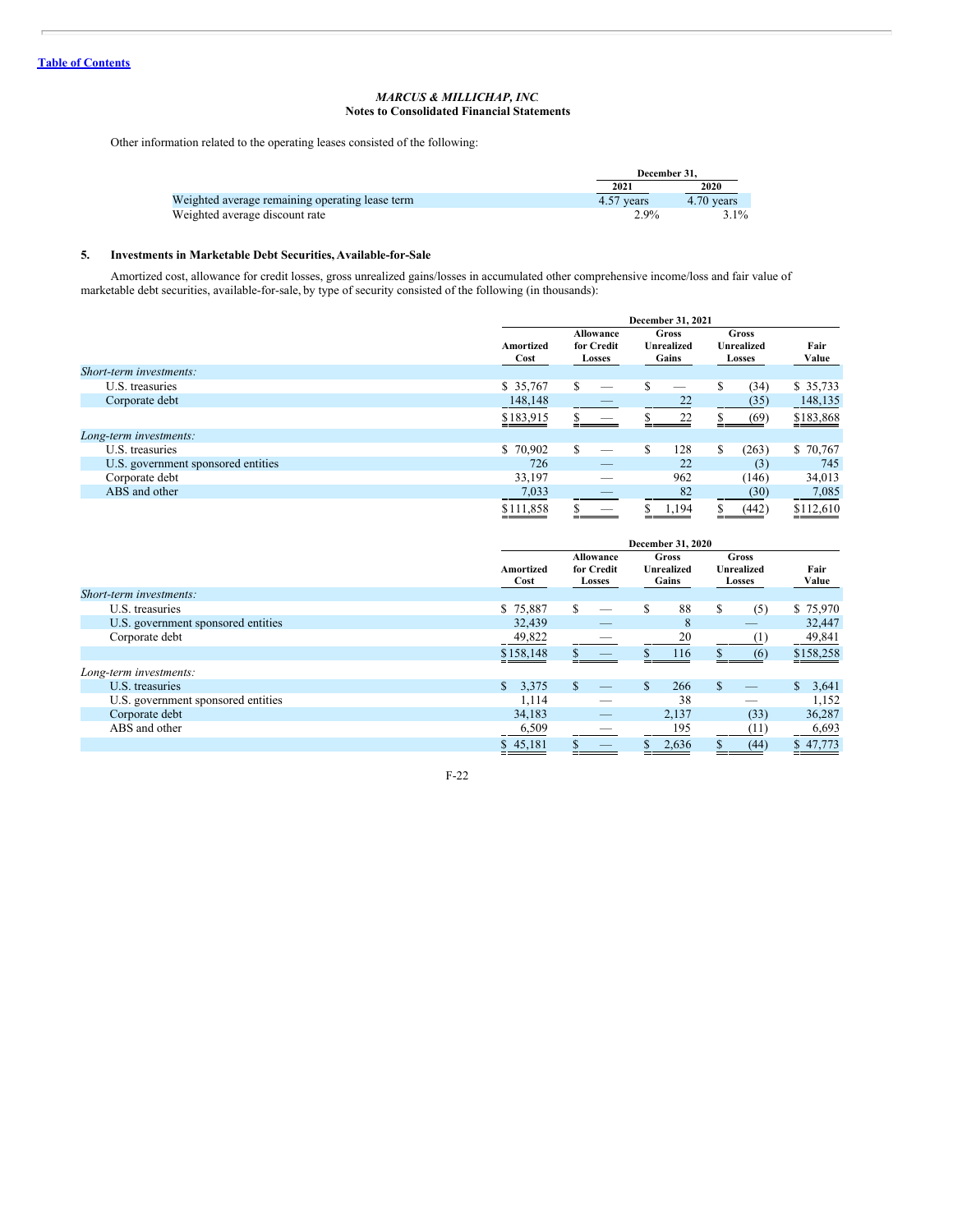The Company's investments in marketable debt securities,available-for-sale, that have been in a continuous unrealized loss position, for which an allowance for credit losses has not been recorded, by type of security consisted of the following (in thousands):

|                                    |                     | December 31, 2021                    |       |  |                      |  |                                      |               |  |                                      |
|------------------------------------|---------------------|--------------------------------------|-------|--|----------------------|--|--------------------------------------|---------------|--|--------------------------------------|
|                                    | Less than 12 months |                                      |       |  | 12 months or greater |  |                                      | Total         |  |                                      |
|                                    | Fair<br>Value       | Gross<br>Unrealized<br><b>Losses</b> |       |  | Fair<br>Value        |  | Gross<br>Unrealized<br><b>Losses</b> | Fair<br>Value |  | Gross<br><b>Unrealized</b><br>Losses |
| U.S. treasuries                    | \$103,019           |                                      | (297) |  | _                    |  | $\overline{\phantom{a}}$             | \$103,019     |  | (297)                                |
| U.S. government sponsored entities | 115                 |                                      | (3)   |  |                      |  |                                      | 115           |  | (3)                                  |
| Corporate debt                     | 115.908             |                                      | (173) |  | 146                  |  | (8)                                  | 116,054       |  | (181)                                |
| ABS and other                      | 2,915               |                                      | (30)  |  | __                   |  |                                      | 2,915         |  | (30)                                 |
|                                    | \$221,957           |                                      | (503) |  | 146                  |  | (8)                                  | \$222,103     |  | (511)                                |

|                 |               |                                      |                  |               | <b>December 31, 2020</b> |                                             |                          |               |                                      |      |
|-----------------|---------------|--------------------------------------|------------------|---------------|--------------------------|---------------------------------------------|--------------------------|---------------|--------------------------------------|------|
|                 |               | Less than 12 months                  |                  |               | 12 months or greater     |                                             |                          | Total         |                                      |      |
|                 | Fair<br>Value | Gross<br><b>Unrealized</b><br>Losses |                  | Fair<br>Value |                          | Gross<br><b>Unrealized</b><br><b>Losses</b> |                          | Fair<br>Value | Gross<br><b>Unrealized</b><br>Losses |      |
| U.S. treasuries | \$41,702      | ٠D                                   | $\mathfrak{z}_1$ |               |                          |                                             | $\overline{\phantom{a}}$ | \$41,702      |                                      | (5)  |
| Corporate debt  | 29,810        |                                      | (34)             |               |                          |                                             | $\overline{\phantom{a}}$ | 29.810        |                                      | (34) |
| ABS and other   | 546           |                                      | (6)              |               | 157                      |                                             |                          | 703           |                                      | (11) |
|                 | \$72,058      |                                      | (45)             |               | 157                      |                                             |                          | 72,215        |                                      | (50) |

Gross realized gains and losses from the sales of the Company's marketable debt securities,available-for-sale, consisted of the following (in thousands):

|                             |             | <b>Years Ended December 31.</b> |                                         |  |  |  |  |
|-----------------------------|-------------|---------------------------------|-----------------------------------------|--|--|--|--|
|                             | 2021        | 2020                            | 2019                                    |  |  |  |  |
| Gross realized gains $(1)$  | 221<br>$-1$ | 241                             | 134                                     |  |  |  |  |
| Gross realized losses $(1)$ | ι∠          | (49                             | (47)<br>the contract of the contract of |  |  |  |  |

(1) Recorded in other income (expense), net in the consolidated statements of net and comprehensive income. The cost basis of securities sold were determined based on the specific identification method.

The Company invests its excess cash in a diversified portfolio of fixed and variable rate debt securities to meet current and future cash flow needs. All investments are made in accordance with the Company's approved investment policy. As of December 31, 2021, the portfolio had an average credit rating of AA and weighted term to contractual maturity of 1.5 years, with 98 securities in the portfolio with an unrealized loss aggregating \$11,000, or 0.2% of amortized cost, and a weighted average credit rating of AA+.

As of December 31, 2021, the Company performed an impairment analysis and determined an allowance for credit losses wasnot required. The Company determined that it did not have an intent to sell and it was not more likely than not that the Company would be required to sell any security based on its current liquidity position, or to maintain compliance with its investment policy, specifically as it relates to minimum credit ratings. The Company evaluated the securities with an unrealized loss considering severity of loss, credit ratings, specific credit events during the period since acquisition, overall likelihood of default, market sector, potential impact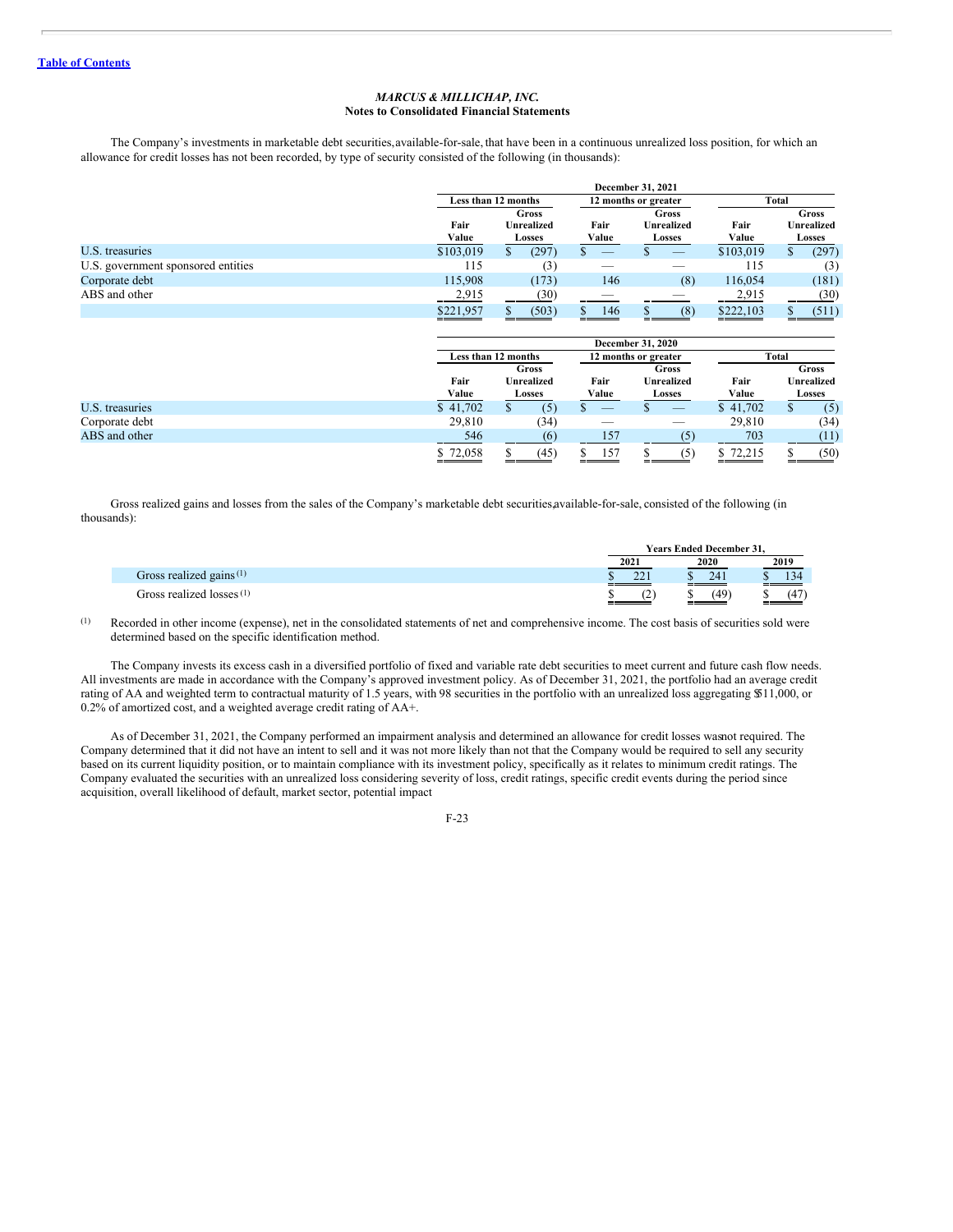from the current economic environment and a review of an issuer's and securities' liquidity and financial strength, as needed. The Company concluded that it would receive all scheduled interest and principal payments. The Company, therefore, determined qualitatively that the unrealized loss was related to changes in interest rates and other market factors and therefore no allowance for credit losses was required.

Amortized cost and fair value of marketable debt securities,available-for-sale, by contractual maturity consisted of the following (in thousands, except weighted average data):

|                                        |           | December 31, 2021 |           | December 31, 2020 |
|----------------------------------------|-----------|-------------------|-----------|-------------------|
|                                        | Amortized |                   | Amortized |                   |
|                                        | Cost      | <b>Fair Value</b> | Cost      | <b>Fair Value</b> |
| Due in one year or less                | \$183,915 | \$183,868         | \$158,148 | 158,258           |
| Due after one year through five years  | 96,035    | 96,257            | 30,604    | 32,041            |
| Due after five years through ten years | 11.129    | 11,601            | 10,022    | 11,044            |
| Due after ten years                    | 4,694     | 4,752             | 4,555     | 4,688             |
|                                        | \$295,773 | \$296,478         | \$203,329 | 206,031           |
| Weighted average contractual maturity  |           | 1.5 year          |           | 1.6 years         |

Actual maturities may differ from contractual maturities because certain issuers have the right to prepay certain obligations with or without prepayment penalties.

# **6. Acquisitions, Goodwill and Other Intangible Assets**

During the year ended December 31, 2021, the Company recorded measurement period adjustments, including additional cash expected to be received in excess of the provisional amounts that were recognized at the acquisition date for the businesses acquired during 2020. Measurement period adjustments reflect new information obtained about facts and circumstances that existed as of the acquisition dates that, if known, would have affected the measurement of the amounts recognized as of the acquisition date. The impact to amortization expense not previously recognized related to these changes in estimates was not material.

The goodwill recorded as part of the acquisitions primarily arose from the acquired assembled workforce and brokerage and financing sales platforms. The Company expects all of the goodwill to be tax deductible, with the tax-deductible amount of goodwill related to the contingent and deferred consideration to be determined once the cash payments are made to settle any contingent and deferred consideration. The goodwill resulting from acquisitions is allocated to the Company's one RU.

Goodwill and intangible assets, net consisted of the following (in thousands):

|                                 |                             | <b>December 31, 2021</b>    |         |          |          | <b>December 31, 2020</b> |         |          |  |  |  |  |  |  |  |  |  |  |  |  |  |                          |                             |                             |  |                          |
|---------------------------------|-----------------------------|-----------------------------|---------|----------|----------|--------------------------|---------|----------|--|--|--|--|--|--|--|--|--|--|--|--|--|--------------------------|-----------------------------|-----------------------------|--|--------------------------|
|                                 | Gross<br>Carrying<br>Amount | Accumulated<br>Amortization |         |          |          |                          |         |          |  |  |  |  |  |  |  |  |  |  |  |  |  | <b>Net Book</b><br>Value | Gross<br>Carrying<br>Amount | Accumulated<br>Amortization |  | <b>Net Book</b><br>Value |
| Goodwill and intangible assets: |                             |                             |         |          |          |                          |         |          |  |  |  |  |  |  |  |  |  |  |  |  |  |                          |                             |                             |  |                          |
| Goodwill                        | \$34,071                    |                             | –       | \$34,071 | \$33,375 |                          | –       | \$33,375 |  |  |  |  |  |  |  |  |  |  |  |  |  |                          |                             |                             |  |                          |
| Intangible assets $(1)(2)$      | 23,974                      |                             | (9,940) | 14,034   | 24,745   |                          | (6,067) | 18,678   |  |  |  |  |  |  |  |  |  |  |  |  |  |                          |                             |                             |  |                          |
|                                 | \$58,045                    |                             | (9,940) | \$48,105 | \$58,120 |                          | (6,067) | \$52,053 |  |  |  |  |  |  |  |  |  |  |  |  |  |                          |                             |                             |  |                          |

(1) Total weighted average amortization period was5.53 years and 5.57 years as of December 31, 2021 and 2020, respectively.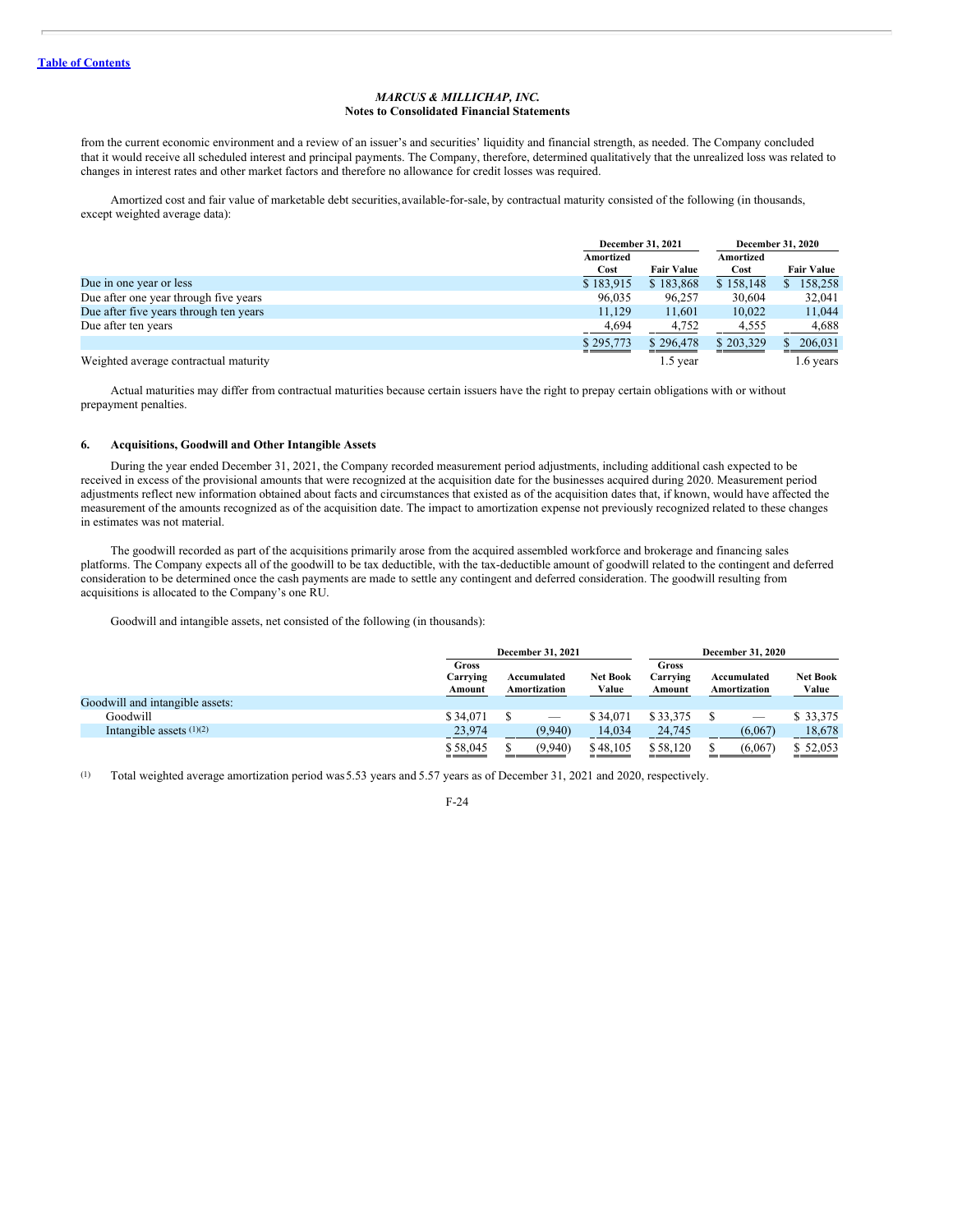(2) Amortization expense for the intangible assets was \$3.8 million and \$4.3 million for the years ended December 31, 2021 and 2020, respectively.

The changes in the carrying amount of goodwill consisted of the following (in thousands):

|                                   |                    | <b>Years Ended</b> |
|-----------------------------------|--------------------|--------------------|
|                                   |                    | December 31,       |
|                                   | 2021               | 2020               |
| Beginning balance                 | \$33,375           | \$15,072           |
| Additions from acquisitions $(1)$ | 696                | 18,303             |
| <b>Impairment</b> losses          |                    |                    |
| Ending balance                    | \$34,071<br>______ | \$33,375<br>______ |

### (1) The 2021 addition represents a measurement period adjustment.

Estimated amortization expense for intangible assets by year for the next five years and thereafter consisted of the following (in thousands):

|            | <b>Year Ended</b> |
|------------|-------------------|
|            | December 31,      |
| 2022       | 3,474<br>S        |
| 2023       | 3,407             |
| 2024       | 2,891             |
| 2025       | 2,671             |
| 2026       | 946               |
| Thereafter | 645               |
|            | 14,034<br>S       |

The Company evaluates goodwill for impairment annually in the fourth quarter. In addition to the annual impairment evaluation, the Company evaluates at least quarterly whether events or circumstances have occurred in the period subsequent to the annual impairment testing which indicate that it is more likely than not an impairment loss has occurred. The Company evaluates its intangible assets that have finite useful lives whenever an event or change in circumstances indicates that the carrying value of the asset may not be recoverable. As a result of its evaluations,the Company did not identify any situations where the recording of an impairment was required.

## **7. Selected Balance Sheet Data**

# **Advances and Loans, Net and Commissions Receivable, Net**

Allowance for credit losses for advances and loans and commissions receivable consisted of the following (in thousands):

|                                         | <b>Advances and</b><br>Loans |   | Commissions<br>Receivable | Total |
|-----------------------------------------|------------------------------|---|---------------------------|-------|
| Beginning balance as of January 1, 2021 | 563                          | S | 94                        | \$657 |
| Credit loss expense (recovery)          | 255                          |   | (89)                      | 166   |
| Write-offs                              | (29                          |   |                           | (29)  |
| Ending balance as of December 31, 2021  | 789                          |   |                           | \$794 |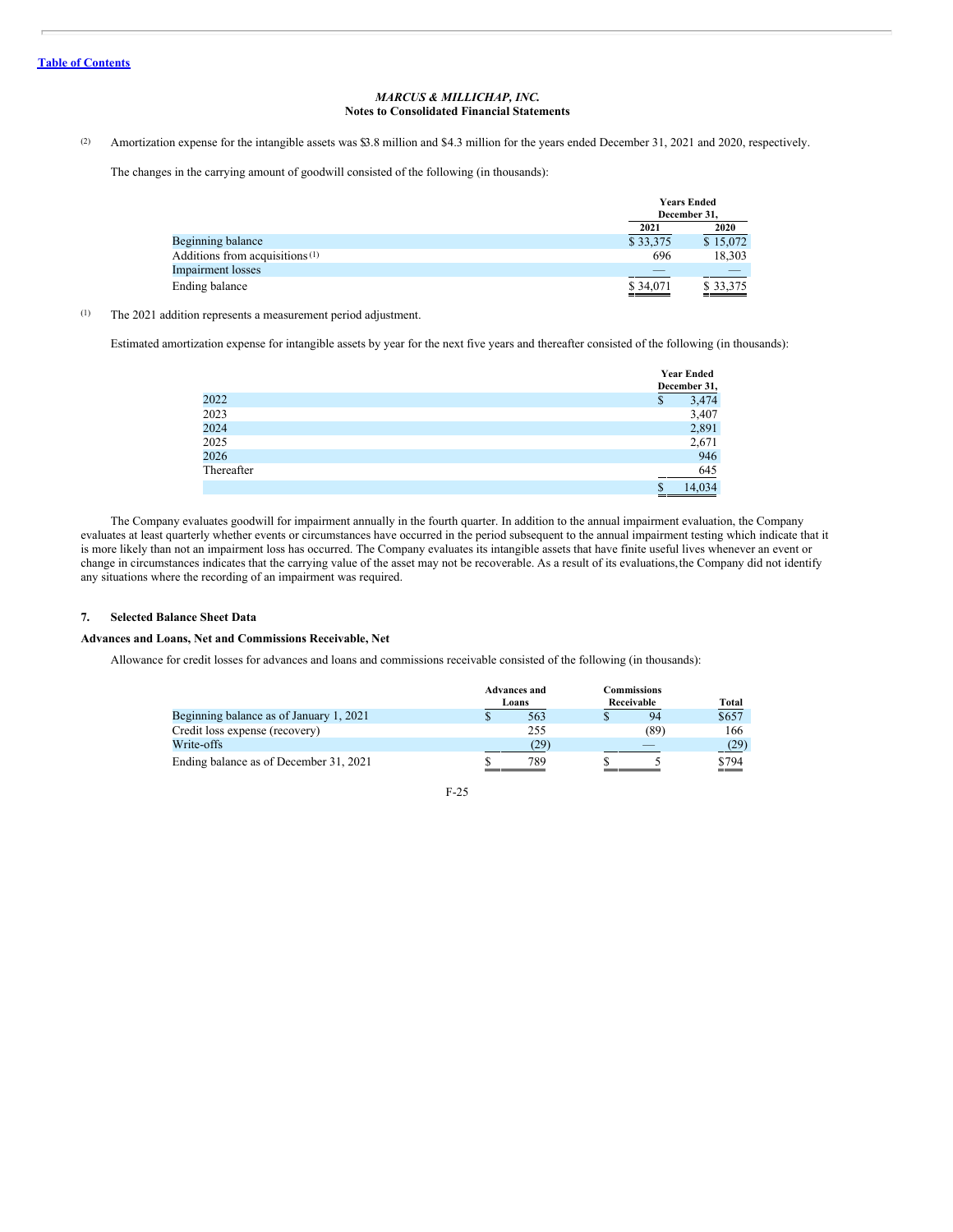|                                         | <b>Advances and</b><br>Loans |   | Commissions<br>Receivable | Total |
|-----------------------------------------|------------------------------|---|---------------------------|-------|
| Beginning balance as of January 1, 2020 | 512                          | ъ | $32^{(1)}$                | \$544 |
| Credit loss expense                     | 126                          |   | 62                        | 188   |
| Write-offs                              | 75)                          |   |                           |       |
| Ending balance as of December 31, 2020  | 563                          |   | 94                        | \$657 |

(1) Includes cumulative-effect adjustment related to the adoption of ASUNo. 2016-13, Financial Instruments—Credit Losses.

### **Other Assets**

Other assets consisted of the following (in thousands):

|                                             |         | Current      |                          | <b>Non-Current</b> |
|---------------------------------------------|---------|--------------|--------------------------|--------------------|
|                                             |         | December 31. |                          | December 31.       |
|                                             | 2021    | 2020         | 2021                     | 2020               |
| MSRs, net of amortization                   | $s =$   |              | 1,855                    | \$1,897            |
| Security deposits                           | _       |              | 1,395                    | 1,461              |
| Employee notes receivable <sup>(1)</sup>    | 40      | 185          | $\qquad \qquad - \qquad$ | 246                |
| Securities, held-to-maturity <sup>(2)</sup> |         |              | 9.500                    | -                  |
| Customer trust accounts and other           | 5,230   | 4,526        | 396                      | 572                |
|                                             | \$5,270 | \$4,711      | \$13,146                 | \$4,176            |

(1) Reduction of accrued bonuses and other employee related expenses in settlement of employee notes receivable were \$10 and \$0 for the years ended December 31, 2021 and 2020, respectively. See Note 8 – "Related-Party Transactions" for additional information.

(2) Securities, held-to-maturity, are expected to mature onSeptember 1, 2024 and accrues interest based on the 1-year treasury rate.

### *MSRs*

The net change in the carrying value of MSRs consisted of the following (in thousands):

|                   | December 31. |             |
|-------------------|--------------|-------------|
|                   | 2021         | <b>2020</b> |
| Beginning balance | \$1,897      | \$2,002     |
| Additions         | 483          | 441         |
| Amortization      | (525)        | (546)       |
| Ending balance    | \$1,855      | \$1,897     |

The portfolio of loans serviced by the Company aggregated \$1.7 billion and \$1.6 billion for the periods ended December 31, 2021 and 2020, respectively. See Note 9 – "Fair Value Measurements" for additional information on MSRs.

In connection with MSR activities, the Company holds funds in escrow for the benefit of the lenders. These funds, which totaled \$4.1 million and \$3.2 million as of December 31, 2021 and 2020, respectively, and the offsetting obligations are not presented in the Company's consolidated financial statements as they do not represent assets and liabilities of the Company.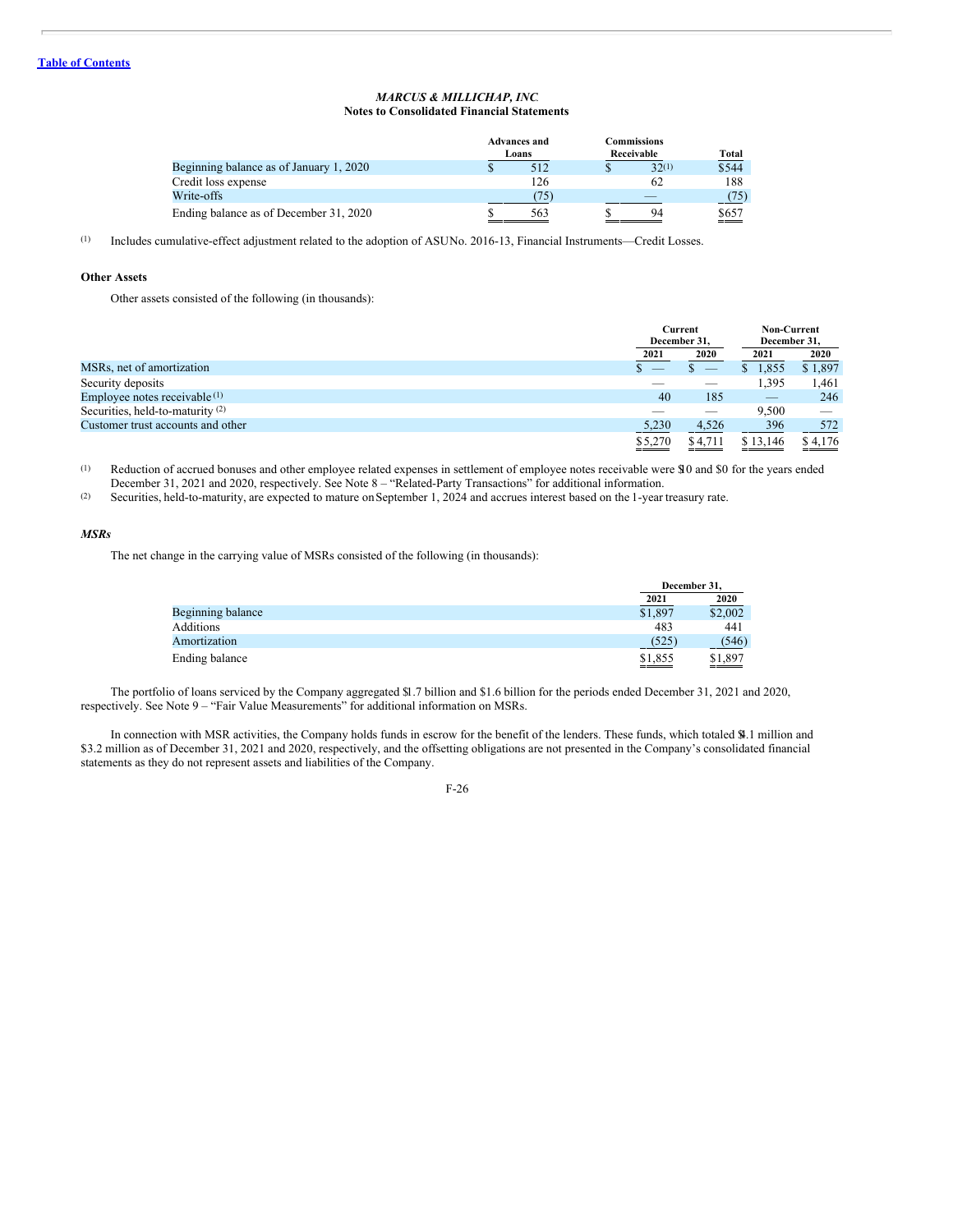# **Deferred Compensation and Commissions**

Deferred compensation and commissions consisted of the following (in thousands):

|                                                                     |           | Current<br>December 31. |          | <b>Non-Current</b><br>December 31. |  |  |
|---------------------------------------------------------------------|-----------|-------------------------|----------|------------------------------------|--|--|
|                                                                     | 2021      | 2020                    | 2021     | 2020                               |  |  |
| SARs liability <sup>(1)</sup>                                       | 2.241     | \$2,162                 | \$14,918 | \$16,671                           |  |  |
| Commissions payable to investment sales and financing professionals | 110.769   | 54.082                  | 31,697   | 15,306                             |  |  |
| Deferred compensation liability $(1)$                               | 1,080     | 1,519                   | 6,921    | 6,768                              |  |  |
| Other                                                               | 595       | 343                     | __       |                                    |  |  |
|                                                                     | \$114,685 | \$58,106                | \$53,536 | \$38,745                           |  |  |

(1) The SARs and deferred compensation liability become subject to payout as a result of a participant no longer being considered as a service provider. As a result of the retirement of certain participants, estimated amounts to be paid to the participants within the next twelve months have been classified as current.

### *SARs Liability*

Prior to the IPO, certain employees of the Company were granted SARs under a stock-based compensation program assumed by MMC. In connection with the IPO, the SARs agreements were revised, the MMC liability of \$20.0 million for the SARs was frozen as ofMarch 31, 2013 and was transferred to MMI through a capital distribution. The SARs liability will be settled with each participant in ten annual installments in January of each year upon retirement or termination from service, or in full upon consummation of a change in control of the Company.

Under the revised agreements, MMI is required to accrue interest on the outstanding balance beginning onJanuary 1, 2014 at a rate based on the 10-year treasury note, plus 2%. The rate resets annually. The rates at January 1, 2021, 2020 and 2019 were2.930%, 3.920% and 4.684% , respectively. MMI recorded interest expense related to this liability of \$488,000, \$710,000 and \$904,000 for the years ended December 31, 2021, 2020 and 2019, respectively.

Estimated payouts within the next twelve months for participants that have separated from service have been classified as current During the years ended December 31, 2021 and 2020, the Company made total payments of \$2.2 million and \$2.1 million, consisting of principal and accumulated interest, respectively.

### *Commissions Payable*

Certain investment sales professionals have the ability to earn additional commissions after meeting certain annual revenue thresholds. These commissions are recognized as cost of services in the period in which they are earned as they relate to specific transactions closed. The Company has the ability to defer payment of certain commissions, at its election, for up to three years. Commissions payable that are not expected to be paid within twelve months are classified as long-term.

#### *Deferred Compensation Liability*

A select group of management is eligible to participate in the Marcus & Millichap Deferred Compensation Plan (the "Deferred Compensation Plan"). The Deferred Compensation Plan is a non-qualified deferred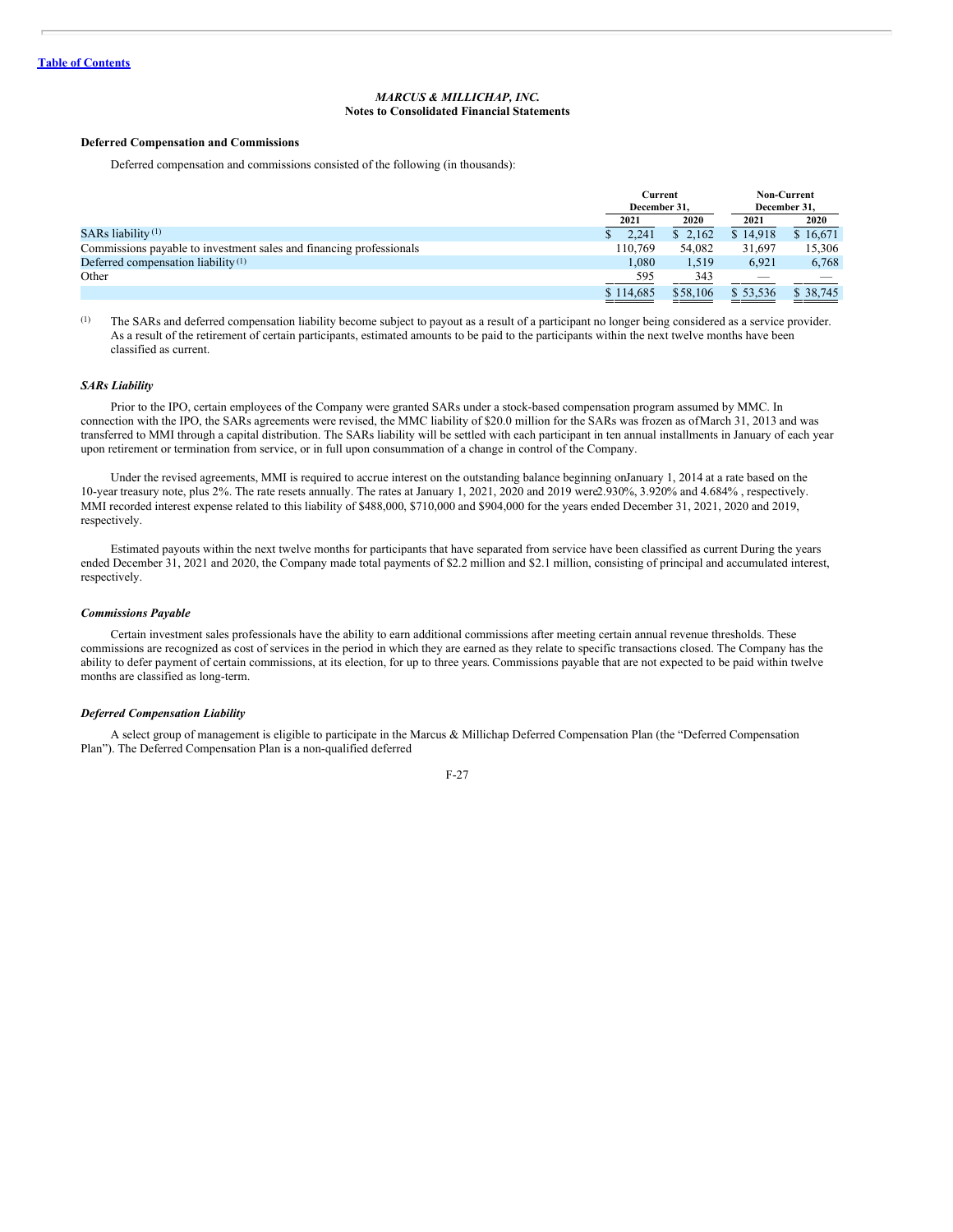compensation plan that is intended to comply with Section 409A of the Internal Revenue Code and permits participants to defer compensation up to the limits set forth in the Deferred Compensation Plan. Amounts are paid out generally when the participant is no longer a service provider; however, an in-service payout election is available to participants. Participants may elect to receive payouts as a lump sum or quarterly over atwo to fifteen-year period. The Company elected to fund the Deferred Compensation Plan through company owned variable life insurance policies. The Deferred Compensation Plan is managed by a third-party institutional fund manager, and the deferred compensation and investment earnings are held as a Company asset in a rabbi trust, which is recorded in assets held in rabbi trust in the accompanying consolidated balance sheets. The assets in the trust are restricted unless the Company becomes insolvent, in which case the trust assets are subject to the claims of the Company's creditors. The Company may also, in its sole and absolute discretion, elect to withdraw at any time a portion of the trust assets by an amount by which the fair market value of the trust assets exceeds 110% of the aggregate deferred compensation liability represented by the participants' accounts.Estimated payouts within the next twelve months for participants that have separated from service or elected in service payout have been classified as current. During each of the years ended December 31, 2021 and 2020, the Company made total payments to participants of \$1.5 million.

The assets held in the rabbi trust are carried at the cash surrender value of the variable life insurance policies, which represents its fair valueThe net change in the carrying value of the assets held in the rabbi trust and the net change in the carrying value of the deferred compensation liability, each exclusive of additional contributions, distributions and trust expenses consisted of the following (in thousands):

|                                                                                           |         | <b>Years Ended December 31.</b> |         |
|-------------------------------------------------------------------------------------------|---------|---------------------------------|---------|
|                                                                                           | 2021    | <b>2020</b>                     | 2019    |
| Increase in the carrying value of the assets held in the rabbi trust $(1)$                | \$1,445 | \$1,042                         | \$1,353 |
| Increase in the net carrying value of the deferred compensation obligation <sup>(2)</sup> | \$1.104 | \$ 799                          | \$1.293 |

(1) Recorded in other income (expense), net in the consolidated statements of net and comprehensive income.

(2) Recorded in selling, general and administrative expense in the consolidated statements of net and comprehensive income.

### **Other Liabilities**

Other liabilities consisted of the following (in thousands):

|                                 |                        | <b>Non-Current</b><br>December 31. |
|---------------------------------|------------------------|------------------------------------|
|                                 | 2021                   | 2020                               |
| Deferred consideration (1)(2)   | 4,689<br>$\mathcal{P}$ | 8,582                              |
| Contingent consideration (1)(2) | 6.631                  | 4.219                              |
| Other                           | 74                     | 1,015                              |
|                                 | \$11,394               | 13,816                             |

(1) The current portions of deferred consideration in the amounts of \$5,112 and \$6,666 as of December 31, 2021 and 2020, respectively, are included in accounts payable and other liabilities in the consolidated balance sheets. The current portions of contingent consideration in the amounts of \$2,681 and \$1,353 as of December 31, 2021 and 2020, respectively, are included in accounts payable and other liabilities in the consolidated balance sheets.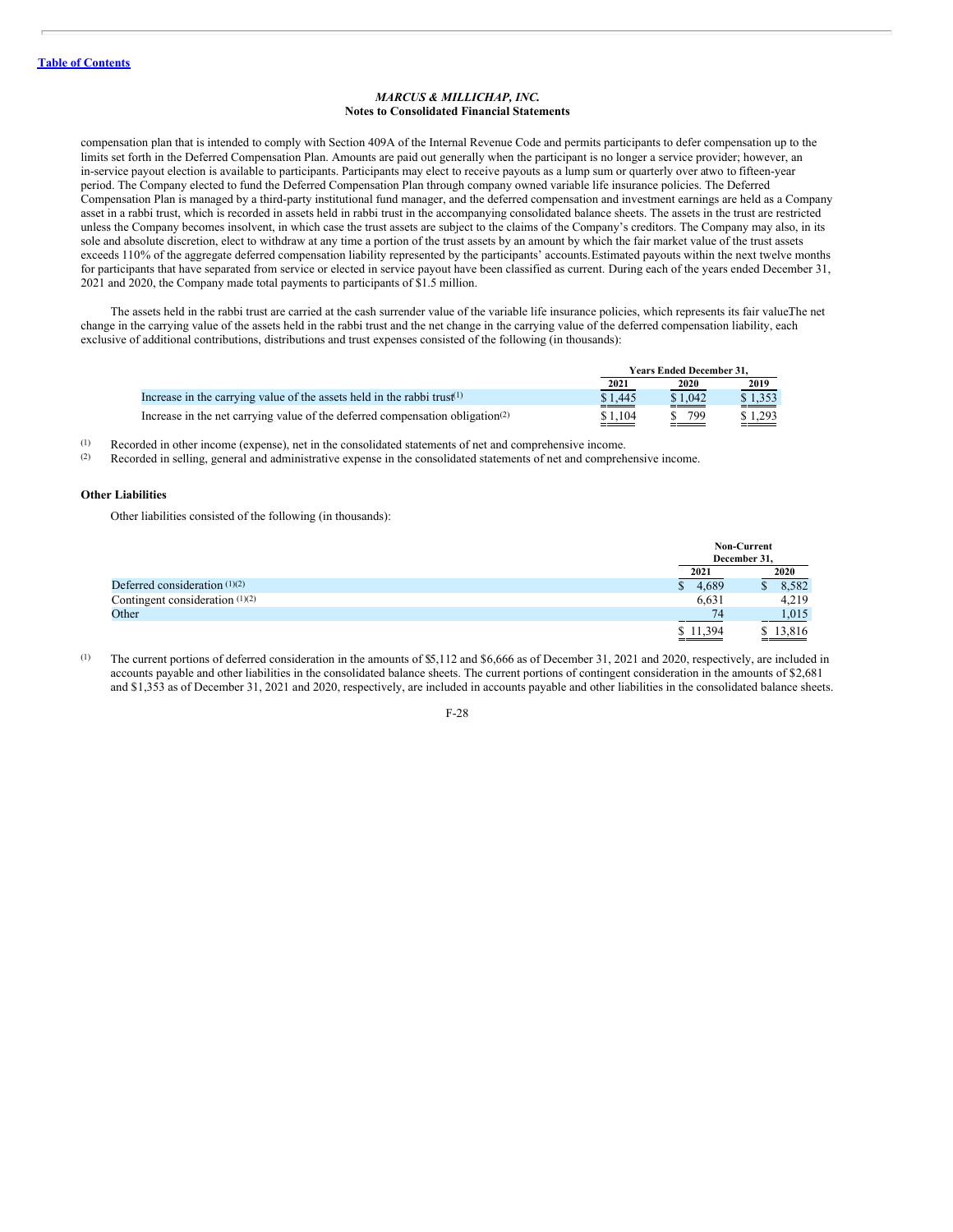(2) Includes a measurement period adjustment and a reduction in deferred consideration settled in stock made during the year ended December 31, 2021, which represents a noncash investing activity. See Note 6 – "Acquisitions, Goodwill and Other Intangible Assets" for additional information.

### **8. Related-Party Transactions**

#### **Shared and Transition Services**

Certain services are provided to the Company under a Transition Services Agreement ("TSA") between MMC and the Company. The TSA is intended to provide certain services until the Company acquires these services separately. Under the TSA, the Company incurred net costs (charge-back) during the years ended December 31, 2021, 2020 and 2019 of  $\frac{1}{1,000}$ ,  $\frac{1}{1,000}$ ,  $\frac{1}{1,000}$ , respectively. These amounts are included in selling, general and administrative expense in the accompanying consolidated statements of net and comprehensive income.

#### **Brokerage and Financing Services with the Subsidiaries of MMC**

MMC has wholly or majority owned subsidiaries that buy and sell commercial real estate properties. The Company performs certain brokerage and financing services related to transactions of the subsidiaries of MMC. For the years ended December 31, 2021, 2020 and 2019, the Company earned real estate brokerage commissions and financing fees of \$2.4 million, \$2.9 million and \$5.2 million, respectively, from transactions with subsidiaries of MMC related to these services. The Company incurred cost of services of \$1.4 million, \$1.7 million and \$3.0 million, respectively, related to these revenues.

### **Operating Lease with MMC**

The Company has an operating lease with MMC for a single-story office building located in Palo Alto, California, which expires onMay 31, 2022. The related operating lease cost was \$1.3 million for each of the years ended December 31, 2021, 2020 and 2019, respectively. Operating lease cost is included in selling, general and administrative expense in the accompanying consolidated statements of net and comprehensive income. See Note 4 – "Operating Leases" for additional information.

## **Accounts Payable and Other Liabilities with MMC**

As of December 31, 2021 and 2020, accounts payable and other liabilities with MMC aggregating \$93,000 and \$89,000, respectively, remain unpaid and are included in accounts payable and other liabilities in the accompanying consolidated balance sheets.

#### **Other**

The Company makes advances to non-executive employees from time-to-time. At December 31, 2021 and 2020, the aggregate principal amount for employee notes receivable was \$40,000 and \$431,000, respectively, which is included in other assets (current andnon-current) in the accompanying consolidated balance sheets. See Note 7 – "Selected Balance Sheet Data" for additional information.

As of December 31, 2021, George M. Marcus, the Company's founder and Chairman, beneficially owned approximately38% of the Company's issued and outstanding common stock, including shares owned by Phoenix Investments Holdings, LLC and the Marcus Family Foundation II.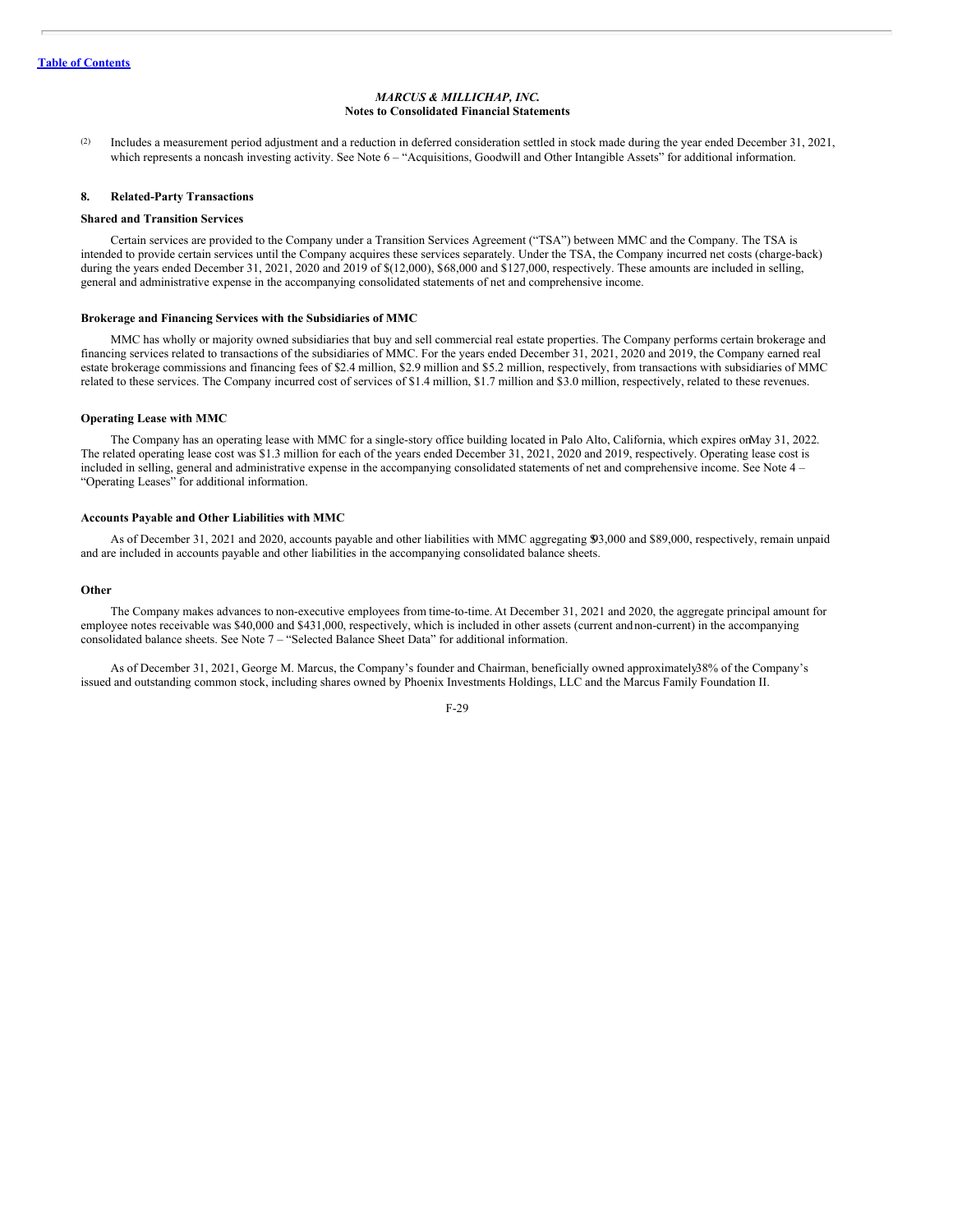# **9. Fair Value Measurements**

## **Recurring Fair Value Measurements**

Assets and liabilities carried at fair value on a recurring basis consisted of the following (in thousands):

|                                                 |                         | December 31, 2021 |                       |                                                  |                   | December 31, 2020 |             |          |
|-------------------------------------------------|-------------------------|-------------------|-----------------------|--------------------------------------------------|-------------------|-------------------|-------------|----------|
|                                                 | <b>Fair Value</b>       | Level 1           | Level 2               | Level 3                                          | <b>Fair Value</b> | Level 1           | Level 2     | Level 3  |
| Assets:                                         |                         |                   |                       |                                                  |                   |                   |             |          |
| Assets held in rabbi trust                      | 11,508                  | S                 | \$11,508              | -S                                               | \$10,295          | S.                | \$10,295    |          |
| Cash equivalents (1):                           |                         |                   |                       |                                                  |                   |                   |             |          |
| Commercial paper                                | S.<br>8,948             | -S                | \$<br>8,948 \$        | $\hspace{0.1mm}-\hspace{0.1mm}$                  | $9,399$ \$<br>S.  |                   | 9,399<br>S. | S        |
| Money market funds                              | 210,985                 | 210,985           |                       |                                                  | 158,271           | 158,271           |             |          |
|                                                 | \$219,933               | \$210,985         | 8,948<br>$\mathbb{S}$ | <sup>\$</sup><br>$\hspace{0.1mm}-\hspace{0.1mm}$ | \$167,670         | \$158,271         | \$9,399     |          |
| Marketable debt securities, available-for-sale: |                         |                   |                       |                                                  |                   |                   |             |          |
| Short-term investments:                         |                         |                   |                       |                                                  |                   |                   |             |          |
| U.S. treasuries                                 | <sup>\$</sup><br>35,733 | \$35,733          | <sup>\$</sup>         | \$                                               | 75,970 \$<br>\$.  | 75,970            | -S          |          |
| U.S. government sponsored entities              |                         |                   |                       |                                                  | 32,447            |                   | 32,447      |          |
| Corporate debt                                  | 148,135                 |                   | 148,135               |                                                  | 49,841            |                   | 49,841      |          |
|                                                 | \$183,868               | \$35,733          | \$148,135             | S                                                | \$158,258         | 75,970<br>\$      | \$ 82,288   |          |
| Long-term investments:                          |                         |                   |                       |                                                  |                   |                   |             |          |
| U.S. treasuries                                 | S<br>70,767             | 70,767<br>S       | £.                    |                                                  | $3,641$ \$<br>S   | 3,641             | -S          |          |
| U.S. government sponsored entities              | 745                     |                   | 745                   |                                                  | 1,152             |                   | 1,152       |          |
| Corporate debt                                  | 34,013                  |                   | 34,013                |                                                  | 36,287            |                   | 36,287      |          |
| ABS and other                                   | 7,085                   |                   | 7,085                 |                                                  | 6,693             |                   | 6,693       |          |
|                                                 | \$112,610               | \$ 70,767         | \$41,843              |                                                  | 47,773<br>S.      | 3,641<br>\$       | \$44,132    |          |
| <b>Liabilities:</b>                             |                         |                   |                       |                                                  |                   |                   |             |          |
| Contingent consideration                        | 9,312                   | S                 |                       | \$9,312                                          | 5,572<br>\$       | -S                |             | \$ 5,572 |
| Deferred consideration                          | 9,801<br>P.             |                   | 9,801                 |                                                  | 15,248<br>S       | S                 | \$15,248    |          |
| Deferred compensation liability                 | 8,001                   | S<br>8,001        |                       |                                                  | 8,287<br>S        | S<br>8,287        | S           |          |

(1) Included in cash and cash equivalents on the accompanying consolidated balance sheets.

There were no transfers in or out of Level 3 during the year ended December 31, 2021.

During the year ended December 31, 2021, the Company considered the probability of achieving EBITDA and other performance targets and current and future interest rates in its determination of fair value for the contingent consideration. The Company is uncertain as to the extent of the volatility in the unobservable inputs in the foreseeable future. Deferred consideration in connection with acquisitions is carried at fair value and calculated using a discounted cash flow estimate with the only remaining condition on such payments being the passage of time.

As of December 31, 2021 and 2020, contingent and deferred consideration had a maximum undiscounted payment to be settled in cash or stock of \$28.6 million and \$33.2 million, respectively. Assuming the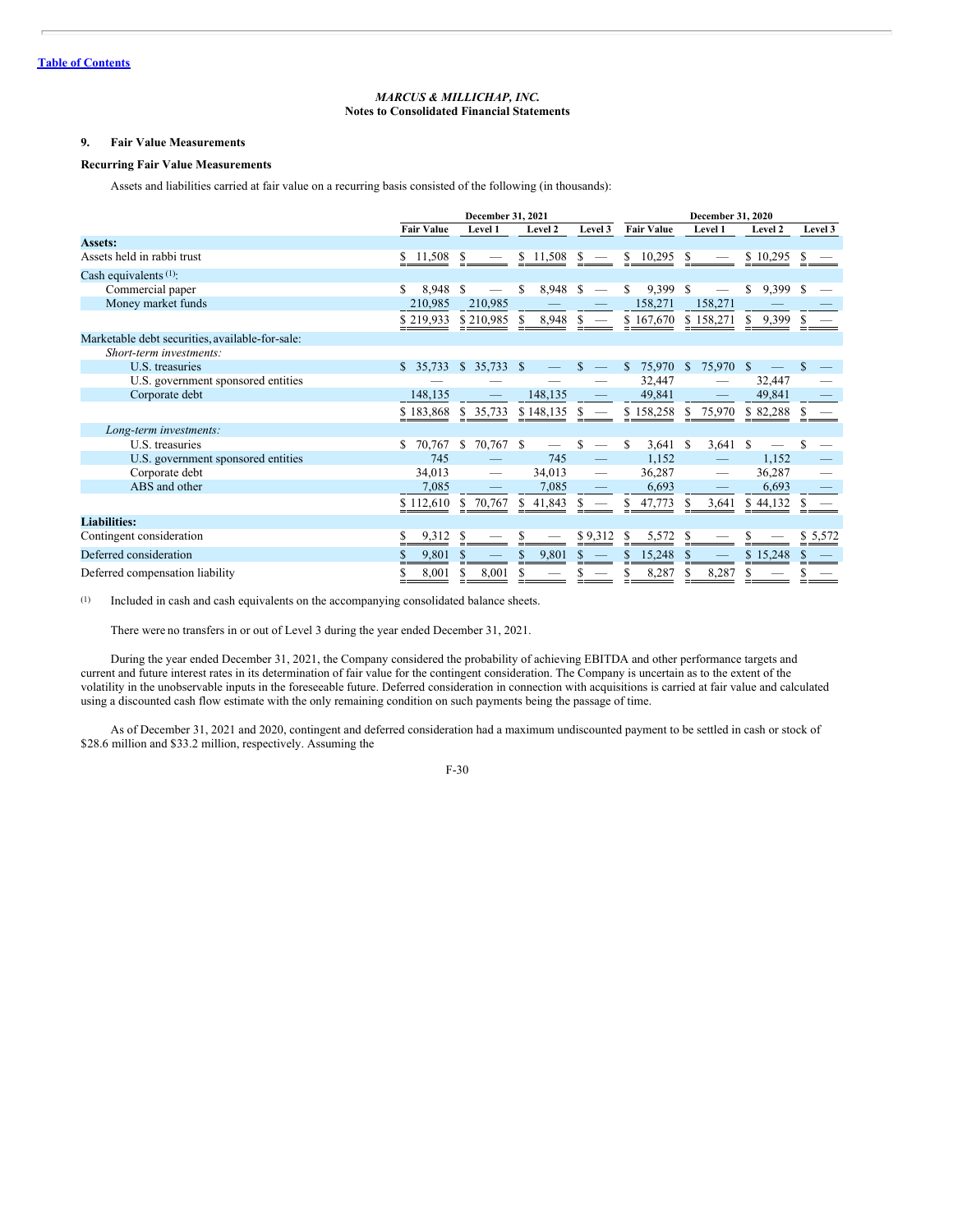achievement of the applicable performance criteria and/or service and time requirements, the Company anticipates these payments will be made over the next one to five-year period. Changes in fair value are included in selling, general and administrative expense in the consolidated statements of net and comprehensive income.

A reconciliation of contingent consideration measured at fair value on a recurring basis consisted of the following (in thousands):

|                                                                         |         | December 31. |
|-------------------------------------------------------------------------|---------|--------------|
|                                                                         | 2021    | 2020         |
| Beginning balance                                                       | \$5,572 | \$3,387      |
| Contingent consideration in connection with acquisitions <sup>(1)</sup> | (100)   | 2.918        |
| Change in fair value of contingent consideration                        | 4.659   | 101          |
| Payments of contingent consideration                                    | (819)   | (834)        |
| <b>Ending balance</b>                                                   | \$9,312 | \$5,572      |

(1) Contingent consideration in connection with acquisitions represents a noncash investing activity.The amount recorded during the yearended December 31, 2021 relates to a measurement period adjustment. See Note 6 – "Acquisitions, Goodwill and Other Intangible Assets" for additional information.

Quantitative information about the valuation technique and significant unobservable inputs used in the valuation of the Company's Level 3 financial liabilities measured at fair value on a recurring basis consisted of the following (dollars in thousands):

|                          | <b>Fair Value at</b><br>December 31, 2021 | <b>Valuation Technique</b> | Unobservable inputs         | Range (Weighted Average) (1) |                       |
|--------------------------|-------------------------------------------|----------------------------|-----------------------------|------------------------------|-----------------------|
| Contingent consideration | 9,312                                     | Discounted cash flow       | Expected life of cash flows | 1.4-5.8 years                | $(3.4 \text{ years})$ |
|                          |                                           |                            | Discount rate               | $2.2\% - 3.5\%$              | $(2.9\%)$             |
|                          |                                           |                            | Probability of achievement  | $29.0\% - 100.0\%$           | $(95.2\%)$            |
|                          | <b>Fair Value at</b><br>December 31, 2020 | <b>Valuation Technique</b> | Unobservable inputs         | Range (Weighted Average) (1) |                       |
| Contingent consideration | 5,572                                     | Discounted cash flow       | Expected life of cash flows | $2.4 - 6.8$ years            | $(4.4 \text{ years})$ |
|                          |                                           |                            | Discount rate               | $2.6\% - 4.3\%$              | $(3.4\%)$             |
|                          |                                           |                            | Probability of achievement  | $50.0\% - 100.0\%$           | $(86.1\%)$            |

(1) Unobservable inputs were weighted by the relative fair value of the instruments.

### **Nonrecurring Fair Value Measurements**

MSRs are initially recorded at fair value and subsequently carried at the lower of amortized cost or fair value. The Company periodically reassesses and adjusts, when necessary, the underlying inputs and assumptions used to reflect observable market conditions and assumptions that a market participant would consider in valuing an MSR asset. Management uses assumptions in the determination of fair value for MSRs after considering default, severity, prepayment and discount rates related to the specific types and underlying collateral of the various serviced loans, interest rates, refinance rates, and current government and private sector responses on the economic impact of the COVID-19 pandemic. The fair value of the MSRs approximated the carrying value at December 31, 2021 and 2020 after consideration of the revisions to the various assumptions. See Note 7 – "Selected Balance Sheet Data – Other Assets – MSRs" for additional information.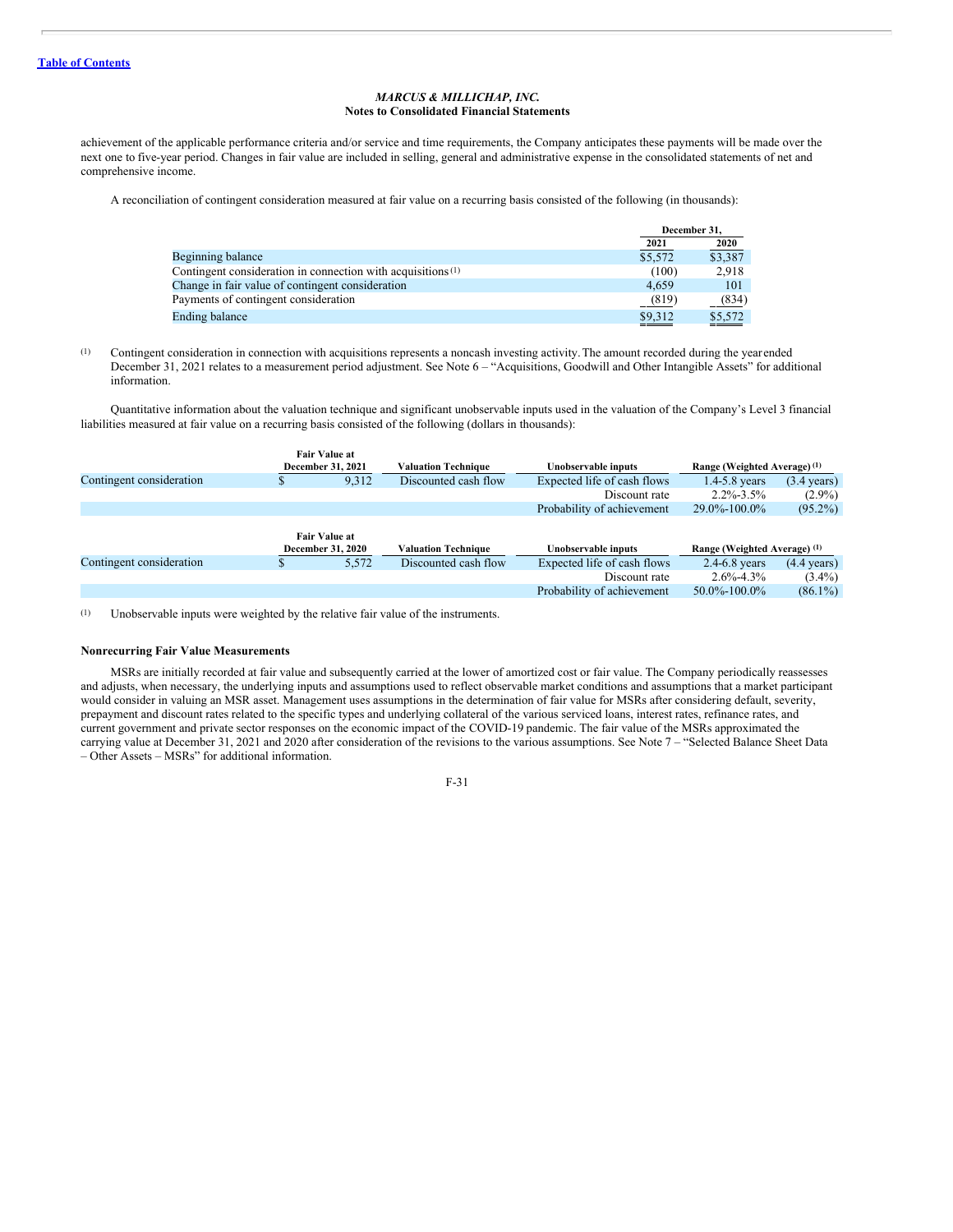Quantitative information about the valuation technique and significant unobservable inputs used in the valuation of the Company's Level 3 financial assets measured at fair value on a nonrecurring basis consisted of the following (dollars in thousands):

|             |    | <b>Fair Value at</b>     |                            |                           |                              |            |
|-------------|----|--------------------------|----------------------------|---------------------------|------------------------------|------------|
|             |    | <b>December 31, 2021</b> | <b>Valuation Technique</b> | Unobservable inputs       | Range (Weighted Average) (1) |            |
| <b>MSRs</b> | S. | 2,332                    | Discounted cash flow       | Constant prepayment rates | $0.0\% - 20.0\%$             | $(10.0\%)$ |
|             |    |                          |                            | Constant default rate     | $0.3\% - 4.9\%$              | $(1.2\%)$  |
|             |    |                          |                            | Loss severity             | $26.2\% - 31.4\%$            | $(28.0\%)$ |
|             |    |                          |                            | Discount rate             | $10.0\% - 10.0\%$            | $(10.0\%)$ |
|             |    |                          |                            |                           |                              |            |
|             |    | <b>Fair Value at</b>     |                            |                           |                              |            |
|             |    | <b>December 31, 2020</b> | <b>Valuation Technique</b> | Unobservable inputs       | Range (Weighted Average) (1) |            |
| <b>MSRs</b> |    | 2,135                    | Discounted cash flow       | Constant prepayment rates | $0.0\% - 20.0\%$             | $(10.0\%)$ |
|             |    |                          |                            | Constant default rate     | $0.3\% - 4.1\%$              | $(1.1\%)$  |
|             |    |                          |                            | Loss severity             | $26.2\% - 31.4\%$            | $(28.0\%)$ |

(1) Weighted average is based on the 10% constant prepayment rate scenario which the Company uses as the reported fair value.

### **10. Stockholders' Equity**

#### **Common Stock**

As of December 31, 2021 and 2020, there were39,692,373 and 39,401,976 shares of common stock, \$0.0001 par value, issued and outstanding, which include unvested RSAs issued to non-employee directors, respectively. See Note 14 – "Earnings per Share" for additional information.

## **Preferred Stock**

The Company has 25,000,000 authorized shares of preferred stock with a par value \$0.0001 per share. At December 31, 2021 and 2020, there were no preferred shares issued or outstanding.

## **Accumulated Other Comprehensive Income/Loss**

Amounts reclassified from accumulated other comprehensive income/loss are included as a component of other income (expense), net or selling, general and administrative expense, as applicable, in the consolidated statements of net and comprehensive income. The reclassifications were determined on a specific identification basis.

The Company has not provided for U.S. taxes on unremitted earnings of its foreign subsidiary as it is operating at a loss and hasno earnings and profits to remit. As a result, deferred taxes were not provided related to the cumulative foreign currency translation adjustments.

#### **11. Stock-Based Compensation Plans**

## **2013 Omnibus Equity Incentive Plan**

The Company's board of directors adopted the 2013 Plan, which became effective upon the Company's IPO. InFebruary 2017, the board of directors amended and restated the 2013 Plan, which was approved by the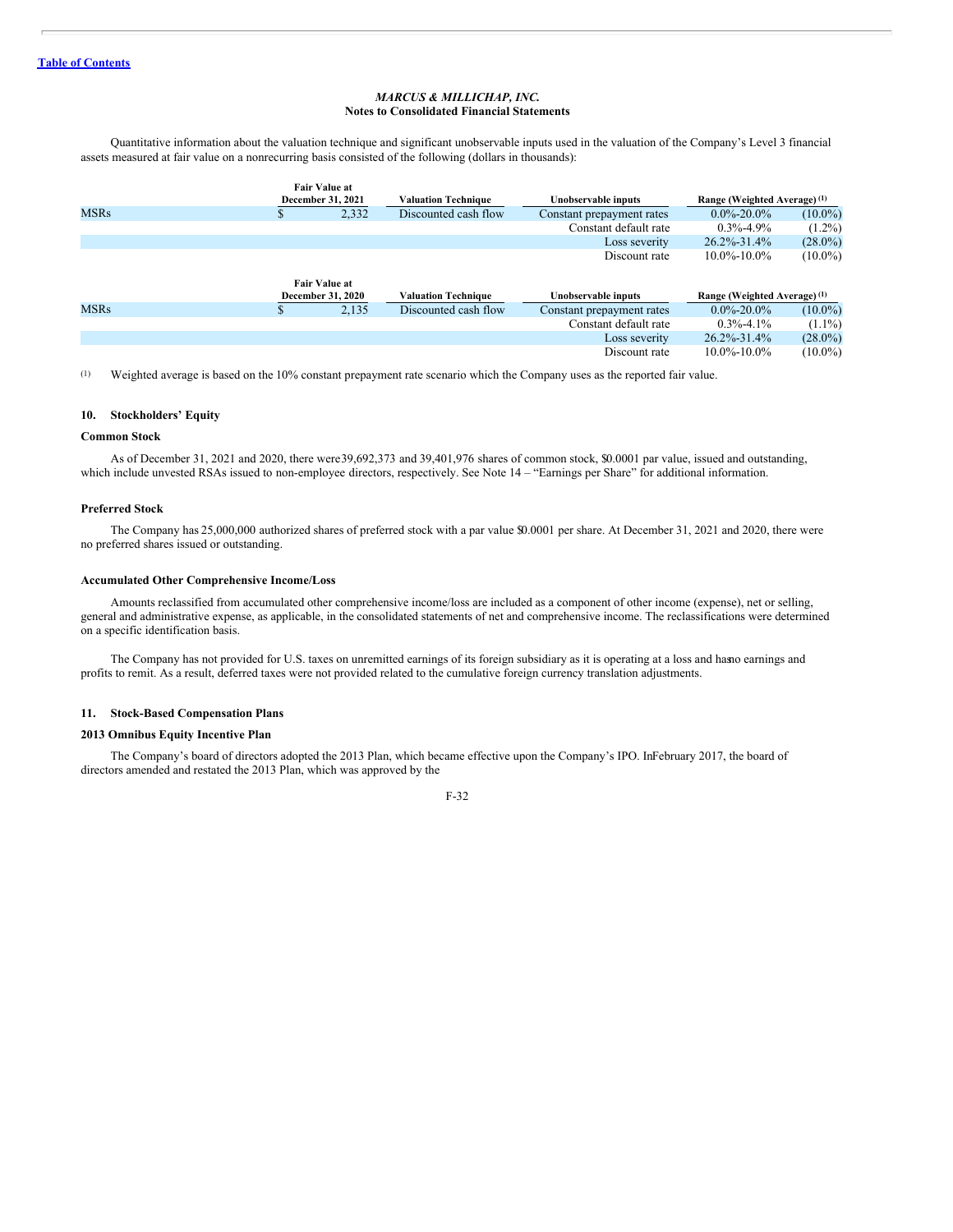Company's stockholders in May 2017. Grants are made from time to time by the compensation committee of the Company's board of directors at its discretion, subject to certain restrictions as to the number and value of shares that may be granted to any individual. In addition, non-employee directors receive annual grants under a director compensation policy. At December 31, 2021, there were 4,667,141 shares available for future grants under the 2013 Plan.

### *Awards Granted and Settled*

Under the 2013 Plan, the Company has issued RSAs tonon-employee directors and RSUs to employees and independent contractors. RSAs vest over a one-year period from the date of grant subject to service requirements. RSUs generally vest in equal annual installments over afive-year period from the date of grant or earlier as approved by the compensation committee of the Company's board of directors. Any unvested awards are canceled upon termination as a service provider. As of December 31, 2021, there were no issued or outstanding options, SARs, performance units or performance share awards under the 2013 Plan.

During the year ended December 31, 2021,260,525 shares of RSUs vested and60,373 shares of deferred stock units ("DSUs") were settled and 91,457 shares of common stock were withheld to pay applicable required employee statutory withholding taxes based on the market value of the shares on the vesting date. The shares withheld for taxes were returned to the share reserve and are available for future issuance in accordance with provisions of the 2013 Plan.

$$
F-33
$$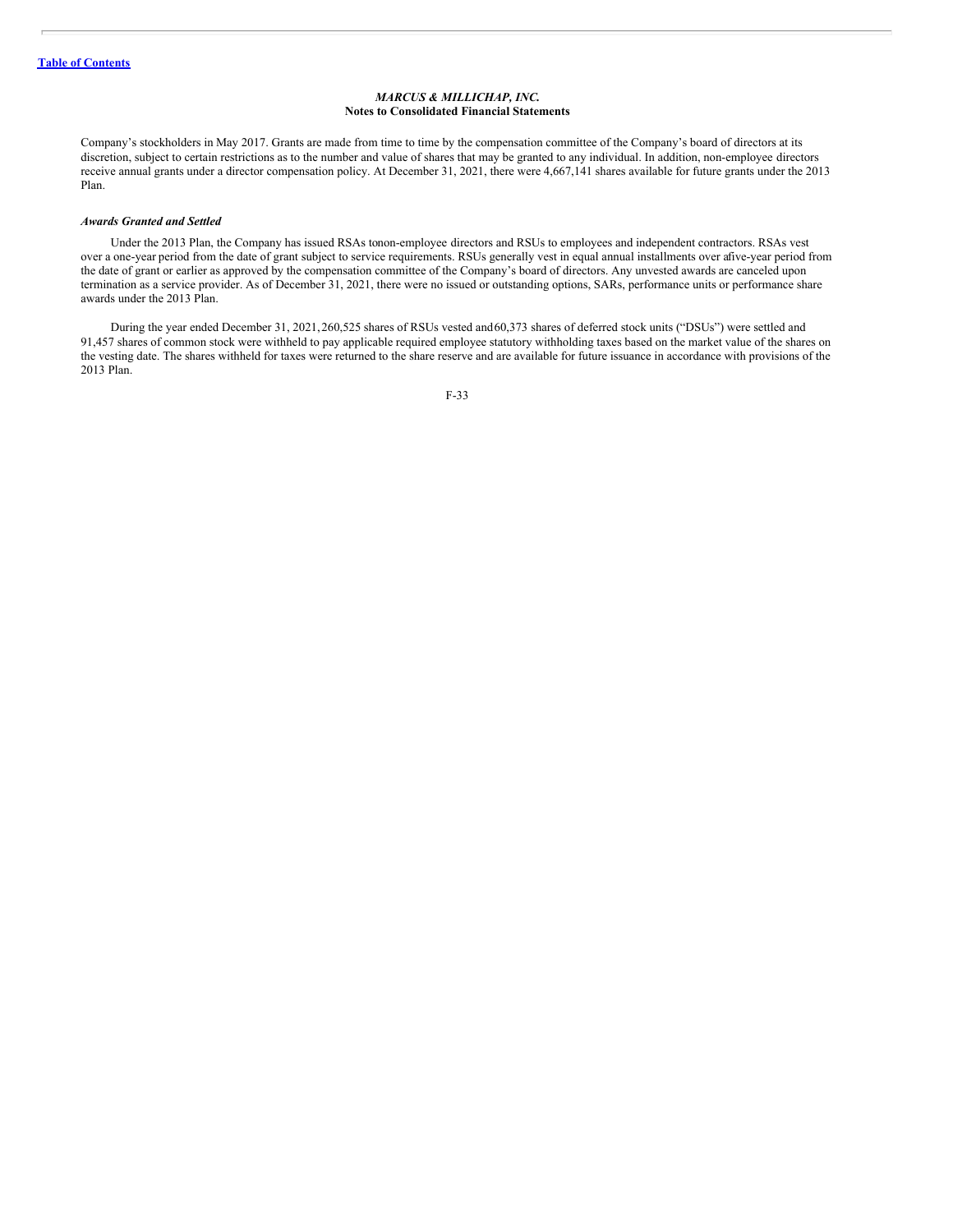# *Outstanding Awards*

Activity under the 2013 Plan consisted of the following (dollars in thousands, except weighted average per share data):

|                                                                                         | <b>RSA Grants to</b><br>Non-employee<br><b>Directors</b> | <b>RSU</b> Grants to<br><b>Employees</b> | <b>RSU</b> Grants to<br>Independent<br><b>Contractors</b> | Total      |    | Weighted-<br><b>Average Grant Date</b><br><b>Fair Value Per</b><br>Share |
|-----------------------------------------------------------------------------------------|----------------------------------------------------------|------------------------------------------|-----------------------------------------------------------|------------|----|--------------------------------------------------------------------------|
| Nonvested shares at December 31, 2018 <sup>(1)</sup>                                    | 27,096                                                   | 471,782                                  | 392,697                                                   | 891,575    | \$ | 27.59                                                                    |
| Granted                                                                                 | 12,806                                                   | 260,274                                  | 82,050                                                    | 355,130    | \$ | 38.51                                                                    |
| Vested                                                                                  | (22, 422)                                                | (186,311)                                | (191, 883)                                                | (400, 616) | \$ | 24.29                                                                    |
| Transferred                                                                             |                                                          | (8,136)                                  | 8,136                                                     |            | S  | 29.68                                                                    |
| Forfeited/canceled                                                                      |                                                          | (12, 494)                                | (33,520)                                                  | (46, 014)  | \$ | 30.65                                                                    |
| Nonvested shares at December 31, 2019 <sup>(1)</sup>                                    | 17,480                                                   | 525,115                                  | 257,480                                                   | 800,075    | S  | 33.91                                                                    |
| Granted                                                                                 | 19,516                                                   | 322,910                                  | 92,279                                                    | 434,705    | \$ | 32.80                                                                    |
| Vested                                                                                  | (20, 268)                                                | (170, 291)                               | (93, 944)                                                 | (284, 503) | \$ | 32.74                                                                    |
| Transferred                                                                             |                                                          | (18, 294)                                | 18,294                                                    |            | \$ | 33.67                                                                    |
| Forfeited/canceled                                                                      |                                                          | (21,790)                                 | (10, 108)                                                 | (31,898)   | \$ | 34.49                                                                    |
| Nonvested shares at December 31, 2020 <sup>(1)</sup>                                    | 16,728                                                   | 637,650                                  | 264,001                                                   | 918,379    | \$ | 33.73                                                                    |
| Granted                                                                                 | 13,323                                                   | 277,462                                  | 90,430                                                    | 381,215    | S  | 39.03                                                                    |
| Vested                                                                                  | (16, 728)                                                | (172, 327)                               | (88, 198)                                                 | (277, 253) | \$ | 31.89                                                                    |
| Transferred                                                                             |                                                          | (10,649)                                 | 10,649                                                    |            | \$ | 34.98                                                                    |
| Forfeited/canceled                                                                      |                                                          | (34, 357)                                | (7,048)                                                   | (41, 405)  | \$ | 33.47                                                                    |
| Nonvested shares at December 31, 2021 <sup>(1)</sup>                                    | 13,323                                                   | 697,779                                  | 269,834                                                   | 980,936    | \$ | 36.32                                                                    |
| Unrecognized stock-based compensation<br>expense as of December 31, 2021 <sup>(2)</sup> | 177                                                      | 20,389                                   | 8,079<br>\$.                                              | \$28,645   |    |                                                                          |
| Weighted average remaining vesting period<br>(years) as of December 31, 2021            | 0.34                                                     | 3.42                                     | 3.36                                                      | 3.38       |    |                                                                          |

(1) Nonvested RSUs will be settled through the issuance of new shares of common stock.<br>
(2) The total unrecognized compensation expense is expected to be recognized over a wei

The total unrecognized compensation expense is expected to be recognized over a weighted-average period of approximately3.38 years.

The aggregate fair value of RSUs and RSAs that vested were \$10.2 million, \$8.9 million and \$14.6 million for the years ended December 31, 2021, 2020 and 2019, respectively.

The fair value of fully vested DSUs that settled was \$2.4 million for the year ended December 31, 2021 and \$0.0 million for the each of years ended December 31, 2020 and 2019, respectively. See "SARs and DSUs" section below and Note 14 – "Earnings per Share" for additional information.

On February 16, 2022, the Board of Directors declared a semi-annual regular dividend of \$0.25 per share and a special dividend of \$1.00 per share, payable on April 4, 2022, to stockholders of record at the close of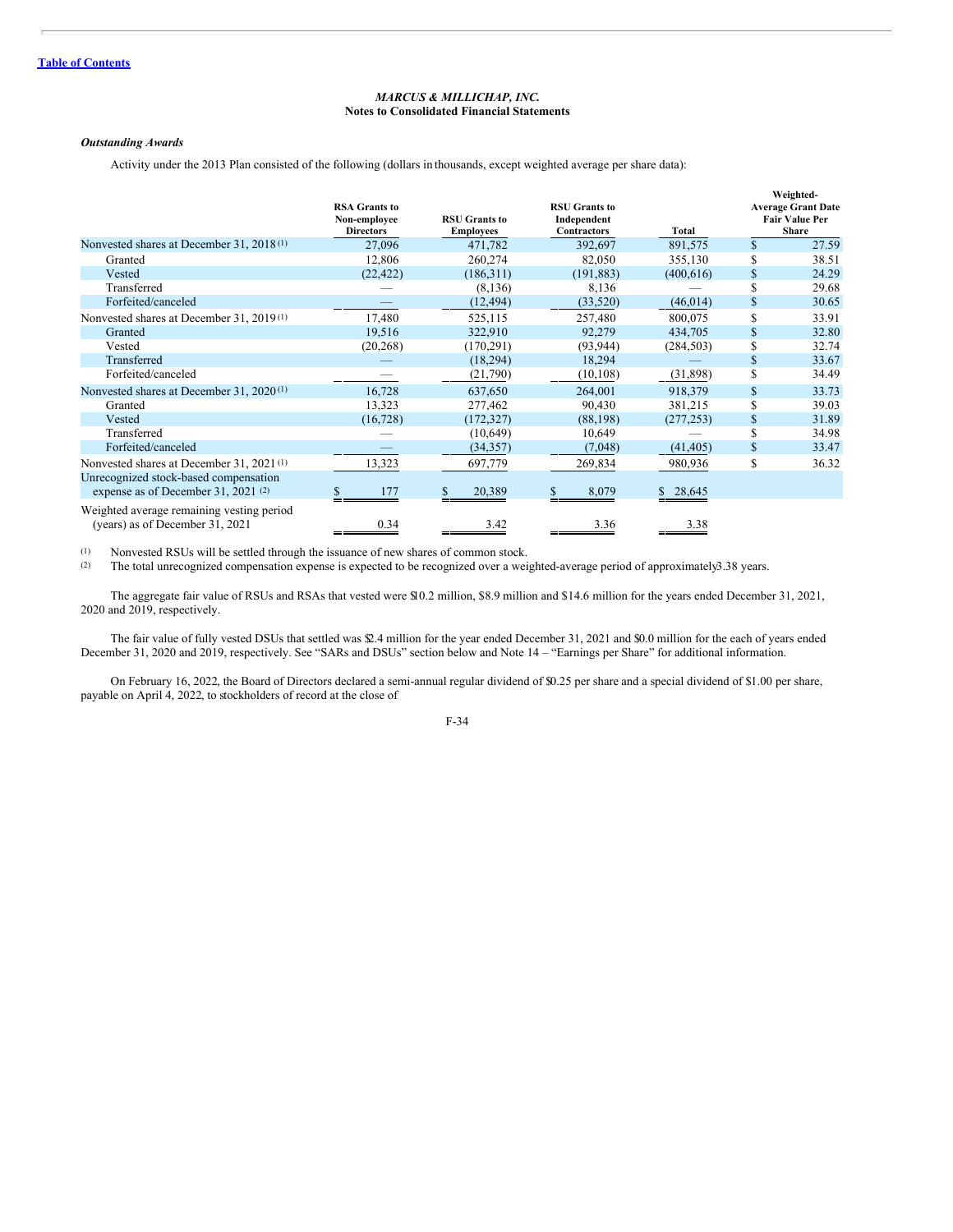business on March 8, 2022. Dividend equivalents totaling \$2.5 million will be paid on unvested restricted stock and deferred stock units granted under the 2013 Plan; however, these amounts will be paid when the underlying restricted stock and deferred stock units vest.

### **ESPP**

In 2013, the Company adopted the ESPP. The ESPP is intended to qualify under Section 423 of the Internal Revenue Code and provides for consecutive, non-overlapping 6-month offering periods. The offering periods generally start on the first trading day on or after May 15 and November 15 of each year. Qualifying employees may purchase shares of the Company stock at a10% discount based on the lower of the market price at the beginning or end of the offering period, subject to IRS limitations. The Company determined that the ESPP was a compensatory plan and is required to expense the fair value of the awards over each 6-month offering period.

The ESPP initially had 366,667 shares of common stock reserved, and156,725 shares of common stock remain available for issuance as of December 31, 2021. The ESPP provides for annual increases in the number of shares available for issuance under the ESPP, equal to the least of (i) 366,667 shares, (ii) 1% of the outstanding shares on such date, or (iii) an amount determined by the compensation committee of the board of directors. Pursuant to the provisions of the ESPP, the board of directors has determined to not provide for any annual increases to date. At December 31, 2021, total unrecognized compensation cost related to the ESPP was \$83,000 and is expected to be recognized over a weighted average period of0.37 years.

### **SARs and DSUs**

Prior to the IPO, certain employees were granted SARs. As ofMarch 31, 2013, the outstanding SARs were frozen at the liability amount, and will be paid out to each participant in installments upon retirement or departure under the terms of the revised SARs agreements. To replace beneficial ownership in the SARs, the difference between the book value liability and the fair value of the awards was granted to plan participants in the form of DSUs, which were fully vested upon receipt and will be settled in actual stock at a rate of 20% per year if the participant remains employed by the Company during that period (otherwise all unsettled shares of stock upon termination from service will be settled five yearsfrom the termination date, unless otherwise agreed to by the Company). In the event of death or termination of service after reaching the age of 67, 100% of the DSUs will be settled. As of December 31, 2021, 281,193 shares of fully vested DSUs remained to be settled in 2022.

#### **Summary of Stock-Based Compensation**

Components of stock-based compensation are included in selling, general and administrative expense in the consolidated statements of net and comprehensive income and consisted of the following (in thousands):

|                                    |          | <b>Years Ended December 31.</b> |              |  |  |
|------------------------------------|----------|---------------------------------|--------------|--|--|
|                                    | 2021     | 2020                            | 2019         |  |  |
| ESPP                               | 142      | 168<br>\$                       | \$139        |  |  |
| $RSAs - non-employee \, directory$ | 463      | 606                             | 643          |  |  |
| $RSUs$ – employees $(1)$           | 6.642    | 6.003                           | 5,419        |  |  |
| $RSUs$ – independent contractors   | 3,114    | 3,128                           | <u>3,077</u> |  |  |
|                                    | \$10.361 | \$9,905                         | \$9,278      |  |  |

(1) Years ended December 31, 2020 and 2019 include expenses related to the acceleration of vesting of certain RSUs.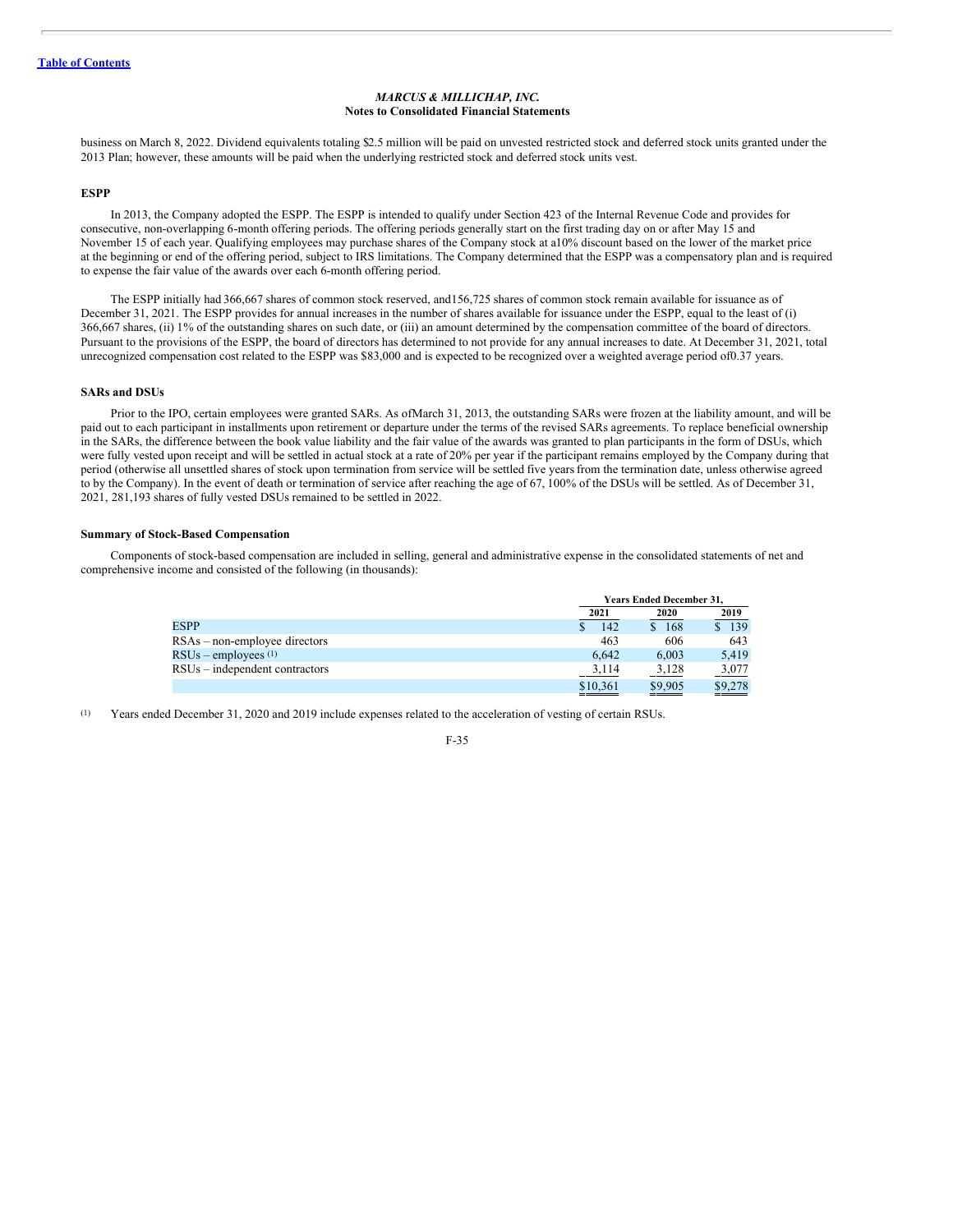# **12. Income Taxes**

The components of income from continuing operations before provision for income taxes consisted of the following (in thousands):

|                      |           | <b>Years Ended December 31.</b> |           |  |  |
|----------------------|-----------|---------------------------------|-----------|--|--|
|                      | 2021      | 2020                            | 2019      |  |  |
| <b>United States</b> | \$193,147 | \$62,206                        | \$112,425 |  |  |
| Foreign              | 156       | (2.842)                         | (4.913)   |  |  |
|                      | \$193,303 | \$59,364                        | \$107.512 |  |  |

The provision for income taxes consisted of the following (in thousands):

|          | <b>Years Ended December 31,</b> |          |          |  |
|----------|---------------------------------|----------|----------|--|
|          | 2021                            | 2020     | 2019     |  |
| Federal: |                                 |          |          |  |
| Current  | \$48,785                        | \$12,437 | \$22,638 |  |
| Deferred | (9,600)                         | 310      | 665      |  |
|          | 39,185                          | 12,747   | 23,303   |  |
| State:   |                                 |          |          |  |
| Current  | 13,903                          | 3,616    | 7,718    |  |
| Deferred | (2,243)                         | 163      | (507)    |  |
|          | 11,660                          | 3,779    | 7,211    |  |
| Foreign: |                                 |          |          |  |
| Current  |                                 |          |          |  |
| Deferred | (12)                            |          | 68       |  |
|          | (12)                            |          | 68       |  |
|          | \$50,833                        | \$16,526 | \$30,582 |  |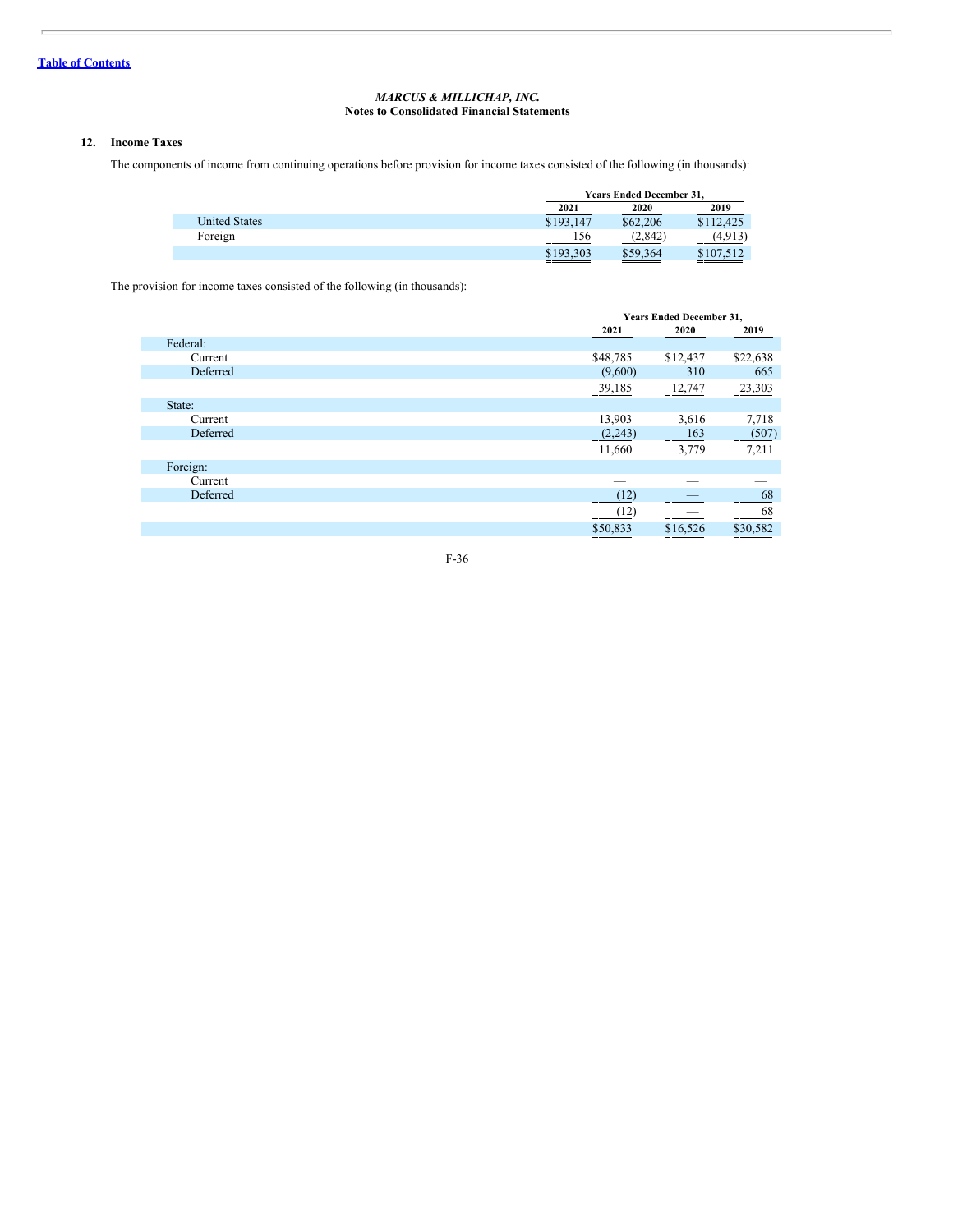Significant components of the Company's deferred tax assets, net consisted of the following (in thousands):

|                                                |             | December 31, |
|------------------------------------------------|-------------|--------------|
|                                                | 2021        | 2020         |
| Deferred Tax Assets:                           |             |              |
| Accrued expenses and bonuses                   | S.<br>6,822 | 3,078<br>S.  |
| Bad debt and other reserves                    | 6,989       | 4,889        |
| Deferred compensation                          | 18,287      | 12,536       |
| Operating lease ROU assets, net                | 20,937      | 21,125       |
| Stock-based compensation                       | 7,031       | 7,403        |
| Net operating and capital loss carryforwards   | 3,769       | 3,932        |
| State taxes                                    | 92          | (163)        |
| Amortizable intangibles and other              | 1,577       | 1,070        |
| Deferred tax assets before valuation allowance | 65,504      | 53,870       |
| Valuation allowance                            | (4, 599)    | (4, 418)     |
| Deferred Tax Assets                            | 60,905      | 49,452       |
| Deferred Tax Liabilities:                      |             |              |
| <b>Fixed assets</b>                            | (6, 552)    | (6, 814)     |
| Operating lease liabilities                    | (18,697)    | (19, 357)    |
| Prepaid expenses                               | (1,513)     | (533)        |
| Other comprehensive income                     | (195)       | (800)        |
| Goodwill and other                             | (212)       | (574)        |
| Deferred Tax Liabilities                       | (27, 169)   | (28,078)     |
| Deferred Tax Assets, Net                       | \$33,736    | \$21,374     |

As of December 31, 2021, and 2020, the Company had state and Canadian net operating loss carryforwards of approximately \$14.7 million and \$15.4 million, respectively, principally all of which will begin to expire in2033.

A valuation allowance is required when it is more-likely-than not that all or a portion of a deferred tax asset will not be realized. Realization of a deferred tax asset is dependent upon taxable income in prior carryback years, estimates of future taxable income, tax planning strategies and reversals of existing taxable temporary differences. The Company determined that as of December 31, 2021 and 2020, \$4.6 million and \$4.4 million, respectively, of the deferred tax assets related to state and Canadian losses do not satisfy the recognition criteria. The Company has therefore recorded a valuation allowance for this amount. The valuation allowance for deferred tax assets was increased by \$179,000, \$497,000 and \$1.4 million during 2021, 2020 and 2019, respectively. The increases are primarily related to the Company's Canadian operations.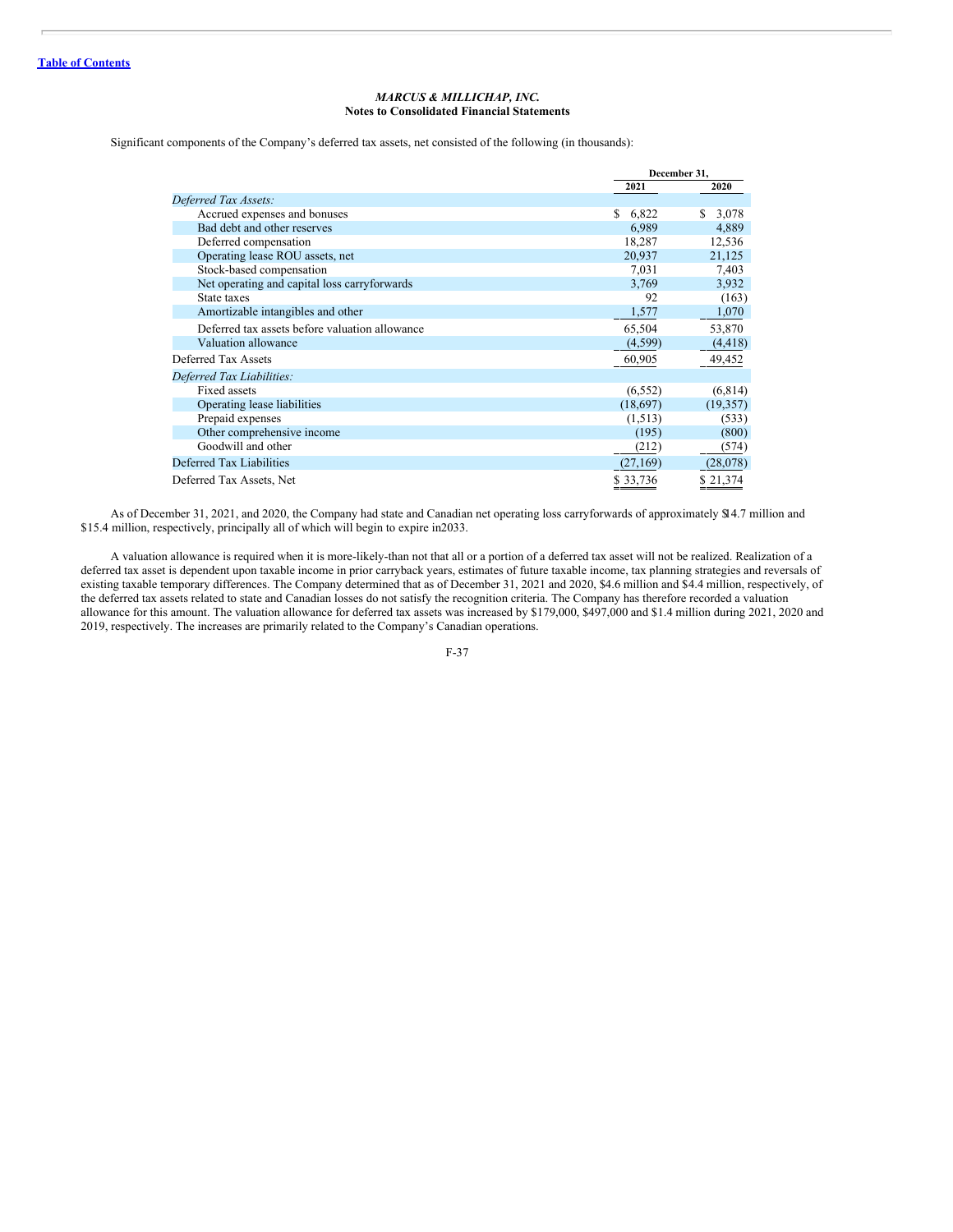The provision for income taxes differs from the amount computed by applying the statutory federal corporate income tax rate to income before provision for income taxes and consisted of the following (dollars in thousands):

| <b>Years Ended December 31.</b> |           |          |         |          |           |
|---------------------------------|-----------|----------|---------|----------|-----------|
| 2021                            |           | 2020     |         | 2019     |           |
| Amount                          | Rate      | Amount   | Rate    | Amount   | Rate      |
| \$40,594                        | 21.0%     | \$12,466 | 21.0%   | \$22,578 | 21.0%     |
| 9.210                           | 4.8%      | 2.983    | $5.0\%$ | 5.698    | $5.3\%$   |
| (555)                           | $(0.3)\%$ | 240      | $0.4\%$ | (196)    | $(0.2)\%$ |
| 179                             | $0.1\%$   | 497      | $0.8\%$ | 1.351    | 1.3%      |
| 1,405                           | 0.7%      | 340      | 0.6%    | 1,151    | $1.0\%$   |
| \$50,833                        | 26.3%     | \$16,526 | 27.8%   | \$30,582 | 28.4%     |
|                                 |           |          |         |          |           |

(1) Permanent items relate principally to compensation charges, qualified transportation fringe benefits, reversal of uncertain tax positions and meals and entertainment.

A reconciliation of the beginning and ending amounts of unrecognized tax benefits consisted of the following (in thousands):

|                                                 | <b>Years Ended December 31.</b> |       |         |  |
|-------------------------------------------------|---------------------------------|-------|---------|--|
|                                                 | 2021                            | 2020  | 2019    |  |
| Beginning balance                               | \$55                            | \$775 | \$1,246 |  |
| Gross increase as a result of positions taken:  |                                 |       |         |  |
| Prior periods                                   |                                 |       |         |  |
| Current period                                  | 304                             |       |         |  |
| Settlement with tax authorities                 |                                 |       |         |  |
| Expiration of applicable statutes of limitation | (56)                            | (720) | (471)   |  |
| <b>Ending balance</b>                           | \$304                           | \$ 55 | 775     |  |

Unrecognized tax benefits balance decreased by \$56,000 due to the expiration of the statute of limitations and increased by \$304,000 due to the tax positions in the current period. Of the total amount of unrecognized tax benefit, if recognized, \$0 would affect the effective tax rate. During the years ended December 31, 2021 and 2020, penalties of \$0 and \$13,000 respectively, were recorded relating to unrecognized tax benefits.

The Company is subject to tax in various jurisdictions and, as a matter of ordinary course, the Company may be subject to income tax examinations by the federal, state and foreign taxing authorities for the tax years 2017 to 2021. The Company is currently under income tax examination by the state of New York.

The Company has not provided for U.S. taxes on unremitted earnings of its foreign subsidiary as this subsidiary is operating at a loss and hasno earnings and profits to remit. As a result, deferred taxes were not provided related to the cumulative translation adjustments.

### **13. Retirement Plans**

The Company has its own defined contribution plan (the "Marcus & Millichap, Inc. 401(k) Plan") under Section 401(k) of the Internal Revenue Code for all eligible employees who have completed one month of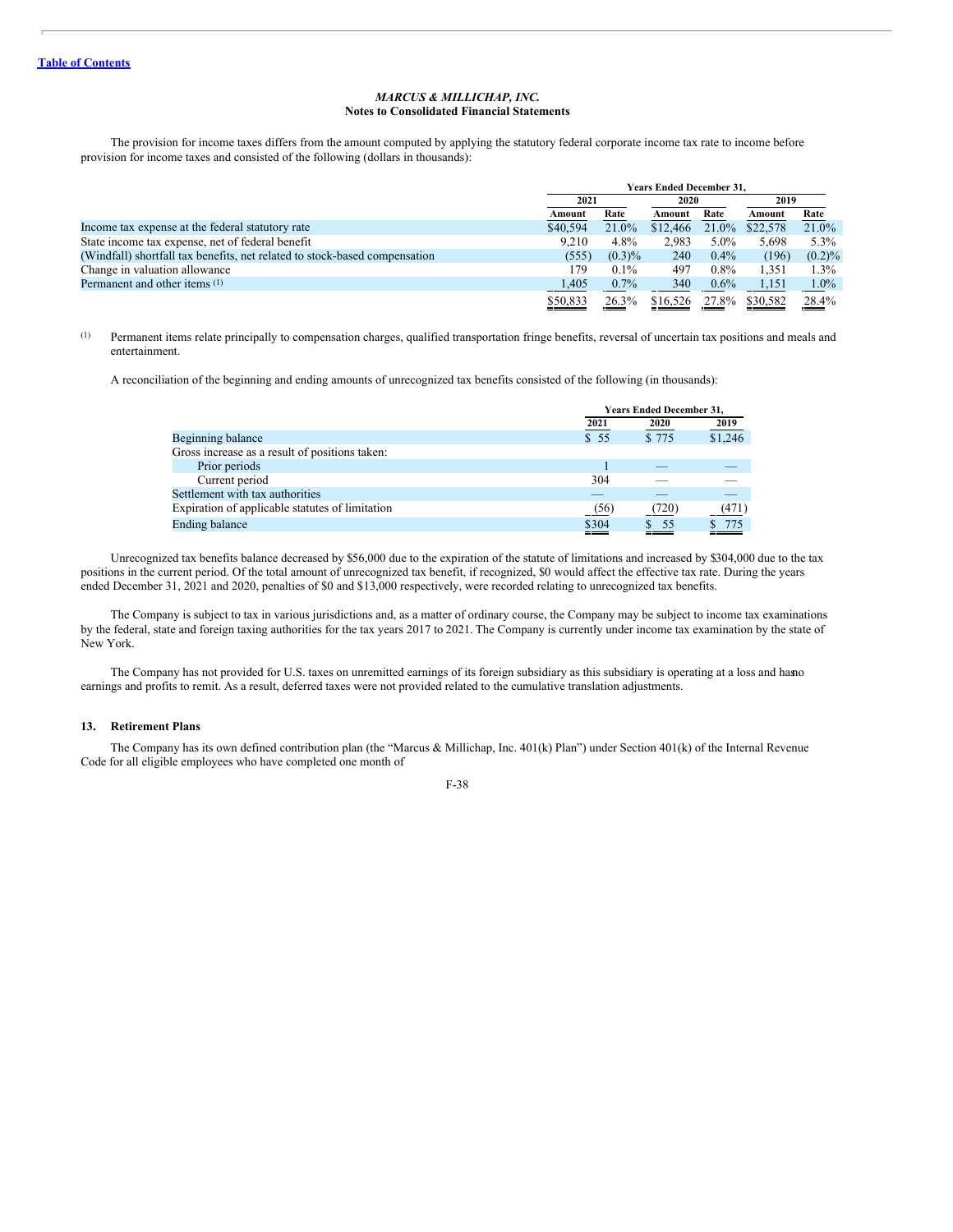service. The contribution plan is subject to the provisions of the Employee Retirement Income Security Act of 1974 ("ERISA"), as amended. Participants may contribute up to 100% of their annual eligible compensation, subject to IRS limitations and ERISA. The Company matches employees' contributions each pay period, dollar for dollar, up to a maximum of \$4,000. Employees become vested in these Company contributions 33% upon one year of service, 66% upon two years of service and100% upon three years of service. Company matching contributions aggregated \$1.2 million, \$1.0 million and \$1.1 million for the years ended December 31, 2021, 2020 and 2019, respectively, which is included in selling, general and administrative expense in the consolidated statements of net and comprehensive income.

### **14. Earnings per Share**

Basic and diluted earnings per share for the years ended December 31, 2021, 2020 and 2019 consisted of the following (in thousands, except per share data):

|                                                                                    |           | <b>Years Ended December 31,</b> |          |  |
|------------------------------------------------------------------------------------|-----------|---------------------------------|----------|--|
|                                                                                    | 2021      | 2020                            | 2019     |  |
| Numerator (Basic and Diluted):                                                     |           |                                 |          |  |
| Net income                                                                         | \$142,470 | \$42,838                        | \$76,930 |  |
| Change in value for stock settled consideration                                    | 27        | 3                               |          |  |
| Adjusted net income                                                                | \$142,497 | \$42,835                        | \$76,930 |  |
| Denominator:                                                                       |           |                                 |          |  |
| Basic                                                                              |           |                                 |          |  |
| Weighted Average Common Shares Issued and Outstanding                              | 39,575    | 39,318                          | 39,083   |  |
| Deduct: Unvested RSAs <sup>(1)</sup>                                               | (14)      | (18)                            | (21)     |  |
| Add: Fully vested $DSUs^{(2)}$                                                     | 327       | 342                             | 342      |  |
| Weighted Average Common Shares Outstanding                                         | 39,888    | 39,642                          | 39,404   |  |
| Basic earnings per common share                                                    | 3.57      | 1.08                            | 1.95     |  |
| Diluted                                                                            |           |                                 |          |  |
| Weighted Average Common Shares Outstanding from above                              | 39.888    | 39,642                          | 39,404   |  |
| Add: Dilutive effect of RSUs, RSAs & ESPP                                          | 206       | 67                              | 144      |  |
| Add: Contingently issuable shares (3)                                              | 93        | 26                              |          |  |
| Weighted Average Common Shares Outstanding                                         | 40,187    | 39,735                          | 39,548   |  |
| Diluted earnings per common share                                                  | 3.55      | 1.08                            | 1.95     |  |
| Antidilutive shares excluded from diluted earnings per common share <sup>(4)</sup> | 366       | 684                             | 348      |  |

(1) RSAs were issued and outstanding to thenon-employee directors and have a one-year vesting term subject to service requirements. See Note 11 – "Stock-Based Compensation Plans" for additional information.

(2) Shares are included in weighted average common shares outstanding as the shares are fully vested but have not yet been delivered. See Note 11 – "Stock-Based Compensation Plans" for additional information.

(3) Relates to contingently issuable stock settled consideration.<br>
(4) Primarily pertaining to RSU grants to the Company's employees

Primarily pertaining to RSU grants to the Company's employees and independent contractors.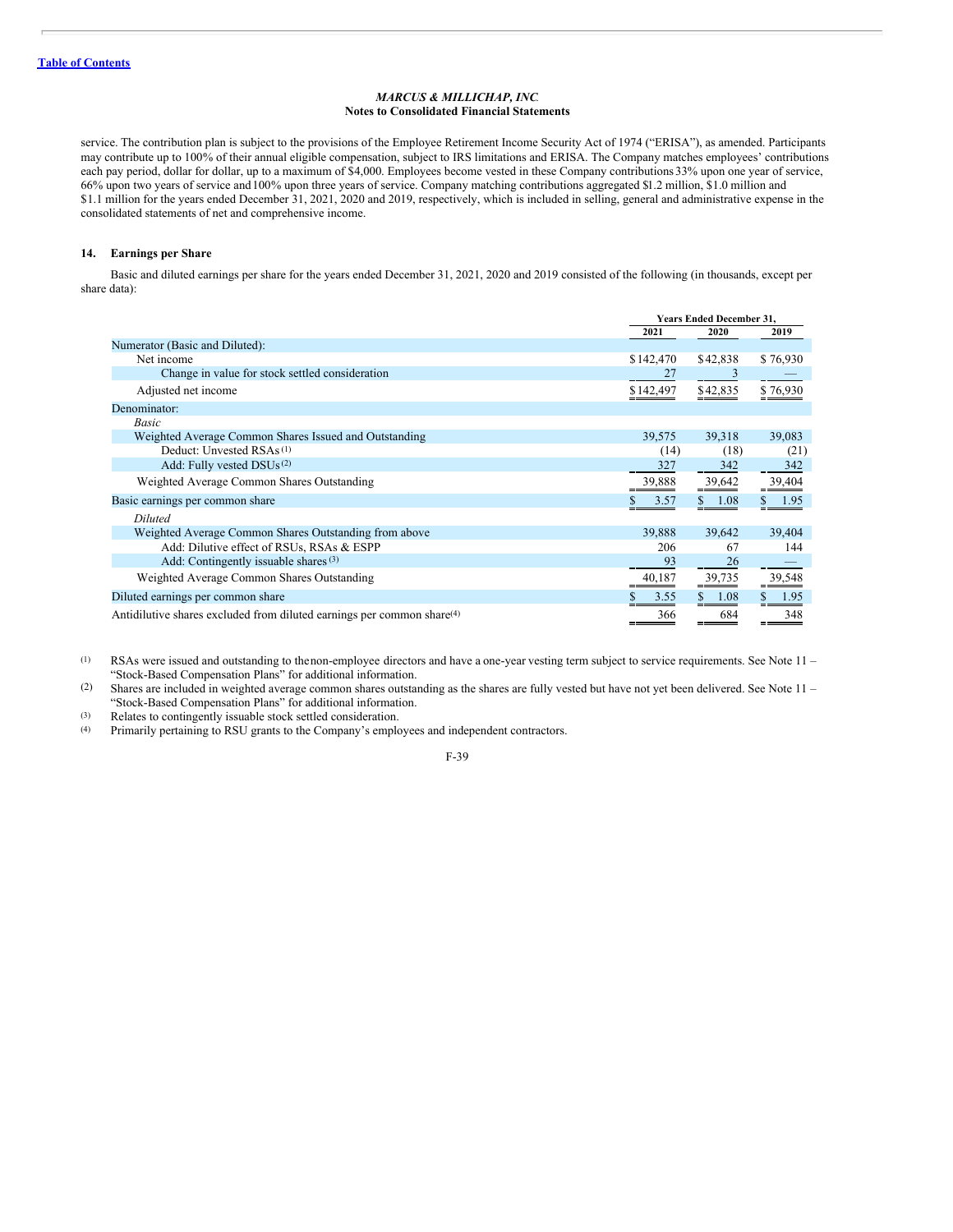## **15. Commitments and Contingencies**

#### **Credit Agreement**

On June 18, 2014, the Company entered into a Credit Agreement with Wells Fargo Bank, National Association (the "Bank"), as amended and restated on May 28, 2019, and further, amended on November 27, 2019 and on February 9, 2021 (the "Credit Agreement"). The Credit Agreement provides for a \$60.0 million principal amount senior secured revolving credit facility that is guaranteed by all of the Company's domestic subsidiaries (the "Credit Facility") and matures on June 1, 2022. The Company may borrow, repay and reborrow amounts under the Credit Facility until its maturity date, at which time all amounts outstanding under the Credit Facility must be repaid in full. Upon the expiration of the use of the LIBOR as a benchmark, the benchmark will be replaced with the SOFR plus a spread adjustment.

Borrowings under the Credit Agreement are available for general corporate purposes and working capital.The Credit Facility includes a \$10.0 million sublimit for the issuance of standby letters of credit of which \$533,000 was utilized at December 31, 2021. Borrowings under the Credit Facility will bear interest, at the Company's option, at either (i) a fluctuating rate per annum 2.00% below the Base Rate (defined as the highest of (a) the Bank's prime rate,(b) one-month LIBOR plus 1.50%, and (c) the federal funds rate plus1.50%), or (ii) at a fixed rate per annum determined by Bank to be between0.875% to 1.125% above LIBOR. In connection with the amendments of the Credit Agreement, the Company paid bank fees and other expenses, which are being amortized over the remaining term of the Credit Agreement. The Company pays a commitment fee of up to 0.1% per annum, payable quarterly, based on the amount of unutilized commitments under the Credit Facility. The amortization and commitment fee is included in interest expense in the accompanying consolidated statements of net and comprehensive income and was \$87,000, \$93,000 and \$94,000 during the years ended December 31, 2021, 2020 and 2019, respectively. As of December 31, 2021, there were no amounts outstanding under the Credit Agreement.

The Credit Facility contains customary covenants, including financial and other covenant reporting requirements and events of default. Financial covenants require the Company, on a combined basis with its guarantors, to maintain (i) an EBITDAR Coverage Ratio (as defined in the Credit Agreement) of not less than 1.25:1.0 as of each quarter end, determined on a rolling four-quarter basis, and (ii) total funded debt to EBITDA not greater than 1.5:1.0 as of each quarter end, determined on a rolling four-quarter basis, and also limits investments in foreign entities and certain other loans.The Credit Facility is secured by substantially all assets of the Company, including pledges of 100% of the stock or other equity interest of each subsidiary except for the capital stock of a controlled foreign corporation (as defined in the Internal Revenue Code), in which case no such pledge is required. As of December 31, 2021, the Company was in compliance with all financial and non-financial covenants and has not experienced any limitation in its operations as a result of the covenants.

### **Strategic Alliance**

The Company, in connection with the strategic alliance with M&T Realty Capital Corporation ("M&T Realty Capital"), has agreed to provide loan opportunities that may be funded through M&T Realty Capital's Delegated Underwriting and Servicing Agreement with Fannie Mae. M&T Realty Capital's agreement with Federal National Mortgage Association ("Fannie Mae") requires M&T Realty Capital to guarantee a portion of each funded loan. On a loan-by-loan basis, the Company, at its option, can agree to assume a portion of M&T Realty's guarantee obligation of loan opportunities presented to and closed by M&T Realty Capital. As of December 31, 2021, the Company has not agreed to any guarantee obligations for loan opportunities presented to M&T Realty Capital.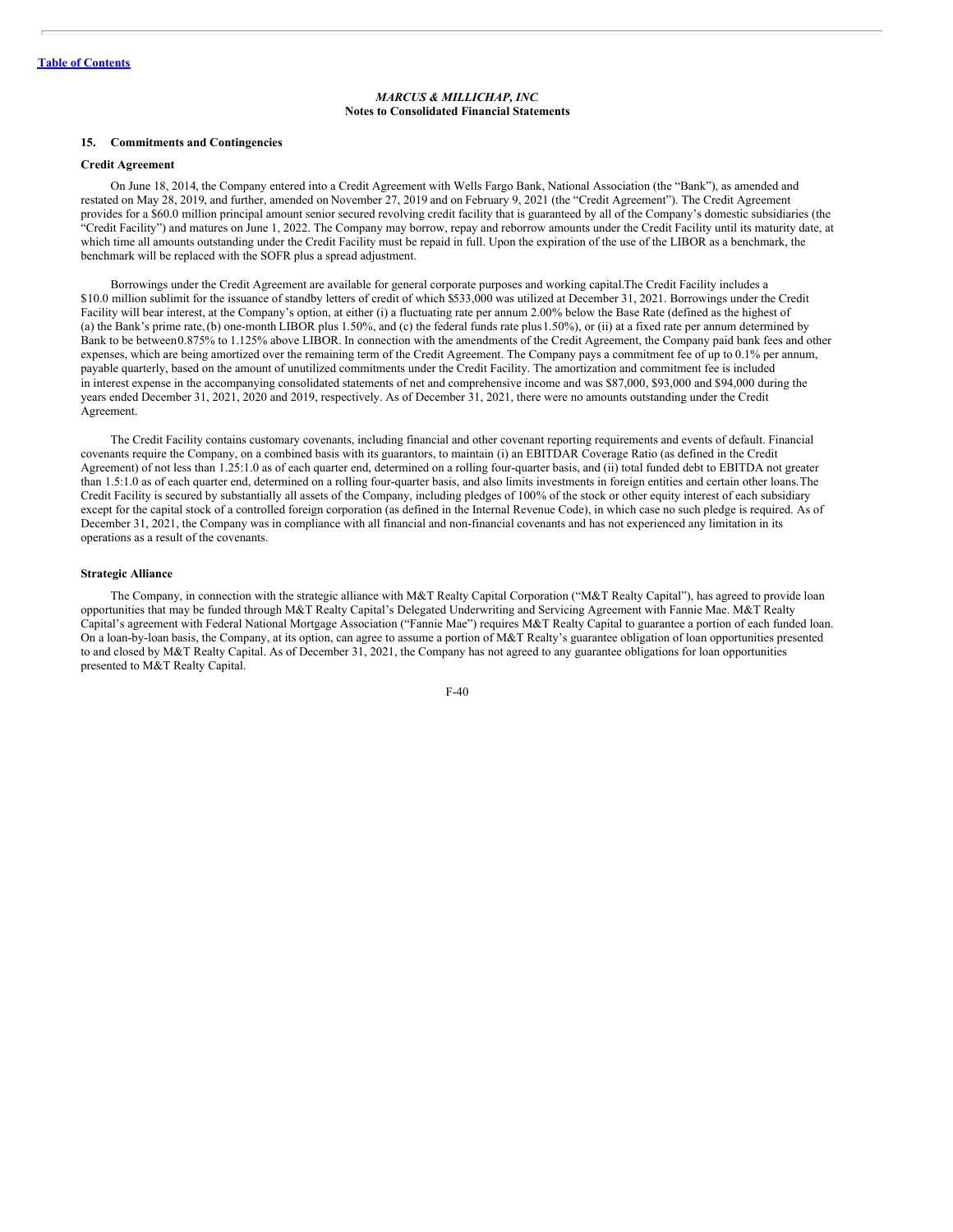### **Other**

In connection with certain agreements with investment sales and financing professionals, the Company may agree to advance amounts to such professionals upon reaching certain time and performance goals. Such commitments as of December 31, 2021 aggregated \$18.2 million.

### **16. Subsequent Events**

In connection with agreements in principle with investment sales and financing professionals and business acquisitions, the Company entered into commitments through the date these consolidated financial statements were issued, aggregating \$38.1 million, of which \$29.2 million has been paid. Such commitments to investment sales and financing professionals may be subject to various conditions.

On February 16, 2022, the Board of Directors declared a semi-annual regular dividend of \$0.25 per share and a special dividend of \$1.00 per share, payable on April 4, 2022, to stockholders of record at the close of business on March 8, 2022. Based on the estimated number of shares to be outstanding as of March 8, 2022, the dividends declared aggregated \$52.1 million, including dividend equivalents totaling \$2.5 million to be paid on unvested restricted stock and deferred stock units granted under the 2013 Plan. These dividend equivalents will be paid when the underlying restricted stock and deferred stock units vest. Any and all future dividends are subject to review and approval by the Board of Directors.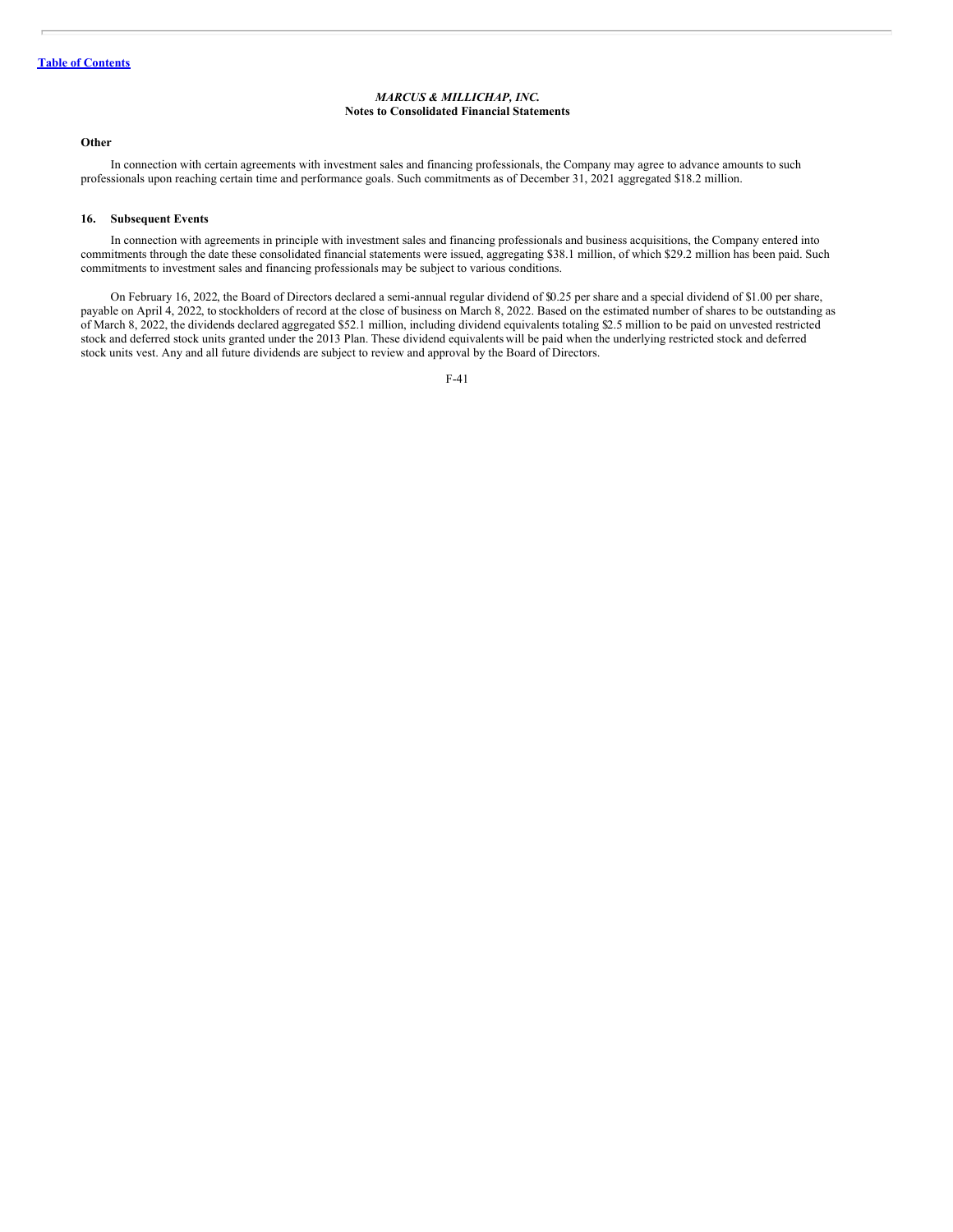# **Subsidiaries of the Registrant**

**Name of Subsidiary** Marcus & Millichap Real Estate Investment Services, Inc. California California Marcus & Millichap REIS of Atlanta, Inc. Caesar Context Context Context Context Context Context Context Context Context Context Context Context Marcus & Millichap REIS of Atlanta, Inc. Marcus & Millichap REIS of Chicago, Inc.<br>
Marcus & Millichap REIS of Florida, Inc. California California Marcus & Millichap REIS of Florida, Inc.<br>
Marcus & Millichap REIS of Nevada, Inc. California California California Marcus & Millichap REIS of Nevada, Inc. Marcus & Millichap REIS of North Carolina, Inc.<br>
Marcus & Millichap REIS of Seattle, Inc. California Marcus & Millichap REIS of Seattle, Inc. Marcus & Millichap REIS Canada, Inc.<br>
Marcus & Millichap Capital Corporation<br>
California California Marcus & Millichap Capital Corporation Marcus & Millichap Capital Corporation Canada, Inc. New Brunswick, Canada Marcus & Millichap Chicago Multifamily Brokers, LLC<br>
Mission Capital Advisors, LLC<br>
Florida Mission Capital Advisors, LLC Mission Capital Personnel Services, LLC<br>
Mission Capital Real Estate. Inc. California Mission Capital Real Estate, Inc. Mission Global, LLC<br>MMI Servicing, Inc. Delaware MMI Servicing, Inc. Services D'Investissement Immobilier Marcus & Millichap Québec Inc. / Marcus & Millichap Real Estate Investment Services Québec Inc. *(formerly McGill Commercial Inc.)*

#### **State or Other Jurisdiction of Incorporation or Organization**

Quebec, Canada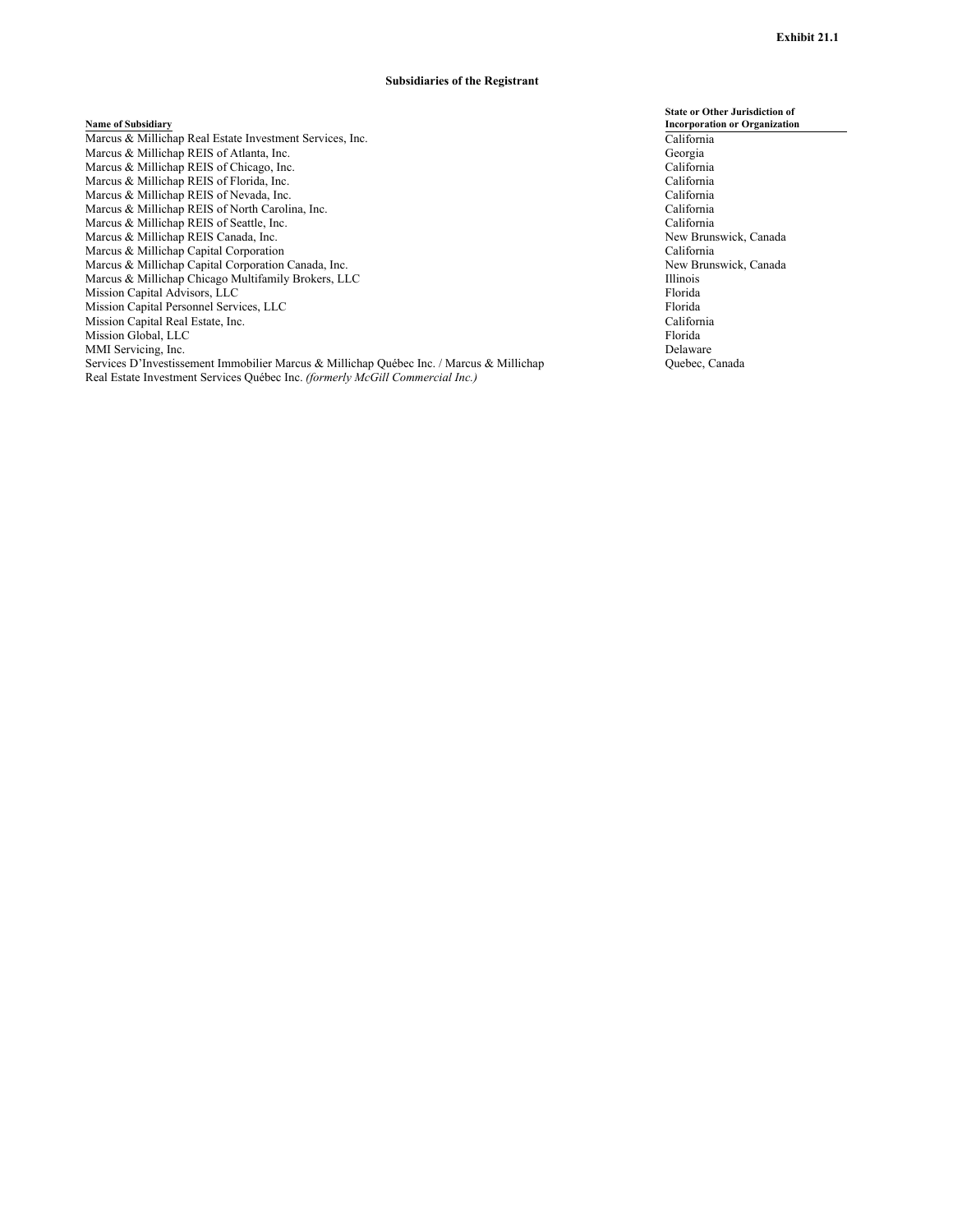# **CONSENT OF INDEPENDENT REGISTERED PUBLIC ACCOUNTING FIRM**

We consent to the incorporation by reference in the following Registration Statements:

- (1) Registration Statement (From S-3 No. 333-224821) of Marcus & Millichap, Inc. Prospectus of Marcus & Millichap, Inc. for the registration of 2,000,000 shares of its common stock;
- (2) Registration Statements (Form S-8 No. 333-192506) pertaining to the 2013 Omnibus Equity Incentive Plan and the 2013 Employee Stock Purchase Plan of Marcus & Millichap, Inc.; and
- (3) Registration Statements (Form S-8 No. 333-216738) pertaining to the 2013 Omnibus Equity Incentive Plan of Marcus & Millichap, Inc.;

of our reports dated March 1, 2022, with respect to the consolidated financial statements of Marcus & Millichap, Inc. and the effectiveness of internal control over financial reporting of Marcus & Millichap, Inc. included in this Annual Report (Form 10-K) for the year ended December 31, 2021.

/s/ Ernst & Young LLP

Los Angeles, California March 1, 2022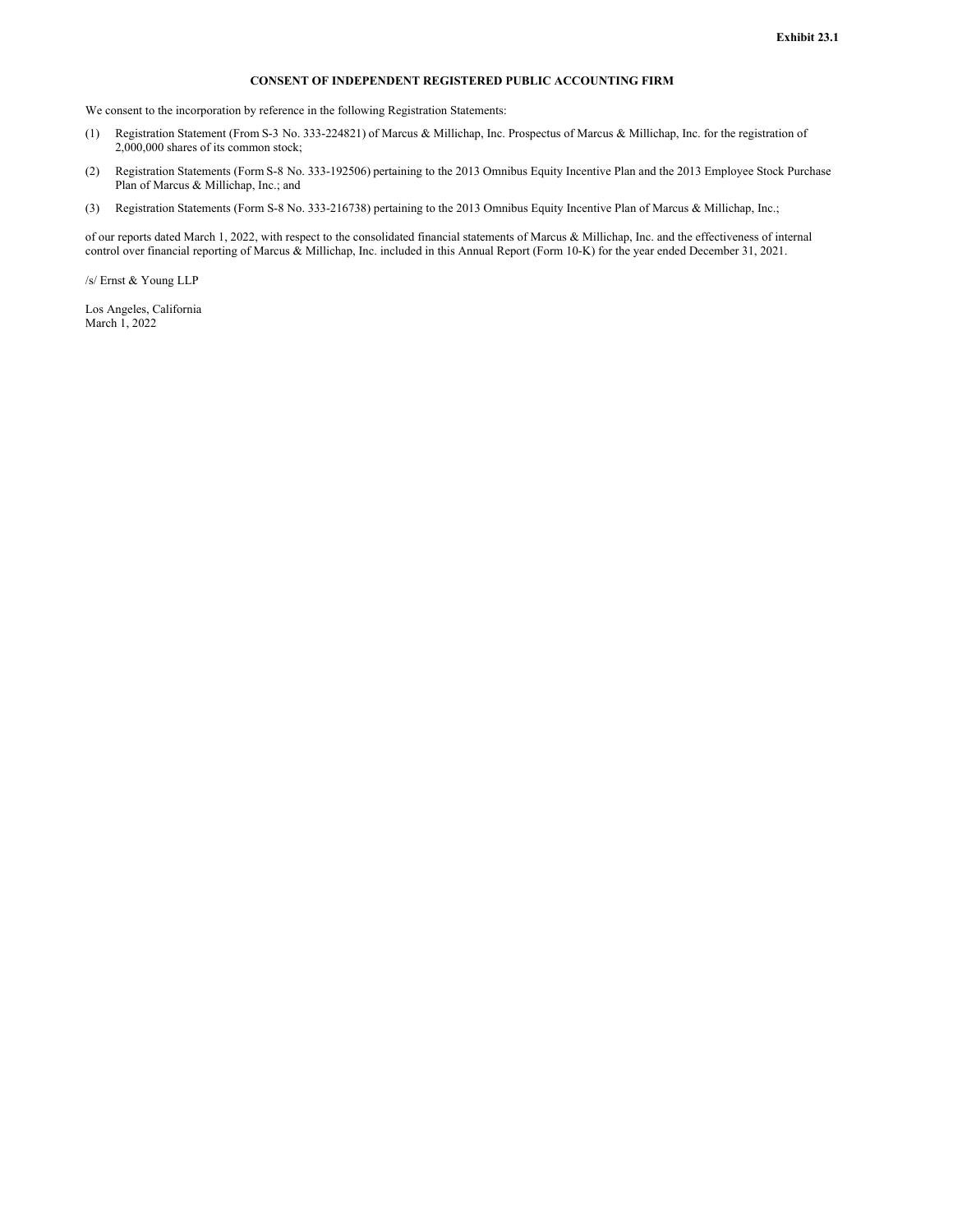### **Certification of Chief Executive Officer of Marcus & Millichap, Inc. pursuant to Rule 13a-14(a) under the Exchange Act, as adopted pursuant to Section 302 of the Sarbanes-Oxley Act of 2002**

I, Hessam Nadji, certify that:

- 1. I have reviewed this Annual Report on Form10-K of Marcus & Millichap, Inc.;
- 2. Based on my knowledge, this report does not contain any untrue statement of a material fact or omit to state a material fact necessary to make the statements made, in light of the circumstances under which such statements were made, not misleading with respect to the period covered by this report;
- 3. Based on my knowledge, the financial statements, and other financial information included in this report, fairly present in all material respects the financial condition, results of operations and cash flows of the registrant as of, and for, the periods presented in this report;
- 4. The registrant's other certifying officer(s) and I are responsible for establishing and maintaining disclosure controls and procedures (as defined in Exchange Act Rules 13a-15(e) and 15d-15(e)) and internal control over financial reporting (as defined in Exchange Act Rules 13a-15(f) and 15d-15(f)) for the registrant and have:
	- a) Designed such disclosure controls and procedures, or caused such disclosure controls and procedures to be designed under our supervision, to ensure that material information relating to the registrant, including its consolidated subsidiaries, is made known to us by others within those entities, particularly during the period in which this report is being prepared;
	- b) Designed such internal control over financial reporting, or caused such internal control over financial reporting to be designed under our supervision, to provide reasonable assurance regarding the reliability of financial reporting and the preparation of financial statements for external purposes in accordance with generally accepted accounting principles;
	- c) Evaluated the effectiveness of the registrant's disclosure controls and procedures and presented in this report our conclusions about the effectiveness of the disclosure controls and procedures, as of the end of the period covered by this report based on such evaluation; and
	- d) Disclosed in this report any change in the registrant's internal control over financial reporting that occurred during the registrant's most recent fiscal quarter (the registrant's fourth fiscal quarter in the case of an annual report) that has materially affected, or is reasonably likely to materially affect, the registrant's internal control over financial reporting; and
- 5. The registrant's other certifying officer(s) and I have disclosed, based on our most recent evaluation of internal control over financial reporting, to the registrant's auditors and the audit committee of the registrant's board of directors (or persons performing the equivalent functions):
	- a) All significant deficiencies and material weaknesses in the design or operation of internal control over financial reporting which are reasonably likely to adversely affect the registrant's ability to record, process, summarize and report financial information; and
	- b) Any fraud, whether or not material, that involves management or other employees who have a significant role in the registrant's internal control over financial reporting.

Date: March 1, 2022 /s/ Hessam Nadji

Hessam Nadji President and Chief Executive Officer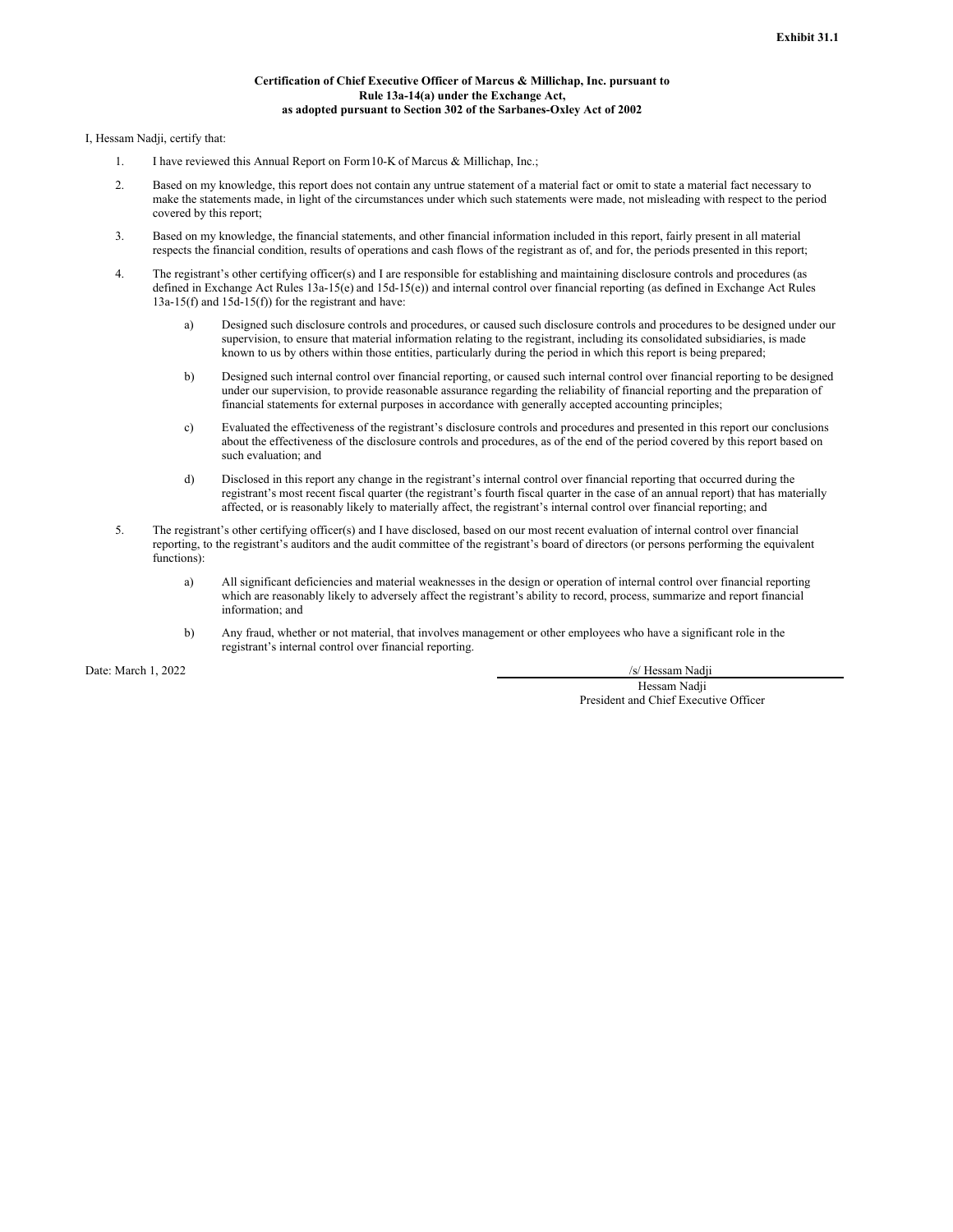### **Certification of Chief Financial Officer of Marcus & Millichap, Inc. pursuant to Rule 13a-14(a) under the Exchange Act, as adopted pursuant to Section 302 of the Sarbanes-Oxley Act of 2002**

I, Steven F. DeGennaro, certify that:

- 1. I have reviewed this Annual Report on Form10-K of Marcus & Millichap, Inc.;
- 2. Based on my knowledge, this report does not contain any untrue statement of a material fact or omit to state a material fact necessary to make the statements made, in light of the circumstances under which such statements were made, not misleading with respect to the period covered by this report;
- 3. Based on my knowledge, the financial statements, and other financial information included in this report, fairly present in all material respects the financial condition, results of operations and cash flows of the registrant as of, and for, the periods presented in this report;
- 4. The registrant's other certifying officer(s) and I are responsible for establishing and maintaining disclosure controls and procedures (as defined in Exchange Act Rules 13a-15(e) and 15d-15(e)) and internal control over financial reporting (as defined in Exchange Act Rules 13a-15(f) and 15d-15(f)) for the registrant and have:
	- a) Designed such disclosure controls and procedures, or caused such disclosure controls and procedures to be designed under our supervision, to ensure that material information relating to the registrant, including its consolidated subsidiaries, is made known to us by others within those entities, particularly during the period in which this report is being prepared;
	- b) Designed such internal control over financial reporting, or caused such internal control over financial reporting to be designed under our supervision, to provide reasonable assurance regarding the reliability of financial reporting and the preparation of financial statements for external purposes in accordance with generally accepted accounting principles;
	- c) Evaluated the effectiveness of the registrant's disclosure controls and procedures and presented in this report our conclusions about the effectiveness of the disclosure controls and procedures, as of the end of the period covered by this report based on such evaluation; and
	- d) Disclosed in this report any change in the registrant's internal control over financial reporting that occurred during the registrant's most recent fiscal quarter (the registrant's fourth fiscal quarter in the case of an annual report) that has materially affected, or is reasonably likely to materially affect, the registrant's internal control over financial reporting; and
- 5. The registrant's other certifying officer(s) and I have disclosed, based on our most recent evaluation of internal control over financial reporting, to the registrant's auditors and the audit committee of the registrant's board of directors (or persons performing the equivalent functions):
	- a) All significant deficiencies and material weaknesses in the design or operation of internal control over financial reporting which are reasonably likely to adversely affect the registrant's ability to record, process, summarize and report financial information; and
	- b) Any fraud, whether or not material, that involves management or other employees who have a significant role in the registrant's internal control over financial reporting.

Date: March 1, 2022 /s/ Steven F. DeGennaro

Steven F. DeGennaro Chief Financial Officer